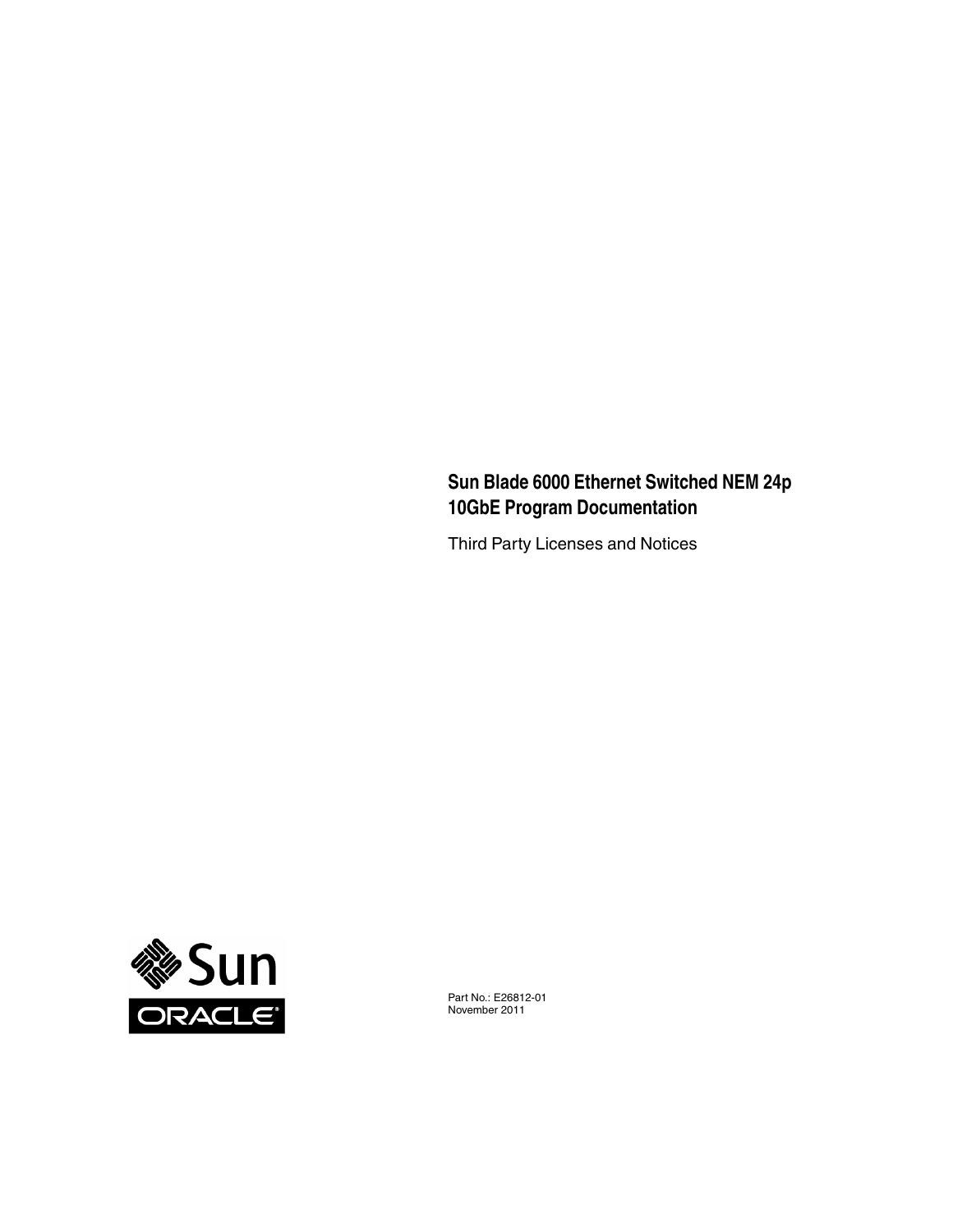Copyright © 2011, Oracle and/or its affiliates. All rights reserved.

This software and related documentation are provided under a license agreement containing restrictions on use and disclosure and are protected by intellectual property laws. Except as expressly permitted in your license agreement or allowed by law, you may not use, copy, reproduce, translate,<br>broadcast, modify, license, transmit, distribute, exhibit, perform, publis disassembly, or decompilation of this software, unless required by law for interoperability, is prohibited.

The information contained herein is subject to change without notice and is not warranted to be error-free. If you find any errors, please report them to us in writing.

If this is software or related software documentation that is delivered to the U.S. Government or anyone licensing it on behalf of the U.S. Government, the following notice is applicable:

U.S. GOVERNMENT RIGHTS. Programs, software, databases, and related documentation and technical data delivered to U.S. Government customers are "commercial computer software" or "commercial technical data" pursuant to the applicable Federal Acquisition Regulation and agency-specific supplemental regulations. As such, the use, duplication, disclosure, modification, and adaptation shall be subject to the restrictions and license terms set forth in the applicable Government contract, and, to the extent applicable by the terms of the Government contract, the additional rights set forth in FAR<br>52.227-19, Commercial Computer Software License (December 2007). Or

This software or hardware is developed for general use in a variety of information management applications. It is not developed or intended for use in any<br>inherently dangerous applications, including applications which may Corporation and its affiliates disclaim any liability for any damages caused by use of this software or hardware in dangerous applications.

Oracle and Java are registered trademarks of Oracle and/or its affiliates. Other names may be trademarks of their respective owners.

Intel and Intel Xeon are trademarks or registered trademarks of Intel Corporation. All SPARC trademarks are used under license and are trademarks or registered trademarks of SPARC International, Inc. AMD, Opteron, the AMD logo, and the AMD Opteron logo are trademarks or registered trademarks of<br>Advanced Micro Devices. UNIX is a registered trademark of The Open Group.

This software or hardware and documentation may provide access to or information on content, products, and services from third parties. Oracle Corporation and its affiliates are not responsible for and expressly disclaim all warranties of any kind with respect to third-party content, products, and services. Oracle Corporation and its affiliates will not be responsible for any loss, costs, or damages incurred due to your access to or use of third-party content, products, or services.

#### Copyright © 2011, Oracle et/ou ses affiliés. Tous droits réservés.

Ce logiciel et la documentation qui l'accompagne sont protégés par les lois sur la propriété intellectuelle. Ils sont concédés sous licence et soumis à des<br>restrictions d'utilisation et de divulgation. Sauf disposition de

Les informations fournies dans ce document sont susceptibles de modification sans préavis. Par ailleurs, Oracle Corporation ne garantit pas qu'elles soient exemptes d'erreurs et vous invite, le cas échéant, à lui en faire part par écrit.

Si ce logiciel, ou la documentation qui l'accompagne, est concédé sous licence au Gouvernement des Etats-Unis, ou à toute entité qui délivre la licence de ce logiciel ou l'utilise pour le compte du Gouvernement des Etats-Unis, la notice suivante s'applique :

U.S. GOVERNMENT RIGHTS. Programs, software, databases, and related documentation and technical data delivered to U.S. Government customers are "commercial computer software" or "commercial technical data" pursuant to the applicable Federal Acquisition Regulation and agency-specific<br>supplemental regulations. As such, the use, duplication, disclosure, modificat 52.227-19, Commercial Computer Software License (December 2007). Oracle America, Inc., 500 Oracle Parkway, Redwood City, CA 94065.

Ce logiciel ou matériel a été développé pour un usage général dans le cadre d'applications de gestion des informations. Ce logiciel ou matériel n'est pas<br>conçu ni n'est destiné à être utilisé dans des applications à risque utilisez ce logiciel ou matériel dans le cadre d'applications dangereuses, il est de votre responsabilité de prendre toutes les mesures de secours, de<br>sauvegarde, de redondance et autres mesures nécessaires à son utilisati déclinent toute responsabilité quant aux dommages causés par l'utilisation de ce logiciel ou matériel pour ce type d'applications.

Oracle et Java sont des marques déposées d'Oracle Corporation et/ou de ses affiliés.Tout autre nom mentionné peut correspondre à des marques appartenant à d'autres propriétaires qu'Oracle.

Intel et Intel Xeon sont des marques ou des marques déposées d'Intel Corporation. Toutes les marques SPARC sont utilisées sous licence et sont des marques ou des marques déposées de SPARC International, Inc. AMD, Opteron, le logo AMD et le logo AMD Opteron sont des marques ou des marques déposées d'Advanced Micro Devices. UNIX est une marque déposée d'The Open Group.

Ce logiciel ou matériel et la documentation qui l'accompagne peuvent fournir des informations ou des liens donnant accès à des contenus, des produits et<br>des services émanant de tiers. Oracle Corporation et ses affiliés déc services émanant de tiers. En aucun cas, Oracle Corporation et ses affiliés ne sauraient être tenus pour responsables des pertes subies, des coûts occasionnés ou des dommages causés par l'accès à des contenus, produits ou services tiers, ou à leur utilisation.



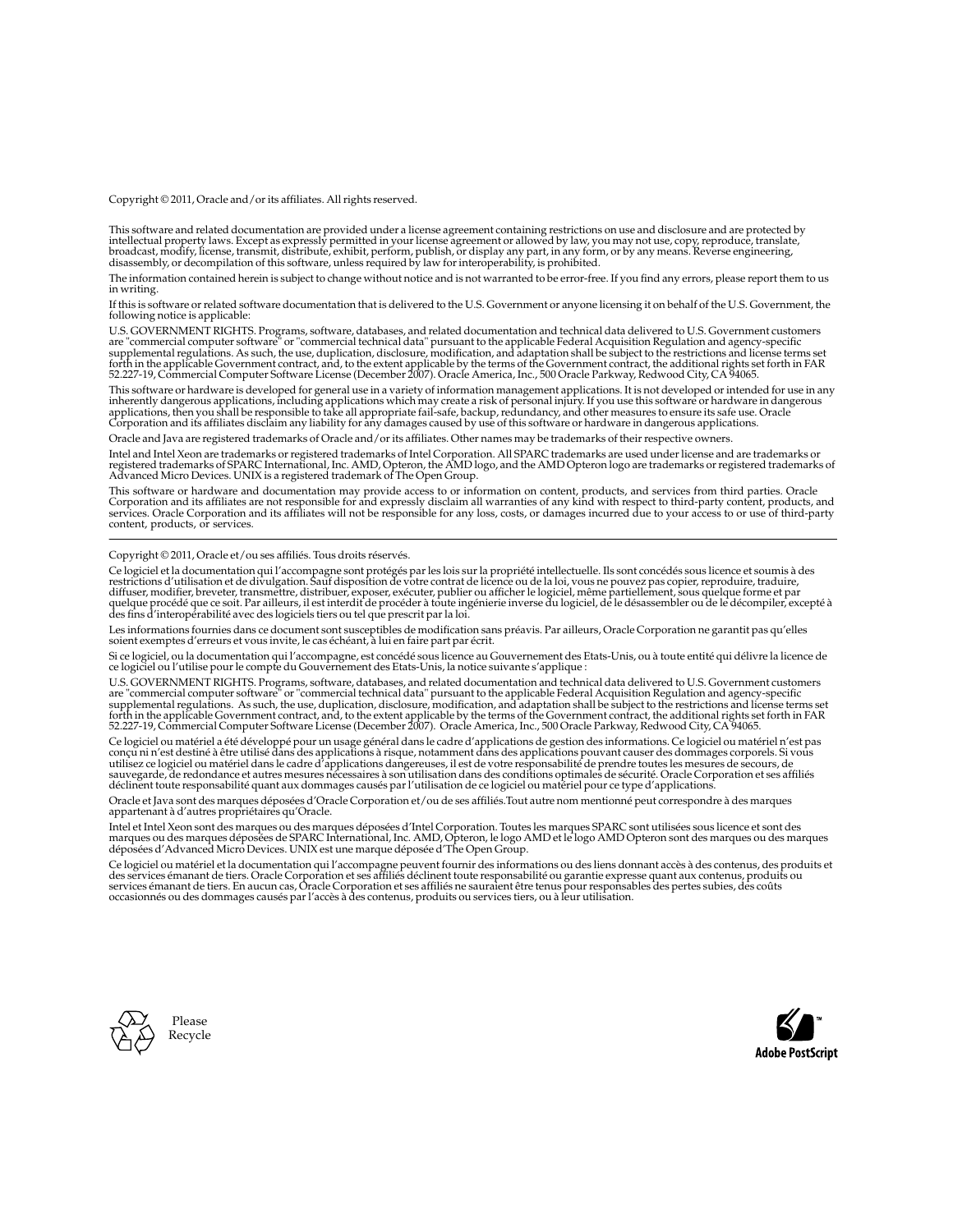# **Contents**

### **1. [Third Party Technology Notices](#page-4-0) [and Licenses 1](#page-4-0)**

[Third Party Technology 1](#page-4-1)

[Components 1](#page-4-2)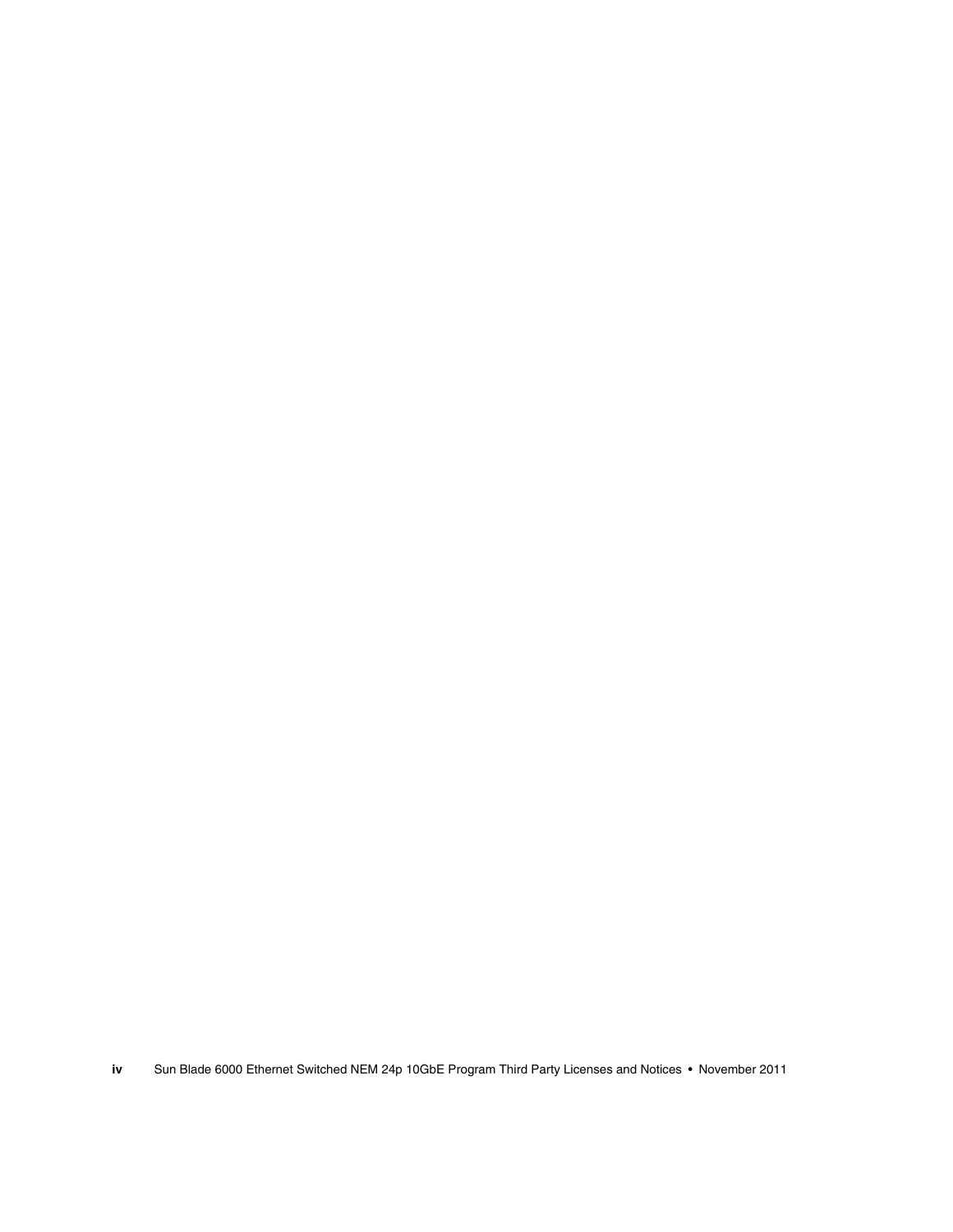CHAPTER **1**

# <span id="page-4-0"></span>Third Party Technology Notices and Licenses

This chapter contains the following:

- ["Third Party Technology" on page 1](#page-4-1)
- ["Components" on page 1](#page-4-2)

# <span id="page-4-1"></span>Third Party Technology

The following third party technology may be included in or distributed with this product. The notices provided below in ["Components" on page 1](#page-4-2) are based on information made available to Oracle by the third party licensors listed. Some software is expressly licensed only under the license terms indicated. Such software is licensed separately and not under the terms of the Oracle license. Additionally, software whose license terms require separate licensing of the software under open source terms, including without limitation the GPL, the LGPL and the Mozilla license, will be understood to be separately licensed under the relevant open source license and not under the terms of the Oracle license.

## <span id="page-4-2"></span>Components

The following software (or certain identified files distributed with the software) may be included in this product. Unless otherwise specified, the software identified in this file is licensed under the licenses described below. The disclaimers and copyright notices provided are based on information made available to Oracle by the third-party licensors listed.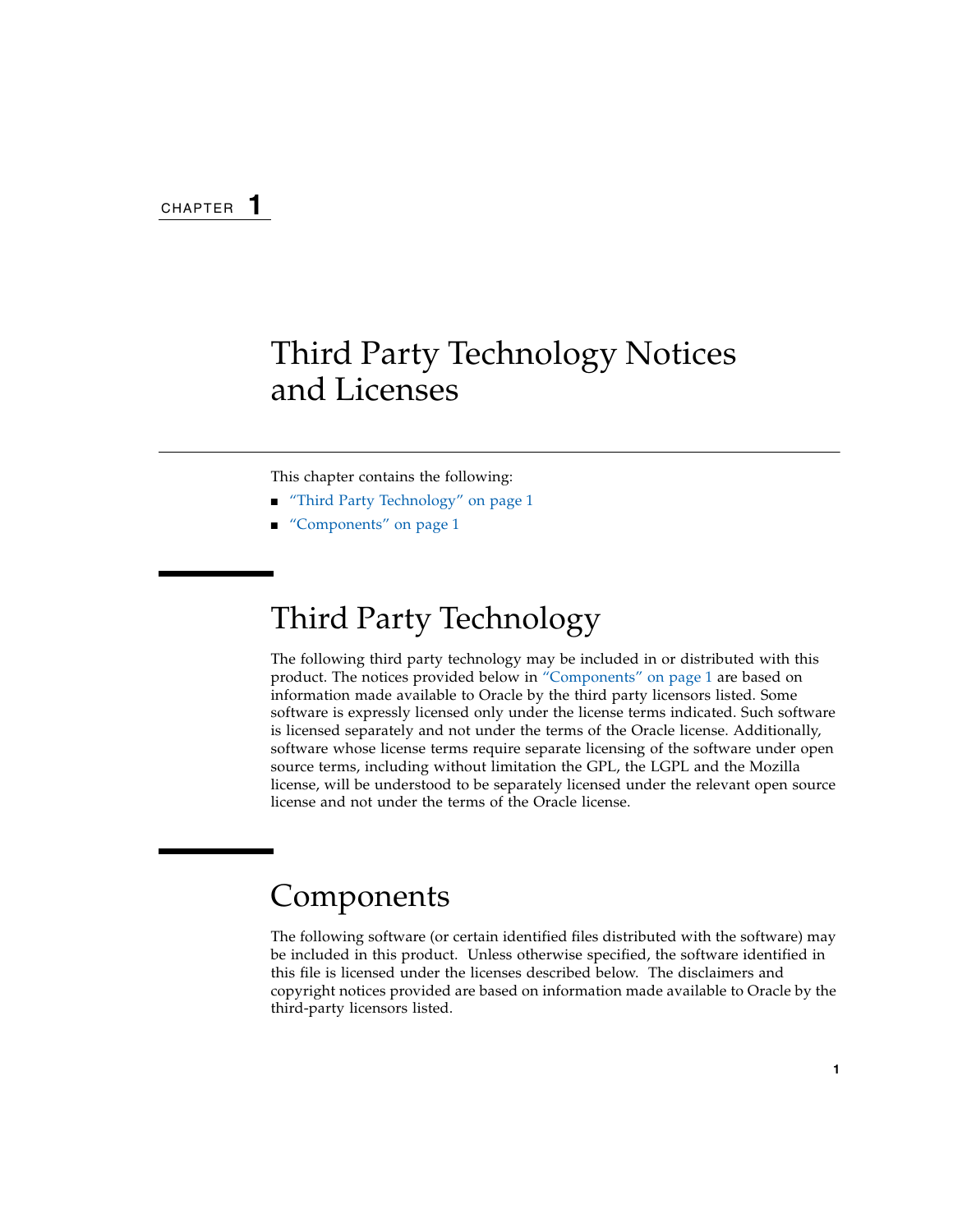For components that reference the GNU General Public License (GPL) or the GNU Lesser General Public License (LGPL), please find these licenses and the written offer for source code in the Appendix (Section II below). For components that reference the Artistic License, please also find this license in the Appendix.

\*\*\*\*\*\*\*\*\*\*\*\*\*\*\*\*\*\*\*\*\*\*\*\*\*\*\*\*\*\*\*\*\*\*\*\*\*\*\*\*\*\*\*\*\*\*\*\*\*\*\*\*\*\*\*\*\*\*\*\*\*\*\*\*\*\*\*\*\*\*\*\*\*\*\*

%%The following software may be included in this product:

net-snmp 5.2.5.1

Use of this software is governed by the terms of the following licenses:

Various copyrights apply to this package, listed in various separate parts below. Please make sure that you read all the parts.

### Part 1: CMU/UCD Copyright Notice: (BSD Like)

Copyright 1989, 1991, 1992 by Carnegie Mellon University

Derivative Work - 1996, 1998-2000

Copyright 1996, 1998-2000 The Regents of the University of California

All Rights Reserved

Permission to use, copy, modify and distribute this software and its documentation for any purpose and without fee is hereby granted, provided that the above copyright notice appears in all copies and that both that copyright notice and this permission notice appear in supporting documentation, and that the name of CMU and The Regents of the University of California not be used in advertising or publicity pertaining to distribution of the software without specific written permission.

CMU AND THE REGENTS OF THE UNIVERSITY OF CALIFORNIA DISCLAIM ALL WARRANTIES WITH REGARD TO THIS SOFTWARE, INCLUDING ALL IMPLIED WARRANTIES OF MERCHANTABILITY AND FITNESS. IN NO EVENT SHALL CMU OR THE REGENTS OF THE UNIVERSITY OF CALIFORNIA BE LIABLE FOR ANY SPECIAL, INDIRECT OR CONSEQUENTIAL DAMAGES OR ANY DAMAGES WHATSOEVER RESULTING FROM THE LOSS OF USE, DATA OR PROFITS, WHETHER IN AN ACTION OF CONTRACT, NEGLIGENCE OR OTHER TORTIOUS ACTION, ARISING OUT OF OR IN CONNECTION WITH THE USE OR PERFORMANCE OF THIS SOFTWARE.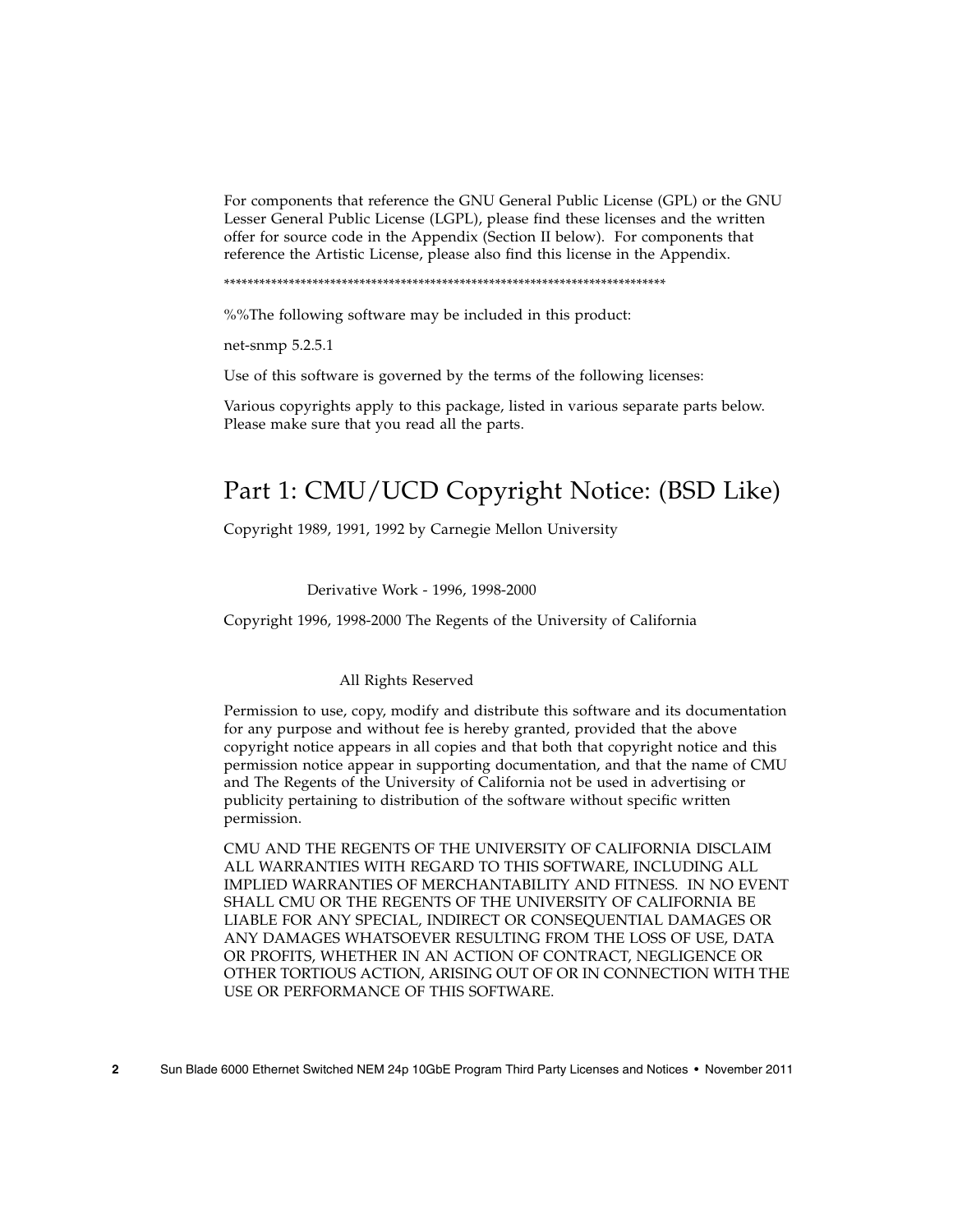### Part 2: Networks Associates Technology, Inc Copyright Notice (BSD)

Copyright (c) 2001-2003, Networks Associates Technology, Inc

All rights reserved.

Redistribution and use in source and binary forms, with or without modification, are permitted provided that the following conditions are met:

\* Redistributions of source code must retain the above copyright notice, this list of conditions and the following disclaimer.

\* Redistributions in binary form must reproduce the above copyright notice, this list of conditions and the following disclaimer in the documentation and/or other materials provided with the distribution.

\* Neither the name of the Networks Associates Technology, Inc nor the names of its contributors may be used to endorse or promote products derived from this software without specific prior written permission.

THIS SOFTWARE IS PROVIDED BY THE COPYRIGHT HOLDERS AND CONTRIBUTORS ''AS IS'' AND ANY EXPRESS OR IMPLIED WARRANTIES, INCLUDING, BUT NOT LIMITED TO, THE IMPLIED WARRANTIES OF MERCHANTABILITY AND FITNESS FOR A PARTICULAR PURPOSE ARE DISCLAIMED. IN NO EVENT SHALL THE COPYRIGHT HOLDERS OR CONTRIBUTORS BE LIABLE FOR ANY DIRECT, INDIRECT, INCIDENTAL, SPECIAL, EXEMPLARY, OR CONSEQUENTIAL DAMAGES (INCLUDING, BUT NOT LIMITED TO, PROCUREMENT OF SUBSTITUTE GOODS OR SERVICES; LOSS OF USE, DATA, OR PROFITS; OR BUSINESS INTERRUPTION) HOWEVER CAUSED AND ON ANY THEORY OF LIABILITY, WHETHER IN CONTRACT, STRICT LIABILITY, OR TORT (INCLUDING NEGLIGENCE OR OTHERWISE) ARISING IN ANY WAY OUT OF THE USE OF THIS SOFTWARE, EVEN IF ADVISED OF THE POSSIBILITY OF SUCH DAMAGE.

## Part 3: Cambridge Broadband Ltd. Copyright Notice (BSD)

Portions of this code are copyright (c) 2001-2003, Cambridge Broadband Ltd. All rights reserved.

Redistribution and use in source and binary forms, with or without modification, are permitted provided that the following conditions are met:

\* Redistributions of source code must retain the above copyright notice, this list of conditions and the following disclaimer.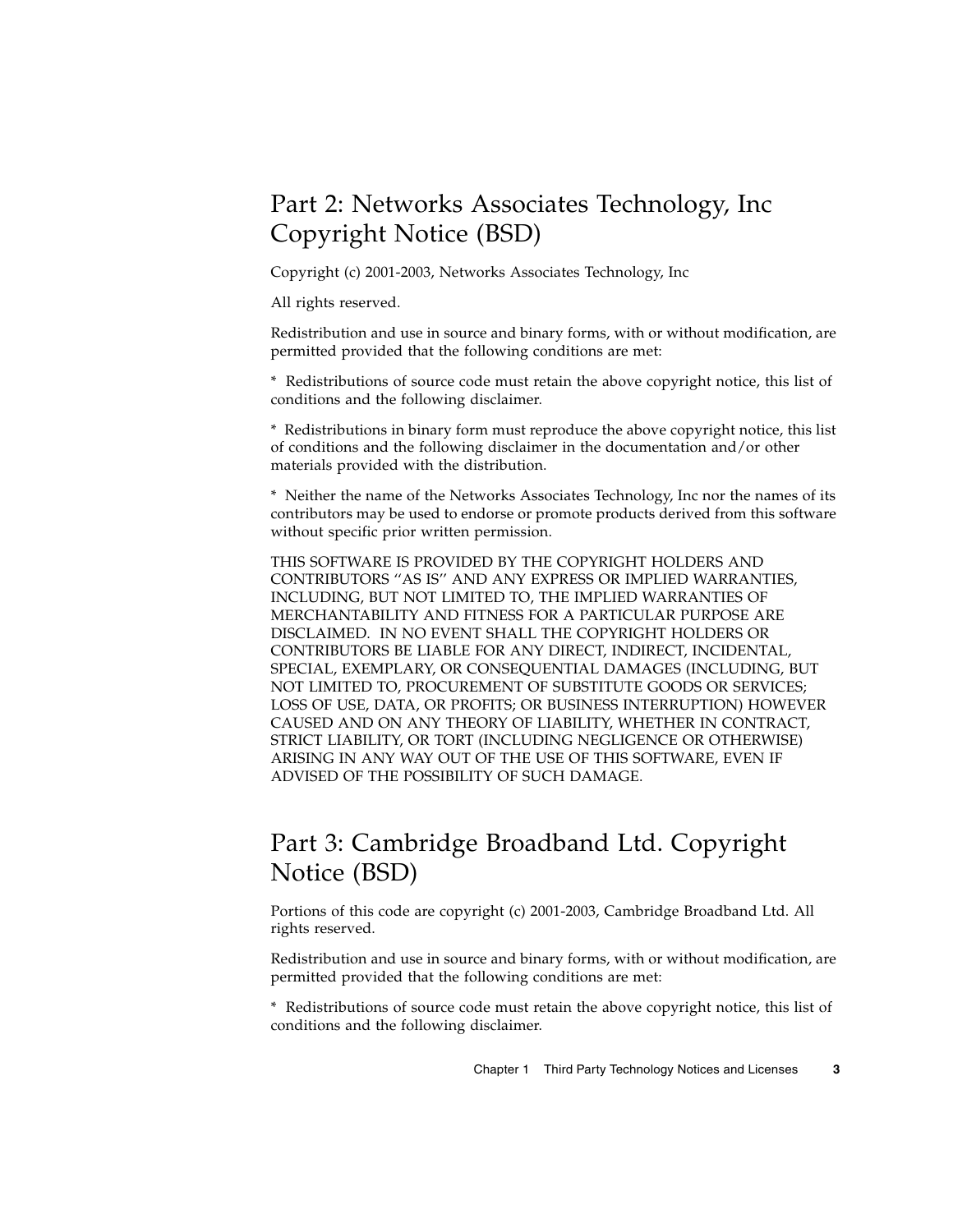\* Redistributions in binary form must reproduce the above copyright notice, this list of conditions and the following disclaimer in the documentation and/or other materials provided with the distribution.

\* The name of Cambridge Broadband Ltd. may not be used to endorse or promote products derived from this software without specific prior written permission.

THIS SOFTWARE IS PROVIDED BY THE COPYRIGHT HOLDER ''AS IS'' AND ANY EXPRESS OR IMPLIED WARRANTIES, INCLUDING, BUT NOT LIMITED TO, THE IMPLIED WARRANTIES OF MERCHANTABILITY AND FITNESS FOR A PARTICULAR PURPOSE ARE DISCLAIMED. IN NO EVENT SHALL THE COPYRIGHT HOLDER BE LIABLE FOR ANY DIRECT, INDIRECT, INCIDENTAL, SPECIAL, EXEMPLARY, OR CONSEQUENTIAL DAMAGES (INCLUDING, BUT NOT LIMITED TO, PROCUREMENT OF SUBSTITUTE GOODS OR SERVICES; LOSS OF USE, DATA, OR PROFITS; OR BUSINESS INTERRUPTION) HOWEVER CAUSED AND ON ANY THEORY OF LIABILITY, WHETHER IN CONTRACT, STRICT LIABILITY, OR TORT (INCLUDING NEGLIGENCE OR OTHERWISE) ARISING IN ANY WAY OUT OF THE USE OF THIS SOFTWARE, EVEN IF ADVISED OF THE POSSIBILITY OF SUCH DAMAGE.

### Part 4: Sun Microsystems, Inc. Copyright Notice (BSD)

Copyright © 2003 Oracle America, Inc., 4150 Network Circle, Santa Clara, California 95054, U.S.A. All rights reserved.

Use is subject to license terms below.

This distribution may include materials developed by third parties.

Oracle, Sun, Sun Microsystems, the Sun logo and Solaris are trademarks or registered trademarks of Oracle America, Inc. in the U.S. and other countries.

Redistribution and use in source and binary forms, with or without modification, are permitted provided that the following conditions are met:

\* Redistributions of source code must retain the above copyright notice, this list of conditions and the following disclaimer.

\* Redistributions in binary form must reproduce the above copyright notice, this list of conditions and the following disclaimer in the documentation and/or other materials provided with the distribution.

\* Neither the name of the Oracle America, Inc., nor the names of its contributors may be used to endorse or promote products derived from this software without specific prior written permission.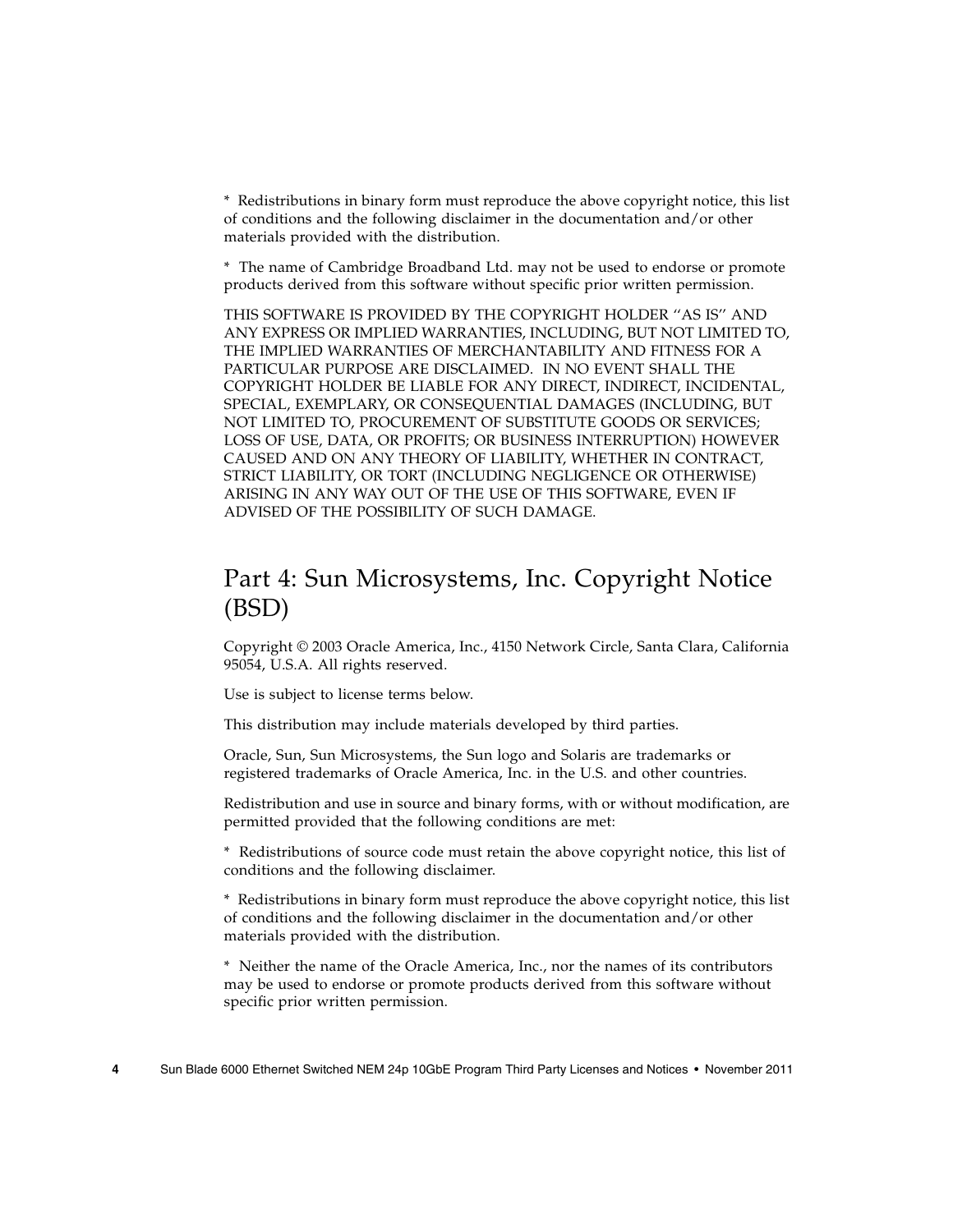THIS SOFTWARE IS PROVIDED BY THE COPYRIGHT HOLDERS AND CONTRIBUTORS ''AS IS'' AND ANY EXPRESS OR IMPLIED WARRANTIES, INCLUDING, BUT NOT LIMITED TO, THE IMPLIED WARRANTIES OF MERCHANTABILITY AND FITNESS FOR A PARTICULAR PURPOSE ARE DISCLAIMED. IN NO EVENT SHALL THE COPYRIGHT HOLDERS OR CONTRIBUTORS BE LIABLE FOR ANY DIRECT, INDIRECT, INCIDENTAL, SPECIAL, EXEMPLARY, OR CONSEQUENTIAL DAMAGES (INCLUDING, BUT NOT LIMITED TO, PROCUREMENT OF SUBSTITUTE GOODS OR SERVICES; LOSS OF USE, DATA, OR PROFITS; OR BUSINESS INTERRUPTION) HOWEVER CAUSED AND ON ANY THEORY OF LIABILITY, WHETHER IN CONTRACT, STRICT LIABILITY, OR TORT (INCLUDING NEGLIGENCE OR OTHERWISE) ARISING IN ANY WAY OUT OF THE USE OF THIS SOFTWARE, EVEN IF ADVISED OF THE POSSIBILITY OF SUCH DAMAGE.

### Part 5: Sparta, Inc. Copyright Notice (BSD)

Copyright (c) 2003-2008, Sparta, Inc

All rights reserved.

Redistribution and use in source and binary forms, with or without modification, are permitted provided that the following conditions are met:

\* Redistributions of source code must retain the above copyright notice, this list of conditions and the following disclaimer.

\* Redistributions in binary form must reproduce the above copyright notice, this list of conditions and the following disclaimer in the documentation and/or other materials provided with the distribution.

\* Neither the name of Sparta, Inc nor the names of its contributors may be used to endorse or promote products derived from this software without specific prior written permission.

THIS SOFTWARE IS PROVIDED BY THE COPYRIGHT HOLDERS AND CONTRIBUTORS ''AS IS'' AND ANY EXPRESS OR IMPLIED WARRANTIES, INCLUDING, BUT NOT LIMITED TO, THE IMPLIED WARRANTIES OF MERCHANTABILITY AND FITNESS FOR A PARTICULAR PURPOSE ARE DISCLAIMED. IN NO EVENT SHALL THE COPYRIGHT HOLDERS OR CONTRIBUTORS BE LIABLE FOR ANY DIRECT, INDIRECT, INCIDENTAL, SPECIAL, EXEMPLARY, OR CONSEQUENTIAL DAMAGES (INCLUDING, BUT NOT LIMITED TO, PROCUREMENT OF SUBSTITUTE GOODS OR SERVICES; LOSS OF USE, DATA, OR PROFITS; OR BUSINESS INTERRUPTION) HOWEVER CAUSED AND ON ANY THEORY OF LIABILITY, WHETHER IN CONTRACT, STRICT LIABILITY, OR TORT (INCLUDING NEGLIGENCE OR OTHERWISE) ARISING IN ANY WAY OUT OF THE USE OF THIS SOFTWARE, EVEN IF ADVISED OF THE POSSIBILITY OF SUCH DAMAGE.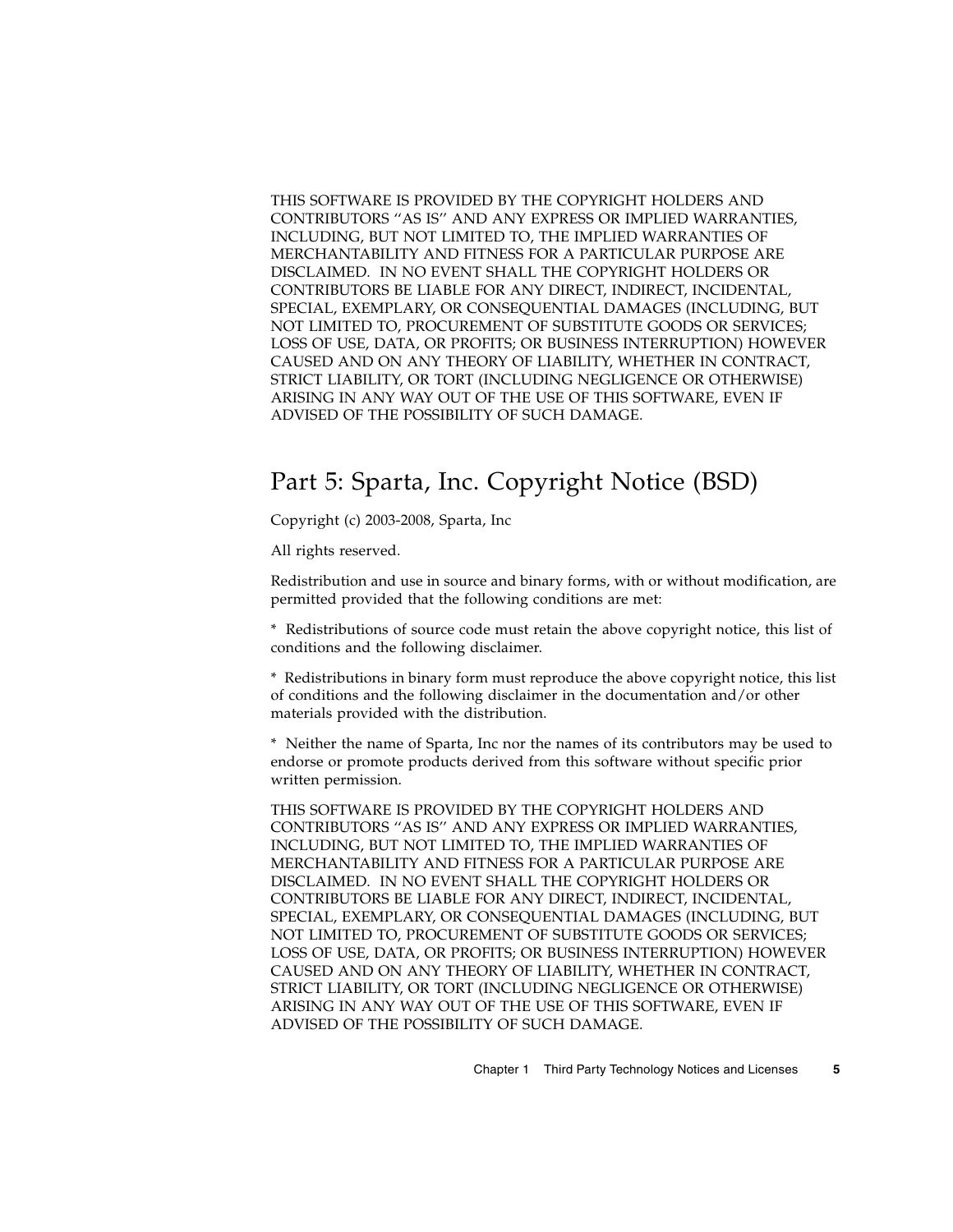## Part 6: Cisco/BUPTNIC Copyright Notice (BSD)

Copyright (c) 2004, Cisco, Inc and Information Network

Center of Beijing University of Posts and Telecommunications.

All rights reserved.

Redistribution and use in source and binary forms, with or without modification, are permitted provided that the following conditions are met:

\* Redistributions of source code must retain the above copyright notice, this list of conditions and the following disclaimer.

\* Redistributions in binary form must reproduce the above copyright notice, this list of conditions and the following disclaimer in the documentation and/or other materials provided with the distribution.

\* Neither the name of Cisco, Inc, Beijing University of Posts and Telecommunications, nor the names of their contributors may be used to endorse or promote products derived from this software without specific prior written permission.

THIS SOFTWARE IS PROVIDED BY THE COPYRIGHT HOLDERS AND CONTRIBUTORS ''AS IS'' AND ANY EXPRESS OR IMPLIED WARRANTIES, INCLUDING, BUT NOT LIMITED TO, THE IMPLIED WARRANTIES OF MERCHANTABILITY AND FITNESS FOR A PARTICULAR PURPOSE ARE DISCLAIMED. IN NO EVENT SHALL THE COPYRIGHT HOLDERS OR CONTRIBUTORS BE LIABLE FOR ANY DIRECT, INDIRECT, INCIDENTAL, SPECIAL, EXEMPLARY, OR CONSEQUENTIAL DAMAGES (INCLUDING, BUT NOT LIMITED TO, PROCUREMENT OF SUBSTITUTE GOODS OR SERVICES; LOSS OF USE, DATA, OR PROFITS; OR BUSINESS INTERRUPTION) HOWEVER CAUSED AND ON ANY THEORY OF LIABILITY, WHETHER IN CONTRACT, STRICT LIABILITY, OR TORT (INCLUDING NEGLIGENCE OR OTHERWISE) ARISING IN ANY WAY OUT OF THE USE OF THIS SOFTWARE, EVEN IF ADVISED OF THE POSSIBILITY OF SUCH DAMAGE.

### Part 7: Fabasoft R&D Software GmbH & Co KG Copyright Notice (BSD)

Copyright (c) Fabasoft R&D Software GmbH & Co KG, 2003

oss@fabasoft.com

Author: Bernhard Penz <bernhard.penz@fabasoft.com>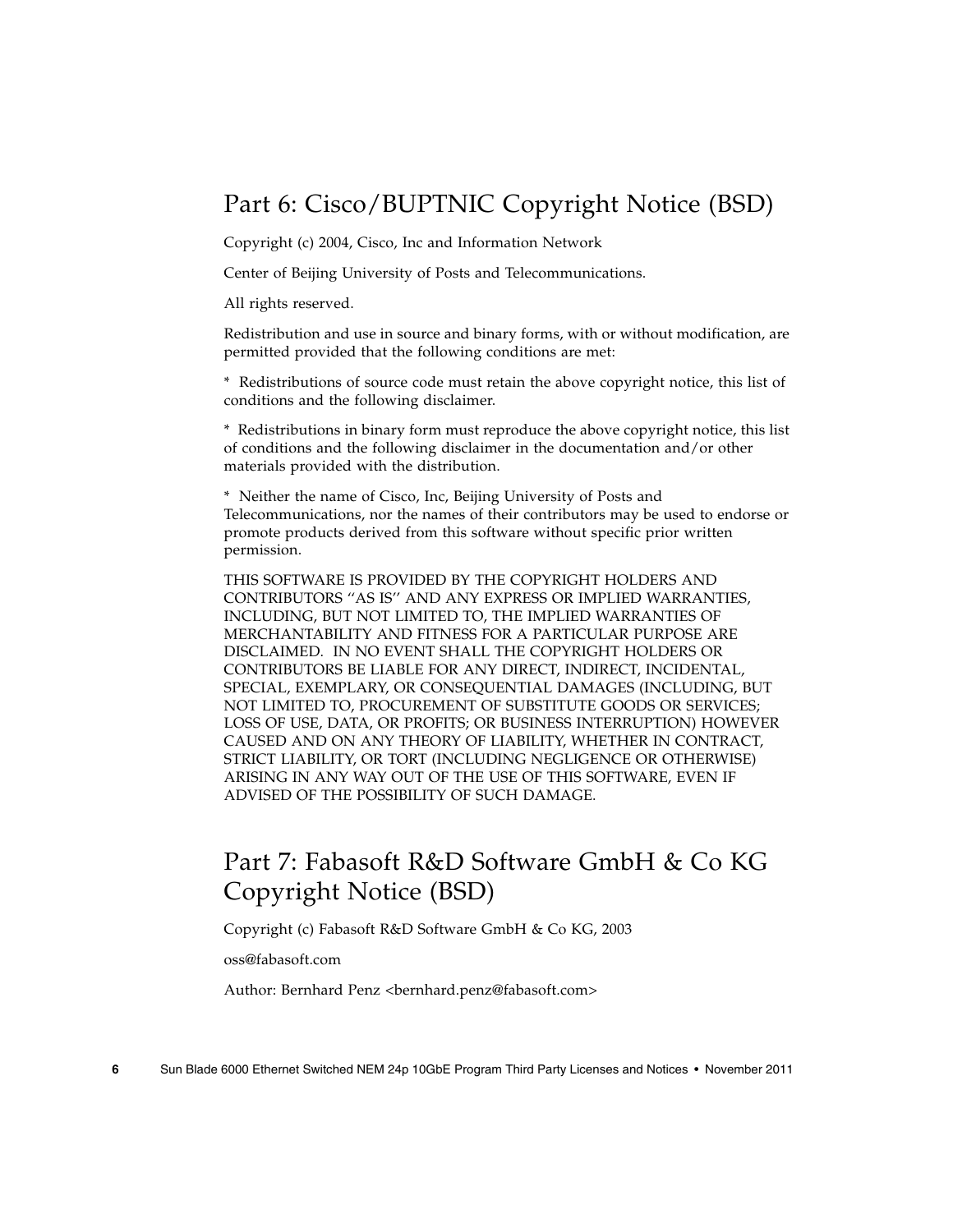Redistribution and use in source and binary forms, with or without modification, are permitted provided that the following conditions are met:

\* Redistributions of source code must retain the above copyright notice, this list of conditions and the following disclaimer.

\* Redistributions in binary form must reproduce the above copyright notice, this list of conditions and the following disclaimer in the documentation and/or other materials provided with the distribution.

\* The name of Fabasoft R&D Software GmbH & Co KG or any of its subsidiaries, brand or product names may not be used to endorse or promote products derived from this software without specific prior written permission.

THIS SOFTWARE IS PROVIDED BY THE COPYRIGHT HOLDER ''AS IS'' AND ANY EXPRESS OR IMPLIED WARRANTIES, INCLUDING, BUT NOT LIMITED TO, THE IMPLIED WARRANTIES OF MERCHANTABILITY AND FITNESS FOR A PARTICULAR PURPOSE ARE DISCLAIMED. IN NO EVENT SHALL THE COPYRIGHT HOLDER BE LIABLE FOR ANY DIRECT, INDIRECT, INCIDENTAL, SPECIAL, EXEMPLARY, OR CONSEQUENTIAL DAMAGES (INCLUDING, BUT NOT LIMITED TO, PROCUREMENT OF SUBSTITUTE GOODS OR SERVICES; LOSS OF USE, DATA, OR PROFITS; OR BUSINESS INTERRUPTION) HOWEVER CAUSED AND ON ANY THEORY OF LIABILITY, WHETHER IN CONTRACT, STRICT LIABILITY, OR TORT (INCLUDING NEGLIGENCE OR OTHERWISE) ARISING IN ANY WAY OUT OF THE USE OF THIS SOFTWARE, EVEN IF ADVISED OF THE POSSIBILITY OF SUCH DAMAGE.

#### \*\*\*\*\*\*\*\*\*\*\*\*\*\*\*\*\*\*\*\*\*\*\*\*\*\*\*\*\*\*\*\*\*\*\*\*\*\*\*\*\*\*\*\*\*\*\*\*\*\*\*\*\*\*\*\*\*\*\*\*\*\*\*\*\*\*\*\*\*\*\*\*\*\*\*

%%The following software may be included in this product:

SRunner v. 1.2

Use of this software is governed by the terms of the following license:

SRunner Software License

#### SOFTWARE DISTRIBUTION AGREEMENT

THE SRunner SOFTWARE PROGRAM AND EXECUTABLE FILES, AND RELATED SPECIFICATION DOCUMENTATION ("PROGRAMS") (AVAILABLE FOR DOWNLOADING FROM THIS WEB SITE OR ENCLOSED WITH THE COMPUTER DISK ACCOMPANYING THIS NOTICE), ARE MADE FREELY AVAILABLE FOR USE BY ANYONE, SUBJECT TO CERTAIN TERMS AND CONDITIONS SET FORTH BELOW. PLEASE READ THESE TERMS AND CONDITIONS CAREFULLY BEFORE DOWNLOADING OR USING THE PROGRAMS. BY DOWNLOADING OR USING THE PROGRAMS YOU INDICATE YOUR ACCEPTANCE OF THESE TERMS AND CONDITIONS, WHICH CONSTITUTE THE LICENSE AGREEMENT (the "AGREEMENT") BETWEEN YOU AND ALTERA CORPORATION ("ALTERA") WITH REGARD TO THE PROGRAMS. IN THE EVENT THAT YOU DO NOT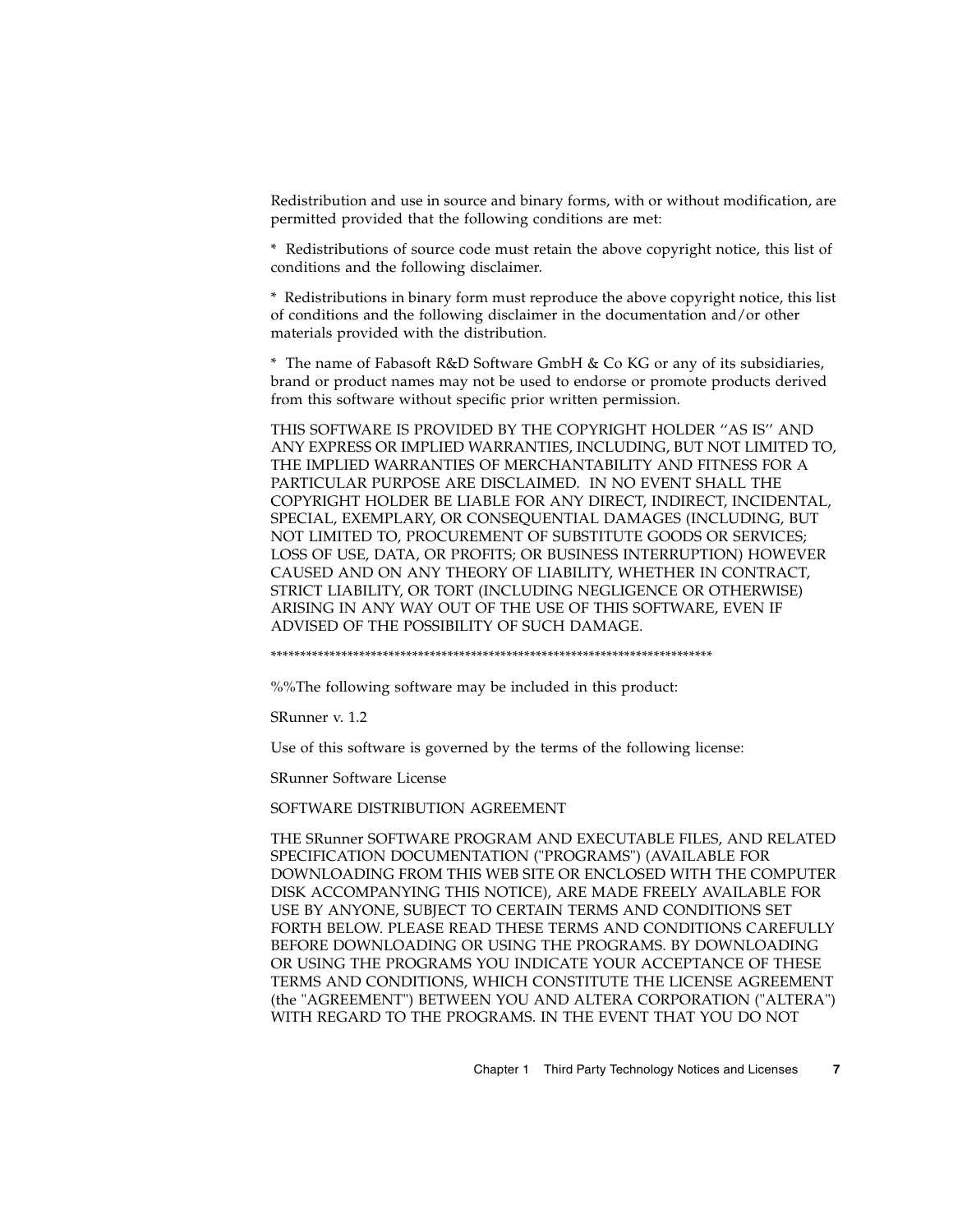### AGREE WITH ANY OF THESE TERMS AND CONDITIONS, DO NOT DOWNLOAD THE PROGRAMS OR PROMPTLY RETURN THE PROGRAMS TO ALTERA UNUSED.

#### License Terms

Subject to the terms and conditions of this Agreement, Altera grants to you a worldwide, nonexclusive, perpetual license (with the right to grant sublicenses, and authorize sublicensees to sublicense further) to use, copy, prepare derivative works based on, and distribute the Programs and derivative works thereof, provided that any distribution or sublicense is subject to the same terms and conditions that you use for distribution of your own comparable software products. Any copies of the Programs or derivative works thereof will continue to be subject to the terms and conditions of this Agreement. You must include in any copies of the Programs or derivative works thereof any trademark, copyright, and other proprietary rights notices included in the Programs by Altera.

Disclaimer of Warranties and Remedies

NO WARRANTIES, EITHER EXPRESS OR IMPLIED, ARE MADE WITH RESPECT TO THE PROGRAMS, INCLUDING, BUT NOT LIMITED TO, IMPLIED WARRANTIES OF MERCHANTABILITY, FITNESS FOR A PARTICULAR PURPOSE, TITLE AND NONINFRINGEMENT, AND ALTERA EXPRESSLY DISCLAIM ALL WARRANTIES NOT STATED HEREIN. YOU ASSUME THE ENTIRE RISK AS TO THE QUALITY, USE, AND PERFORMANCE OF THE PROGRAMS. SHOULD THE PROGRAMS PROVE DEFECTIVE OR FAIL TO PERFORM PROPERLY, YOU -- AND NOT ALTERA -- SHALL ASSUME THE ENTIRE COST AND RISK OF ANY REPAIR, SERVICE, CORRECTION, OR ANY OTHER LIABILITY OR DAMAGES CAUSED BY OR OTHERWISE ASSOCIATED WITH THE PROGRAMS. ALTERA DOES NOT WARRANT THAT THE PROGRAMS WILL MEET YOUR REQUIREMENTS, OR THAT THE OPERATION OF THE PROGRAMS WILL BE UNINTERRUPTED OR ERROR-FREE. YOU ALSO ASSUME RESPONSIBILITY FOR THE SELECTION, INSTALLATION, USE, AND RESULTS OF USING THE PROGRAMS. Some states do not allow the exclusion of implied warranties, so the above exclusion may not apply to you.

ALTERA SHALL NOT BE LIABLE TO YOU OR ANY OTHER PERSON FOR ANY DAMAGES, INCLUDING ANY INCIDENTAL OR CONSEQUENTIAL DAMAGES, EXPENSES, LOST PROFITS, LOST SAVINGS, OR OTHER DAMAGES ARISING OUT OF OR OTHERWISE ASSOCIATED WITH THE USE OF OR INABILITY TO USE THE PROGRAMS. IN ANY EVENT, ALTERA'S LIABILITY UNDER THIS AGREEMENT SHALL NOT EXCEED THE LARGER OF EITHER THE AMOUNT YOU PAID ALTERA FOR USE OF THE PROGRAMS, OR ONE HUNDRED DOLLARS (\$100). YOUR SOLE REMEDIES AND ALTERA'S ENTIRE LIABILITY ARE AS SET FORTH ABOVE. Some states do not allow the limitation or exclusion of incidental or consequential damages, so the above limitations or exclusions may not apply to you.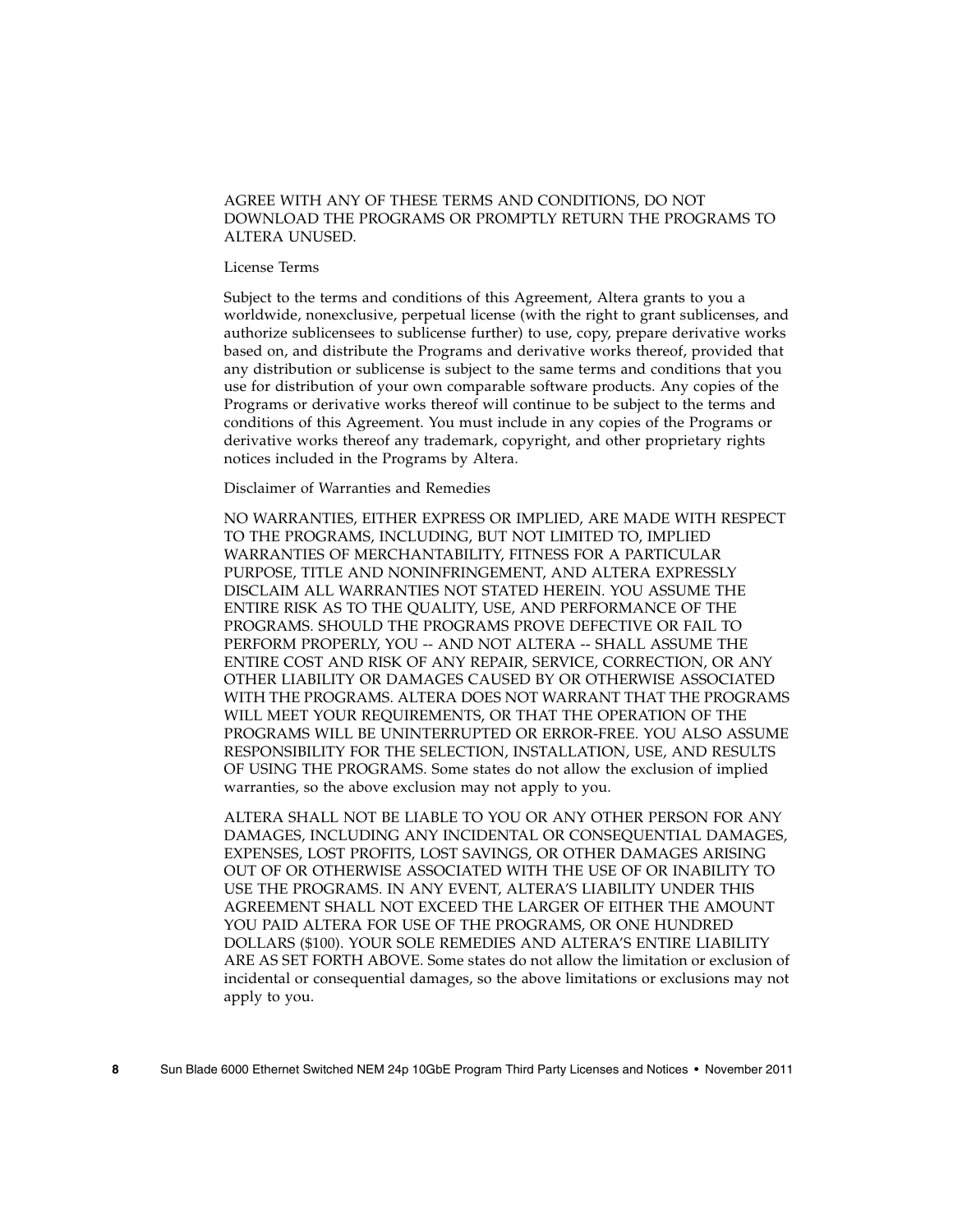To the extent that the Programs are derived from third-party software or other thirdparty materials, no such third-party provides any warranties with respect to the Programs, assumes any liability regarding use of the Programs, or undertakes to furnish you any support or information relating to the Programs.

#### General

You acknowledge that Altera is not responsible for and is not obligated to provide, any support, including email and telephone support, for any purpose with respect to the Programs.

You acknowledge that the Programs are made freely available in accordance with this Agreement as part of an effort to promote broad use of the Programs with minimum interference by you and Altera. Accordingly, you agree that, if you obtain any patents relating to inventions or discoveries made through use of or access to the Programs or derivative works thereof, or that are necessary for the use of the Programs, you will not bring any claim for infringement thereof against Altera or any direct or indirect licensee of Altera in connection with or use of the Programs or derivative works thereof. The foregoing does not constitute a license of any copyright or trade secret.

You shall not export the Programs, or any product programmed by the Programs, without first obtaining any necessary U.S. or other governmental licenses and approvals.

This Agreement is entered into for the benefit of Altera and Altera's licensors and all rights granted to you and all obligations owed to Altera shall be enforceable by Altera and its licensors. This Agreement constitutes the entire understanding and agreement applicable to the Programs, superseding any prior or contemporaneous understandings or agreements. It may not be modified except in a writing executed by Altera.

This Agreement will be governed by the laws of the State of California. You agree to submit to the jurisdiction of the courts in the State of California for the resolution of any dispute or claim arising out of or relating to this Agreement.

The prevailing party in any legal action or arbitration arising out of this Agreement shall be entitled to reimbursement for its expenses, including court costs and reasonable attorneys' fees, in addition to any other rights and remedies such party may have.

BY USING THE PROGRAMS YOU ACKNOWLEDGE THAT YOU HAVE READ THIS AGREEMENT, UNDERSTAND IT, AND AGREE TO BE BOUND BY ITS TERMS AND CONDITIONS; YOU FURTHER AGREE THAT IT IS THE COMPLETE AND EXCLUSIVE STATEMENT OF THE AGREEMENT BETWEEN YOU AND ALTERA WHICH SUPERSEDES ANY PROPOSAL OR PRIOR AGREEMENT, ORAL OR WRITTEN, AND ANY OTHER COMMUNICATIONS BETWEEN YOU AND ALTERA RELATING TO THE SUBJECT MATTER OF THIS AGREEMENT.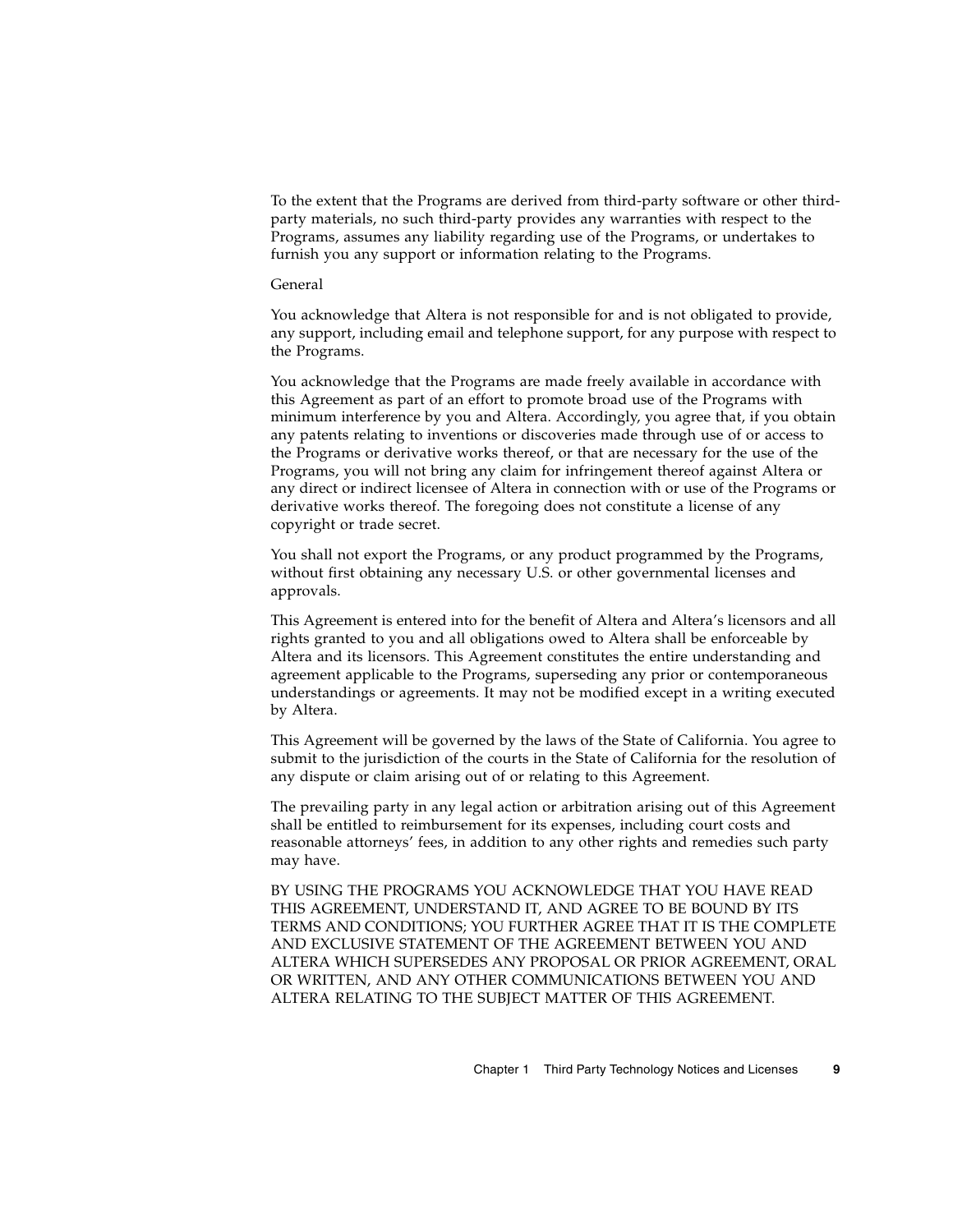#### U.S. Government Restricted Rights

The Programs and any accompanying documentation are provided with RESTRICTED RIGHTS. Use, duplication, or disclosure by the Government is subject to restrictions as set forth in subparagraph  $(c)(1)(ii)$  of The Rights in Technical Data and Computer Software clause at DFARS 252.227-7013 or subparagraphs (c)(1) and (2) of Commercial Computer Software--Restricted Rights at 48 CFR 52.227-19, as applicable. Contractor/manufacturer is Altera Corporation, 101 Innovation Drive, San Jose, CA 95134 and its licensors.

\*\*\*\*\*\*\*\*\*\*\*\*\*\*\*\*\*\*\*\*\*\*\*\*\*\*\*\*\*\*\*\*\*\*\*\*\*\*\*\*\*\*\*\*\*\*\*\*\*\*\*\*\*\*\*\*\*\*\*\*\*\*\*\*\*\*\*\*\*\*\*\*\*\*\*

%%The following software may be included in this product:

RPM Package expat-1.95.8-6\_1.src.rpm

Use of this software is governed by the terms of the following license:

Copyright (c) 1998, 1999, 2000 Thai Open Source Software Center Ltd

and Clark Cooper

Copyright (c) 2001, 2002, 2003 Expat maintainers.

Permission is hereby granted, free of charge, to any person obtaining a copy of this software and associated documentation files (the "Software"), to deal in the Software without restriction, including without limitation the rights to use, copy, modify, merge, publish, distribute, sublicense, and/or sell copies of the Software, and to permit persons to whom the Software is furnished to do so, subject to the following conditions:

The above copyright notice and this permission notice shall be included in all copies or substantial portions of the Software.

THE SOFTWARE IS PROVIDED "AS IS", WITHOUT WARRANTY OF ANY KIND, EXPRESS OR IMPLIED, INCLUDING BUT NOT LIMITED TO THE WARRANTIES OF MERCHANTABILITY, FITNESS FOR A PARTICULAR PURPOSE AND NONINFRINGEMENT.

IN NO EVENT SHALL THE AUTHORS OR COPYRIGHT HOLDERS BE LIABLE FOR ANY CLAIM, DAMAGES OR OTHER LIABILITY, WHETHER IN AN ACTION OF CONTRACT, TORT OR OTHERWISE, ARISING FROM, OUT OF OR IN CONNECTION WITH THE SOFTWARE OR THE USE OR OTHER DEALINGS IN THE SOFTWARE.

\*\*\*\*\*\*\*\*\*\*\*\*\*\*\*\*\*\*\*\*\*\*\*\*\*\*\*\*\*\*\*\*\*\*\*\*\*\*\*\*\*\*\*\*\*\*\*\*\*\*\*\*\*\*\*\*\*\*\*\*\*\*\*\*\*\*\*\*\*\*\*\*\*\*\*\*\*

%%The following software may be included in this product: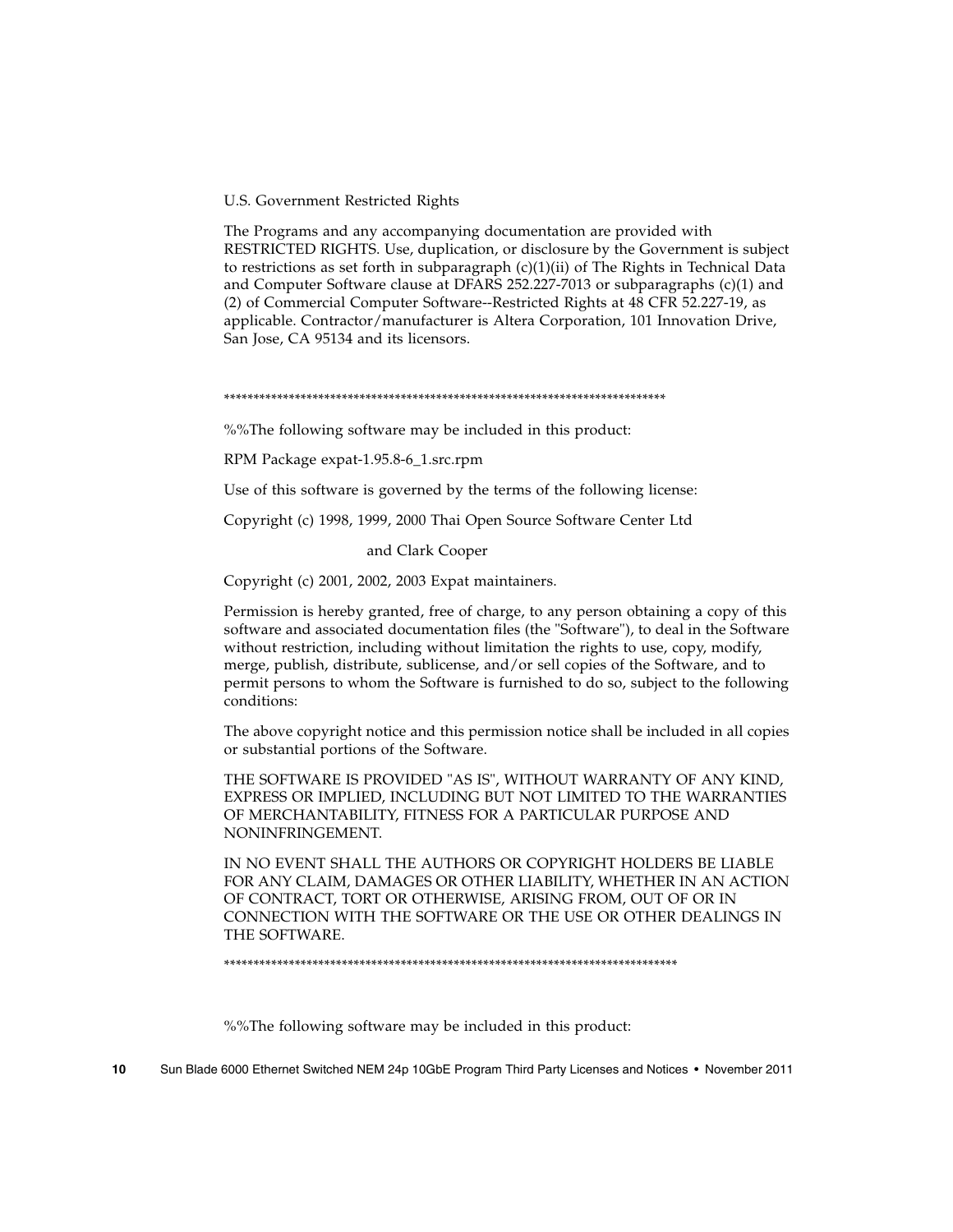RPM Package flex-2.5.4a-34\_1.src.rpm

Use of this software is governed by the terms of the following license:

Flex carries the copyright used for BSD software, slightly modified because it originated at the Lawrence Berkeley (not Livermore!) Laboratory, which operates under a contract with the Department of Energy:

Copyright (c) 1990 The Regents of the University of California.

All rights reserved.

This code is derived from software contributed to Berkeley by Vern Paxson.

The United States Government has rights in this work pursuant to contract no. DE-AC03-76SF00098 between the United States Department of Energy and the University of California.

Redistribution and use in source and binary forms with or without modification are permitted provided that: (1) source distributions retain this entire copyright notice and comment, and (2) distributions including binaries display the following acknowledgement: ''This product includes software developed by the University of California, Berkeley and its contributors'' in the documentation or other materials provided with the distribution and in all advertising materials mentioning features or use of this software. Neither the name of the University nor the names of its contributors may be used to endorse or promote products derived from this software without specific prior written permission.

THIS SOFTWARE IS PROVIDED ''AS IS'' AND WITHOUT ANY EXPRESS OR IMPLIED WARRANTIES, INCLUDING, WITHOUT LIMITATION, THE IMPLIED WARRANTIES OF MERCHANTABILITY AND FITNESS FOR A PARTICULAR PURPOSE.

This basically says "do whatever you please with this software except remove this notice or take advantage of the University's (or the flex authors') name".

Note that the "flex.skl" scanner skeleton carries no copyright notice. You are free to do whatever you please with scanners generated using flex; for them, you are not even bound by the above copyright.

\*\*\*\*\*\*\*\*\*\*\*\*\*\*\*\*\*\*\*\*\*\*\*\*\*\*\*\*\*\*\*\*\*\*\*\*\*\*\*\*\*\*\*\*\*\*\*\*\*\*\*\*\*\*\*\*\*\*\*\*\*\*\*\*\*\*\*\*\*\*\*\*\*\*\*

%%The following software may be included in this product:

RPM Package popt-1.7-3.src.rpm

Use of this software is governed by the terms of the following license:

Copyright (c) 1998 Red Hat Software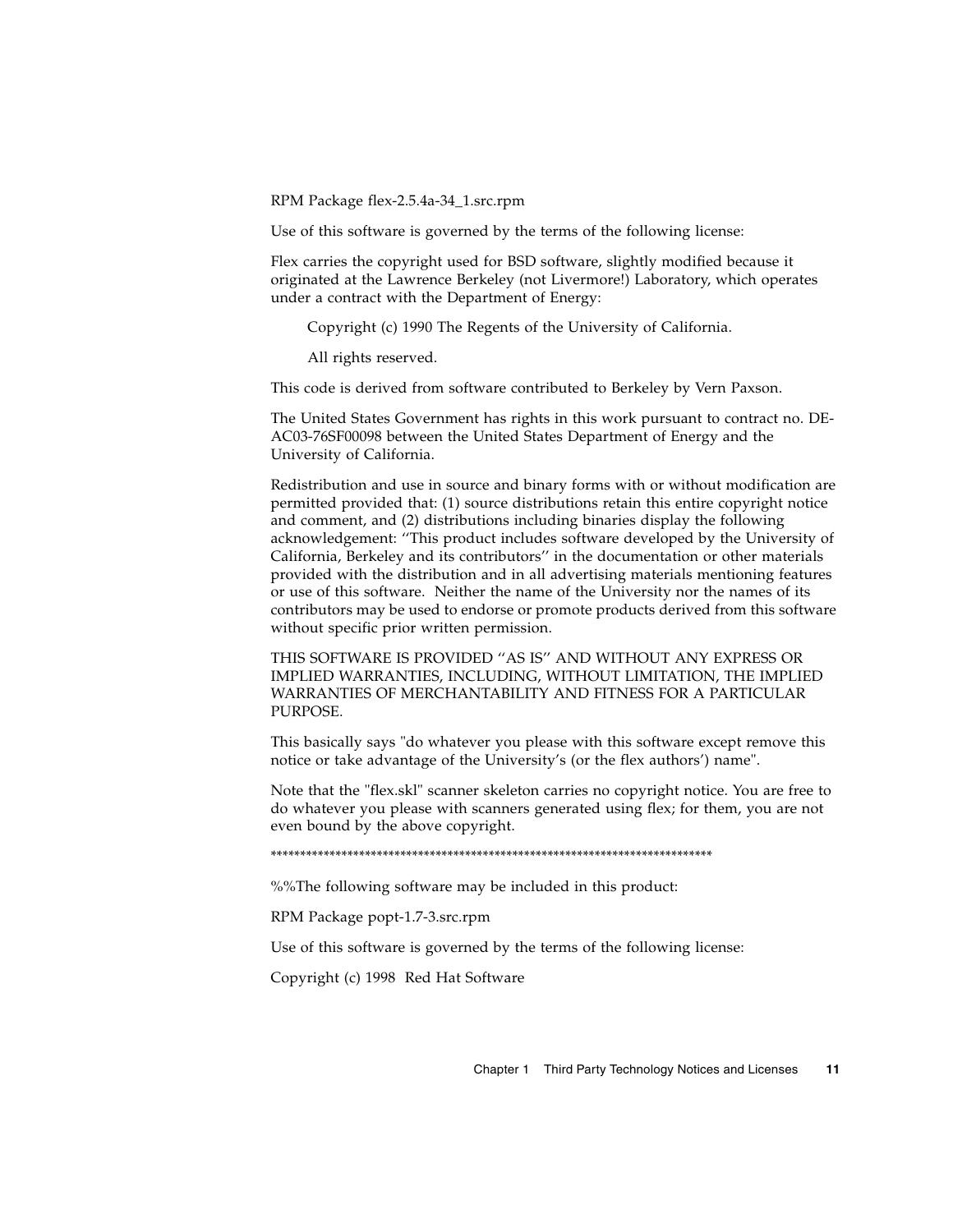Permission is hereby granted, free of charge, to any person obtaining a copy of this software and associated documentation files (the "Software"), to deal in the Software without restriction, including without limitation the rights to use, copy, modify, merge, publish, distribute, sublicense, and/or sell copies of the Software, and to permit persons to whom the Software is furnished to do so, subject to the following conditions:

The above copyright notice and this permission notice shall be included in all copies or substantial portions of the Software.

THE SOFTWARE IS PROVIDED "AS IS", WITHOUT WARRANTY OF ANY KIND, EXPRESS OR IMPLIED, INCLUDING BUT NOT LIMITED TO THE WARRANTIES OF MERCHANTABILITY, FITNESS FOR A PARTICULAR PURPOSE AND NONINFRINGEMENT. IN NO EVENT SHALL THE X CONSORTIUM BE LIABLE FOR ANY CLAIM, DAMAGES OR OTHER LIABILITY, WHETHER IN AN ACTION OF CONTRACT, TORT OR OTHERWISE, ARISING FROM, OUT OF OR IN CONNECTION WITH THE SOFTWARE OR THE USE OR OTHER DEALINGS IN THE SOFTWARE.

Except as contained in this notice, the name of the X Consortium shall not be used in advertising or otherwise to promote the sale, use or other dealings in this Software without prior written authorization from the X Consortium.

```
***************************************************************************
```
%%Some or all of the following files/software may be included in this product:

linux-fsl-2.6.2x-E500V2\_IEEE754\_Interface.patch

linux-fsl-2.6.2x-E500V2\_IEEE754\_Math\_Emulation.patch

linux-fsl-2.6.2x-E500V2\_IEEE754\_Trap.patch

linux-fsl-2.6.2x-E500V2\_IEEE754\_Fix\_Bug.patch

linux-fsl-2.6.23-MISC\_FIX\_FOR\_GIANFAR\_DRIVER.patch

linux-fsl-2.6.23-GIANFAR\_SKB\_BUFFER\_RECYCLING\_SUPPORT-2.patch

linux-fsl-2.6.23-POWERPC\_FIX\_MODPOST\_WARNING.patch

linux-fsl-2.6.23-E500\_SMP\_SUPPORT-4.patch

linux-fsl-2.6.23-MPC8572\_PLATFORM\_SUPPORT-2.patch

linux-fsl-2.6.23-MPC8572\_DEFCONFIG.patch

linux-fsl-2.6.23-MPC8572\_PME.patch

kernel-2.6.22-layer7-2.13-2.patch

linux-fsl-2.6.23-MPC8572\_PME\_l7.patch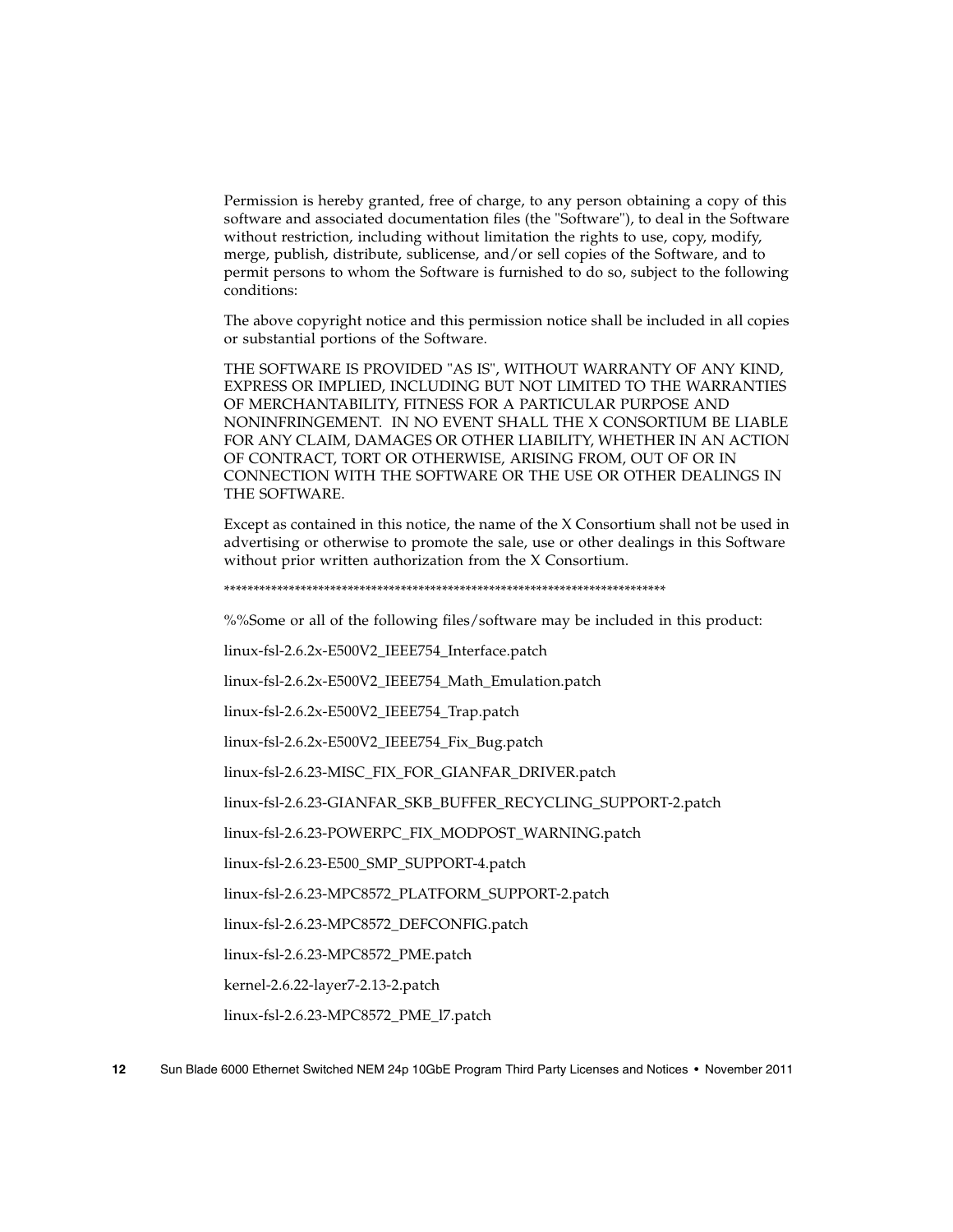linux-fsl-2.6.23-MPC8572\_TLU.patch

linux-fsl-2.6.23-MPC85xx\_SMP\_FIX.patch

linux-fsl-2.6.23-GIANFAR\_PARAMETER\_ADJUST.patch

linux-fsl-2.6.23-ATI\_X700\_X800.patch

linux-fsl-2.6.23-SGMII-2.patch

linux-fsl-2.6.23-MPC8572DS\_watchdog.patch

linux-fsl-2.6.23-MPC8572DS\_NAND.patch

linux-fsl-2.6.23-MPC8572DS\_NOR\_NAND\_dts.patch

linux-fsl-2.6.23-OpenSwan.patch

linux-fsl-2.6.23-OpenSwan\_kernel.patch

linux-fsl-2.6.23-OCF\_Framework.patch

linux-fsl-2.6.23-mpc837xemds-spin-lock-bugfix.patch

linux-fsl-2.6.23-MPC8572DS\_SEC.patch

linux-fsl-2.6.23-MPC8572DS\_MSI.patch

linux-fsl-2.6.23-fix\_ide\_suspend.patch

linux-fsl-2.6.23-E500\_DOZE\_NAP\_support.patch

linux-fsl-2.6.23-MPC8572DS\_suspend\_support.patch

linux-fsl-2.6.23-Wake\_on\_lan\_support-1.patch

linux-fsl-2.6.23-MPC8572DS\_Add\_PM\_node.patch

linux-fsl-2.6.23-MPC8572DS\_PM\_SMP\_support.patch

linux-fsl-2.6.23-uli\_i8259\_suspend.patch

u-boot-fsl-1.2.0-POLL\_DQ7\_STATUS-2.patch

u-boot-fsl-1.2.0-FSL\_PCIe\_reset.patch

u-boot-fsl-1.2.0-MPC8572DS\_BOARD-2.patch

u-boot-fsl-1.2.0-MPC8572DS\_NAND.patch

u-boot-fsl-1.2.0-MPC8572DS\_NAND\_boot.patch

u-boot-fsl-1.2.0-MPC8572DS\_RTC.patch

u-boot-fsl-1.2.0-SGMII\_GENERAL.patch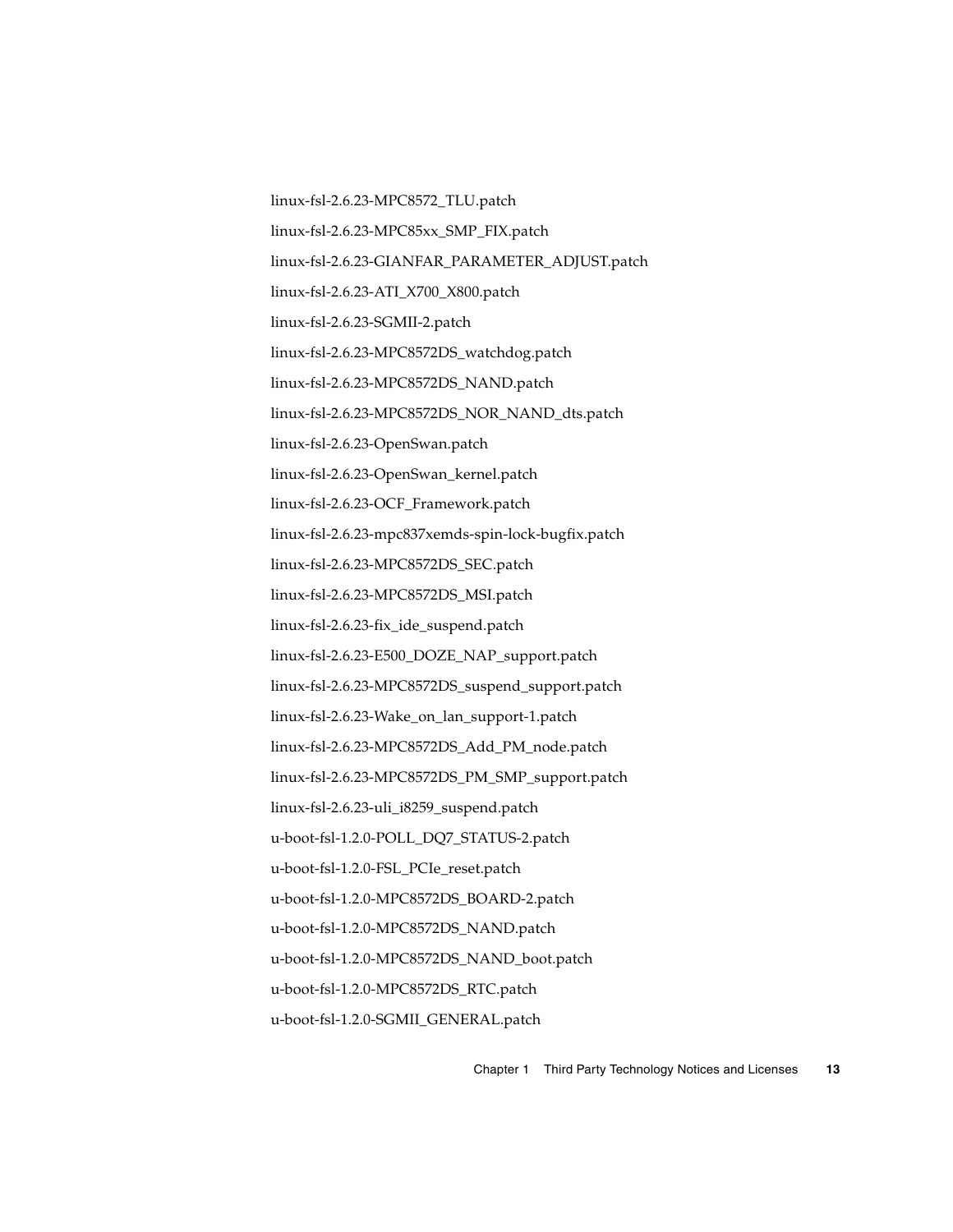- u-boot-fsl-1.2.0-MPC8572DS\_SGMII.patch
- u-boot-fsl-1.3.0-ATI\_FB\_X300.patch
- u-boot-fsl-1.2.0-MPC8572DS\_graphic.patch
- u-boot-fsl-1.2.0-MPC8572DS\_add\_pir.patch
- u-boot-fsl-1.2.0-MPC8572DS\_pixis\_reset\_memory\_test.patch
- u-boot-fsl-1.2.0-MPC8572DS\_memory\_test\_enhancements.patch
- u-boot-fsl-1.2.0-MPC8572DS\_DDR\_interleaving.patch
- RPM Package autoconf-2.59-5\_1.src.rpm
- RPM Package binutils-2.16.1-2.src.rpm
- RPM Package boa-0.94.14rc19-2.src.rpm
- RPM Package coreutils-5.2.1-48.1\_1.src.rpm
- RPM Package cpio-2.6-7\_1.src.rpm
- RPM Package diffutils-2.8.1-15\_2.src.rpm
- RPM Package findutils-4.2.20-1\_1.src.rpm
- RPM Package gdb-6.3.0.0-1.21\_4.src.rpm
- RPM Package glib-1.2.10-16\_1.src.rpm
- RPM Package glib2-2.6.6-1\_1.src.rpm
- RPM Package grep-2.5.1-48.2\_1.src.rpm
- RPM Package gzip-1.3.5-6\_1.src.rpm
- RPM Package iproute-2.6.11-1\_1.src.rpm
- RPM Package krb5-1.4.1-5\_2.src.rpm
- RPM Package less-382-7\_1.src.rpm
- RPM Package libtool-1.5.16.multilib2-2\_2.src.rpm
- RPM Package libuser-0.53.7-1\_2.src.rpm
- RPM Package logrotate-3.7.1-10\_2.src.rpm
- RPM Package lrzsz-0.12.20-21\_1.src.rpm
- RPM Package m4-1.4.3-1\_2.src.rpm
- RPM Package mingetty-1.07-5\_1.src.rpm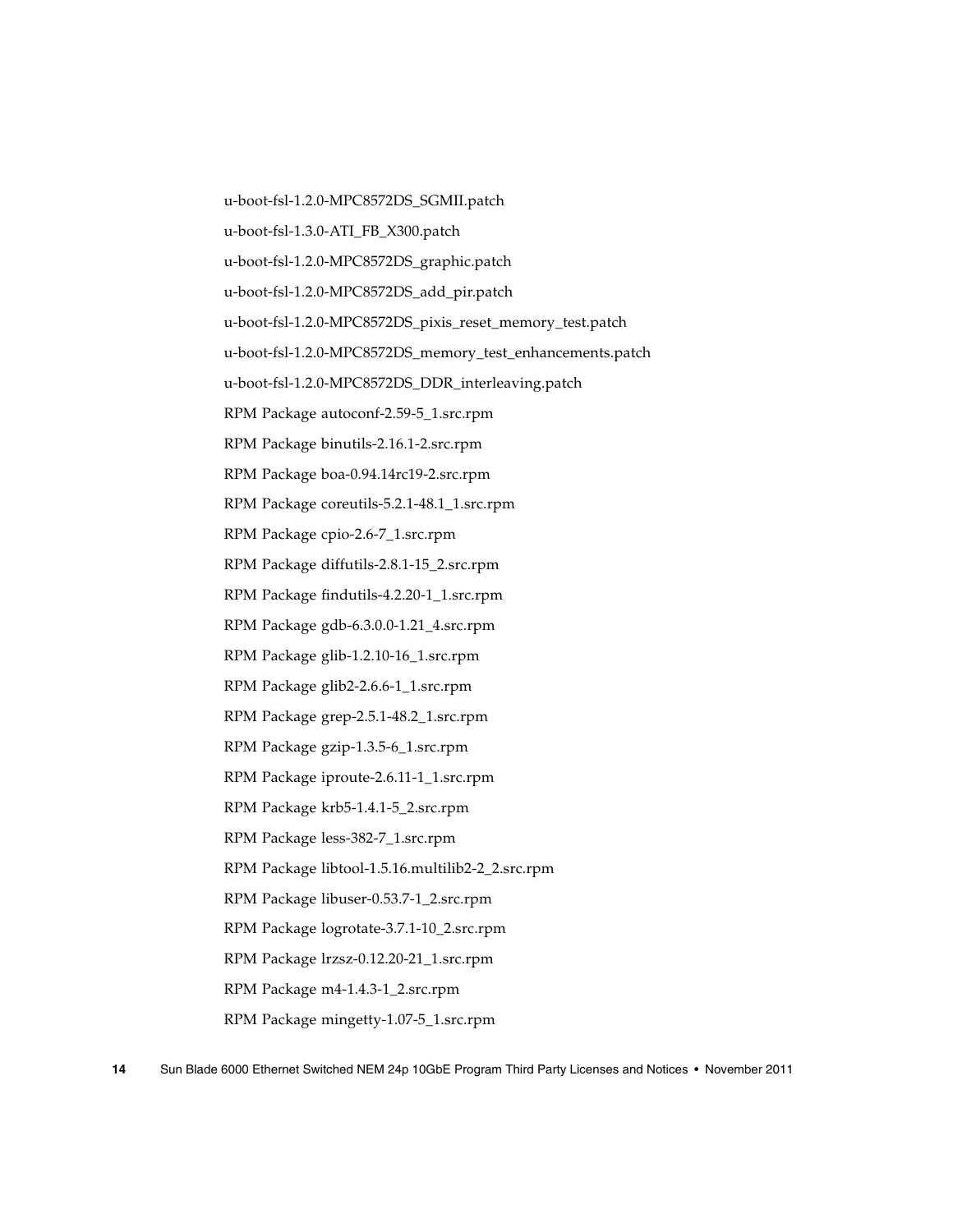RPM Package module-init-tools-3.1-4\_1.src.rpm

RPM Package modutils-2.4.22-8\_2.src.rpm

RPM Package mtd\_utils-1-4.src.rpm

RPM Package ncurses-5.4-17\_1.src.rpm

RPM Package passwd-0.69-3\_2.src.rpm

RPM Package patch-2.5.4-24\_1.src.rpm

RPM Package procps-3.2.5-6.3\_2.src.rpm

RPM Package psmisc-21.5-5\_2.src.rpm

RPM Package rdate-1.4-4\_1.src.rpm

RPM Package readline-5.0-3\_1.src.rpm

RPM Package sed-4.1.4-1\_1.src.rpm

RPM Package strace-4.5.11-1\_3.src.rpm

RPM Package sysklogd-1.4.1-30\_2.src.rpm

RPM Package tar-1.15.1-10\_2.src.rpm

RPM Package termcap-5.4-7\_1.src.rpm

SELF-ppc\_85xx

gawk-ppc\_85xx

bash-ppc\_85xx

groff-ppc-1.18.1.1-5\_1

crosstool-targetcomponents-ppc-0.35-9

net-tools-ppc-1.60-52\_2

nfs-util-ppc-1.0.7-12\_3

Use of any of the software immediately above is governed by the terms of the following license:

GNU GENERAL PUBLIC LICENSE

Version 2, June 1991

\*\*\*\*\*\*\*\*\*\*\*\*\*\*\*\*\*\*\*\*\*\*\*\*\*\*\*\*\*\*\*\*\*\*\*\*\*\*\*\*\*\*\*\*\*\*\*\*\*\*\*\*\*\*\*\*\*\*\*\*\*\*\*\*\*\*\*\*\*\*\*\*\*\*\*

%%The following software may be included in this product: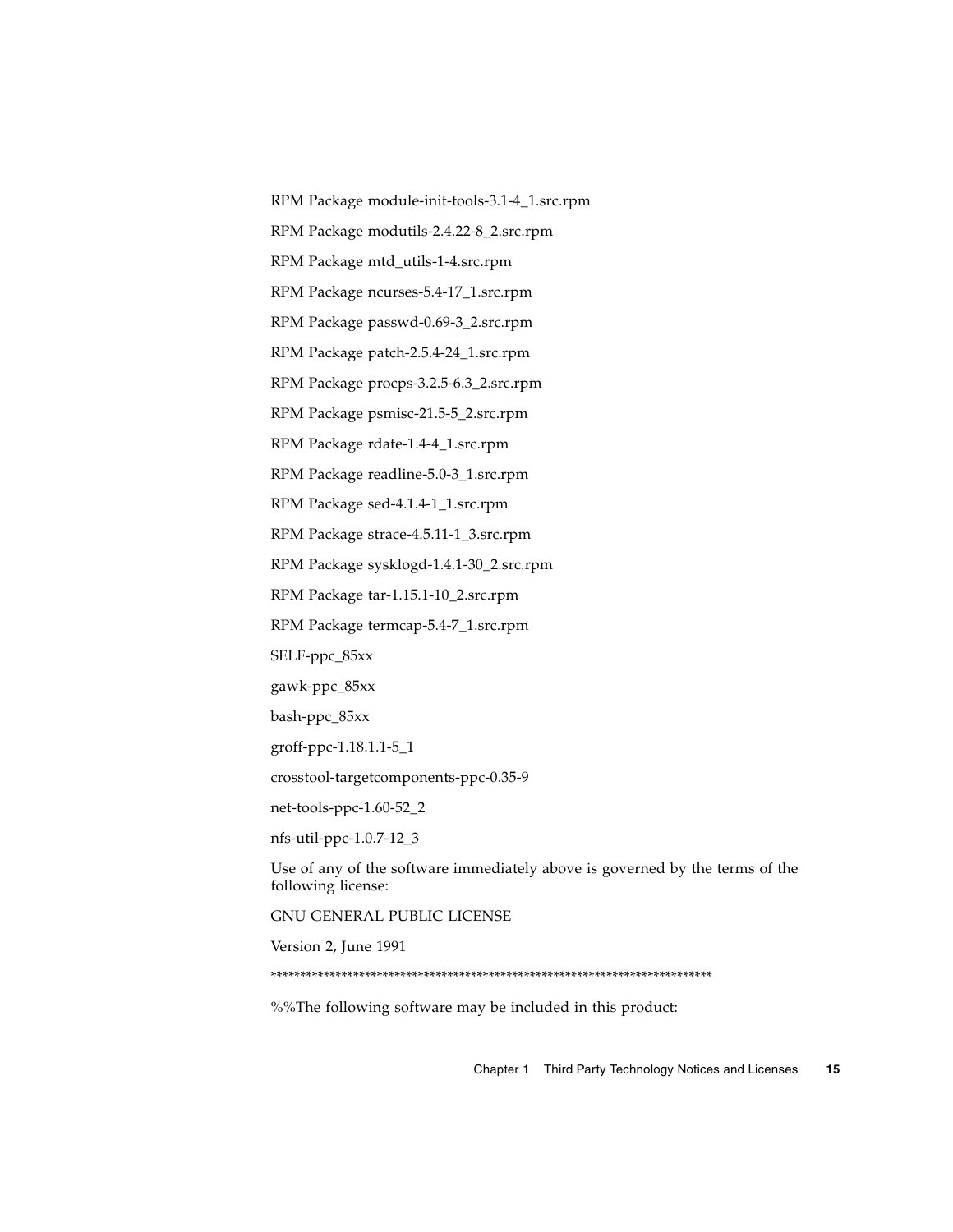RPM Package slang-1.4.9-17\_2.src.rpm

Use of this software is governed by the terms of the following license:

S-Lang is not public domain software --- it is copyrighted. However, it may be used for any purpose without royalty or fees in accordance with the terms of the copyright.

It may distributed under either the GNU General public license or under the Perl ''Artistic'' License. See COPYING.GPL and COPYING.ART for more details.

-----------------------------------------------------------------------------

Copyright (c) 1992, 1999, 2001, 2002, 2003 John E. Davis

You may distribute under the terms of either the GNU General Public License or the Perl Artistic License.

IN NO EVENT SHALL JOHN E. DAVIS BE LIABLE TO ANY PARTY FOR DIRECT, INDIRECT, SPECIAL, INCIDENTAL, OR CONSEQUENTIAL DAMAGES ARISING OUT OF THE USE OF THIS SOFTWARE AND ITS DOCUMENTATION, EVEN IF JOHN E. DAVIS HAS BEEN ADVISED OF THE POSSIBILITY OF SUCH DAMAGE.

JOHN E. DAVIS SPECIFICALLY DISCLAIMS ANY WARRANTIES, INCLUDING, BUT NOT LIMITED TO, THE IMPLIED WARRANTIES OF MERCHANTABILITY AND FITNESS FOR A PARTICULAR PURPOSE. THE SOFTWARE PROVIDED HEREUNDER IS ON AN "AS IS" BASIS, AND JOHN E. DAVIS HAS NO OBLIGATION TO PROVIDE MAINTENANCE, SUPPORT, UPDATES, ENHANCEMENTS, OR MODIFICATIONS.

\*\*\*\*\*\*\*\*\*\*\*\*\*\*\*\*\*\*\*\*\*\*\*\*\*\*\*\*\*\*\*\*\*\*\*\*\*\*\*\*\*\*\*\*\*\*\*\*\*\*\*\*\*\*\*\*\*\*\*\*\*\*\*\*\*\*\*\*\*\*\*\*\*\*\*

%%The following software may be included in this product:

tcp\_wrappers-ppc\_85xx

Use of this software is governed by the terms of the following license:

/\*

\* Copyright 2001 by Wietse Venema. All rights reserved. Some individual

\* files may be covered by other copyrights.

\*

\* This material was originally written and compiled by Wietse Venema at

\* Eindhoven University of Technology, The Netherlands, in 1990, 1991, 1992,

- \* 1993, 1994 and 1995.
- \*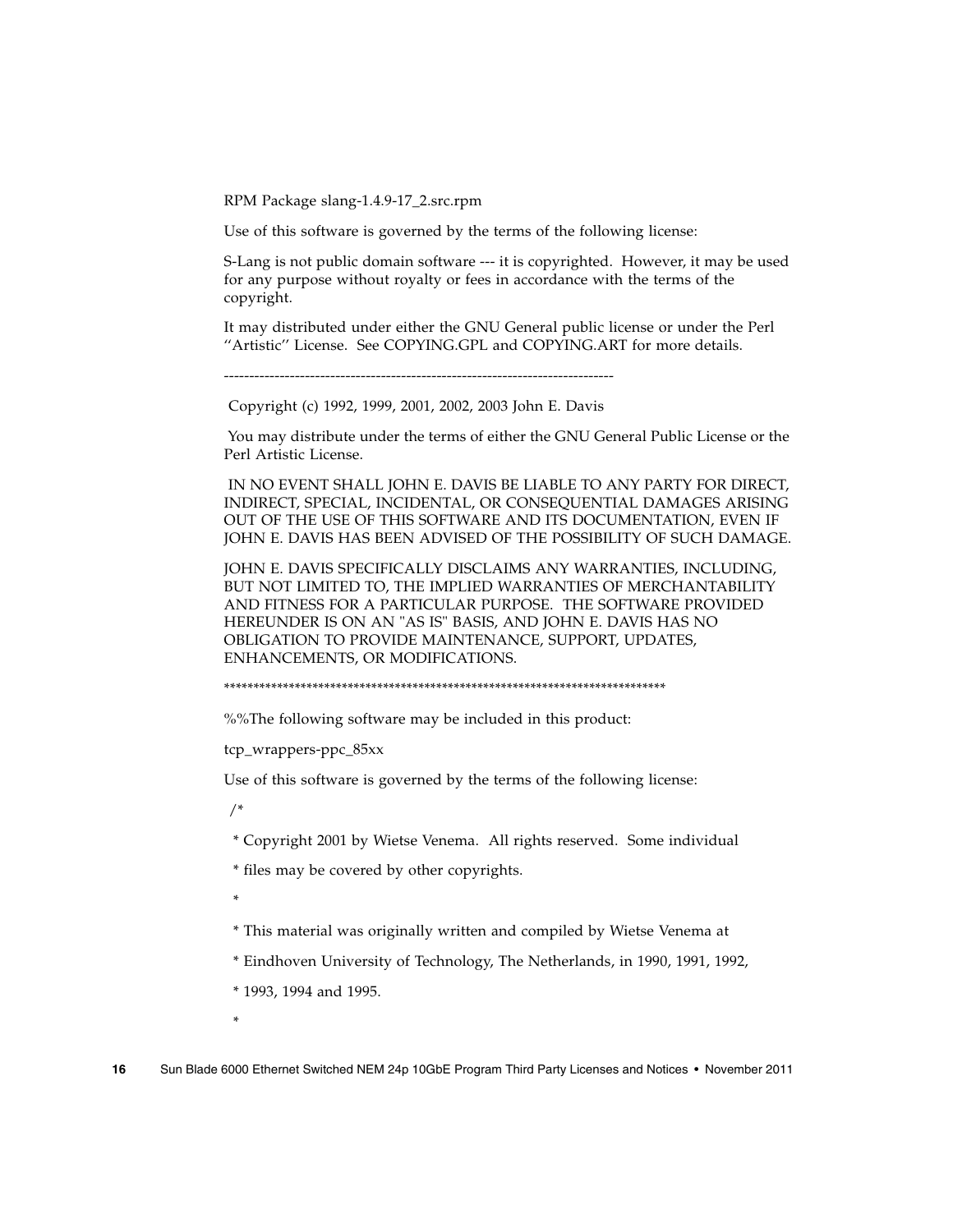\* Later versions are maintained by Wietse Venema at IBM T.J. Watson Research, \* Hawthorne, USA, in 2001.

\*

\* Redistribution and use in source and binary forms, with or without

\* modification, are permitted provided that this entire copyright notice is

\* duplicated in all such copies.

\*

\* This software is provided "as is" and without any expressed or implied

\* warranties, including, without limitation, the implied warranties of

\* merchantibility and fitness for any particular purpose.

\*

\*\*\*\*\*\*\*\*\*\*\*\*\*\*\*\*\*\*\*\*\*\*\*\*\*\*\*\*\*\*\*\*\*\*\*\*\*\*\*\*\*\*\*\*\*\*\*\*\*\*\*\*\*\*\*\*\*\*\*\*\*\*\*\*\*\*\*\*\*\*\*\*\*\*\*

%%The following software may be included in this product:

vim-minimal-ppc\_85xx

Use of this software is governed by the terms of the following license:

VIM is Charityware. You can use and copy it as much as you like, but you are encouraged to make a donation to orphans in Uganda. Please read the file "runtime/doc/uganda.txt" for details (do ":help uganda" inside Vim).

Summary of the license: There are no restrictions on using or distributing an unmodified copy of Vim. Parts of Vim may also be distributed, but the license text must always be included. For modified versions a few restrictions apply.

The license is GPL compatible, you may compile Vim with GPL libraries and distribute it.

\*\*\*\*\*\*\*\*\*\*\*\*\*\*\*\*\*\*\*\*\*\*\*\*\*\*\*\*\*\*\*\*\*\*\*\*\*\*\*\*\*\*\*\*\*\*\*\*\*\*\*\*\*\*\*\*\*\*\*\*\*\*\*\*\*\*\*\*\*\*\*\*\*\*\*

%%The following software may be included in this product:

byacc-ppc\_85xx

Use of this software is governed by the terms of the following license:

License description from URL:

http://www.rpmfind.net/linux/RPM/fedora/11/ppc/byacc-1.9.20070509- 5.fc11.ppc.html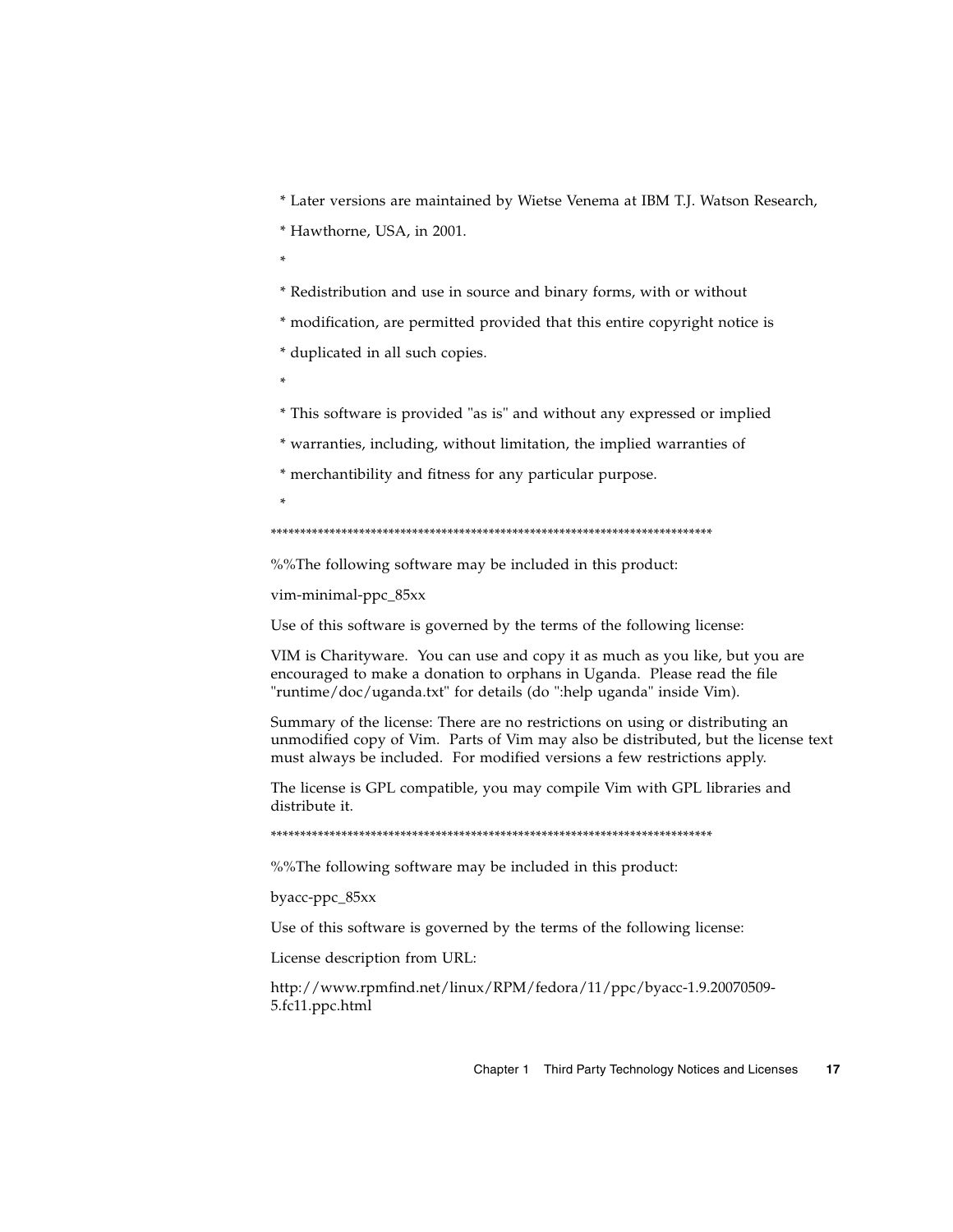---------------

from README file:

Berkeley Yacc is an LALR(1) parser generator. Berkeley Yacc has been made as compatible as possible with AT&T Yacc. Berkeley Yacc can accept any input specification that conforms to the AT&T Yacc documentation. Specifications that take advantage of undocumented features of AT&T Yacc will probably be rejected.

Berkeley Yacc is distributed with no warranty whatever. The code is certain to contain errors. Neither the author nor any contributor takes responsibility for any consequences of its use.

Berkeley Yacc is in the public domain. The data structures and algorithms used in Berkeley Yacc are all either taken from documents available to the general public or are inventions of the author. Anyone may freely distribute source or binary forms of Berkeley Yacc whether unchanged or modified.

Distributers may charge whatever fees they can obtain for Berkeley Yacc.

Programs generated by Berkeley Yacc may be distributed freely.

Please report bugs to

robert.corbett@eng.Sun.COM

Include a small example if possible. Please include the banner string from skeleton.c with the bug report. Do not expect rapid responses.

\*\*\*\*\*\*\*\*\*\*\*\*\*\*\*\*\*\*\*\*\*\*\*\*\*\*\*\*\*\*\*\*\*\*\*\*\*\*\*\*\*\*\*\*\*\*\*\*\*\*\*\*\*\*\*\*\*\*\*\*\*\*\*\*\*\*\*\*\*\*\*\*\*\*\*

%%The following software may be included in this product: file-ppc\_85xx

License: distributable

Use of this software is governed by the terms of the following license:

\$Id: LEGAL.NOTICE,v 1.14 2004/09/11 19:15:56 christos Exp \$

Copyright (c) Ian F. Darwin 1986, 1987, 1989, 1990, 1991, 1992, 1994, 1995.

Software written by Ian F. Darwin and others;

maintained 1994-2004 Christos Zoulas.

This software is not subject to any export provision of the United States Department of Commerce, and may be exported to any country or planet.

Redistribution and use in source and binary forms, with or without modification, are permitted provided that the following conditions are met: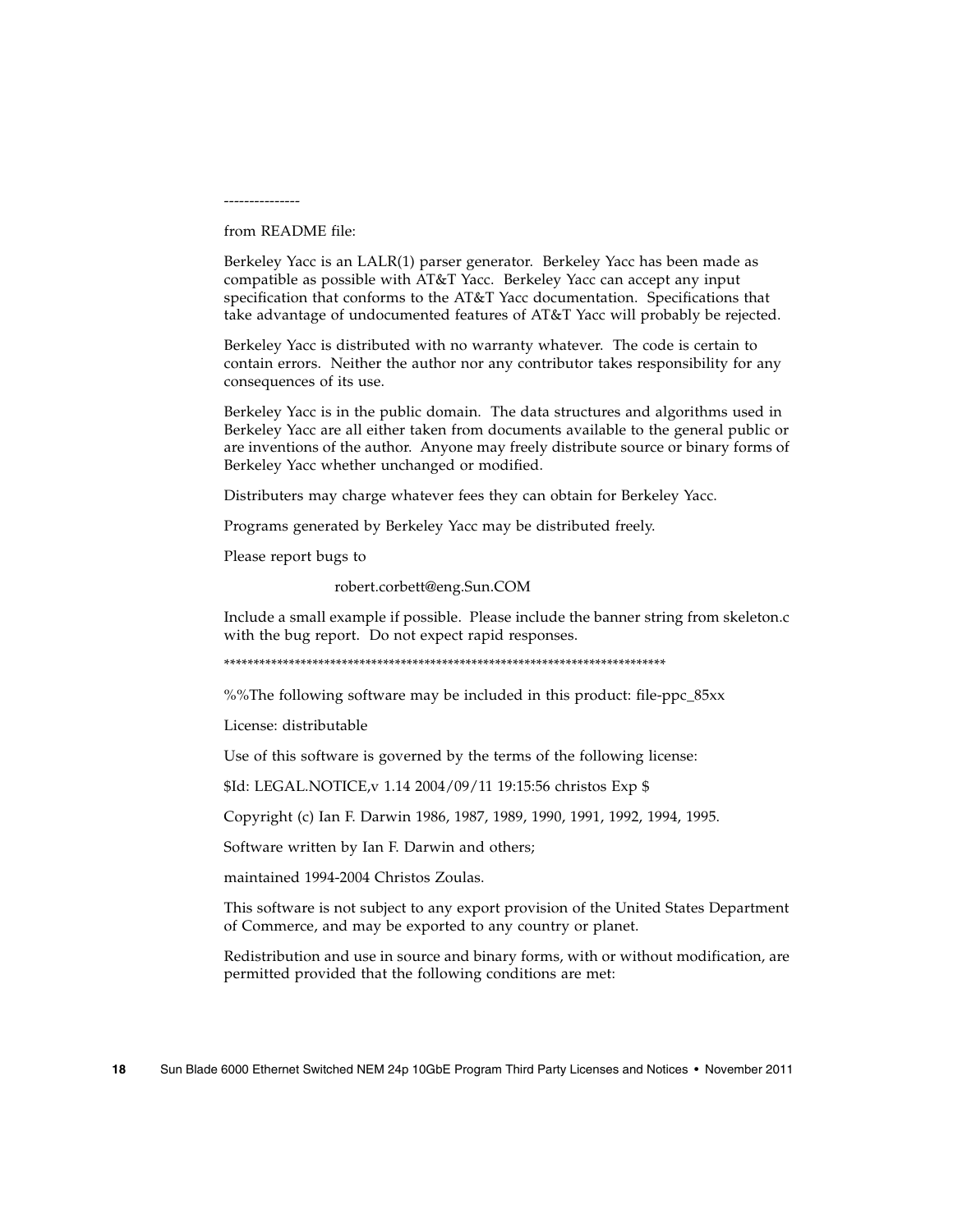1. Redistributions of source code must retain the above copyright notice immediately at the beginning of the file, without modification, this list of conditions, and the following disclaimer.

2. Redistributions in binary form must reproduce the above copyright notice, this list of conditions and the following disclaimer in the documentation and/or other materials provided with the distribution.

THIS SOFTWARE IS PROVIDED BY THE AUTHOR AND CONTRIBUTORS ''AS IS'' AND ANY EXPRESS OR IMPLIED WARRANTIES, INCLUDING, BUT NOT LIMITED TO, THE IMPLIED WARRANTIES OF MERCHANTABILITY AND FITNESS FOR A PARTICULAR PURPOSE ARE DISCLAIMED. IN NO EVENT SHALL THE AUTHOR OR CONTRIBUTORS BE LIABLE FOR ANY DIRECT, INDIRECT, INCIDENTAL, SPECIAL, EXEMPLARY, OR CONSEQUENTIAL DAMAGES (INCLUDING, BUT NOT LIMITED TO, PROCUREMENT OF SUBSTITUTE GOODS OR SERVICES; LOSS OF USE, DATA, OR PROFITS; OR BUSINESS INTERRUPTION) HOWEVER CAUSED AND ON ANY THEORY OF LIABILITY, WHETHER IN CONTRACT, STRICT LIABILITY, OR TORT (INCLUDING NEGLIGENCE OR OTHERWISE) ARISING IN ANY WAY OUT OF THE USE OF THIS SOFTWARE, EVEN IF ADVISED OF THE POSSIBILITY OF SUCH DAMAGE.

#### \*\*\*\*\*\*\*\*\*\*\*\*\*\*\*\*\*\*\*\*\*\*\*\*\*\*\*\*\*\*\*\*\*\*\*\*\*\*\*\*\*\*\*\*\*\*\*\*\*\*\*\*\*\*\*\*\*\*\*\*\*\*\*\*\*\*\*\*\*\*\*\*\*\*\*

%%The following software may be included in this product:

openssl-perl-ppc\_85xx

Use of this software is governed by the terms of the following licenses:

/\* ============================================================ ========

\* Copyright (c) 1998-2004 The OpenSSL Project. All rights reserved.

\*

\* Redistribution and use in source and binary forms, with or without

\* modification, are permitted provided that the following conditions

\* are met:

\*

\* 1. Redistributions of source code must retain the above copyright

\* notice, this list of conditions and the following disclaimer.

\*

\* 2. Redistributions in binary form must reproduce the above copyright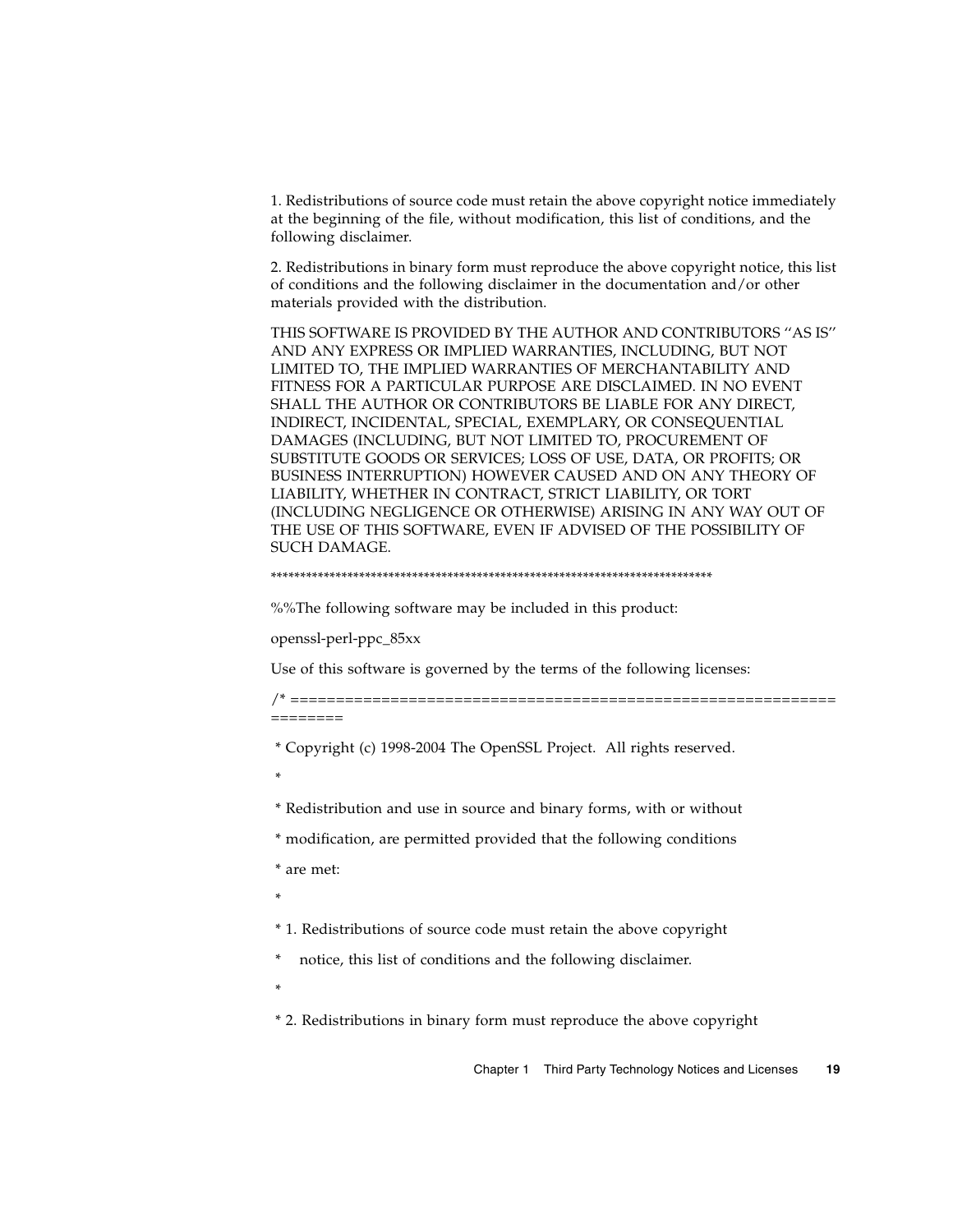- \* notice, this list of conditions and the following disclaimer in
- \* the documentation and/or other materials provided with the
- \* distribution.
- \*
- \* 3. All advertising materials mentioning features or use of this
- software must display the following acknowledgment:
- \* "This product includes software developed by the OpenSSL Project
- \* for use in the OpenSSL Toolkit. (http://www.openssl.org/)"
- \*
- \* 4. The names "OpenSSL Toolkit" and "OpenSSL Project" must not be used to
- \* endorse or promote products derived from this software without
- \* prior written permission. For written permission, please contact
- openssl-core@openssl.org.
- \*
- \* 5. Products derived from this software may not be called "OpenSSL"
- \* nor may "OpenSSL" appear in their names without prior written
- \* permission of the OpenSSL Project.
- \*
- \* 6. Redistributions of any form whatsoever must retain the following
- \* acknowledgment:
- "This product includes software developed by the OpenSSL Project
- \* for use in the OpenSSL Toolkit (http://www.openssl.org/)"
- \*

\* THIS SOFTWARE IS PROVIDED BY THE OpenSSL PROJECT ''AS IS'' AND ANY \* EXPRESSED OR IMPLIED WARRANTIES, INCLUDING, BUT NOT LIMITED TO, THE

\* IMPLIED WARRANTIES OF MERCHANTABILITY AND FITNESS FOR A PARTICULAR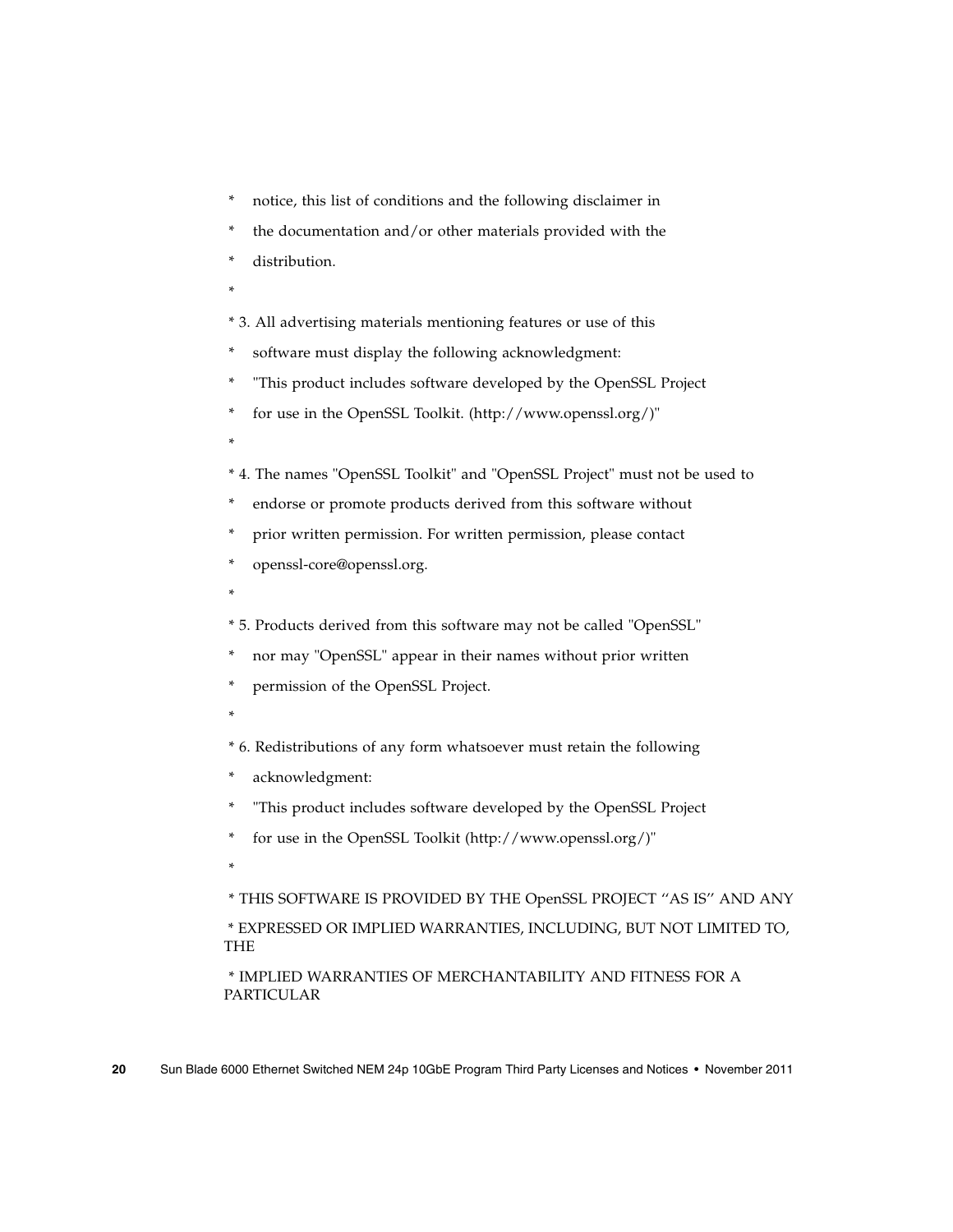\* PURPOSE ARE DISCLAIMED. IN NO EVENT SHALL THE OpenSSL PROJECT OR

\* ITS CONTRIBUTORS BE LIABLE FOR ANY DIRECT, INDIRECT, INCIDENTAL,

\* SPECIAL, EXEMPLARY, OR CONSEQUENTIAL DAMAGES (INCLUDING, BUT

\* NOT LIMITED TO, PROCUREMENT OF SUBSTITUTE GOODS OR SERVICES;

\* LOSS OF USE, DATA, OR PROFITS; OR BUSINESS INTERRUPTION)

\* HOWEVER CAUSED AND ON ANY THEORY OF LIABILITY, WHETHER IN CONTRACT,

\* STRICT LIABILITY, OR TORT (INCLUDING NEGLIGENCE OR OTHERWISE)

\* ARISING IN ANY WAY OUT OF THE USE OF THIS SOFTWARE, EVEN IF ADVISED

\* OF THE POSSIBILITY OF SUCH DAMAGE.

\* ============================================================= =======

\*

\* This product includes cryptographic software written by Eric Young

\* (eay@cryptsoft.com). This product includes software written by Tim

\* Hudson (tjh@cryptsoft.com).

- \*
- \*/

/\* Copyright (C) 1995-1998 Eric Young (eay@cryptsoft.com)

\* All rights reserved.

\*

\* This package is an SSL implementation written

\* by Eric Young (eay@cryptsoft.com).

\* The implementation was written so as to conform with Netscapes SSL.

\*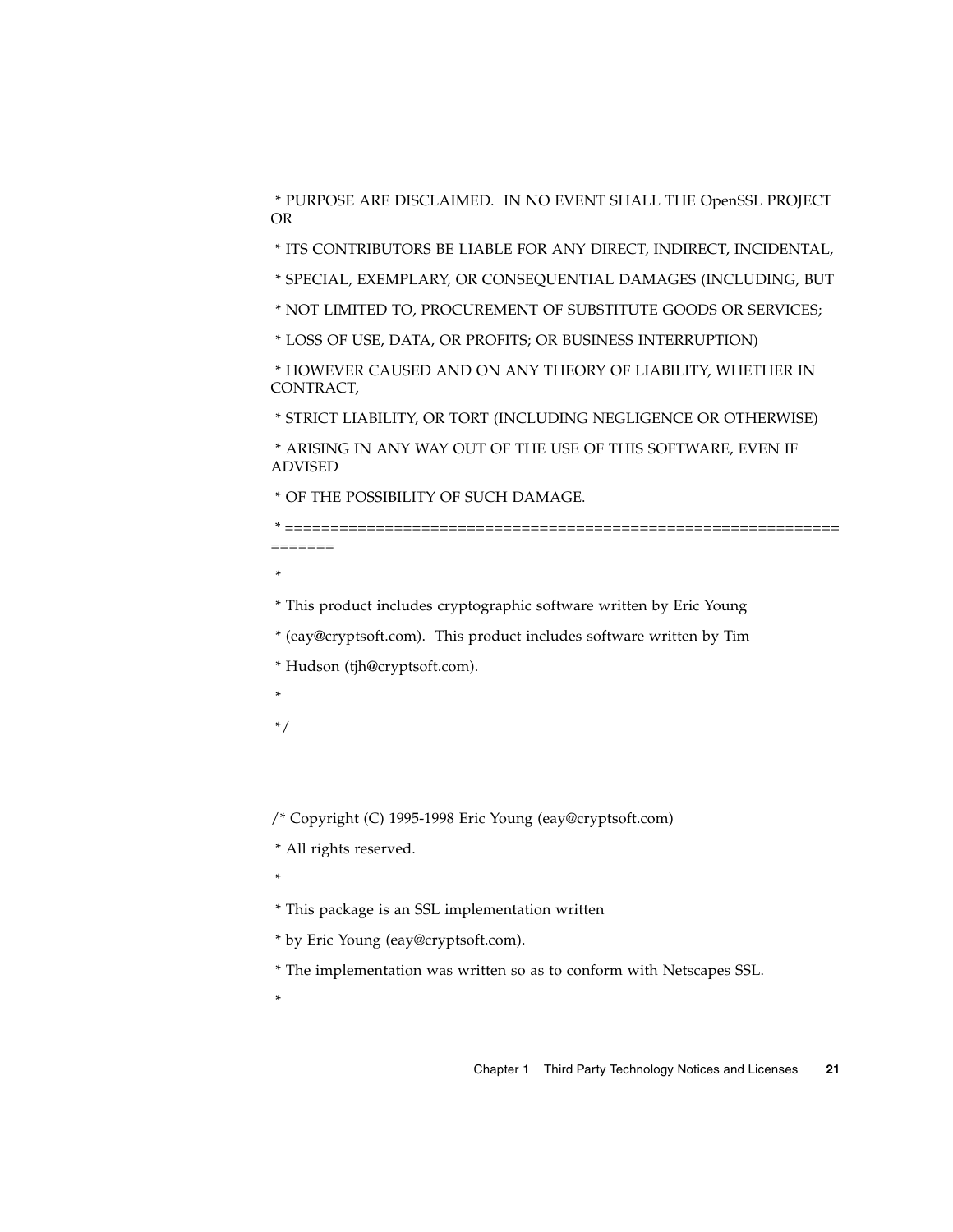\* This library is free for commercial and non-commercial use as long as \* the following conditions are aheared to. The following conditions \* apply to all code found in this distribution, be it the RC4, RSA, \* lhash, DES, etc., code; not just the SSL code. The SSL documentation \* included with this distribution is covered by the same copyright terms \* except that the holder is Tim Hudson (tjh@cryptsoft.com).

\*

\* Copyright remains Eric Young's, and as such any Copyright notices in \* the code are not to be removed.

\* If this package is used in a product, Eric Young should be given attribution \* as the author of the parts of the library used.

\* This can be in the form of a textual message at program startup or \* in documentation (online or textual) provided with the package.

\*

\* Redistribution and use in source and binary forms, with or without \* modification, are permitted provided that the following conditions \* are met:

\* 1. Redistributions of source code must retain the copyright

\* notice, this list of conditions and the following disclaimer.

\* 2. Redistributions in binary form must reproduce the above copyright

\* notice, this list of conditions and the following disclaimer in the

documentation and/or other materials provided with the distribution.

\* 3. All advertising materials mentioning features or use of this software

\* must display the following acknowledgement:

\* "This product includes cryptographic software written by

\* Eric Young (eay@cryptsoft.com)"

\* The word 'cryptographic' can be left out if the rouines from the library

being used are not cryptographic related :-).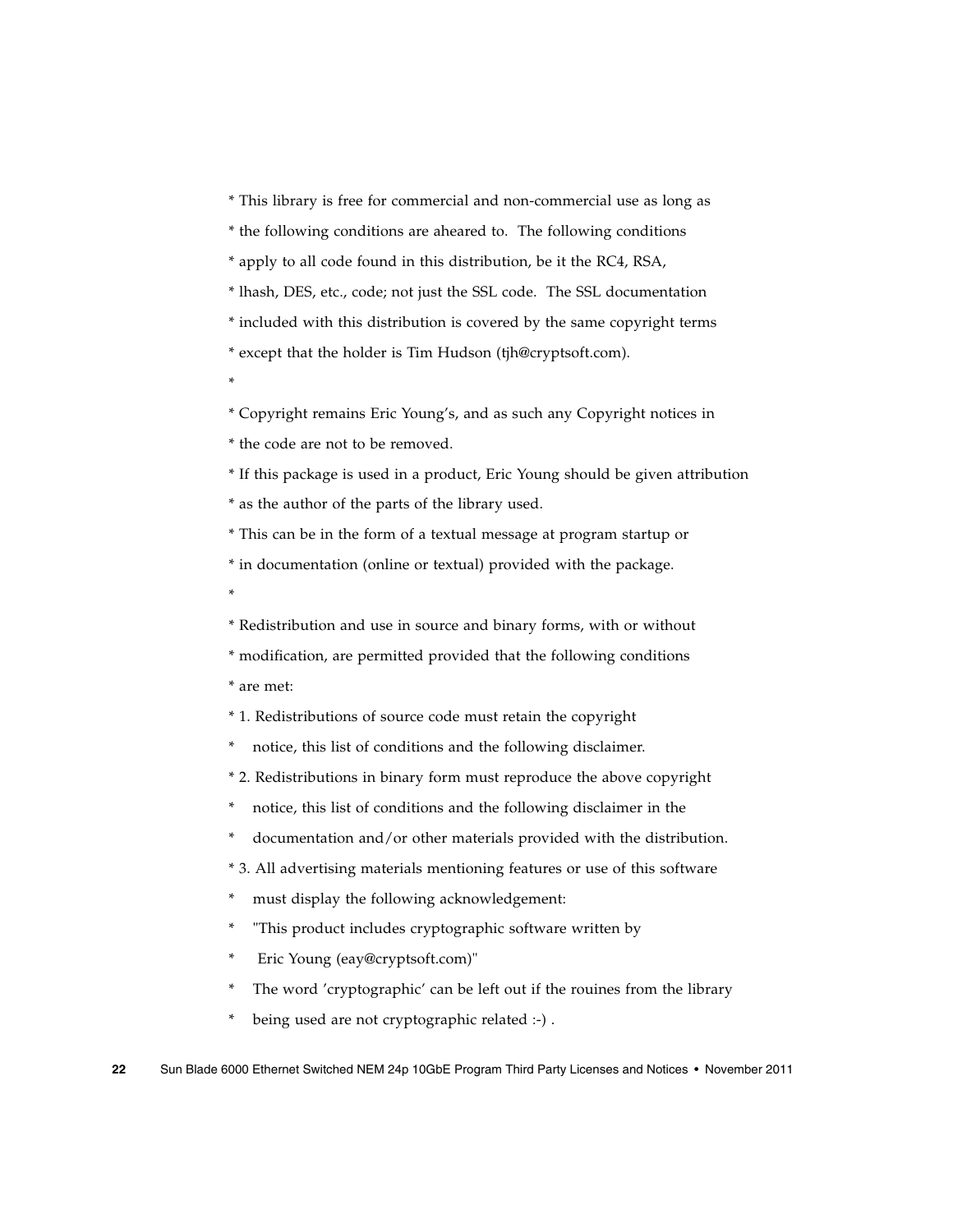\* 4. If you include any Windows specific code (or a derivative thereof) from

- \* the apps directory (application code) you must include an acknowledgement:
- \* "This product includes software written by Tim Hudson (tjh@cryptsoft.com)"
- \*

\* THIS SOFTWARE IS PROVIDED BY ERIC YOUNG ''AS IS'' AND

\* ANY EXPRESS OR IMPLIED WARRANTIES, INCLUDING, BUT NOT LIMITED TO, THE

\* IMPLIED WARRANTIES OF MERCHANTABILITY AND FITNESS FOR A PARTICULAR PURPOSE

\* ARE DISCLAIMED. IN NO EVENT SHALL THE AUTHOR OR CONTRIBUTORS BE LIABLE

\* FOR ANY DIRECT, INDIRECT, INCIDENTAL, SPECIAL, EXEMPLARY, OR CONSEQUENTIAL

\* DAMAGES (INCLUDING, BUT NOT LIMITED TO, PROCUREMENT OF SUBSTITUTE GOODS

\* OR SERVICES; LOSS OF USE, DATA, OR PROFITS; OR BUSINESS INTERRUPTION)

\* HOWEVER CAUSED AND ON ANY THEORY OF LIABILITY, WHETHER IN CONTRACT, STRICT

\* LIABILITY, OR TORT (INCLUDING NEGLIGENCE OR OTHERWISE) ARISING IN ANY WAY

\* OUT OF THE USE OF THIS SOFTWARE, EVEN IF ADVISED OF THE POSSIBILITY OF

\* SUCH DAMAGE.

\*

\* The licence and distribution terms for any publically available version or

\* derivative of this code cannot be changed. i.e. this code cannot simply be

\* copied and put under another distribution licence

\* [including the GNU Public Licence.]

\*/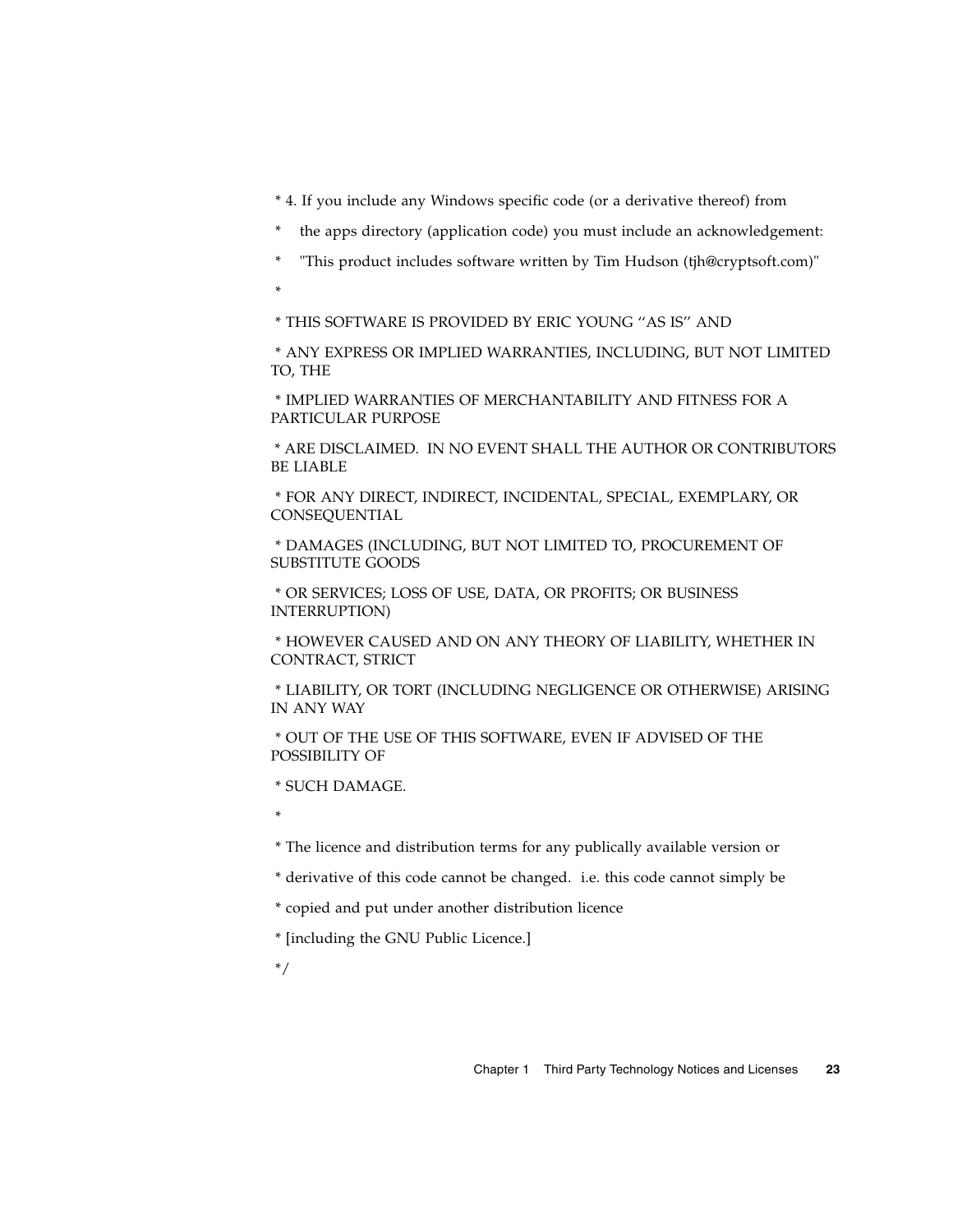\*\*\*\*\*\*\*\*\*\*\*\*\*\*\*\*\*\*\*\*\*\*\*\*\*\*\*\*\*\*\*\*\*\*\*\*\*\*\*\*\*\*\*\*\*\*\*\*\*\*\*\*\*\*\*\*\*\*\*\*\*\*\*\*\*\*\*\*\*\*\*\*\*\*\*

%%The following software may be included in this product: util-linux-ppc\_85xx

Use of this software is governed by the terms of the following license:

#### /\*

\* Copyright (c) 1989 The Regents of the University of California.

- \* All rights reserved.
- \*

\* Redistribution and use in source and binary forms, with or without \* modification, are permitted provided that the following conditions \* are met:

\* 1. Redistributions of source code must retain the above copyright

\* notice, this list of conditions and the following disclaimer.

\* 2. Redistributions in binary form must reproduce the above copyright

- \* notice, this list of conditions and the following disclaimer in the
- \* documentation and/or other materials provided with the distribution.
- \* 3. All advertising materials mentioning features or use of this software
- \* must display the following acknowledgement:
- This product includes software developed by the University of
- California, Berkeley and its contributors.

\* 4. Neither the name of the University nor the names of its contributors

- \* may be used to endorse or promote products derived from this software
- \* without specific prior written permission.
- \*

\* THIS SOFTWARE IS PROVIDED BY THE REGENTS AND CONTRIBUTORS ''AS IS'' AND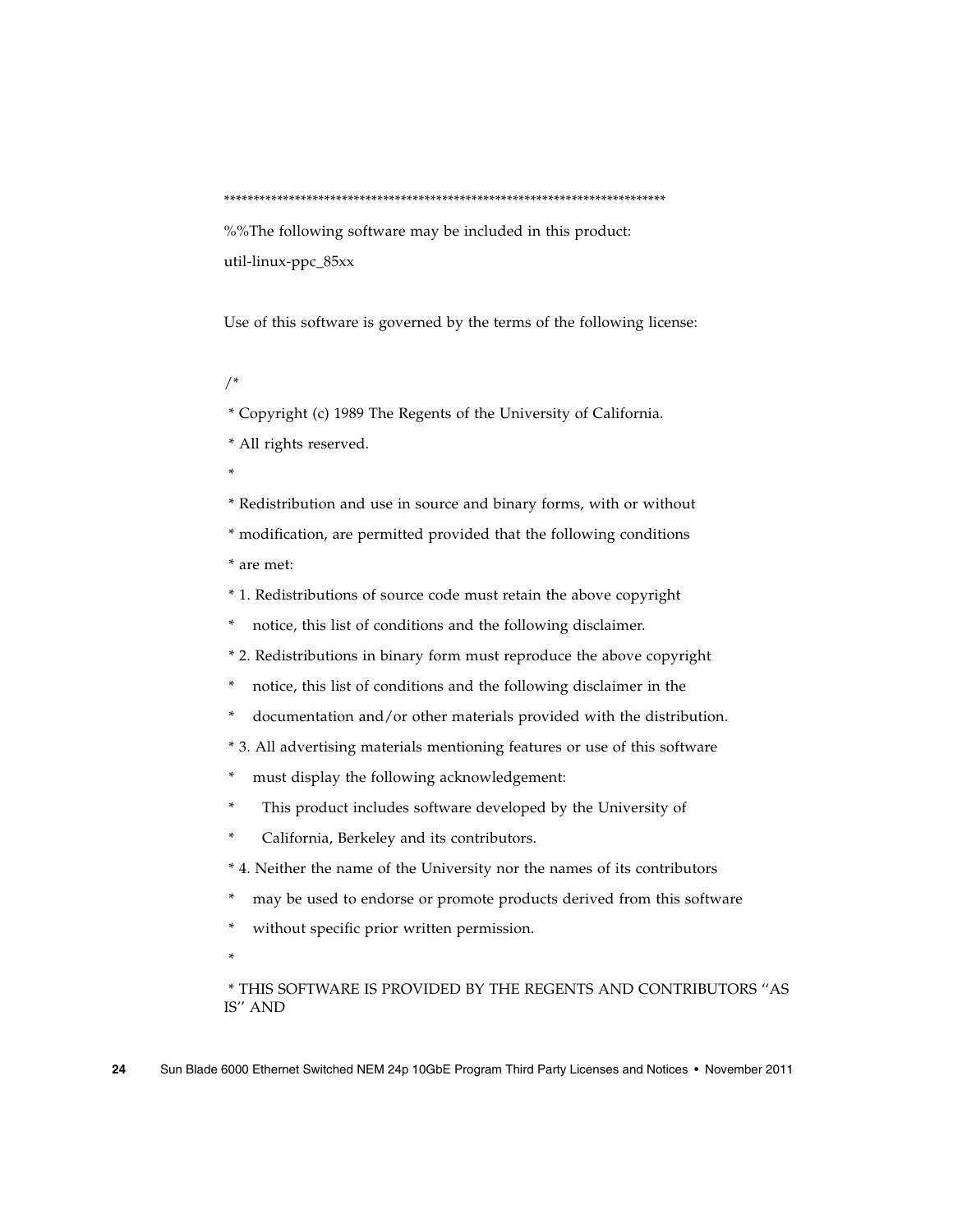\* ANY EXPRESS OR IMPLIED WARRANTIES, INCLUDING, BUT NOT LIMITED TO, THE

\* IMPLIED WARRANTIES OF MERCHANTABILITY AND FITNESS FOR A PARTICULAR PURPOSE

\* ARE DISCLAIMED. IN NO EVENT SHALL THE REGENTS OR CONTRIBUTORS BE LIABLE

\* FOR ANY DIRECT, INDIRECT, INCIDENTAL, SPECIAL, EXEMPLARY, OR CONSEQUENTIAL

\* DAMAGES (INCLUDING, BUT NOT LIMITED TO, PROCUREMENT OF SUBSTITUTE GOODS

\* OR SERVICES; LOSS OF USE, DATA, OR PROFITS; OR BUSINESS INTERRUPTION)

\* HOWEVER CAUSED AND ON ANY THEORY OF LIABILITY, WHETHER IN CONTRACT, STRICT

\* LIABILITY, OR TORT (INCLUDING NEGLIGENCE OR OTHERWISE) ARISING IN ANY WAY

\* OUT OF THE USE OF THIS SOFTWARE, EVEN IF ADVISED OF THE POSSIBILITY OF

\* SUCH DAMAGE.

\*/

\*\*\*\*\*\*\*\*\*\*\*\*\*\*\*\*\*\*\*\*\*\*\*\*\*\*\*\*\*\*\*\*\*\*\*\*\*\*\*\*\*\*\*\*\*\*\*\*\*\*\*\*\*\*\*\*\*\*\*\*\*\*\*\*\*\*\*\*\*\*\*\*\*\*\*

%%The following software may be included in this product: compress-ppc\_85xx

Use of this software is governed by the terms of the following license:

The ncompress code is released into the public domain.

\*\*\*\*\*\*\*\*\*\*\*\*\*\*\*\*\*\*\*\*\*\*\*\*\*\*\*\*\*\*\*\*\*\*\*\*\*\*\*\*\*\*\*\*\*\*\*\*\*\*\*\*\*\*\*\*\*\*\*\*\*\*\*\*\*\*\*\*\*\*\*\*\*\*\*

%%The following software may be included in this product: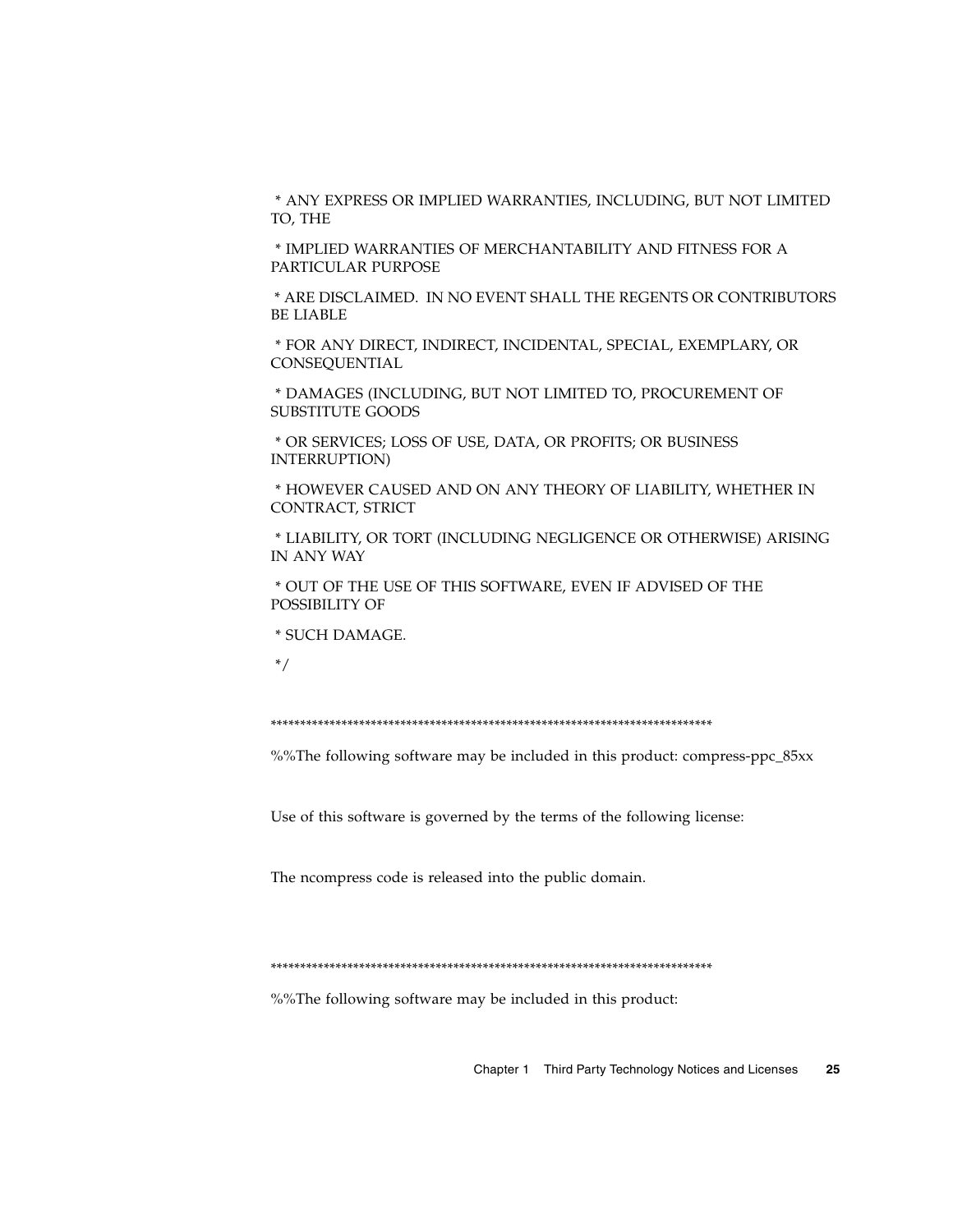#### ntp-ppc\_85xx

Use of this software is governed by the terms of the following license:

\* Copyright (c) University of Delaware 1992-2009

\*

\* Permission to use, copy, modify, and distribute this software and \* its documentation for any purpose with or without fee is hereby \* granted, provided that the above copyright notice appears in all \* copies and that both the copyright notice and this permission \* notice appear in supporting documentation, and that the name \* University of Delaware not be used in advertising or publicity \* pertaining to distribution of the software without specific, \* written prior permission. The University of Delaware makes no \* representations about the suitability this software for any \* purpose. It is provided "as is" without express or implied \* warranty.

\*\*\*\*\*\*\*\*\*\*\*\*\*\*\*\*\*\*\*\*\*\*\*\*\*\*\*\*\*\*\*\*\*\*\*\*\*\*\*\*\*\*\*\*\*\*\*\*\*\*\*\*\*\*\*\*\*\*\*\*\*\*\*\*\*\*\*\*\*\*\*\*\*\*\*

%%The following software may be included in this product:

dropbear-ppc\_85xx

Use of this software is governed by the terms of the following license:

The majority of code is written by Matt Johnston, under the following license:

Copyright (c) 2002,2003 Matt Johnston

All rights reserved.

Permission is hereby granted, free of charge, to any person obtaining a copy of this software and associated documentation files (the "Software"), to deal in the Software without restriction, including without limitation the rights to use, copy, modify,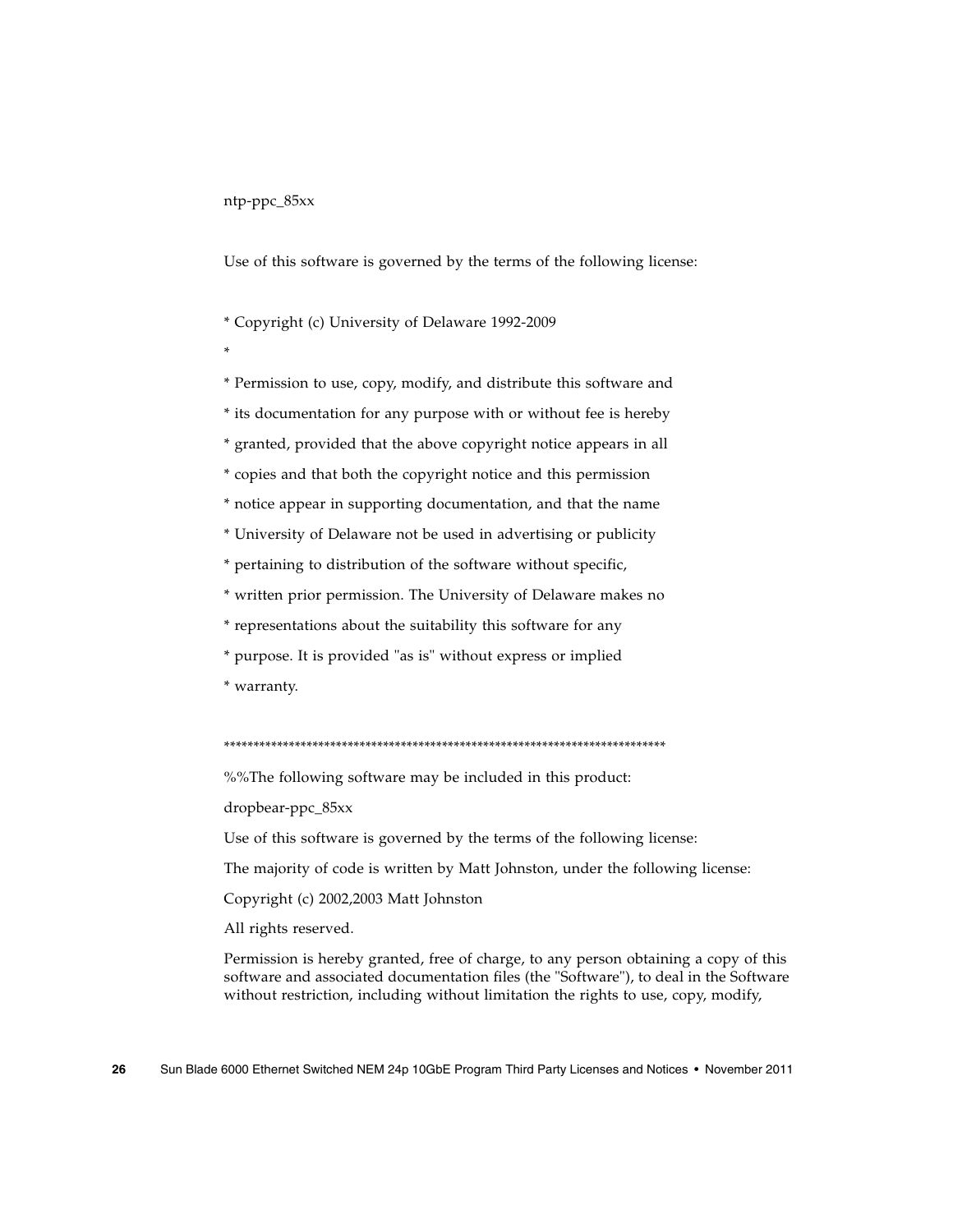merge, publish, distribute, sublicense, and/or sell copies of the Software, and to permit persons to whom the Software is furnished to do so, subject to the following conditions:

The above copyright notice and this permission notice shall be included in all copies or substantial portions of the Software.

THE SOFTWARE IS PROVIDED "AS IS", WITHOUT WARRANTY OF ANY KIND, EXPRESS OR IMPLIED, INCLUDING BUT NOT LIMITED TO THE WARRANTIES OF MERCHANTABILITY, FITNESS FOR A PARTICULAR PURPOSE AND NONINFRINGEMENT. IN NO EVENT SHALL THE AUTHORS OR COPYRIGHT HOLDERS BE LIABLE FOR ANY CLAIM, DAMAGES OR OTHER LIABILITY, WHETHER IN AN ACTION OF CONTRACT, TORT OR OTHERWISE, ARISING FROM, OUT OF OR IN CONNECTION WITH THE SOFTWARE OR THE USE OR OTHER DEALINGS IN THE SOFTWARE.

 $=====$ 

LibTomCrypt and LibTomMath are written by Tom St Denis, and are Public Domain.

Some files are from other public domain sources, see libtomcrypt/legal.txt

=====

sshpty.c is taken from OpenSSH 3.5p1,

Copyright (c) 1995 Tatu Ylonen <ylo@cs.hut.fi>, Espoo, Finland

All rights reserved

"As far as I am concerned, the code I have written for this software can be used freely for any purpose. Any derived versions of this software must be clearly marked as such, and if the derived work is incompatible with the protocol description in the RFC file, it must be called by a name other than "ssh" or "Secure Shell". "

 $=$  $=$  $=$  $=$  $=$  $=$ 

loginrec.c

loginrec.h

atomicio.h

atomicio.c

and strlcat() (included in util.c) are from OpenSSH 3.6.1p2, and are licensed under the 2 point BSD license.

loginrec is written primarily by Andre Lucas, atomicio.c by Theo de Raadt.

strlcat() is (c) Todd C. Miller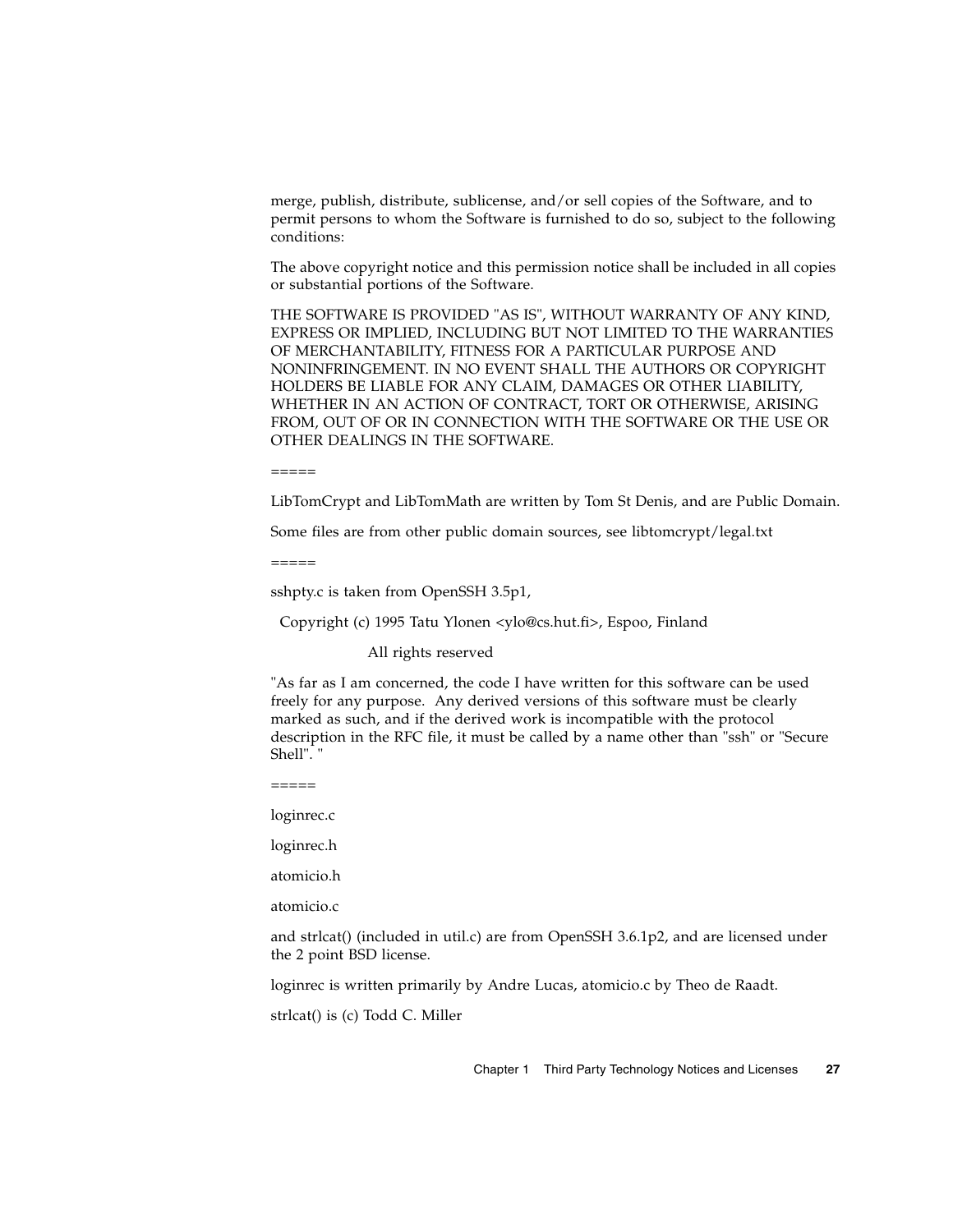=====

Import code in keyimport.c is modified from PuTTY's import.c, licensed as follows:

PuTTY is copyright 1997-2003 Simon Tatham.

Portions copyright Robert de Bath, Joris van Rantwijk, Delian Delchev, Andreas Schultz, Jeroen Massar, Wez Furlong, Nicolas Barry, Justin Bradford, and CORE SDI S.A.

Permission is hereby granted, free of charge, to any person obtaining a copy of this software and associated documentation files (the "Software"), to deal in the Software without restriction, including without limitation the rights to use, copy, modify, merge, publish, distribute, sublicense, and/or sell copies of the Software, and to permit persons to whom the Software is furnished to do so, subject to the following conditions:

The above copyright notice and this permission notice shall be included in all copies or substantial portions of the Software.

THE SOFTWARE IS PROVIDED "AS IS", WITHOUT WARRANTY OF ANY KIND, EXPRESS OR IMPLIED, INCLUDING BUT NOT LIMITED TO THE WARRANTIES OF MERCHANTABILITY, FITNESS FOR A PARTICULAR PURPOSE AND NONINFRINGEMENT. IN NO EVENT SHALL THE COPYRIGHT HOLDERS BE LIABLE FOR ANY CLAIM, DAMAGES OR OTHER LIABILITY, WHETHER IN AN ACTION OF CONTRACT, TORT OR OTHERWISE, ARISING FROM, OUT OF OR IN CONNECTION WITH THE SOFTWARE OR THE USE OR OTHER DEALINGS IN THE SOFTWARE.

\*\*\*\*\*\*\*\*\*\*\*\*\*\*\*\*\*\*\*\*\*\*\*\*\*\*\*\*\*\*\*\*\*\*\*\*\*\*\*\*\*\*\*\*\*\*\*\*\*\*\*\*\*\*\*\*\*\*\*\*\*\*\*\*\*\*\*\*\*\*\*\*\*\*\*

%%The following software may be included in this product:

openssl-ppc\_85xx

Use of this software is governed by the terms of the following licenses:

\* Copyright (c) 1998-2004 The OpenSSL Project. All rights reserved.

\*

\* Redistribution and use in source and binary forms, with or without

\* modification, are permitted provided that the following conditions

\* are met:

\*

\* 1. Redistributions of source code must retain the above copyright

\* notice, this list of conditions and the following disclaimer.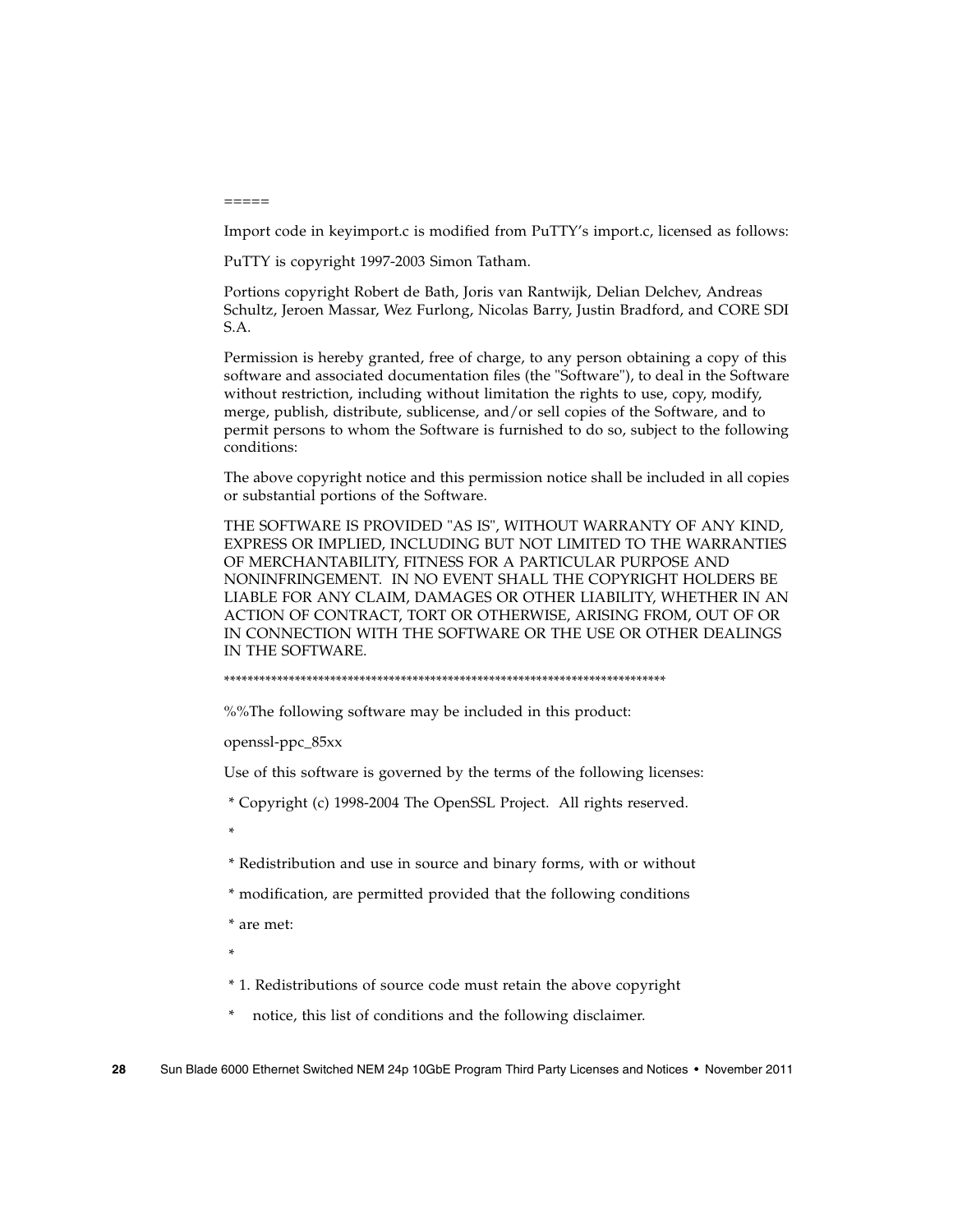\*

\* 2. Redistributions in binary form must reproduce the above copyright

- \* notice, this list of conditions and the following disclaimer in
- \* the documentation and/or other materials provided with the
- \* distribution.
- \*

\* 3. All advertising materials mentioning features or use of this

- software must display the following acknowledgment:
- \* "This product includes software developed by the OpenSSL Project
- for use in the OpenSSL Toolkit. (http://www.openssl.org/)"
- \*

\* 4. The names "OpenSSL Toolkit" and "OpenSSL Project" must not be used to

- endorse or promote products derived from this software without
- prior written permission. For written permission, please contact
- openssl-core@openssl.org.
- \*

\* 5. Products derived from this software may not be called "OpenSSL"

- \* nor may "OpenSSL" appear in their names without prior written
- \* permission of the OpenSSL Project.
- \*

\* 6. Redistributions of any form whatsoever must retain the following

- \* acknowledgment:
- \* "This product includes software developed by the OpenSSL Project
- \* for use in the OpenSSL Toolkit (http://www.openssl.org/)"
- \*

\* THIS SOFTWARE IS PROVIDED BY THE OpenSSL PROJECT ''AS IS'' AND ANY \* EXPRESSED OR IMPLIED WARRANTIES, INCLUDING, BUT NOT LIMITED TO, THE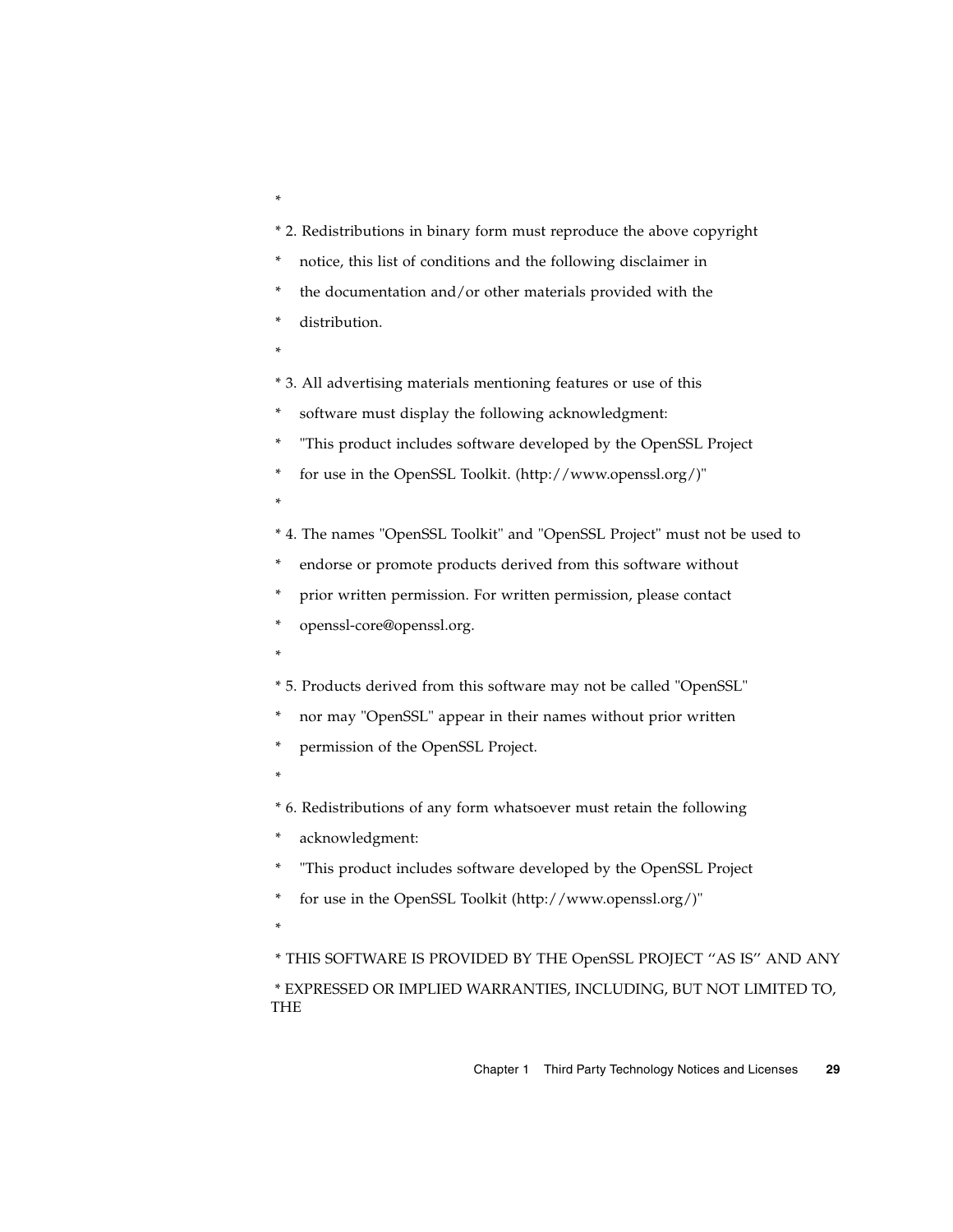\* IMPLIED WARRANTIES OF MERCHANTABILITY AND FITNESS FOR A PARTICULAR

\* PURPOSE ARE DISCLAIMED. IN NO EVENT SHALL THE OpenSSL PROJECT OR

\* ITS CONTRIBUTORS BE LIABLE FOR ANY DIRECT, INDIRECT, INCIDENTAL,

\* SPECIAL, EXEMPLARY, OR CONSEQUENTIAL DAMAGES (INCLUDING, BUT

\* NOT LIMITED TO, PROCUREMENT OF SUBSTITUTE GOODS OR SERVICES;

\* LOSS OF USE, DATA, OR PROFITS; OR BUSINESS INTERRUPTION)

\* HOWEVER CAUSED AND ON ANY THEORY OF LIABILITY, WHETHER IN CONTRACT,

\* STRICT LIABILITY, OR TORT (INCLUDING NEGLIGENCE OR OTHERWISE)

\* ARISING IN ANY WAY OUT OF THE USE OF THIS SOFTWARE, EVEN IF ADVISED

\* OF THE POSSIBILITY OF SUCH DAMAGE.

\* ============================================================= =======

\*

\* This product includes cryptographic software written by Eric Young

\* (eay@cryptsoft.com). This product includes software written by Tim

\* Hudson (tjh@cryptsoft.com).

\*

\*/

/\* Copyright (C) 1995-1998 Eric Young (eay@cryptsoft.com)

- \* All rights reserved.
- \*

\* This package is an SSL implementation written

\* by Eric Young (eay@cryptsoft.com).

\* The implementation was written so as to conform with Netscapes SSL.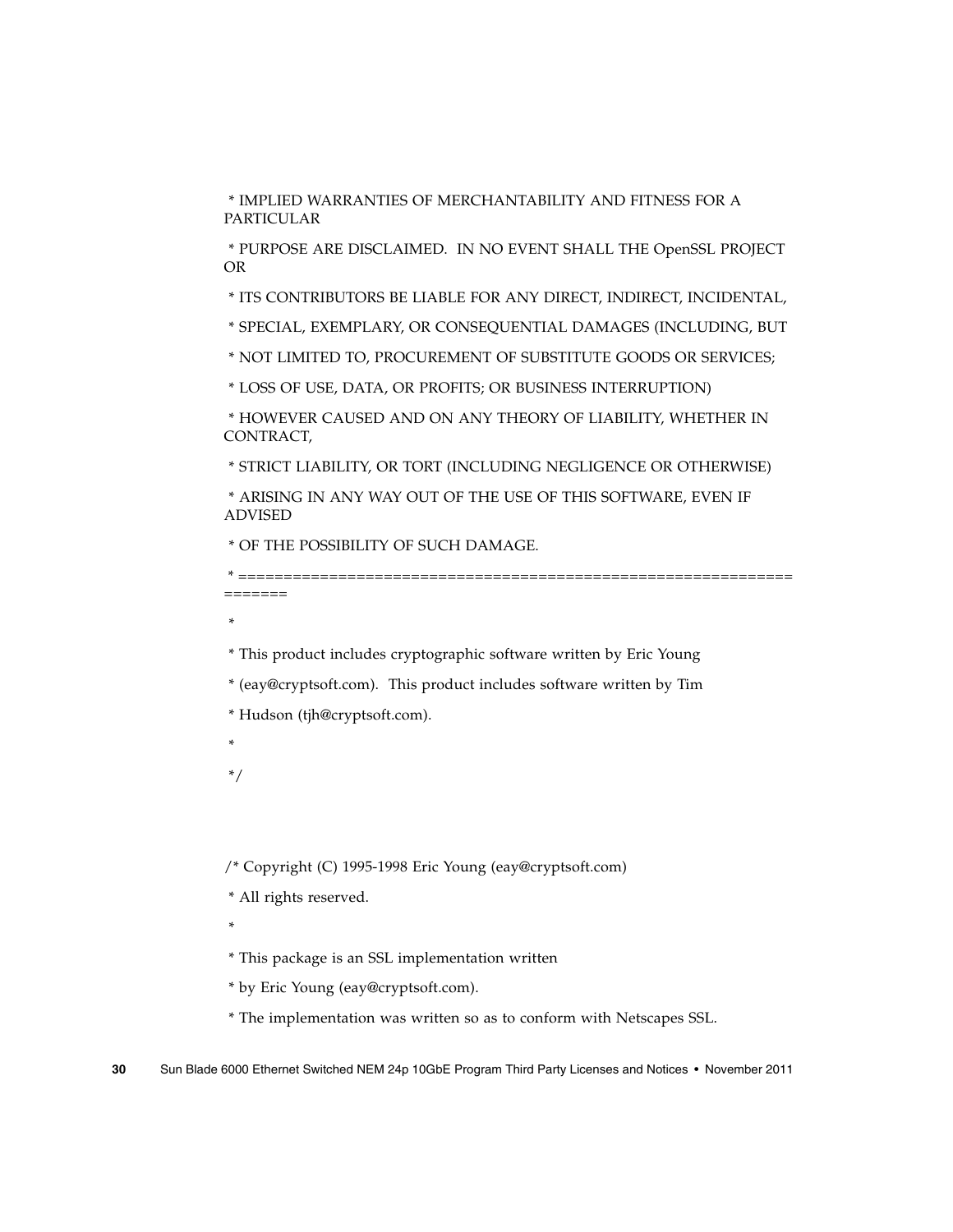\* This library is free for commercial and non-commercial use as long as \* the following conditions are aheared to. The following conditions \* apply to all code found in this distribution, be it the RC4, RSA, \* lhash, DES, etc., code; not just the SSL code. The SSL documentation \* included with this distribution is covered by the same copyright terms \* except that the holder is Tim Hudson (tjh@cryptsoft.com).

\*

\*

\* Copyright remains Eric Young's, and as such any Copyright notices in \* the code are not to be removed.

\* If this package is used in a product, Eric Young should be given attribution

\* as the author of the parts of the library used.

\* This can be in the form of a textual message at program startup or

- \* in documentation (online or textual) provided with the package.
- \*

\* Redistribution and use in source and binary forms, with or without

- \* modification, are permitted provided that the following conditions \* are met:
- \* 1. Redistributions of source code must retain the copyright
- notice, this list of conditions and the following disclaimer.
- \* 2. Redistributions in binary form must reproduce the above copyright
- notice, this list of conditions and the following disclaimer in the
- \* documentation and/or other materials provided with the distribution.
- \* 3. All advertising materials mentioning features or use of this software
- \* must display the following acknowledgement:
- \* "This product includes cryptographic software written by
- \* Eric Young (eay@cryptsoft.com)"
- \* The word 'cryptographic' can be left out if the rouines from the library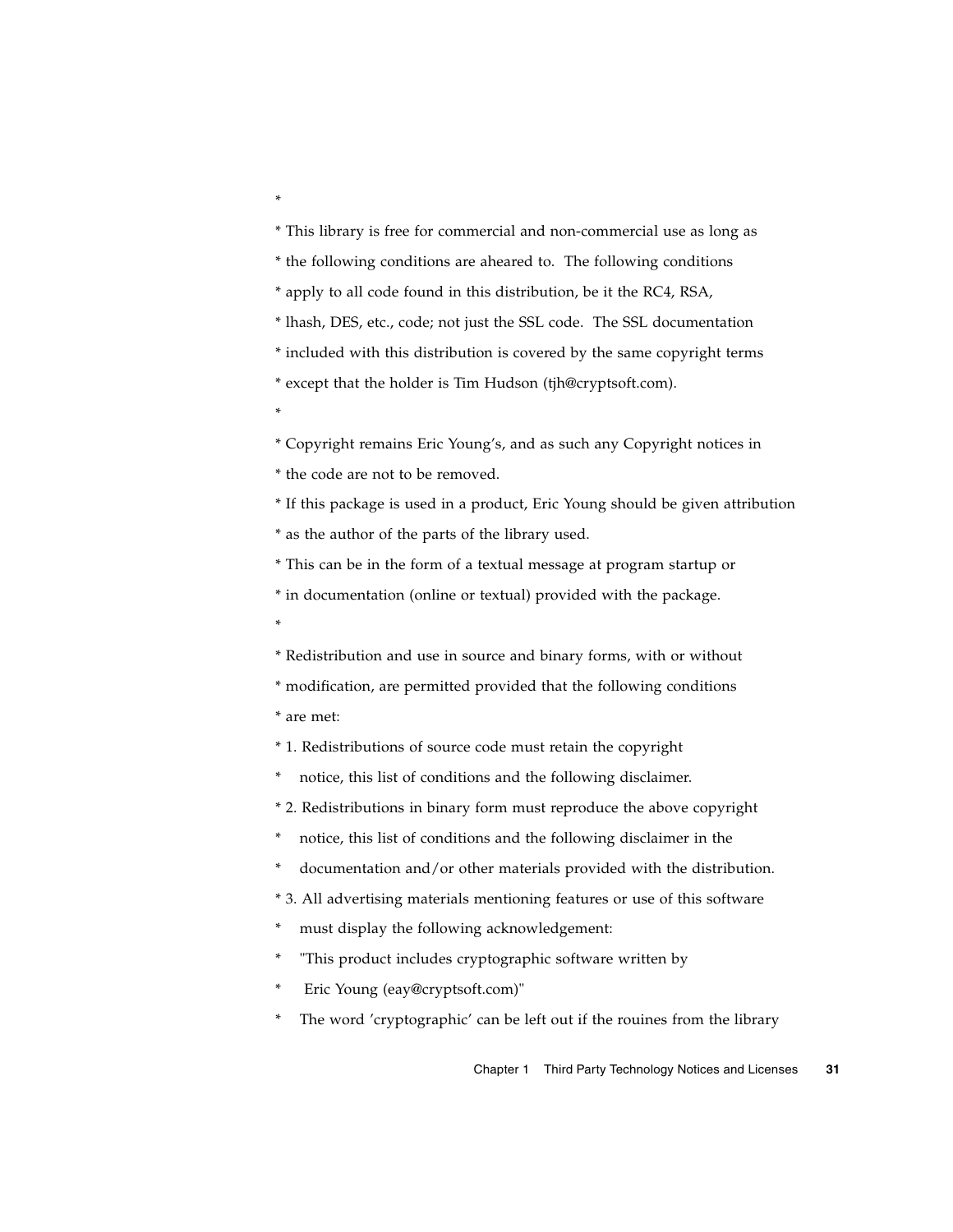\* being used are not cryptographic related :-) .

\* 4. If you include any Windows specific code (or a derivative thereof) from

- the apps directory (application code) you must include an acknowledgement:
- \* "This product includes software written by Tim Hudson (tjh@cryptsoft.com)"
- \*

\* THIS SOFTWARE IS PROVIDED BY ERIC YOUNG ''AS IS'' AND

\* ANY EXPRESS OR IMPLIED WARRANTIES, INCLUDING, BUT NOT LIMITED TO, THE

\* IMPLIED WARRANTIES OF MERCHANTABILITY AND FITNESS FOR A PARTICULAR PURPOSE

\* ARE DISCLAIMED. IN NO EVENT SHALL THE AUTHOR OR CONTRIBUTORS BE LIABLE

\* FOR ANY DIRECT, INDIRECT, INCIDENTAL, SPECIAL, EXEMPLARY, OR CONSEQUENTIAL

\* DAMAGES (INCLUDING, BUT NOT LIMITED TO, PROCUREMENT OF SUBSTITUTE GOODS

\* OR SERVICES; LOSS OF USE, DATA, OR PROFITS; OR BUSINESS INTERRUPTION)

\* HOWEVER CAUSED AND ON ANY THEORY OF LIABILITY, WHETHER IN CONTRACT, STRICT

\* LIABILITY, OR TORT (INCLUDING NEGLIGENCE OR OTHERWISE) ARISING IN ANY WAY

\* OUT OF THE USE OF THIS SOFTWARE, EVEN IF ADVISED OF THE POSSIBILITY OF

\* SUCH DAMAGE.

\*

\* The licence and distribution terms for any publically available version or

\* derivative of this code cannot be changed. i.e. this code cannot simply be

\* copied and put under another distribution licence

\* [including the GNU Public Licence.]

\*/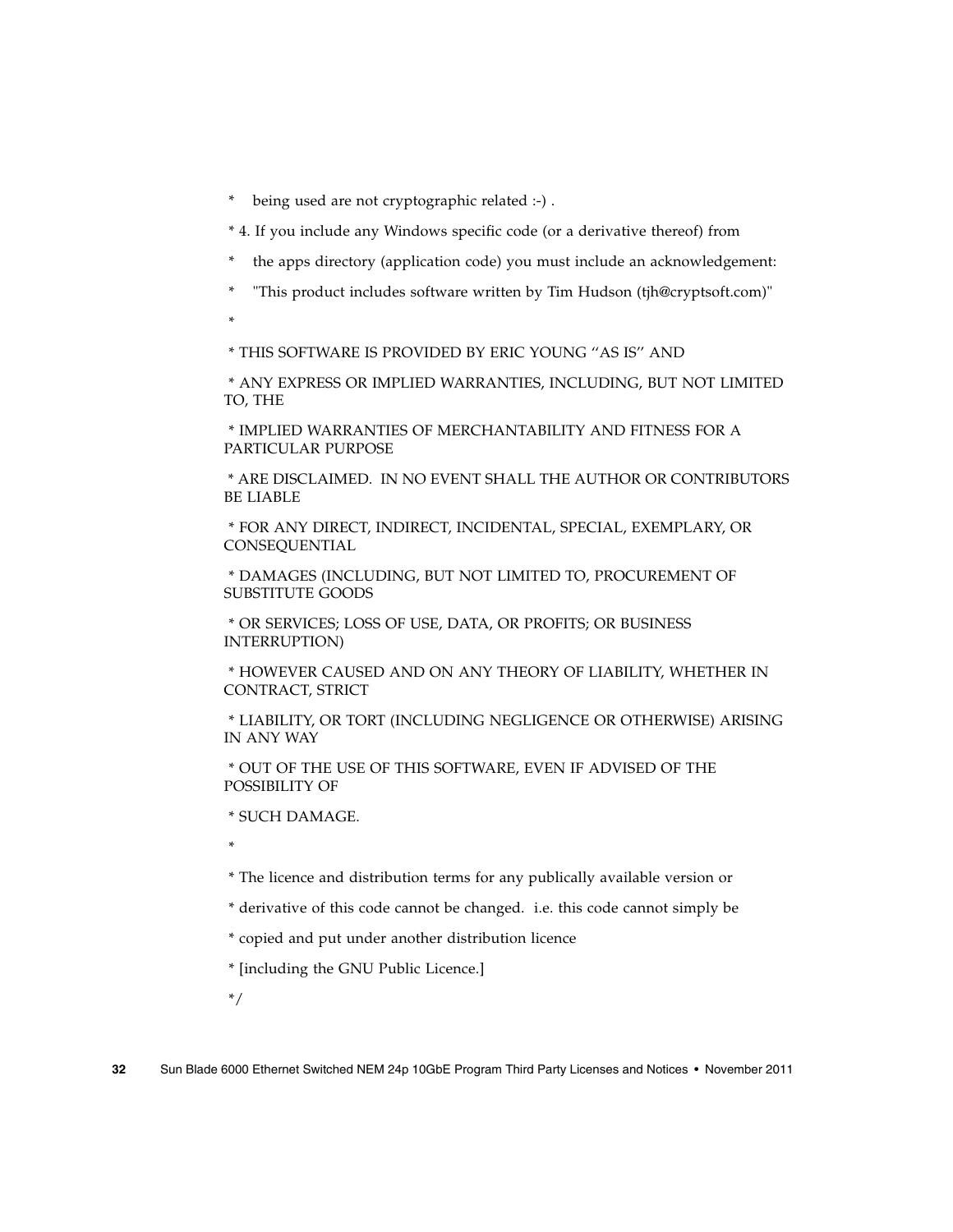%%The following software may be included in this product:

e2fsprogs-ppc 85xx

Use of this software is governed by the terms of the following license:

This package, the EXT2 filesystem utilities, are made available under the GNU Public License, with the exception of the lib/uuid directory which is made available under a BSD-style license. Please see lib/uuid/COPYING for more details for the license for the files comprising the libuuid library.

However, I request that if the version string in the file version. A contains the string "pre-", or "WIP" that this version of e2fsprogs be distributed in source form only. Please feel free to give a copy of the e2fsck binary to help a friend recover his or her filesystem, as the need arises. However, "pre" or "WIP" indicates that this release is under development, and available for ALPHA testing. So for your protection as much as mine, I'd prefer that it not appear in a some distribution --- especially not a CD-ROM distribution!

The most recent officially distributed version can be found at http://e2fsprogs.sourceforge.net. If you need to make a distribution, that's the one you should use. If there is some reason why you'd like a more recent version that is still in ALPHA testing for your distribution, please contact me (tytso@mit.edu), and we will very likely be able to work out something that will work for all concerned. The release schedules for this package are flexible, if you give me enough lead time.

Theodore Ts'o

15-Mar-2003

%%The following software may be included in this product:

rsh-ppc\_85xx

Use of this software is governed by the terms of the following license:

 $/$ \*-

\* Copyright (c) 1983, 1990 The Regents of the University of California.

\* All rights reserved.

\* Redistribution and use in source and binary forms, with or without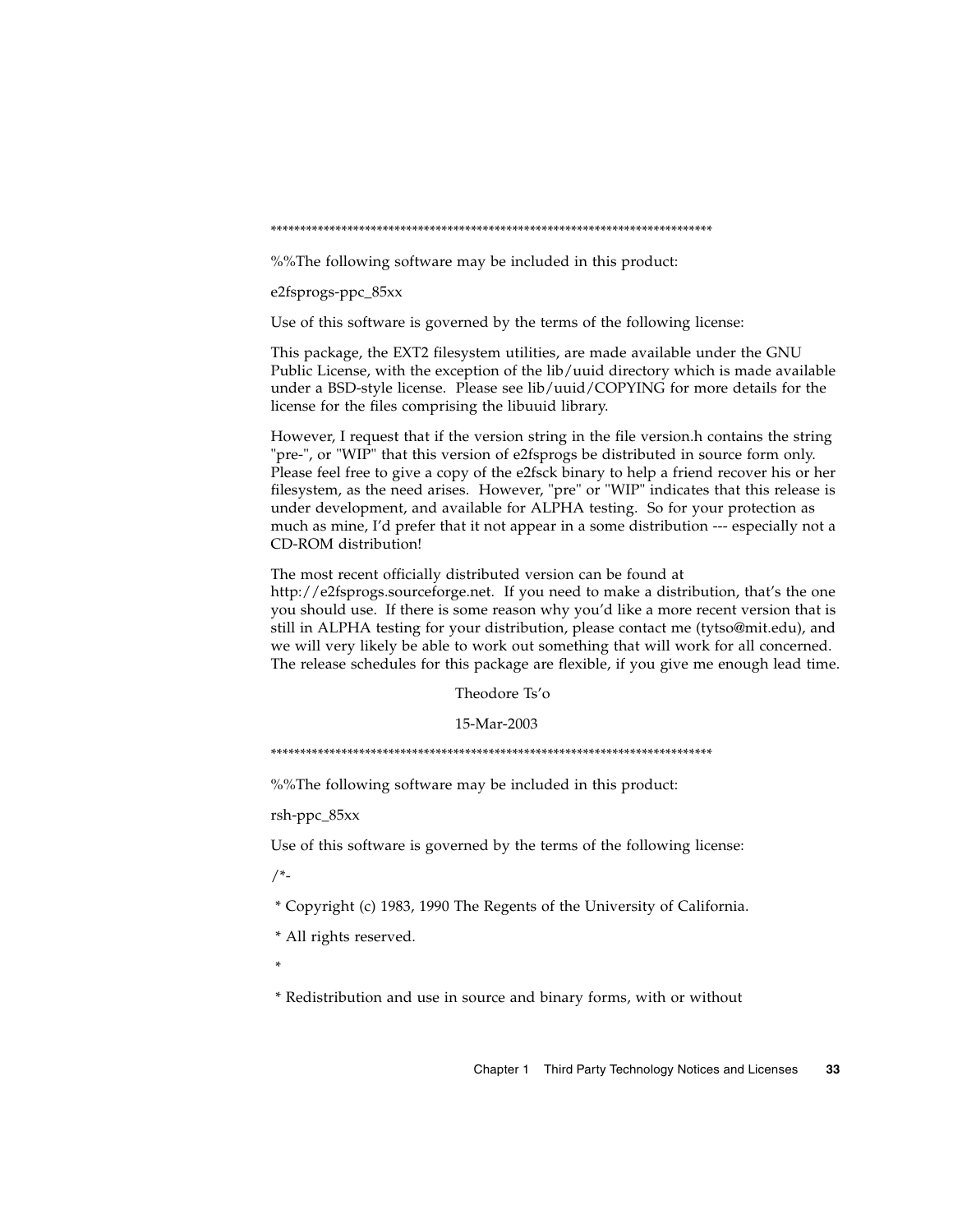\* modification, are permitted provided that the following conditions \* are met:

\* 1. Redistributions of source code must retain the above copyright

\* notice, this list of conditions and the following disclaimer.

\* 2. Redistributions in binary form must reproduce the above copyright

- \* notice, this list of conditions and the following disclaimer in the
- \* documentation and/or other materials provided with the distribution.

\* 3. All advertising materials mentioning features or use of this software

- \* must display the following acknowledgement:
- \* This product includes software developed by the University of
- California, Berkeley and its contributors.

\* 4. Neither the name of the University nor the names of its contributors

- \* may be used to endorse or promote products derived from this software
- \* without specific prior written permission.
- \*

\* THIS SOFTWARE IS PROVIDED BY THE REGENTS AND CONTRIBUTORS ''AS IS'' AND

\* ANY EXPRESS OR IMPLIED WARRANTIES, INCLUDING, BUT NOT LIMITED TO, THE

\* IMPLIED WARRANTIES OF MERCHANTABILITY AND FITNESS FOR A PARTICULAR PURPOSE

\* ARE DISCLAIMED. IN NO EVENT SHALL THE REGENTS OR CONTRIBUTORS BE LIABLE

\* FOR ANY DIRECT, INDIRECT, INCIDENTAL, SPECIAL, EXEMPLARY, OR CONSEQUENTIAL

\* DAMAGES (INCLUDING, BUT NOT LIMITED TO, PROCUREMENT OF SUBSTITUTE GOODS

\* OR SERVICES; LOSS OF USE, DATA, OR PROFITS; OR BUSINESS INTERRUPTION)

\* HOWEVER CAUSED AND ON ANY THEORY OF LIABILITY, WHETHER IN CONTRACT, STRICT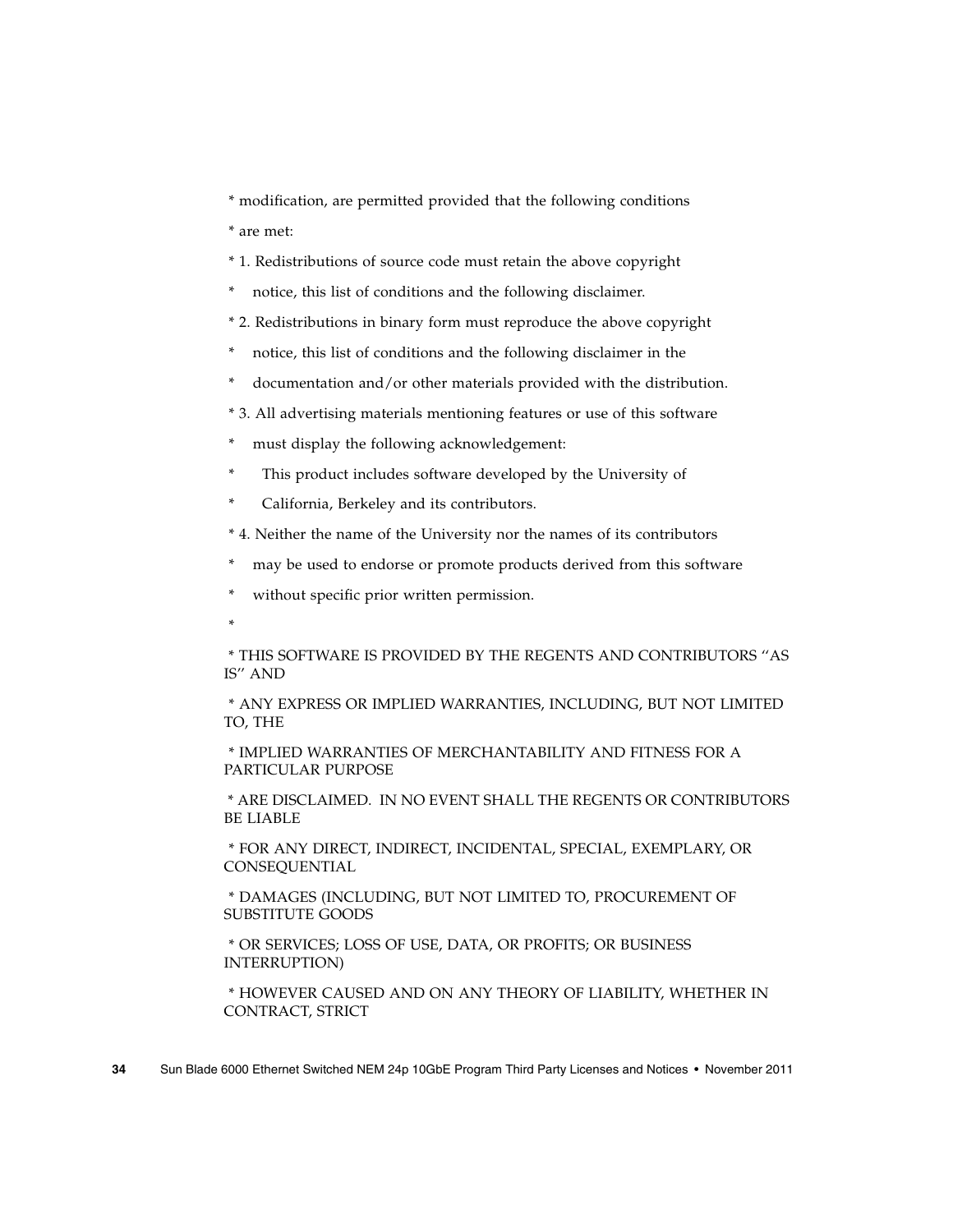\* LIABILITY, OR TORT (INCLUDING NEGLIGENCE OR OTHERWISE) ARISING IN ANY WAY

\* OUT OF THE USE OF THIS SOFTWARE, EVEN IF ADVISED OF THE POSSIBILITY OF

\* SUCH DAMAGE.

\*/

char copyright[] =

"@(#) Copyright (c) 1983, 1990 The Regents of the University of California.\n" "All rights reserved.\n";

\*\*\*\*\*\*\*\*\*\*\*\*\*\*\*\*\*\*\*\*\*\*\*\*\*\*\*\*\*\*\*\*\*\*\*\*\*\*\*\*\*\*\*\*\*\*\*\*\*\*\*\*\*\*\*\*\*\*\*\*\*\*\*\*\*\*\*\*\*\*\*\*\*\*\*

%%The following software may be included in this product:

iputils-ppc\_85xx

Use of this software is governed by the terms of the following licenses:

#### /\*

\* Copyright (c) 1983, 1993

The Regents of the University of California. All rights reserved.

\*

\* Redistribution and use in source and binary forms, with or without

\* modification, are permitted provided that the following conditions

\* are met:

\* 1. Redistributions of source code must retain the above copyright

\* notice, this list of conditions and the following disclaimer.

\* 2. Redistributions in binary form must reproduce the above copyright

- \* notice, this list of conditions and the following disclaimer in the
- \* documentation and/or other materials provided with the distribution.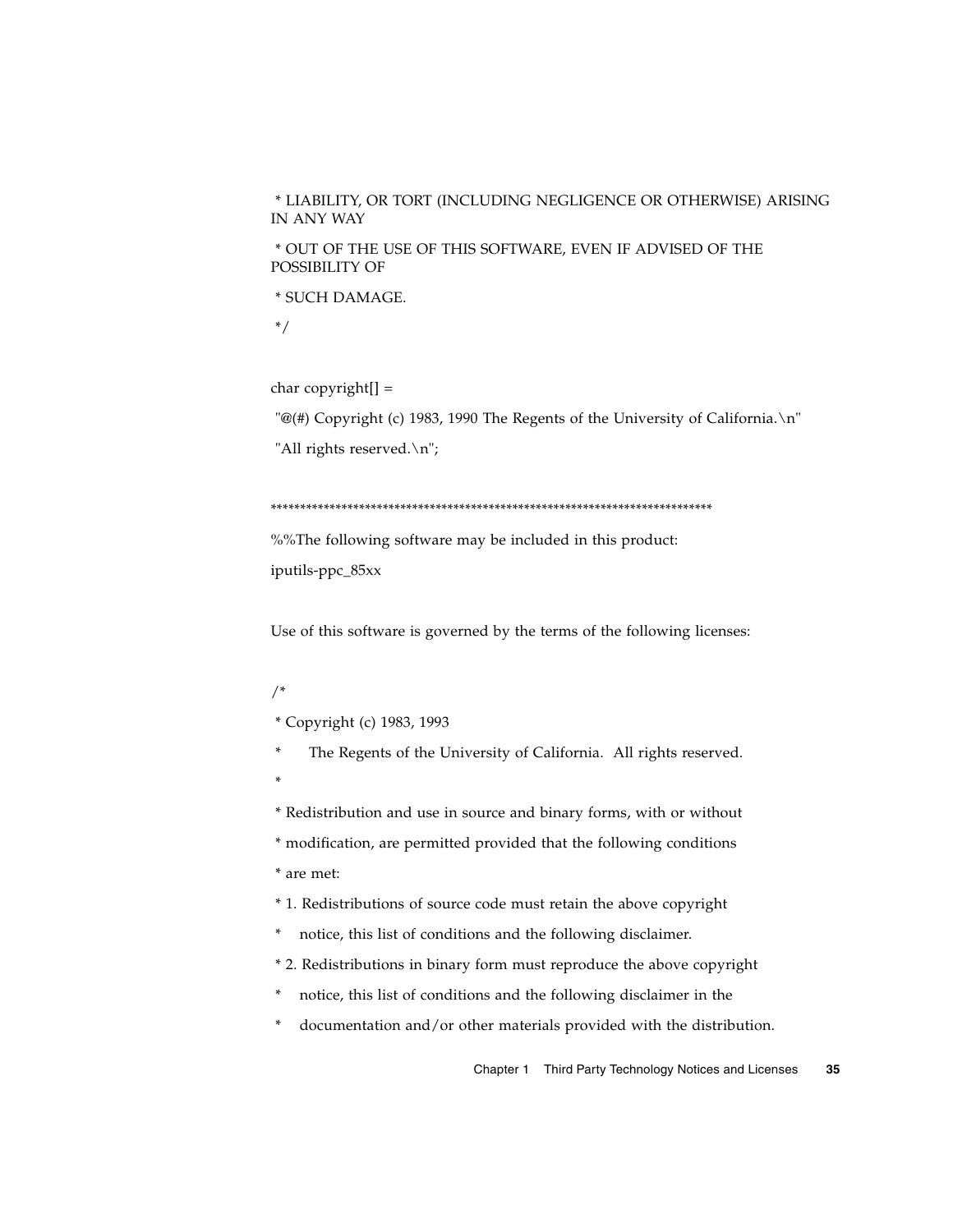\* 3. All advertising materials mentioning features or use of this software

- \* must display the following acknowledgement:
- \* This product includes software developed by the University of
- \* California, Berkeley and its contributors.

\* 4. Neither the name of the University nor the names of its contributors

\* may be used to endorse or promote products derived from this software

\* without specific prior written permission.

\*

\* THIS SOFTWARE IS PROVIDED BY THE REGENTS AND CONTRIBUTORS ''AS IS'' AND

\* ANY EXPRESS OR IMPLIED WARRANTIES, INCLUDING, BUT NOT LIMITED TO, THE

\* IMPLIED WARRANTIES OF MERCHANTABILITY AND FITNESS FOR A PARTICULAR PURPOSE

\* ARE DISCLAIMED. IN NO EVENT SHALL THE REGENTS OR CONTRIBUTORS BE LIABLE

\* FOR ANY DIRECT, INDIRECT, INCIDENTAL, SPECIAL, EXEMPLARY, OR CONSEQUENTIAL

\* DAMAGES (INCLUDING, BUT NOT LIMITED TO, PROCUREMENT OF SUBSTITUTE GOODS

\* OR SERVICES; LOSS OF USE, DATA, OR PROFITS; OR BUSINESS INTERRUPTION)

\* HOWEVER CAUSED AND ON ANY THEORY OF LIABILITY, WHETHER IN CONTRACT, STRICT

\* LIABILITY, OR TORT (INCLUDING NEGLIGENCE OR OTHERWISE) ARISING IN ANY WAY

\* OUT OF THE USE OF THIS SOFTWARE, EVEN IF ADVISED OF THE POSSIBILITY OF

\* SUCH DAMAGE.

\* @(#)tftp.h 8.1 (Berkeley) 6/2/93

\*/

\*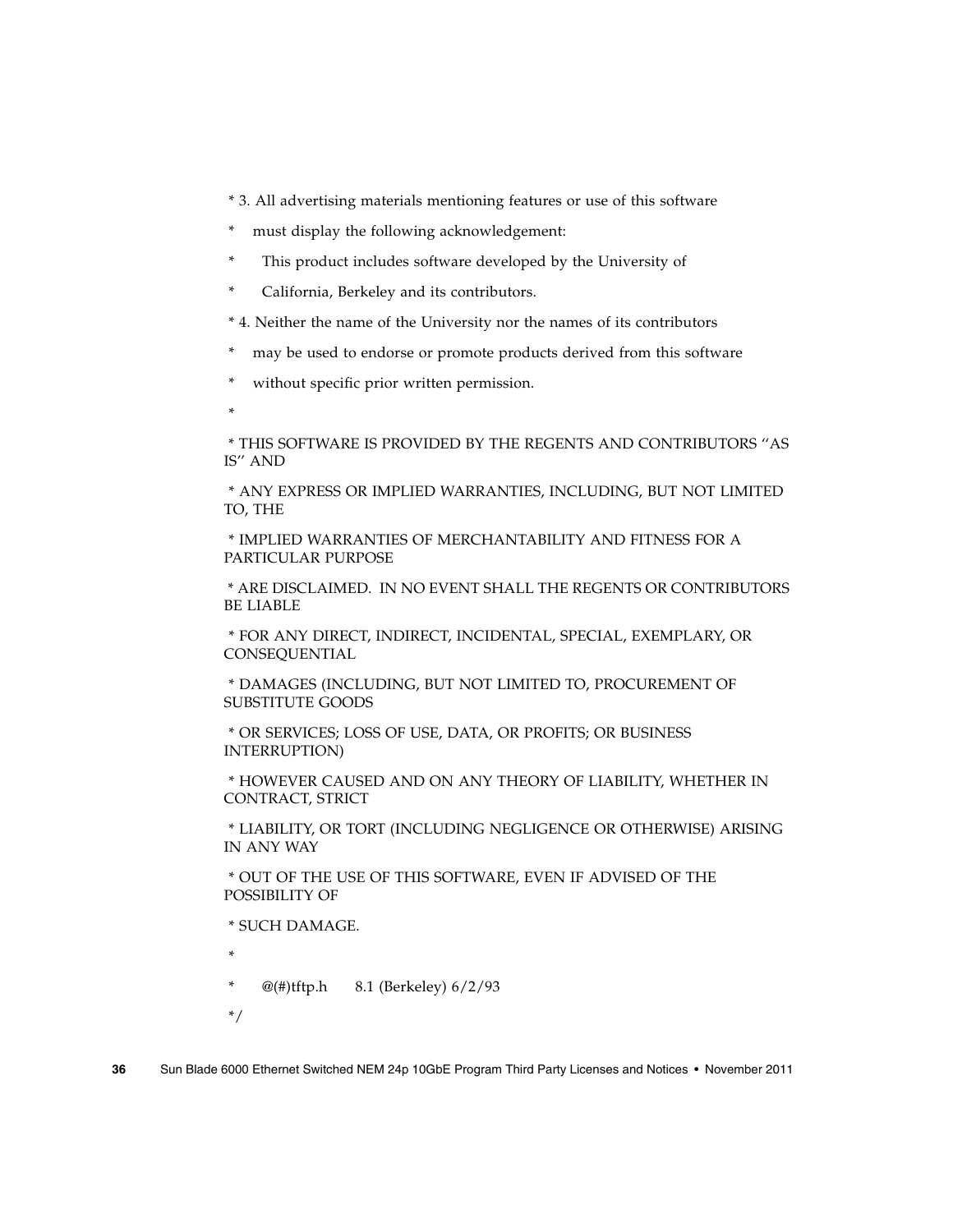------------------------

from rdisc c file:

### /\*

\* Rdisc (this program) was developed by Oracle America, Inc. and is

\* provided for unrestricted use provided that this legend is included on

\* all tape media and as a part of the software program in whole or part.

\* Users may copy or modify Rdisc without charge, and they may freely

\* distribute it.

\*

\* RDISC IS PROVIDED AS IS WITH NO WARRANTIES OF ANY KIND INCLUDING THE

\* WARRANTIES OF DESIGN, MERCHANTIBILITY AND FITNESS FOR A PARTICULAR

\* PURPOSE, OR ARISING FROM A COURSE OF DEALING, USAGE OR TRADE PRACTICE.

\*

\* Rdisc is provided with no support and without any obligation on the

\* part of Oracle America, Inc. to assist in its use, correction,

\* modification or enhancement.

\*

\* ORACEL AMERICA, INC. SHALL HAVE NO LIABILITY WITH RESPECT TO THE

\* INFRINGEMENT OF COPYRIGHTS, TRADE SECRETS OR ANY PATENTS BY RDISC

\* OR ANY PART THEREOF.

\*

\* In no event will Oracle America, Inc. be liable for any lost revenue

\* or profits or other special, indirect and consequential damages, even if

\* Oracle has been advised of the possibility of such damages.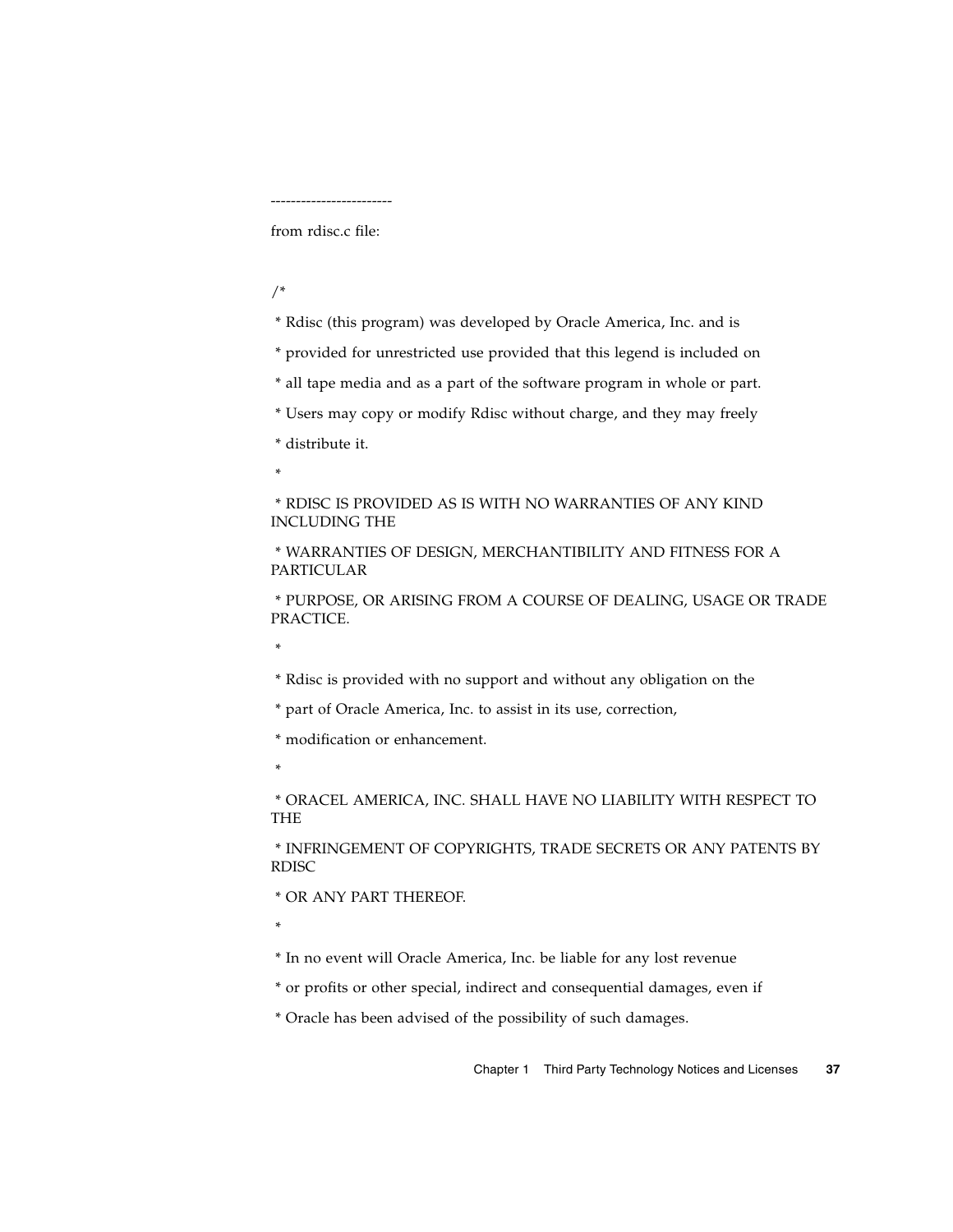\* Oracle America, Inc.

 $*$ 

 $\ast$ 

from tracepath.c file:

 $/$ \* \* tracepath.c s. s. This program is free software; you can redistribute it and/or ×. modify it under the terms of the GNU General Public License sk. as published by the Free Software Foundation; either version s. 2 of the License, or (at your option) any later version. \* Authors: Alexey Kuznetsov, <kuznet@ms2.inr.ac.ru>  $*$ /

%%The following software may be included in this product: telnet-ppc\_85xx

Use of this software is governed by the terms of the following license:

# $/$ \*

\* Copyright (c) 1988, 1990 Regents of the University of California.

- \* All rights reserved.
- 

\* Redistribution and use in source and binary forms, with or without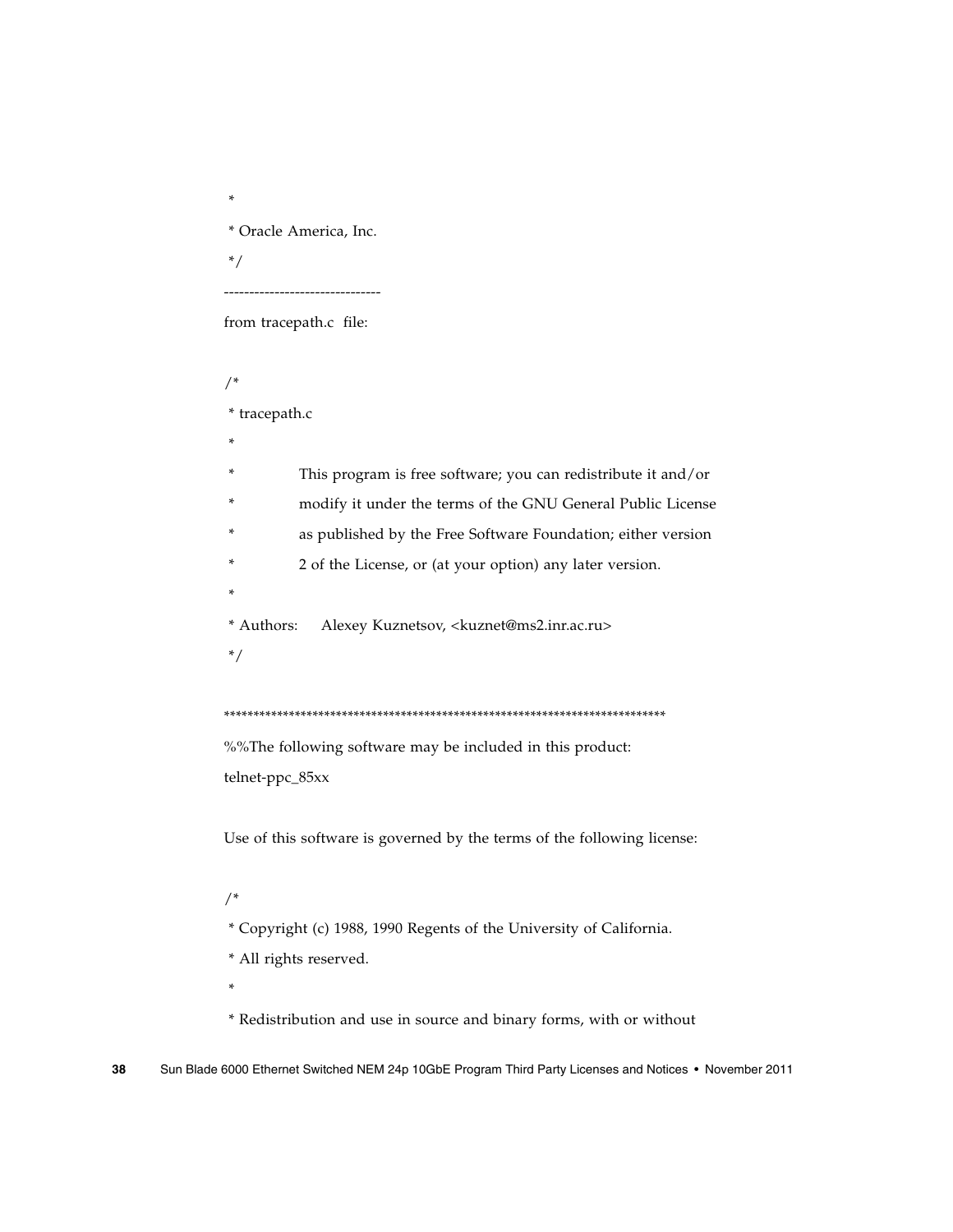\* modification, are permitted provided that the following conditions \* are met:

\* 1. Redistributions of source code must retain the above copyright

- \* notice, this list of conditions and the following disclaimer.
- \* 2. Redistributions in binary form must reproduce the above copyright
- notice, this list of conditions and the following disclaimer in the
- \* documentation and/or other materials provided with the distribution.
- \* 3. All advertising materials mentioning features or use of this software
- \* must display the following acknowledgement:
- \* This product includes software developed by the University of
- California, Berkeley and its contributors.
- \* 4. Neither the name of the University nor the names of its contributors
- \* may be used to endorse or promote products derived from this software
- without specific prior written permission.
- \*

\* THIS SOFTWARE IS PROVIDED BY THE REGENTS AND CONTRIBUTORS ''AS IS'' AND

\* ANY EXPRESS OR IMPLIED WARRANTIES, INCLUDING, BUT NOT LIMITED TO, THE

\* IMPLIED WARRANTIES OF MERCHANTABILITY AND FITNESS FOR A PARTICULAR PURPOSE

\* ARE DISCLAIMED. IN NO EVENT SHALL THE REGENTS OR CONTRIBUTORS BE LIABLE

\* FOR ANY DIRECT, INDIRECT, INCIDENTAL, SPECIAL, EXEMPLARY, OR CONSEQUENTIAL

\* DAMAGES (INCLUDING, BUT NOT LIMITED TO, PROCUREMENT OF SUBSTITUTE GOODS

\* OR SERVICES; LOSS OF USE, DATA, OR PROFITS; OR BUSINESS INTERRUPTION)

\* HOWEVER CAUSED AND ON ANY THEORY OF LIABILITY, WHETHER IN CONTRACT, STRICT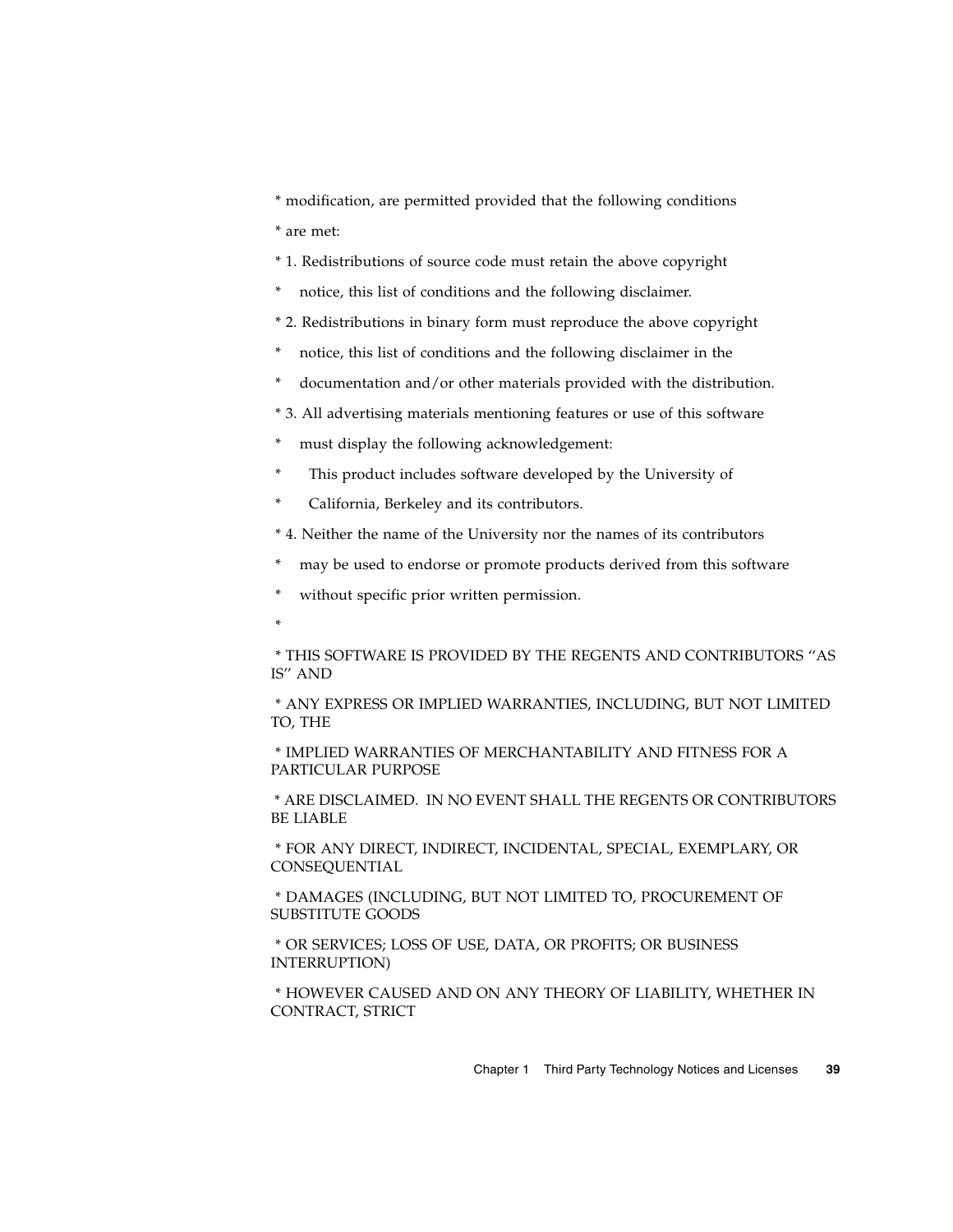\* LIABILITY, OR TORT (INCLUDING NEGLIGENCE OR OTHERWISE) ARISING IN ANY WAY

\* OUT OF THE USE OF THIS SOFTWARE, EVEN IF ADVISED OF THE POSSIBILITY OF

\* SUCH DAMAGE.

\*/

\*\*\*\*\*\*\*\*\*\*\*\*\*\*\*\*\*\*\*\*\*\*\*\*\*\*\*\*\*\*\*\*\*\*\*\*\*\*\*\*\*\*\*\*\*\*\*\*\*\*\*\*\*\*\*\*\*\*\*\*\*\*\*\*\*\*\*\*\*\*\*\*\*\*\*

%%The following software may be included in this product: routed-ppc\_85xx

Use of this software is governed by the terms of the following license:

/\* \* Copyright (c) 1983, 1988, 1993

The Regents of the University of California. All rights reserved.

\*

\* Redistribution and use in source and binary forms, with or without \* modification, are permitted provided that the following conditions \* are met:

\* 1. Redistributions of source code must retain the above copyright

\* notice, this list of conditions and the following disclaimer.

\* 2. Redistributions in binary form must reproduce the above copyright

- \* notice, this list of conditions and the following disclaimer in the
- \* documentation and/or other materials provided with the distribution.
- \* 3. All advertising materials mentioning features or use of this software
- \* must display the following acknowledgement:
- This product includes software developed by the University of
- \* California, Berkeley and its contributors.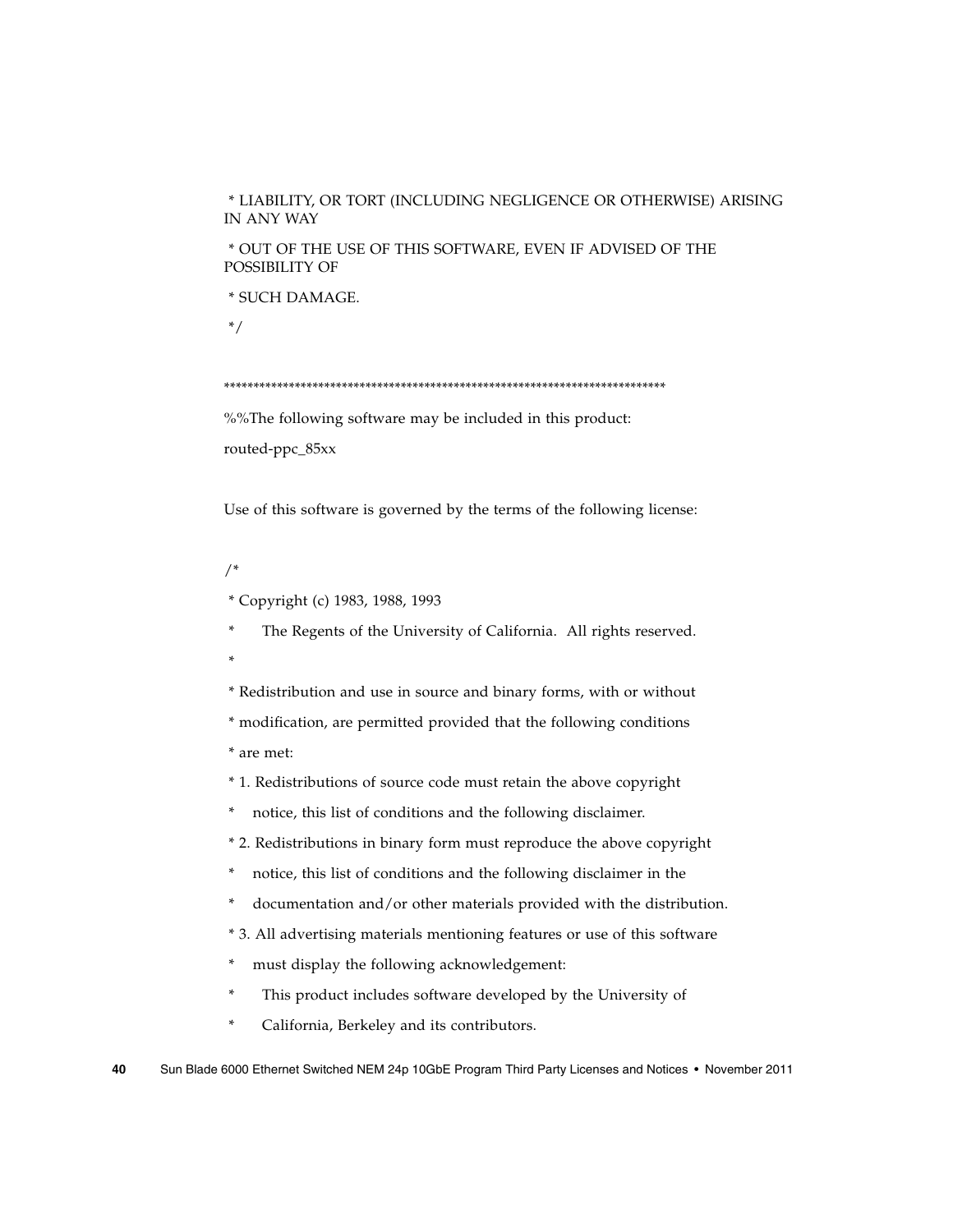- \* 4. Neither the name of the University nor the names of its contributors
- \* may be used to endorse or promote products derived from this software
- \* without specific prior written permission.
- \*

\* THIS SOFTWARE IS PROVIDED BY THE REGENTS AND CONTRIBUTORS ''AS IS'' AND

\* ANY EXPRESS OR IMPLIED WARRANTIES, INCLUDING, BUT NOT LIMITED TO, THE

\* IMPLIED WARRANTIES OF MERCHANTABILITY AND FITNESS FOR A PARTICULAR PURPOSE

\* ARE DISCLAIMED. IN NO EVENT SHALL THE REGENTS OR CONTRIBUTORS BE LIABLE

\* FOR ANY DIRECT, INDIRECT, INCIDENTAL, SPECIAL, EXEMPLARY, OR CONSEQUENTIAL

\* DAMAGES (INCLUDING, BUT NOT LIMITED TO, PROCUREMENT OF SUBSTITUTE GOODS

\* OR SERVICES; LOSS OF USE, DATA, OR PROFITS; OR BUSINESS INTERRUPTION)

\* HOWEVER CAUSED AND ON ANY THEORY OF LIABILITY, WHETHER IN CONTRACT, STRICT

\* LIABILITY, OR TORT (INCLUDING NEGLIGENCE OR OTHERWISE) ARISING IN ANY WAY

\* OUT OF THE USE OF THIS SOFTWARE, EVEN IF ADVISED OF THE POSSIBILITY OF

\* SUCH DAMAGE.

\*/

\*\*\*\*\*\*\*\*\*\*\*\*\*\*\*\*\*\*\*\*\*\*\*\*\*\*\*\*\*\*\*\*\*\*\*\*\*\*\*\*\*\*\*\*\*\*\*\*\*\*\*\*\*\*\*\*\*\*\*\*\*\*\*\*\*\*\*\*\*\*\*\*\*\*\*

%%The following software may be included in this product:

portmap-ppc\_85xx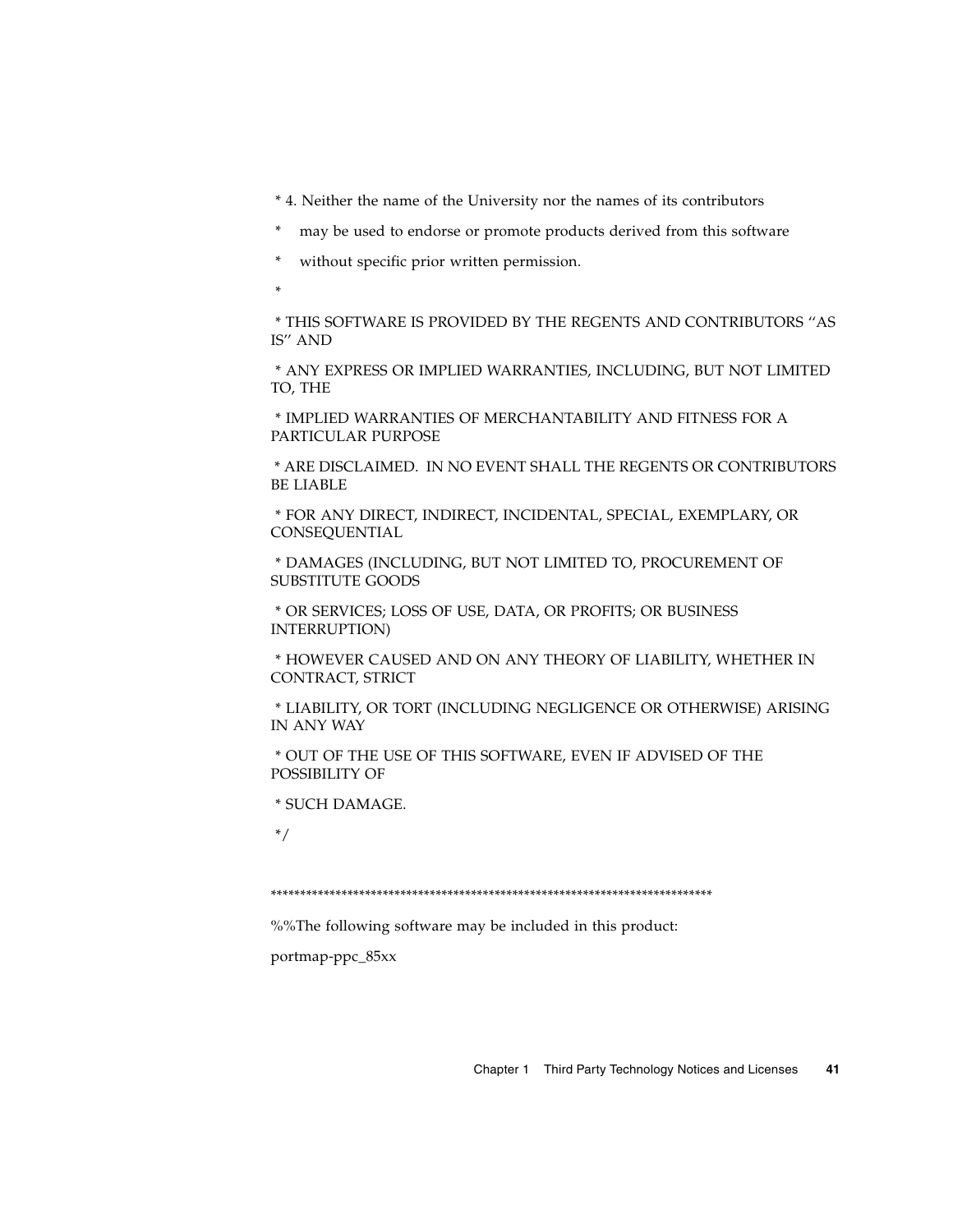Use of this software is governed by the terms of the following license: /\*-

\* Copyright (c) 1990 The Regents of the University of California.

\* All rights reserved.

\*

\* Redistribution and use in source and binary forms, with or without \* modification, are permitted provided that the following conditions

\* are met:

\* 1. Redistributions of source code must retain the above copyright

\* notice, this list of conditions and the following disclaimer.

\* 2. Redistributions in binary form must reproduce the above copyright

- \* notice, this list of conditions and the following disclaimer in the
- \* documentation and/or other materials provided with the distribution.

\* 3. All advertising materials mentioning features or use of this software

- \* must display the following acknowledgement:
- \* This product includes software developed by the University of
- \* California, Berkeley and its contributors.
- \* 4. Neither the name of the University nor the names of its contributors
- \* may be used to endorse or promote products derived from this software
- \* without specific prior written permission.
- \*

\* THIS SOFTWARE IS PROVIDED BY THE REGENTS AND CONTRIBUTORS ''AS IS'' AND

\* ANY EXPRESS OR IMPLIED WARRANTIES, INCLUDING, BUT NOT LIMITED TO, THE

\* IMPLIED WARRANTIES OF MERCHANTABILITY AND FITNESS FOR A PARTICULAR PURPOSE

\* ARE DISCLAIMED. IN NO EVENT SHALL THE REGENTS OR CONTRIBUTORS BE LIABLE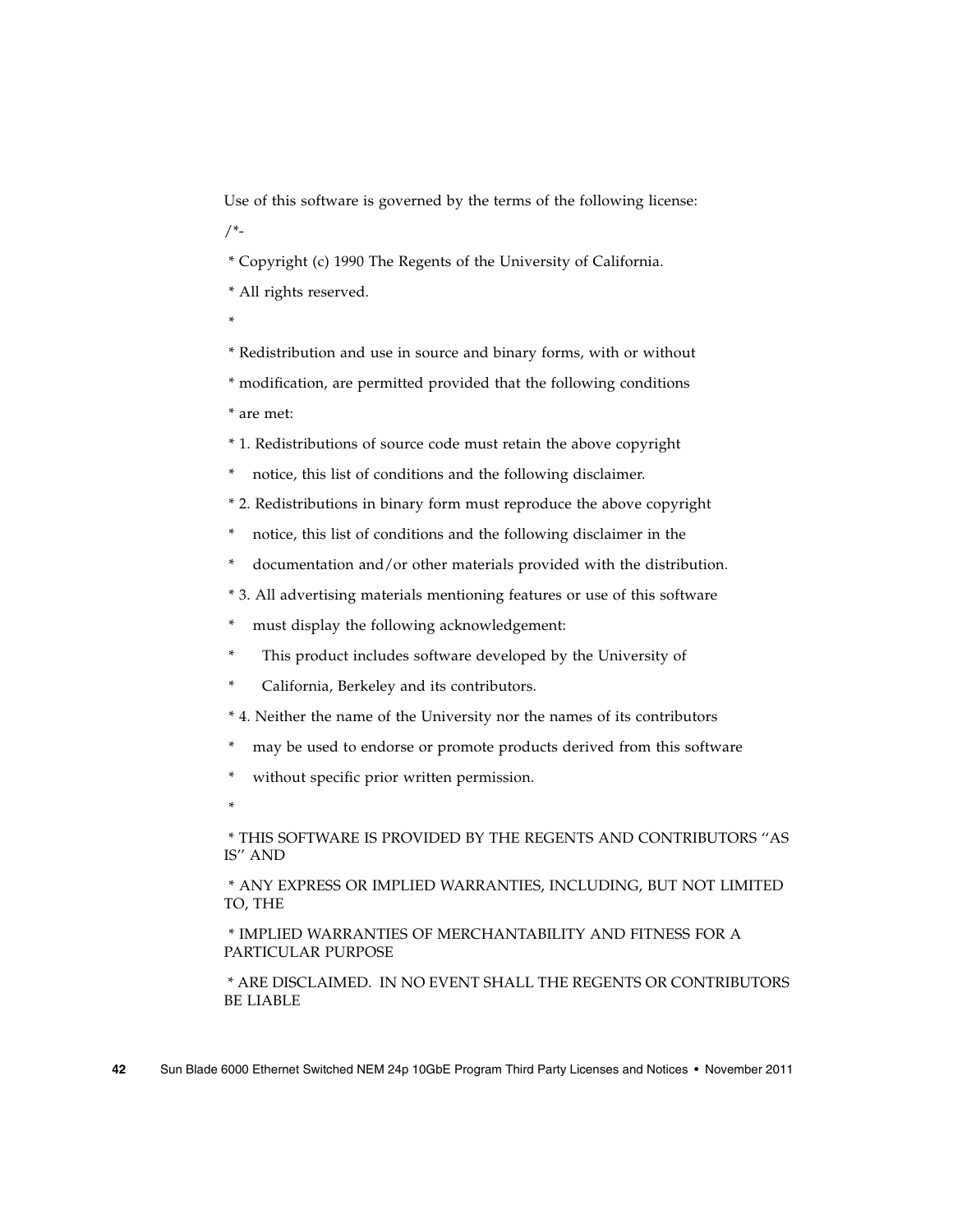\* FOR ANY DIRECT, INDIRECT, INCIDENTAL, SPECIAL, EXEMPLARY, OR CONSEQUENTIAL

\* DAMAGES (INCLUDING, BUT NOT LIMITED TO, PROCUREMENT OF SUBSTITUTE GOODS

\* OR SERVICES; LOSS OF USE, DATA, OR PROFITS; OR BUSINESS INTERRUPTION)

\* HOWEVER CAUSED AND ON ANY THEORY OF LIABILITY, WHETHER IN CONTRACT, STRICT

\* LIABILITY, OR TORT (INCLUDING NEGLIGENCE OR OTHERWISE) ARISING IN ANY WAY

\* OUT OF THE USE OF THIS SOFTWARE, EVEN IF ADVISED OF THE POSSIBILITY OF

\* SUCH DAMAGE.

\*/

\*\*\*\*\*\*\*\*\*\*\*\*\*\*\*\*\*\*\*\*\*\*\*\*\*\*\*\*\*\*\*\*\*\*\*\*\*\*\*\*\*\*\*\*\*\*\*\*\*\*\*\*\*\*\*\*\*\*\*\*\*\*\*\*\*\*\*\*\*\*\*\*\*\*\*

%%The following software may be included in this product:

initscripts-ppc\_85xx

Use of this software is governed by the terms of the following license:

/\*

\* Copyright (c) 1997-2003 Red Hat, Inc. All rights reserved.

\*

\* This software may be freely redistributed under the terms of the GNU

\* public license.

\*

\* You should have received a copy of the GNU General Public License

\* along with this program; if not, write to the Free Software

\* Foundation, Inc., 675 Mass Ave, Cambridge, MA 02139, USA.

\*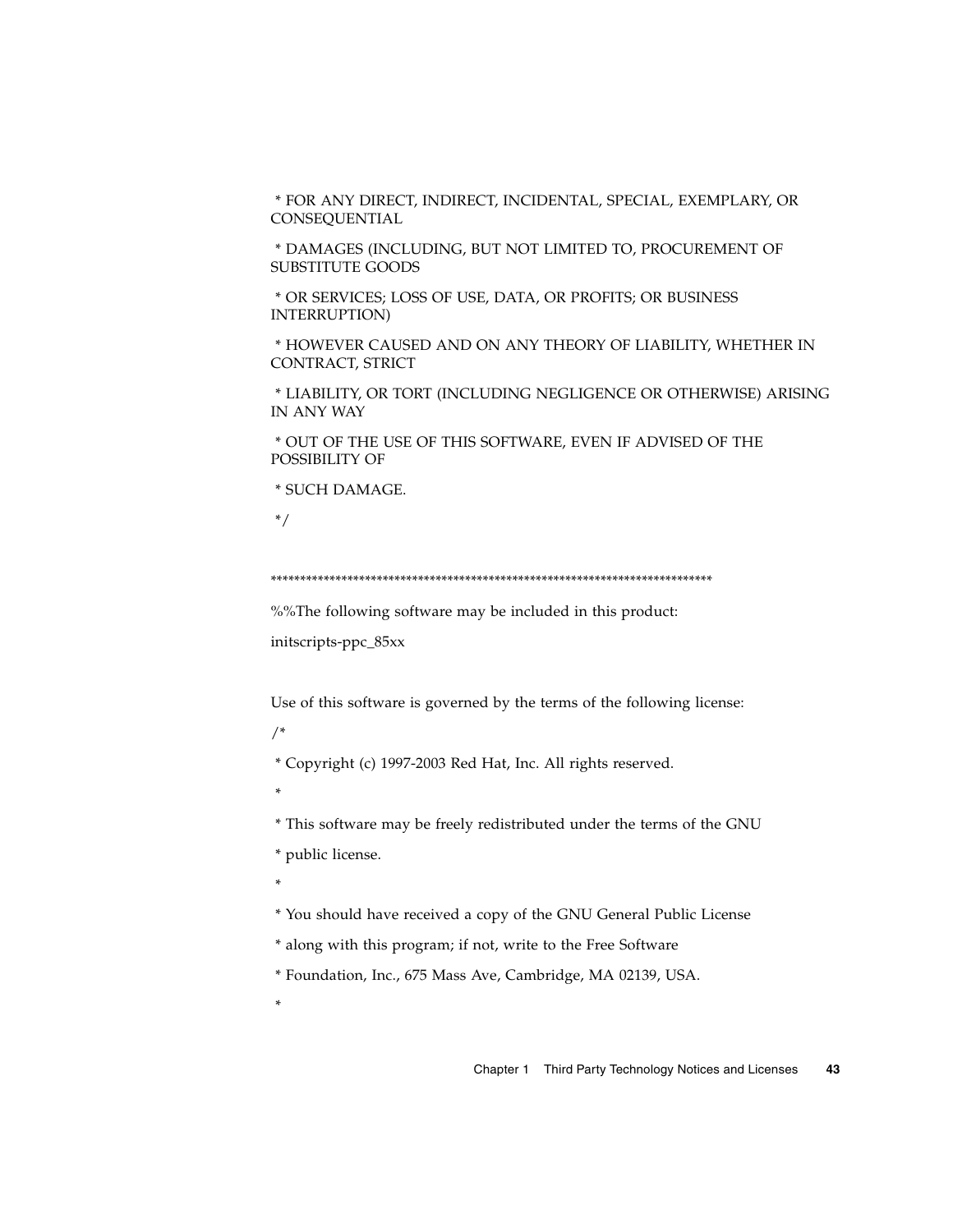\* Authors:

\* Erik Troan <ewt@redhat.com>

\* Preston Brown <pbrown@redhat.com>

\*/

/\*

\* ppp-watch.c

\*

\*

\*

\*

\* Bring up a PPP connection and Do The Right Thing[tm] to make bringing \* the connection up or down with ifup and ifdown syncronous. Takes \* one argument: the logical name of the device to bring up. Does not \* detach until the interface is up or has permanently failed to come up. \*

\* Copyright 1999-2003 Red Hat, Inc.

\* This is free software; you can redistribute it and/or modify it

\* under the terms of the GNU General Public License as published by

\* the Free Software Foundation; either version 2 of the License, or

\* (at your option) any later version.

\* This program is distributed in the hope that it will be useful, but

\* WITHOUT ANY WARRANTY; without even the implied warranty of

\* MERCHANTABILITY or FITNESS FOR A PARTICULAR PURPOSE. See the GNU

\* General Public License for more details.

\* You should have received a copy of the GNU General Public License

\* along with this program; if not, write to the Free Software

\* Foundation, Inc., 675 Mass Ave, Cambridge, MA 02139, USA.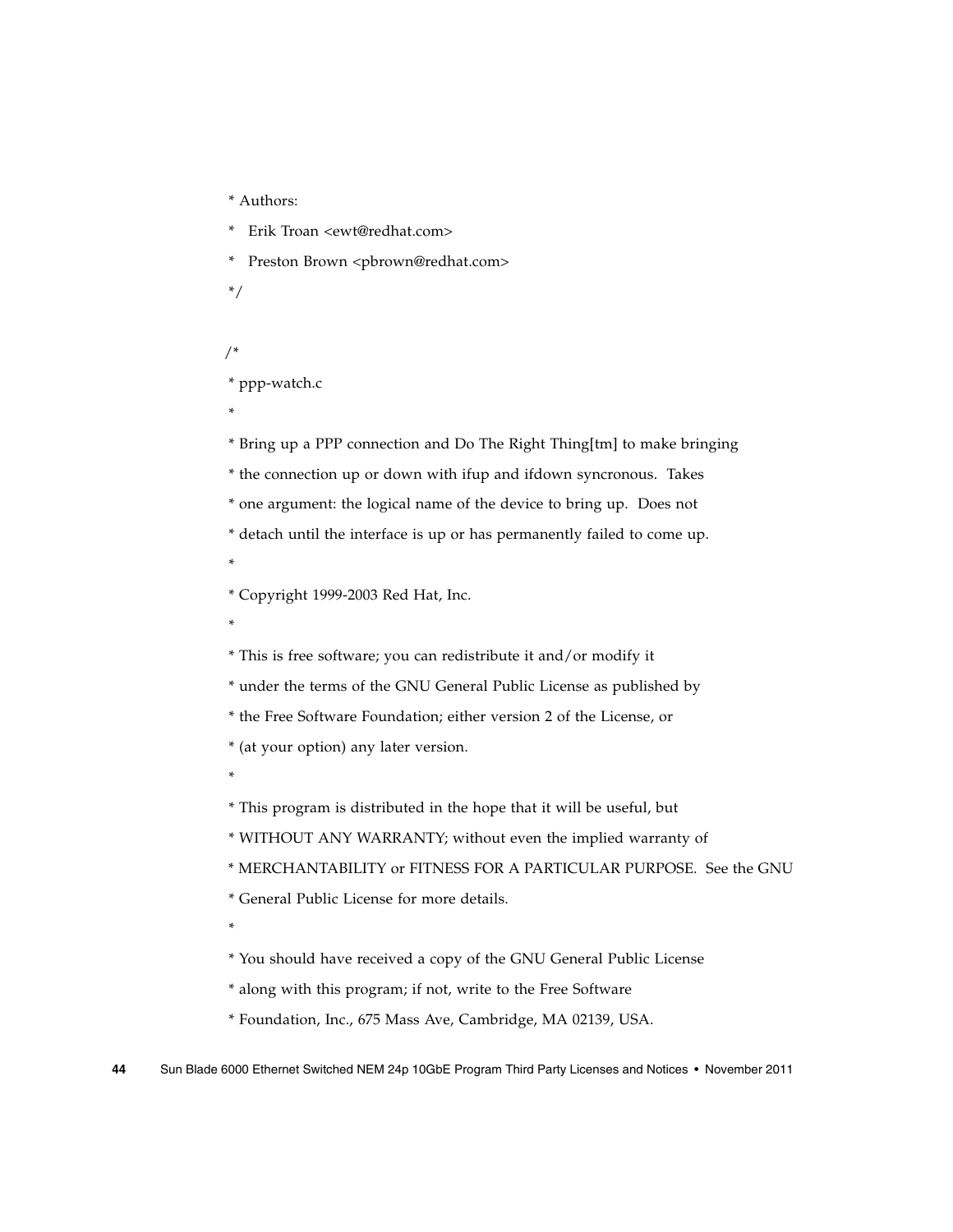\*\*\*\*\*\*\*\*\*\*\*\*\*\*\*\*\*\*\*\*\*\*\*\*\*\*\*\*\*\*\*\*\*\*\*\*\*\*\*\*\*\*\*\*\*\*\*\*\*\*\*\*\*\*\*\*\*\*\*\*\*\*\*\*\*\*\*\*\*\*\*\*\*\*\*

\*

\*/

%%The following software may be included in this product: mktemp-ppc-1.5-23\_1

Mktemp is distributed under the following BSD-style license:

Copyright (c) 1996, 2000, 2001 Todd C. Miller <Todd.Miller@courtesan.com> All rights reserved.

Redistribution and use in source and binary forms, with or without modification, are permitted provided that the following conditions are met:

- 1. Redistributions of source code must retain the above copyright notice, this list of conditions and the following disclaimer.
- 2. Redistributions in binary form must reproduce the above copyright notice, this list of conditions and the following disclaimer in the documentation and/or other materials provided with the distribution.
- 3. The name of the author may not be used to endorse or promote products derived from this software without specific prior written permission from the author.

# THIS SOFTWARE IS PROVIDED ''AS IS'' AND ANY EXPRESS OR IMPLIED WARRANTIES,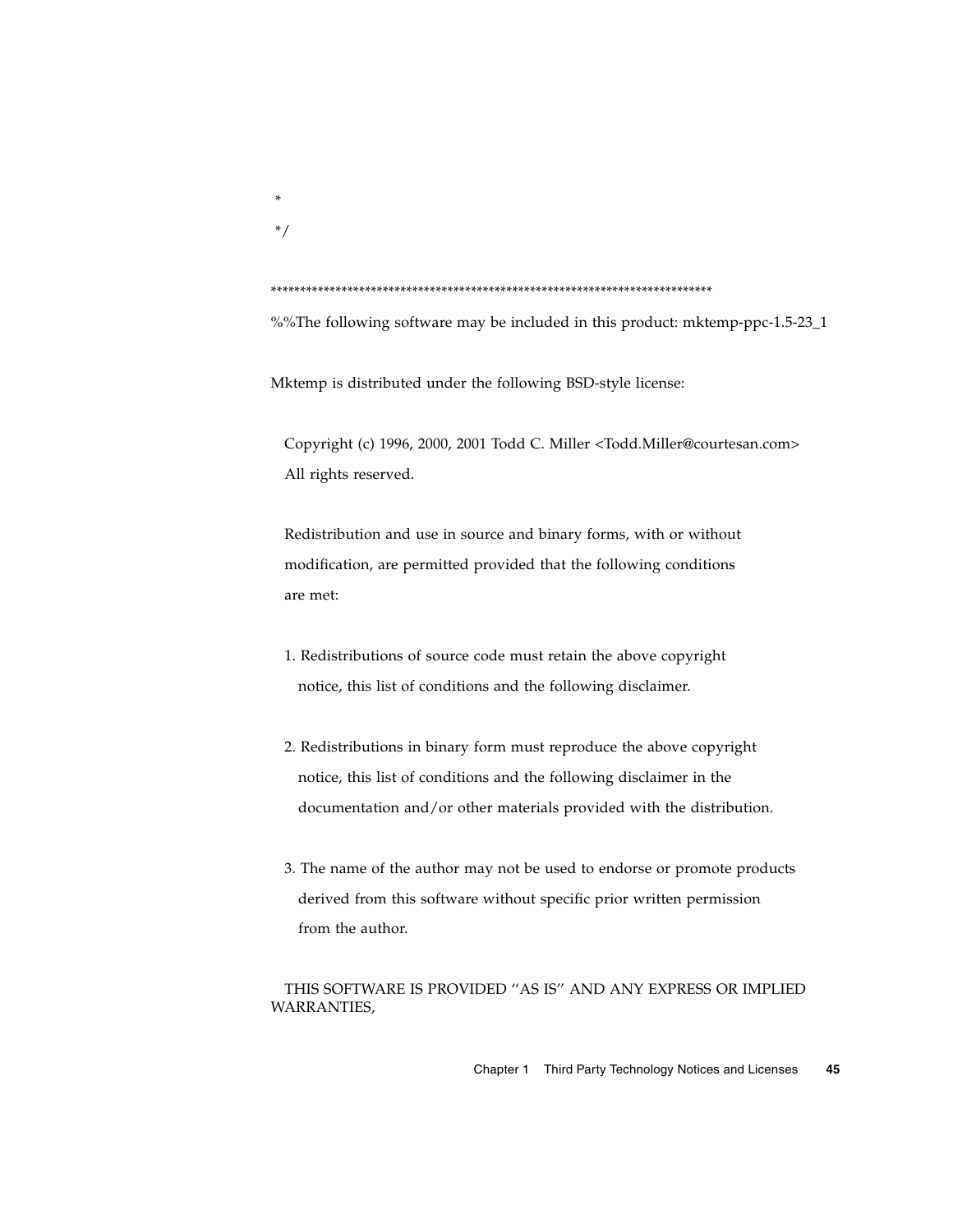INCLUDING, BUT NOT LIMITED TO, THE IMPLIED WARRANTIES OF MERCHANTABILITY

AND FITNESS FOR A PARTICULAR PURPOSE ARE DISCLAIMED. IN NO EVENT SHALL

THE AUTHOR BE LIABLE FOR ANY DIRECT, INDIRECT, INCIDENTAL, SPECIAL,

EXEMPLARY, OR CONSEQUENTIAL DAMAGES (INCLUDING, BUT NOT LIMITED TO,

PROCUREMENT OF SUBSTITUTE GOODS OR SERVICES; LOSS OF USE, DATA, OR PROFITS;

OR BUSINESS INTERRUPTION) HOWEVER CAUSED AND ON ANY THEORY OF LIABILITY,

WHETHER IN CONTRACT, STRICT LIABILITY, OR TORT (INCLUDING NEGLIGENCE OR

OTHERWISE) ARISING IN ANY WAY OUT OF THE USE OF THIS SOFTWARE, EVEN IF

ADVISED OF THE POSSIBILITY OF SUCH DAMAGE.

Additionally, priv\_mktemp.c bears the following UCB license:

Copyright (c) 1987, 1993

The Regents of the University of California. All rights reserved.

Redistribution and use in source and binary forms, with or without modification, are permitted provided that the following conditions are met:

- 1. Redistributions of source code must retain the above copyright notice, this list of conditions and the following disclaimer.
- 2. Redistributions in binary form must reproduce the above copyright notice, this list of conditions and the following disclaimer in the documentation and/or other materials provided with the distribution.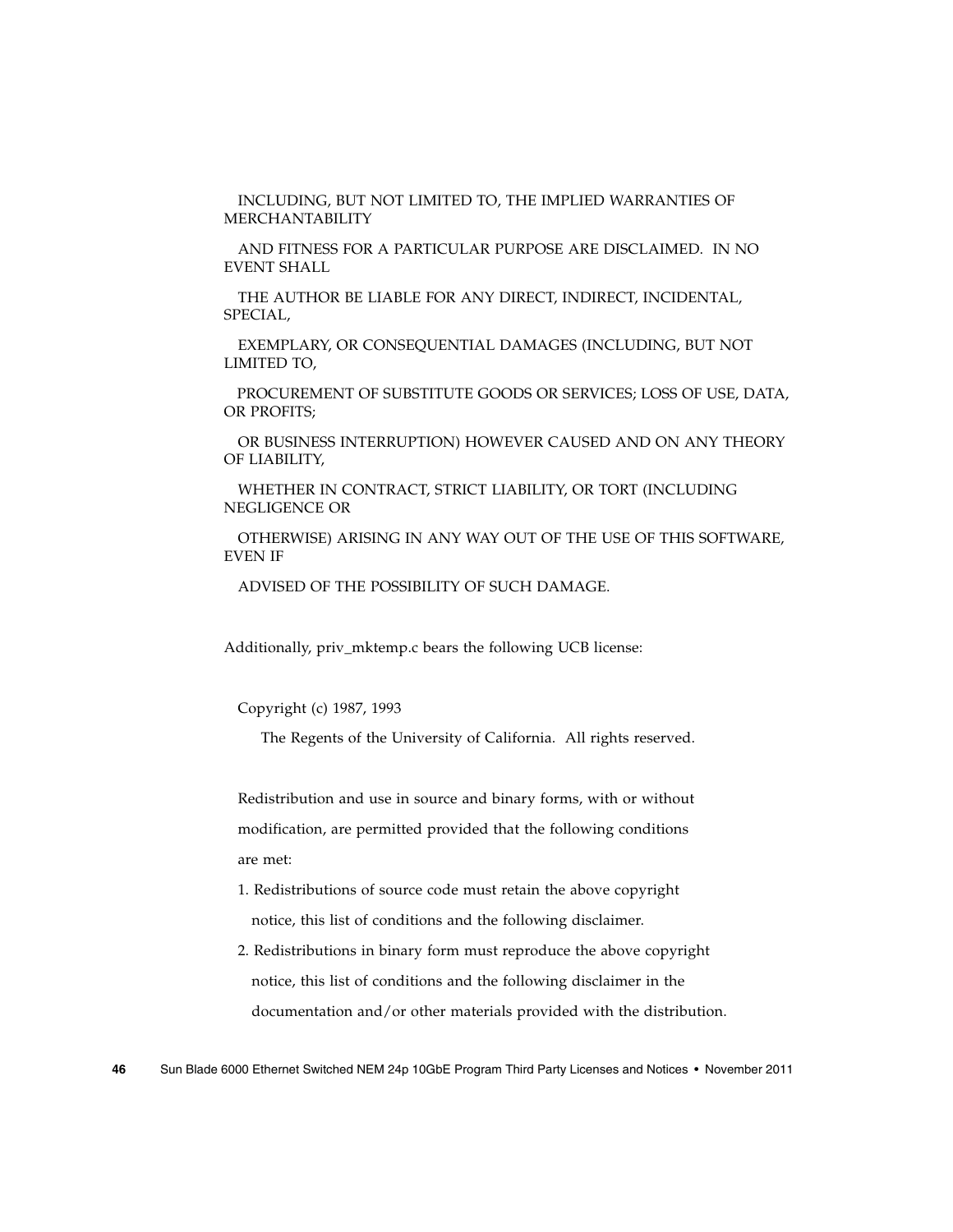3. Neither the name of the University nor the names of its contributors

may be used to endorse or promote products derived from this software

without specific prior written permission.

THIS SOFTWARE IS PROVIDED ''AS IS'' AND ANY EXPRESS OR IMPLIED WARRANTIES,

INCLUDING, BUT NOT LIMITED TO, THE IMPLIED WARRANTIES OF MERCHANTABILITY

AND FITNESS FOR A PARTICULAR PURPOSE ARE DISCLAIMED. IN NO EVENT SHALL

THE AUTHOR BE LIABLE FOR ANY DIRECT, INDIRECT, INCIDENTAL, SPECIAL,

EXEMPLARY, OR CONSEQUENTIAL DAMAGES (INCLUDING, BUT NOT LIMITED TO,

PROCUREMENT OF SUBSTITUTE GOODS OR SERVICES; LOSS OF USE, DATA, OR PROFITS;

OR BUSINESS INTERRUPTION) HOWEVER CAUSED AND ON ANY THEORY OF LIABILITY,

WHETHER IN CONTRACT, STRICT LIABILITY, OR TORT (INCLUDING NEGLIGENCE OR

OTHERWISE) ARISING IN ANY WAY OUT OF THE USE OF THIS SOFTWARE, EVEN IF

ADVISED OF THE POSSIBILITY OF SUCH DAMAGE.

Additionally, priv\_mktemp.c bears the following UCB license:

Copyright (c) 1987, 1993

The Regents of the University of California. All rights reserved.

Redistribution and use in source and binary forms, with or without modification, are permitted provided that the following conditions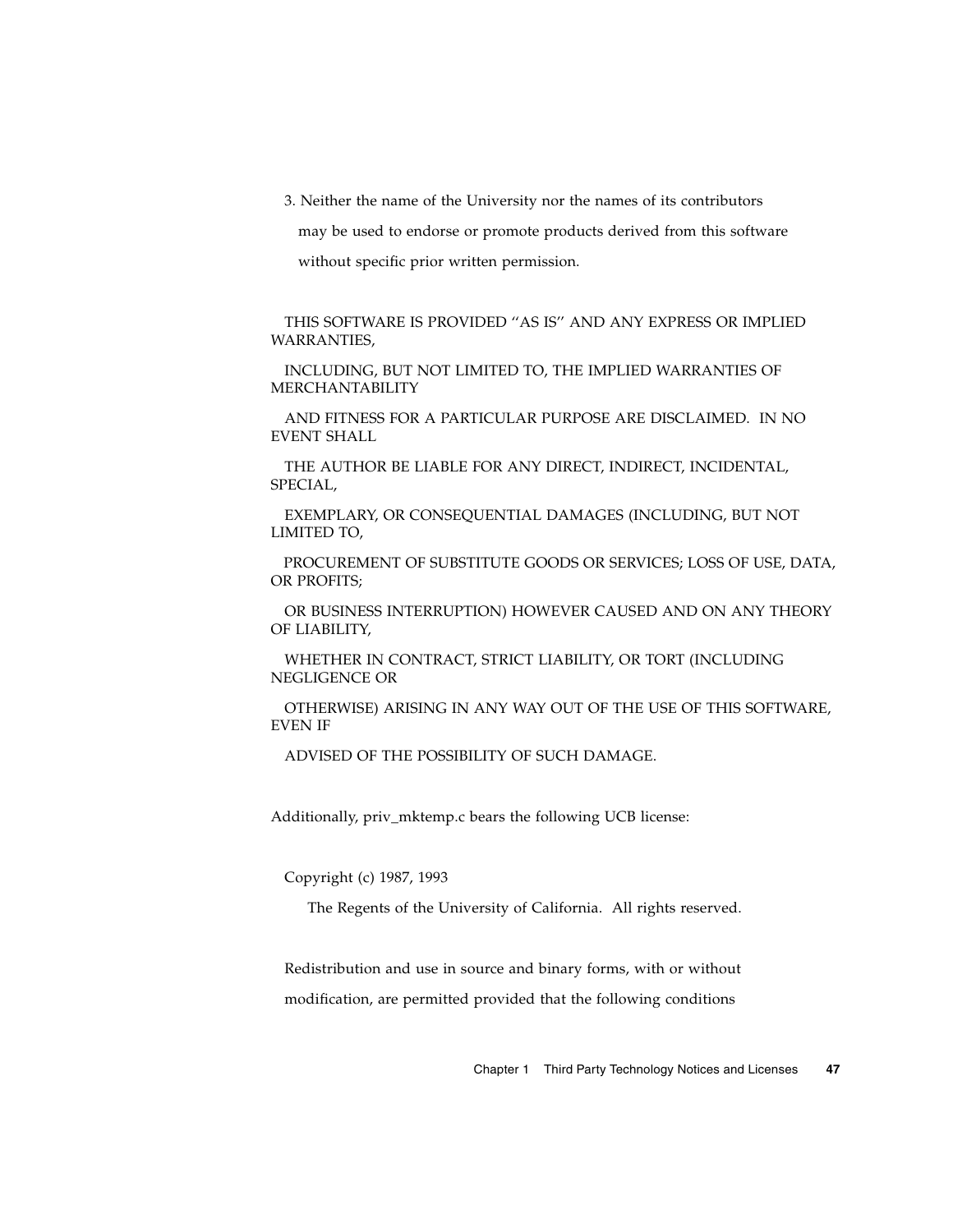are met:

- 1. Redistributions of source code must retain the above copyright notice, this list of conditions and the following disclaimer.
- 2. Redistributions in binary form must reproduce the above copyright notice, this list of conditions and the following disclaimer in the documentation and/or other materials provided with the distribution.
- 3. Neither the name of the University nor the names of its contributors may be used to endorse or promote products derived from this software without specific prior written permission.

THIS SOFTWARE IS PROVIDED BY THE REGENTS AND CONTRIBUTORS ''AS IS'' AND

ANY EXPRESS OR IMPLIED WARRANTIES, INCLUDING, BUT NOT LIMITED TO, THE

IMPLIED WARRANTIES OF MERCHANTABILITY AND FITNESS FOR A PARTICULAR PURPOSE

ARE DISCLAIMED. IN NO EVENT SHALL THE REGENTS OR CONTRIBUTORS BE LIABLE

FOR ANY DIRECT, INDIRECT, INCIDENTAL, SPECIAL, EXEMPLARY, OR **CONSEQUENTIAL** 

DAMAGES (INCLUDING, BUT NOT LIMITED TO, PROCUREMENT OF SUBSTITUTE GOODS

OR SERVICES; LOSS OF USE, DATA, OR PROFITS; OR BUSINESS INTERRUPTION)

HOWEVER CAUSED AND ON ANY THEORY OF LIABILITY, WHETHER IN CONTRACT, STRICT

LIABILITY, OR TORT (INCLUDING NEGLIGENCE OR OTHERWISE) ARISING IN ANY WAY

OUT OF THE USE OF THIS SOFTWARE, EVEN IF ADVISED OF THE POSSIBILITY OF

SUCH DAMAGE.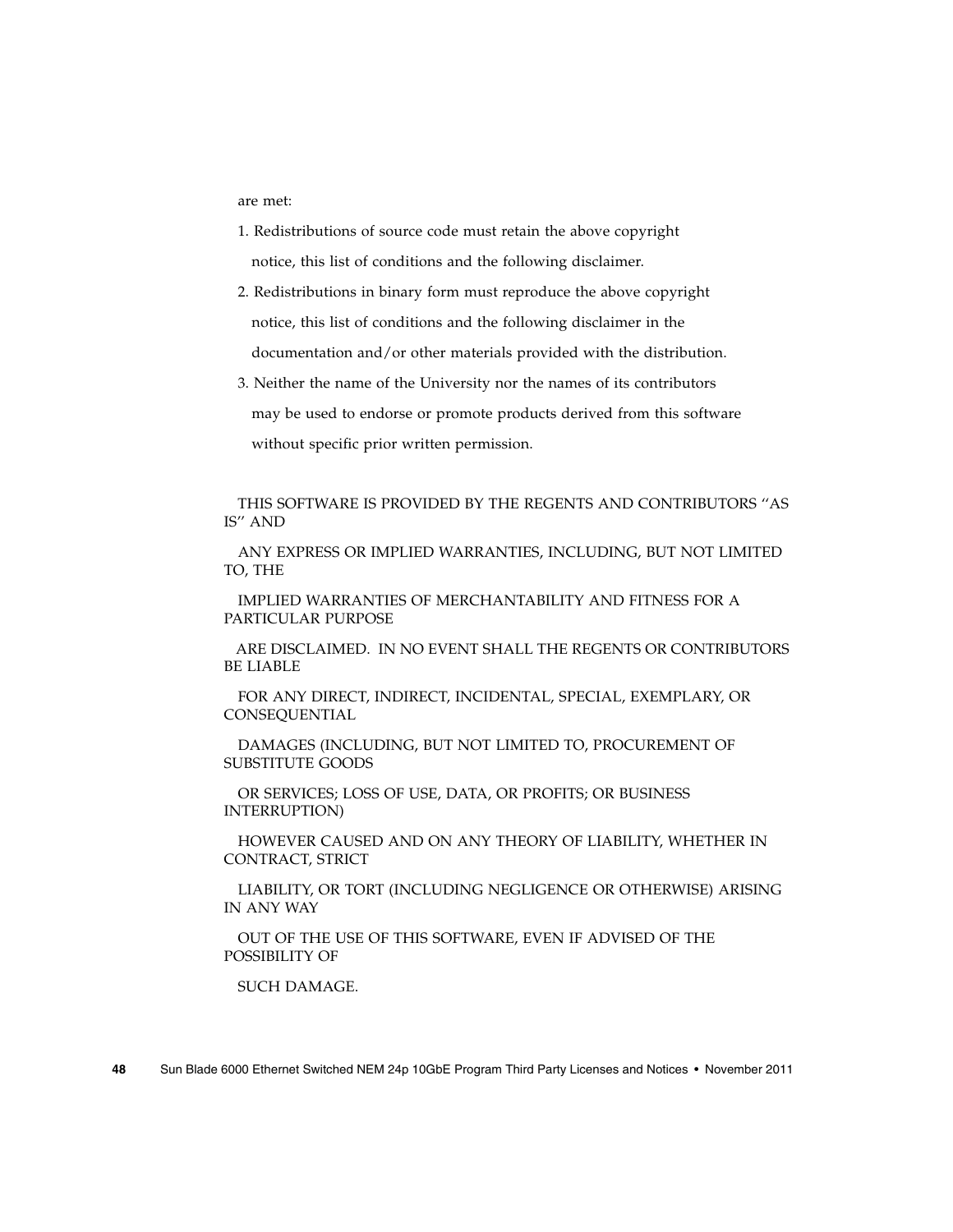\*\*\*\*\*\*\*\*\*\*\*\*\*\*\*\*\*\*\*\*\*\*\*\*\*\*\*\*\*\*\*\*\*\*\*\*\*\*\*\*\*\*\*\*\*\*\*\*\*\*\*\*\*\*\*\*\*\*\*\*\*\*\*\*\*\*\*\*\*\*\*\*\*\*\*

%%The following software may be included in this product:

dbclient-ppc-3.0.2-12\_2

Use of this software is governed by the terms of the following license:

## /\*

\* Copyright (c) 2004 by Internet Systems Consortium, Inc. ("ISC")

\* Copyright (c) 1995-2003 by Internet Software Consortium

\*

\* Permission to use, copy, modify, and distribute this software for any

\* purpose with or without fee is hereby granted, provided that the above

\* copyright notice and this permission notice appear in all copies.

\*

\* THE SOFTWARE IS PROVIDED "AS IS" AND ISC DISCLAIMS ALL WARRANTIES

\* WITH REGARD TO THIS SOFTWARE INCLUDING ALL IMPLIED WARRANTIES OF

\* MERCHANTABILITY AND FITNESS. IN NO EVENT SHALL ISC BE LIABLE FOR

\* ANY SPECIAL, DIRECT, INDIRECT, OR CONSEQUENTIAL DAMAGES OR ANY DAMAGES

\* WHATSOEVER RESULTING FROM LOSS OF USE, DATA OR PROFITS, WHETHER IN AN

\* ACTION OF CONTRACT, NEGLIGENCE OR OTHER TORTIOUS ACTION, ARISING OUT

\* OF OR IN CONNECTION WITH THE USE OR PERFORMANCE OF THIS SOFTWARE.

\*

- \* Internet Systems Consortium, Inc.
- \* 950 Charter Street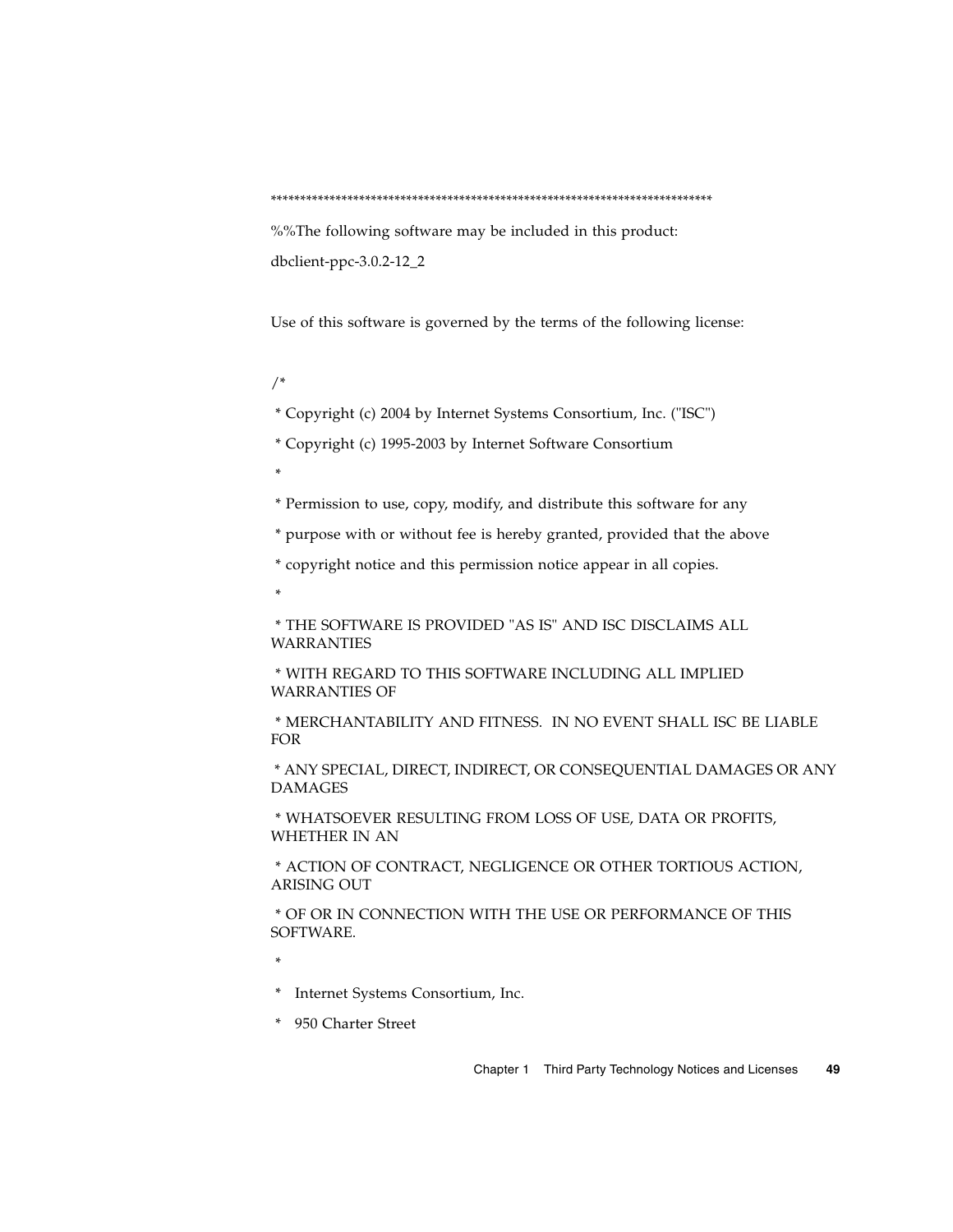- \* Redwood City, CA 94063
- \* <info@isc.org>
- \* http://www.isc.org/
- \*

\* This code is based on the original client state machine that was \* written by Elliot Poger. The code has been extensively hacked on \* by Ted Lemon since then, so any mistakes you find are probably his \* fault and not Elliot's.

\*/

\*\*\*\*\*\*\*\*\*\*\*\*\*\*\*\*\*\*\*\*\*\*\*\*\*\*\*\*\*\*\*\*\*\*\*\*\*\*\*\*\*\*\*\*\*\*\*\*\*\*\*\*\*\*\*\*\*\*\*\*\*\*\*\*\*\*\*\*\*\*\*\*\*\*\* %%The following software may be included in this product:

bzip2-ppc-1.0.2-16\_1 and bzip2-libs-ppc-1.0.2-16\_1

This program, "bzip2" and associated library "libbzip2", are copyright (C) 1996-2002 Julian R Seward. All rights reserved.

Redistribution and use in source and binary forms, with or without modification, are permitted provided that the following conditions are met:

- 1. Redistributions of source code must retain the above copyright notice, this list of conditions and the following disclaimer.
- 2. The origin of this software must not be misrepresented; you must not claim that you wrote the original software. If you use this software in a product, an acknowledgment in the product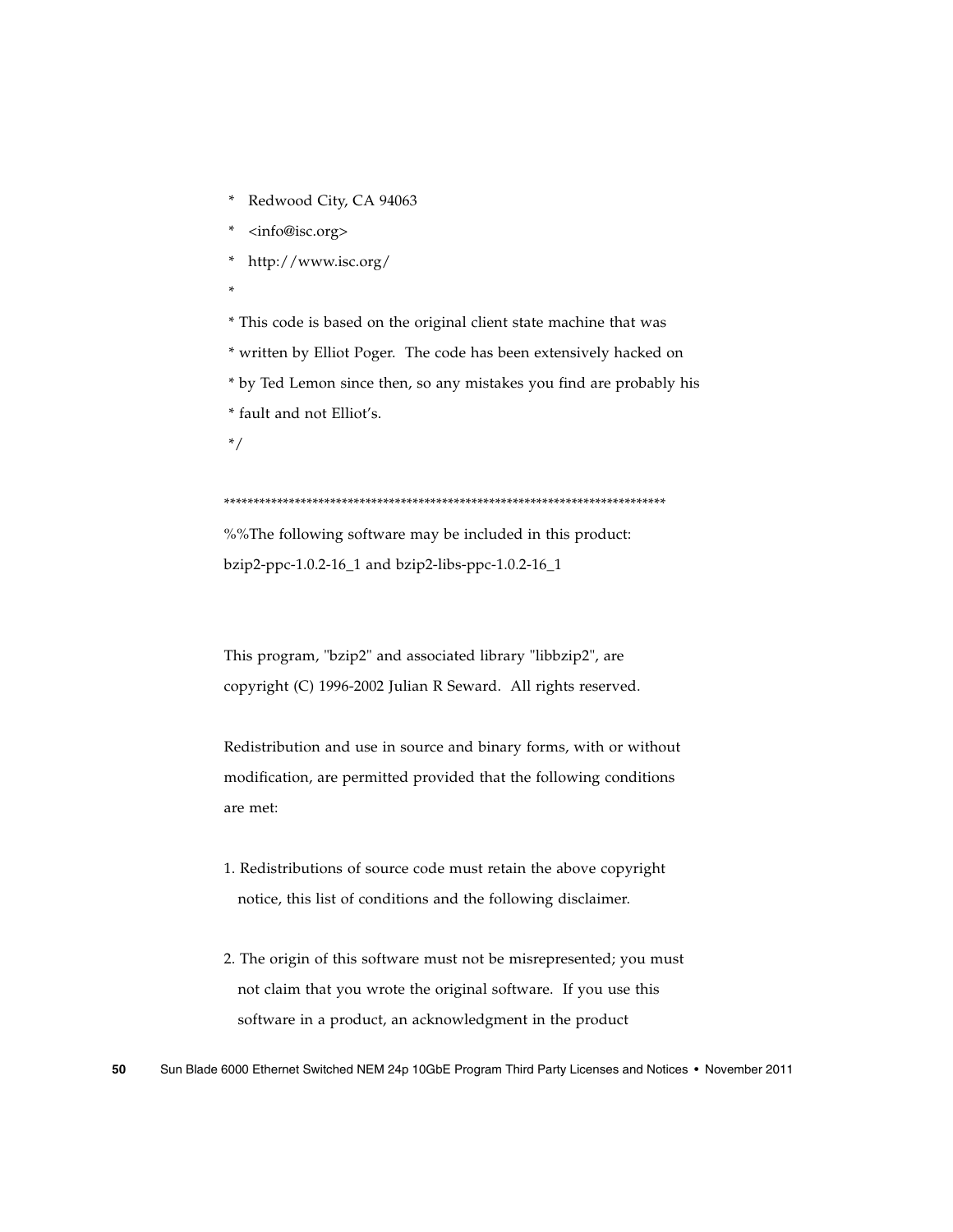documentation would be appreciated but is not required.

- 3. Altered source versions must be plainly marked as such, and must not be misrepresented as being the original software.
- 4. The name of the author may not be used to endorse or promote products derived from this software without specific prior written permission.

THIS SOFTWARE IS PROVIDED BY THE AUTHOR ''AS IS'' AND ANY EXPRESS OR IMPLIED WARRANTIES, INCLUDING, BUT NOT LIMITED TO, THE IMPLIED WARRANTIES OF MERCHANTABILITY AND FITNESS FOR A PARTICULAR **PURPOSE** ARE DISCLAIMED. IN NO EVENT SHALL THE AUTHOR BE LIABLE FOR ANY DIRECT, INDIRECT, INCIDENTAL, SPECIAL, EXEMPLARY, OR CONSEQUENTIAL DAMAGES (INCLUDING, BUT NOT LIMITED TO, PROCUREMENT OF **SUBSTITUTE** GOODS OR SERVICES; LOSS OF USE, DATA, OR PROFITS; OR BUSINESS INTERRUPTION) HOWEVER CAUSED AND ON ANY THEORY OF LIABILITY, WHETHER IN CONTRACT, STRICT LIABILITY, OR TORT (INCLUDING

NEGLIGENCE OR OTHERWISE) ARISING IN ANY WAY OUT OF THE USE OF **THIS** 

SOFTWARE, EVEN IF ADVISED OF THE POSSIBILITY OF SUCH DAMAGE.

Julian Seward, Cambridge, UK.

jseward@acm.org

bzip2/libbzip2 version 1.0.2 of 30 December 2001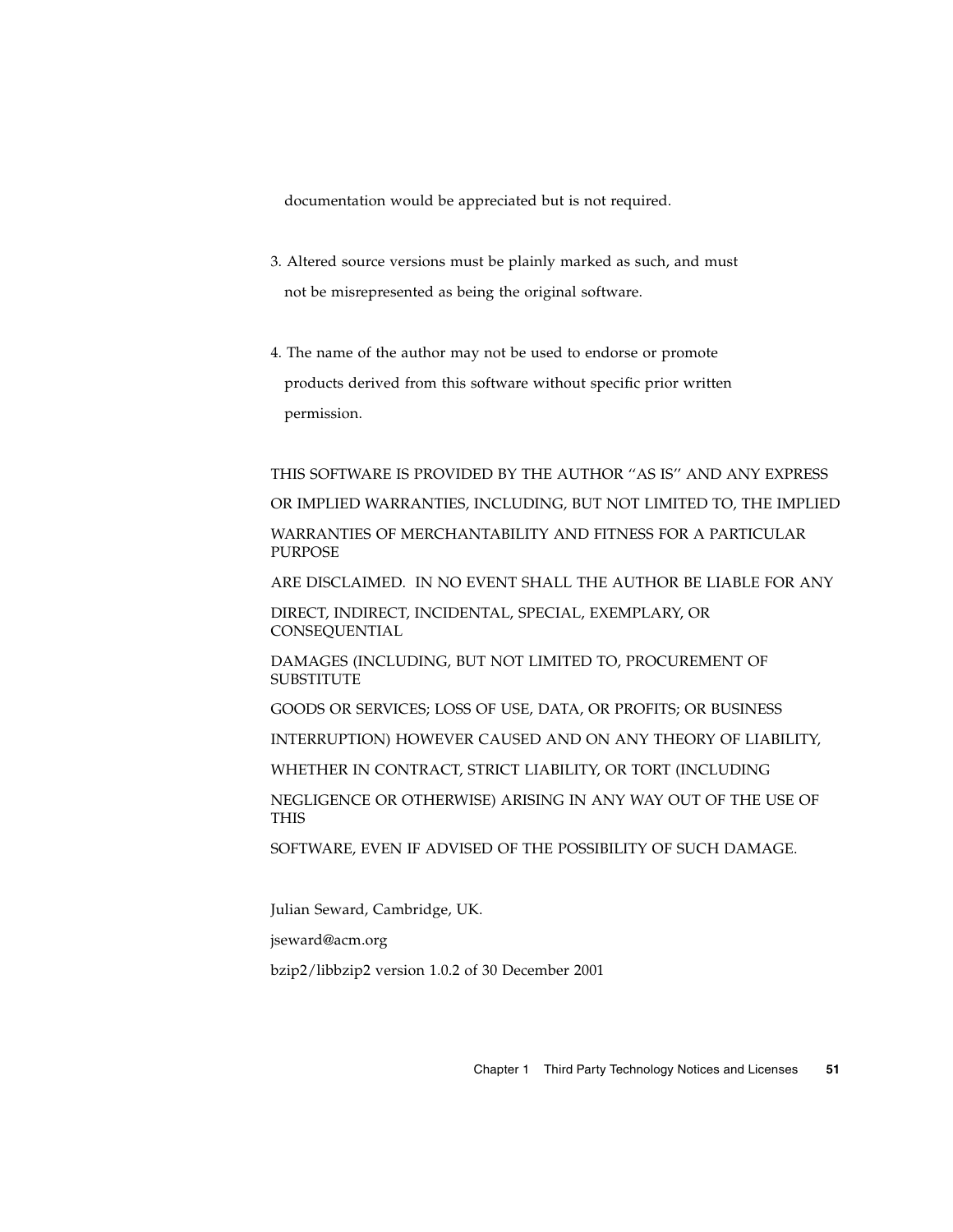%%The following software may be included in this product: rpm-build-ppc-4.4.1-22 $_4$ 

RPM and it's source code are covered under two separate licenses.

The entire code base may be distributed under the terms of the GNU General Public License (GPL), which appears below. Alternatively, all of the source code in the lib subdirectory of the RPM source code distribution as well as any code derived from that code may instead be distributed under the GNU Library General Public License (LGPL), at the choice of the distributor. The complete text of the LGPL appears at the bottom of this file.

This alternatively is allowed to enable applications to be linked against the RPM library (commonly called librpm) without forcing such applications to be distributed under the GPL.

Any questions regarding the licensing of RPM should be addressed to marc@redhat.com and ewt@redhat.com.

%%The following software may be included in this product: rpm-libs-ppc-4.4.1-22\_4 and rpm-ppc-4.4.1-22\_4

RPM and it's source code are covered under two separate licenses.

The entire code base may be distributed under the terms of the GNU General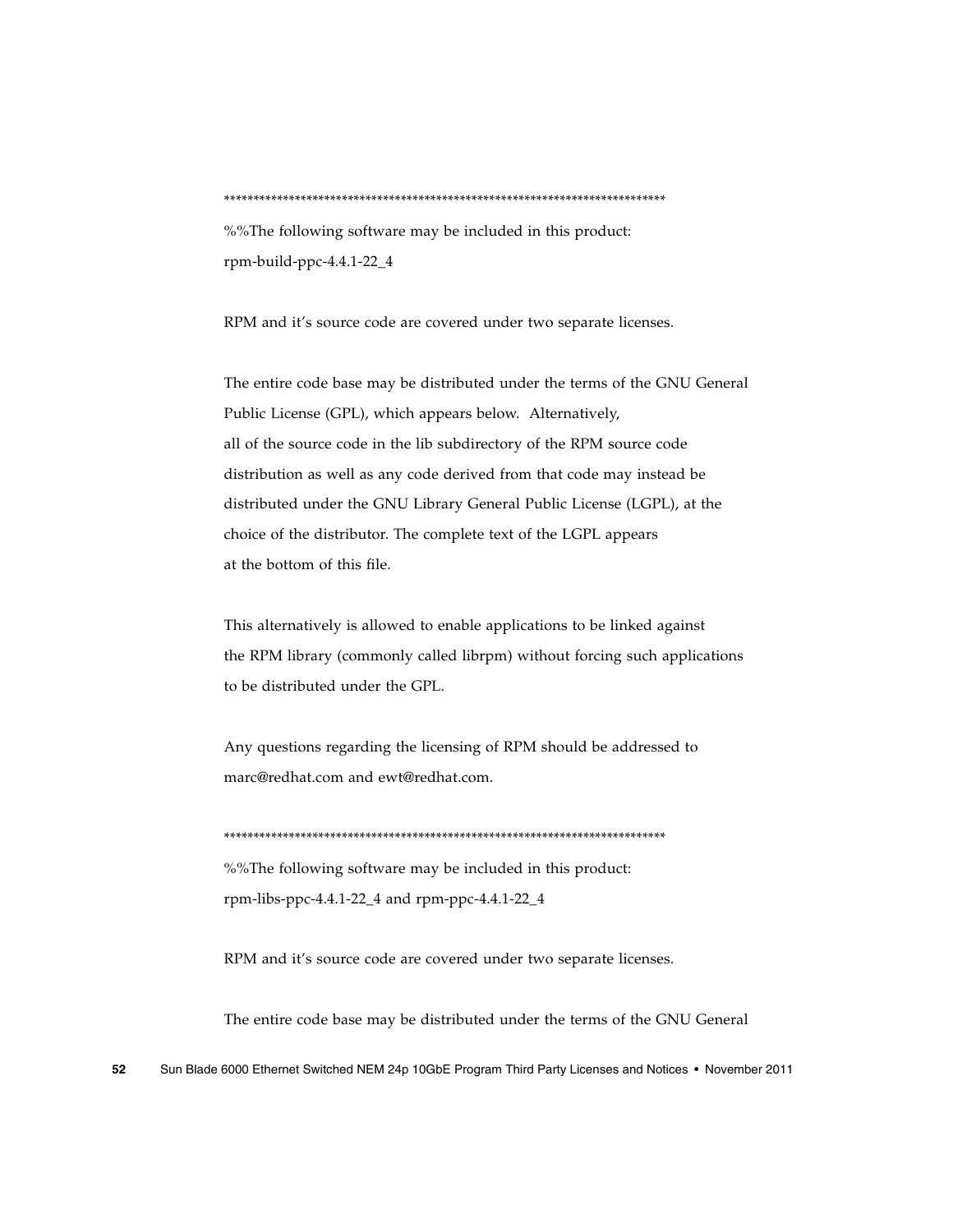Public License (GPL), which appears below. Alternatively, all of the source code in the lib subdirectory of the RPM source code distribution as well as any code derived from that code may instead be distributed under the GNU Library General Public License (LGPL), at the choice of the distributor. The complete text of the LGPL appears at the bottom of this file.

This alternatively is allowed to enable applications to be linked against the RPM library (commonly called librpm) without forcing such applications to be distributed under the GPL.

Any questions regarding the licensing of RPM should be addressed to marc@redhat.com and ewt@redhat.com.

%%The following software may be included in this product: tftp-server-ppc-0.40-6\_1 and tftp-ppc-0.40-6\_1

Use of this software is governed by the terms of the following license:

from tftp.c header:

/\* \$Id: tftp.c,v 1.17 2004/01/08 20:47:00 hpa Exp  $\frac{1}{2}$  \*/

 $*$  / /\* \$OpenBSD: tftp.c,v 1.4 1997/08/06 06:43:45 deraadt Exp \$ /\* \$NetBSD: tftp.c,v 1.5 1995/04/29 05:55:25 cgd Exp  $\frac{1}{2}$  \*/

 $/$ \*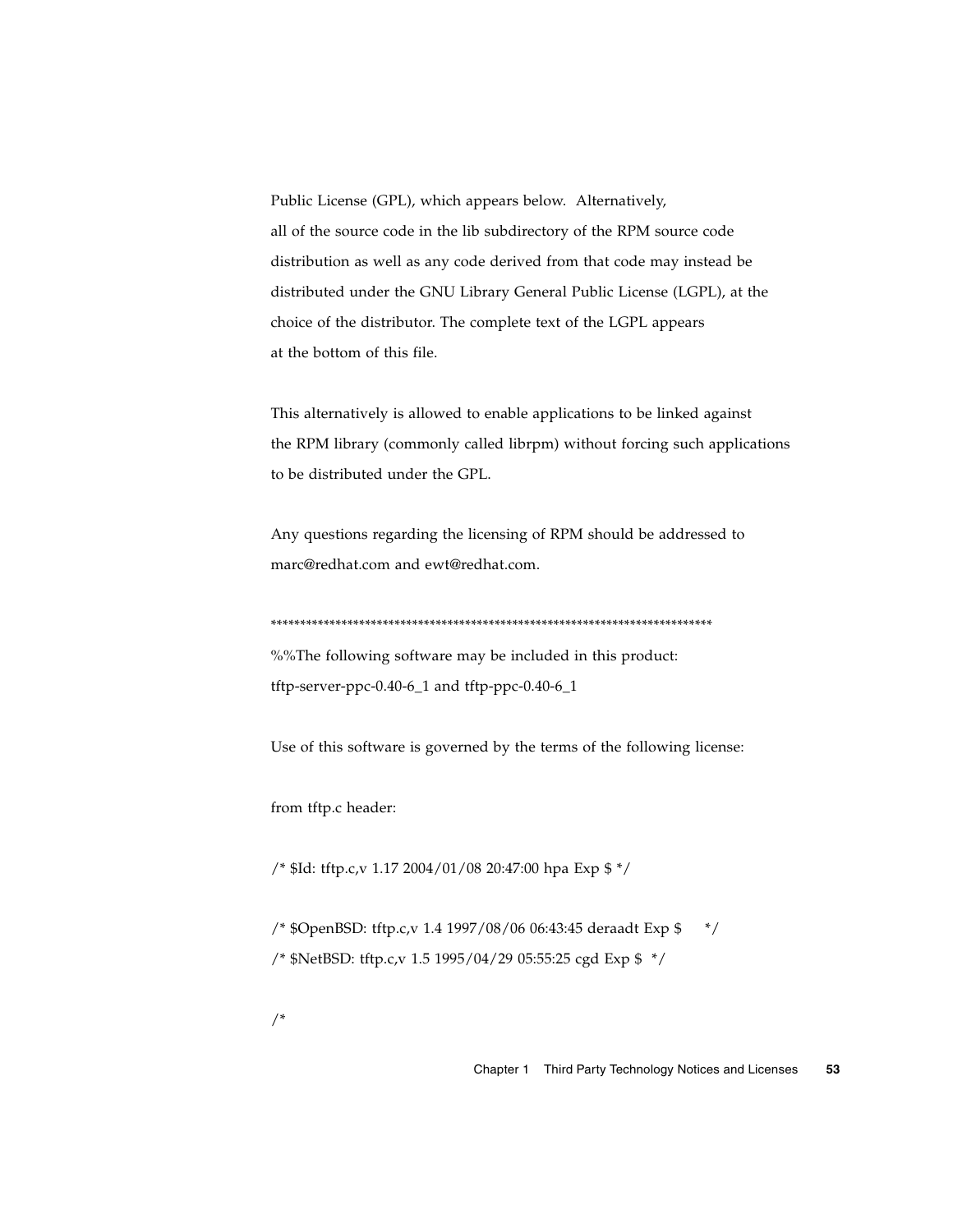\* Copyright (c) 1983, 1993

The Regents of the University of California. All rights reserved.

\*

\* Redistribution and use in source and binary forms, with or without \* modification, are permitted provided that the following conditions

\* are met:

\* 1. Redistributions of source code must retain the above copyright

\* notice, this list of conditions and the following disclaimer.

\* 2. Redistributions in binary form must reproduce the above copyright

\* notice, this list of conditions and the following disclaimer in the

\* documentation and/or other materials provided with the distribution.

\* 3. All advertising materials mentioning features or use of this software

- \* must display the following acknowledgement:
- This product includes software developed by the University of
- California, Berkeley and its contributors.

\* 4. Neither the name of the University nor the names of its contributors

\* may be used to endorse or promote products derived from this software

\* without specific prior written permission.

\*

\* THIS SOFTWARE IS PROVIDED BY THE REGENTS AND CONTRIBUTORS ''AS IS'' AND

\* ANY EXPRESS OR IMPLIED WARRANTIES, INCLUDING, BUT NOT LIMITED TO, THE

\* IMPLIED WARRANTIES OF MERCHANTABILITY AND FITNESS FOR A PARTICULAR PURPOSE

\* ARE DISCLAIMED. IN NO EVENT SHALL THE REGENTS OR CONTRIBUTORS BE LIABLE

\* FOR ANY DIRECT, INDIRECT, INCIDENTAL, SPECIAL, EXEMPLARY, OR **CONSEQUENTIAL**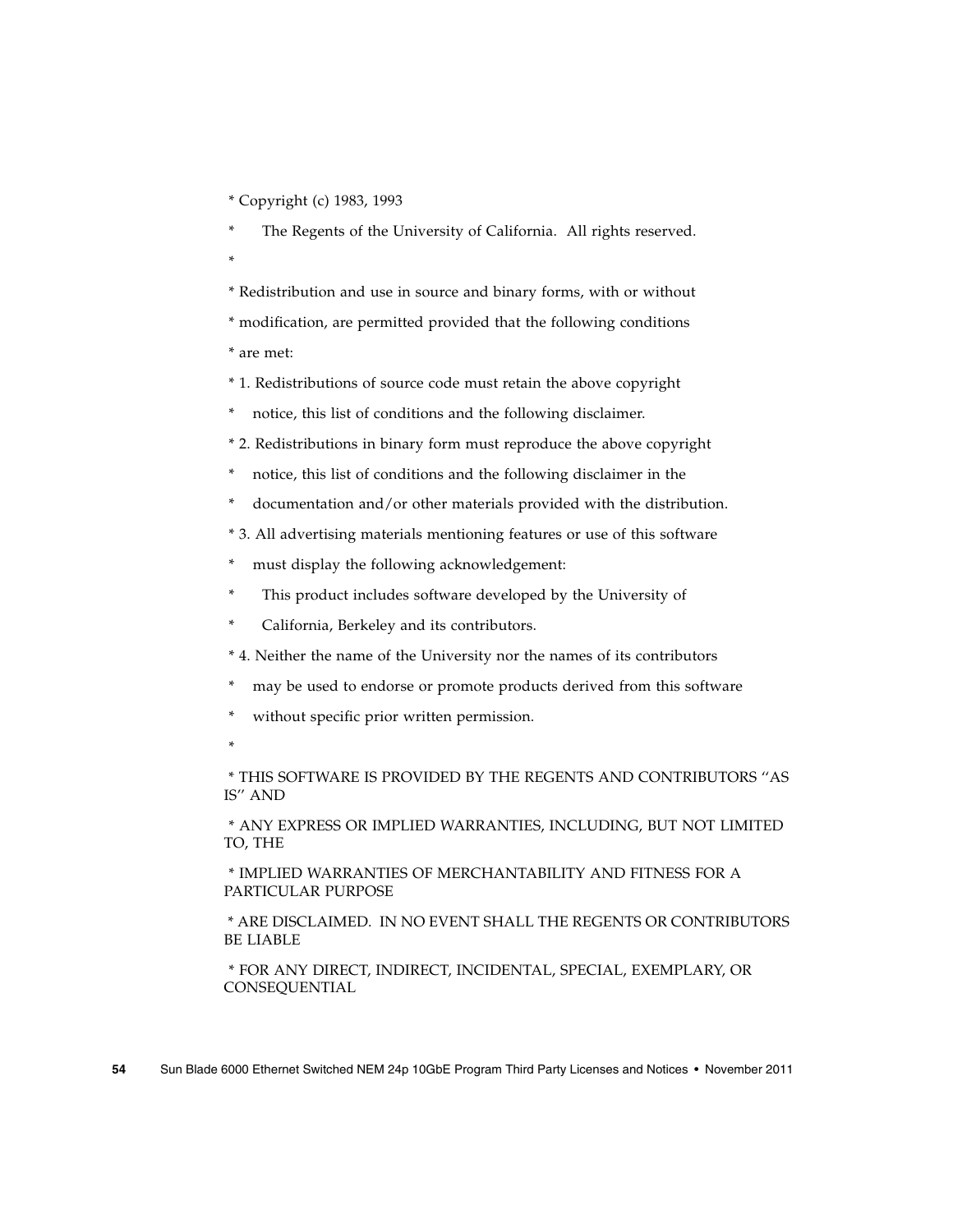\* DAMAGES (INCLUDING, BUT NOT LIMITED TO, PROCUREMENT OF SUBSTITUTE GOODS

\* OR SERVICES; LOSS OF USE, DATA, OR PROFITS; OR BUSINESS INTERRUPTION)

\* HOWEVER CAUSED AND ON ANY THEORY OF LIABILITY, WHETHER IN CONTRACT, STRICT

\* LIABILITY, OR TORT (INCLUDING NEGLIGENCE OR OTHERWISE) ARISING IN ANY WAY

\* OUT OF THE USE OF THIS SOFTWARE, EVEN IF ADVISED OF THE POSSIBILITY OF

\* SUCH DAMAGE.

\*/

\*\*\*\*\*\*\*\*\*\*\*\*\*\*\*\*\*\*\*\*\*\*\*\*\*\*\*\*\*\*\*\*\*\*\*\*\*\*\*\*\*\*\*\*\*\*\*\*\*\*\*\*\*\*\*\*\*\*\*\*\*\*\*\*\*\*\*\*\*\*\*\*\*\*\*

%%The following software may be included in this product:

pam-ppc-0.79-9.5\_2

Use of this software is governed by the terms of the following license:

from Linux-PAM directory:

Unless otherwise \*explicitly\* stated the following text describes the licensed conditions under which the contents of this Linux-PAM release may be distributed:

-------------------------------------------------------------------------

Redistribution and use in source and binary forms of Linux-PAM, with or without modification, are permitted provided that the following conditions are met: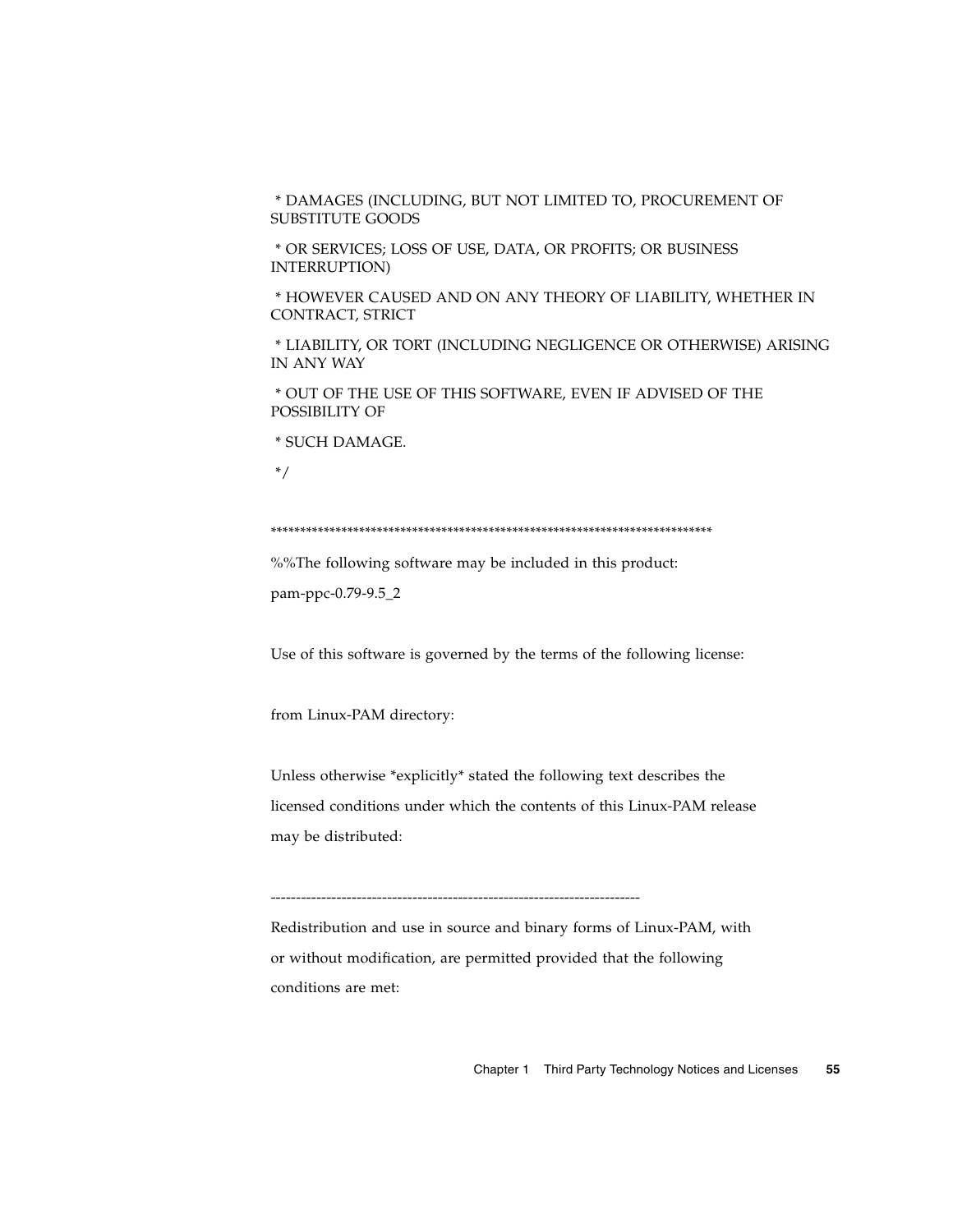- 1. Redistributions of source code must retain any existing copyright notice, and this entire permission notice in its entirety, including the disclaimer of warranties.
- 2. Redistributions in binary form must reproduce all prior and current copyright notices, this list of conditions, and the following disclaimer in the documentation and/or other materials provided with the distribution.
- 3. The name of any author may not be used to endorse or promote products derived from this software without their specific prior written permission.

ALTERNATIVELY, this product may be distributed under the terms of the GNU General Public License, in which case the provisions of the GNU GPL are required INSTEAD OF the above restrictions. (This clause is necessary due to a potential conflict between the GNU GPL and the restrictions contained in a BSD-style copyright.)

THIS SOFTWARE IS PROVIDED ''AS IS'' AND ANY EXPRESS OR IMPLIED

WARRANTIES, INCLUDING, BUT NOT LIMITED TO, THE IMPLIED WARRANTIES OF

MERCHANTABILITY AND FITNESS FOR A PARTICULAR PURPOSE ARE DISCLAIMED.

IN NO EVENT SHALL THE AUTHOR(S) BE LIABLE FOR ANY DIRECT, INDIRECT,

INCIDENTAL, SPECIAL, EXEMPLARY, OR CONSEQUENTIAL DAMAGES (INCLUDING,

BUT NOT LIMITED TO, PROCUREMENT OF SUBSTITUTE GOODS OR SERVICES; LOSS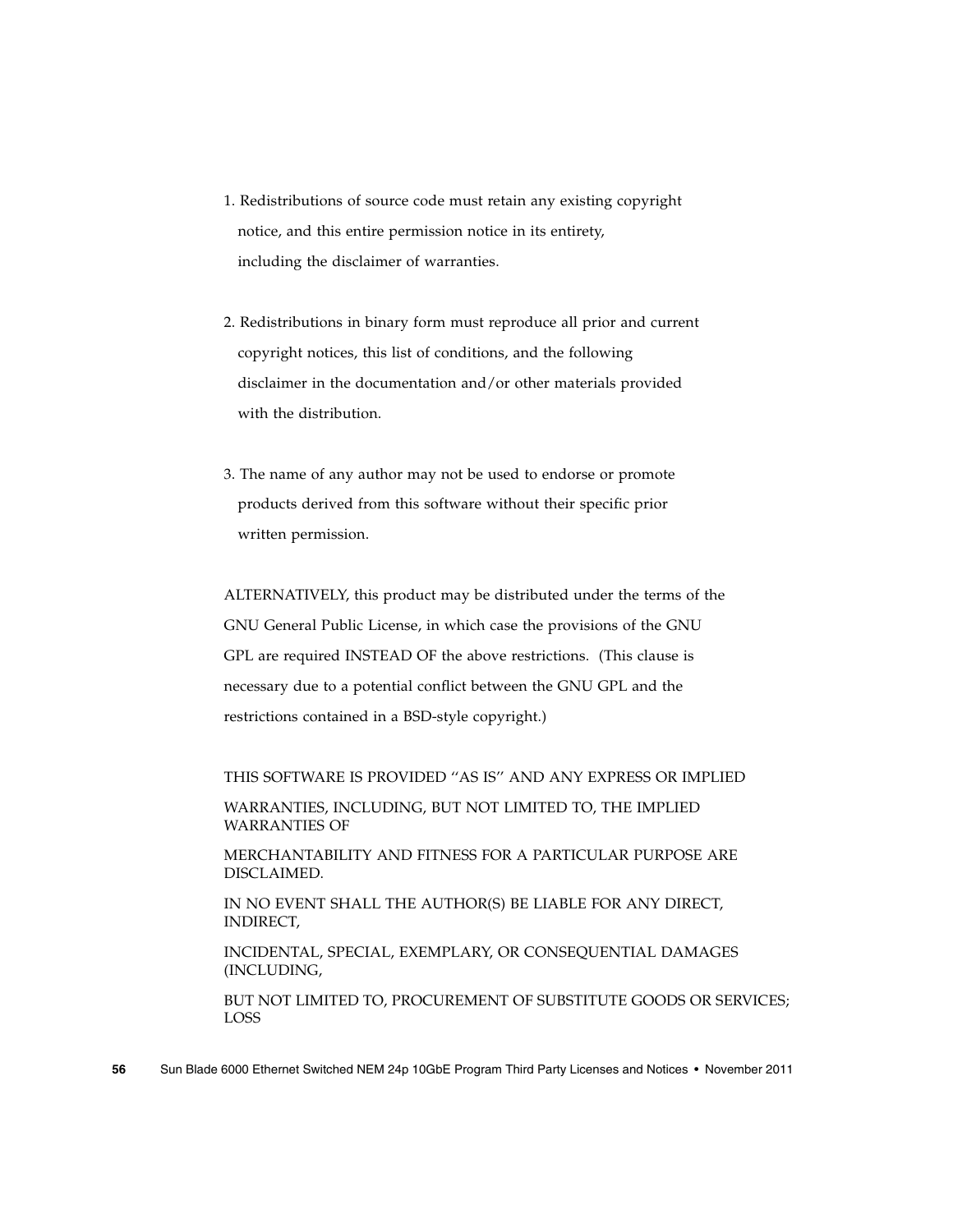OF USE, DATA, OR PROFITS; OR BUSINESS INTERRUPTION) HOWEVER CAUSED AND

ON ANY THEORY OF LIABILITY, WHETHER IN CONTRACT, STRICT LIABILITY, OR

TORT (INCLUDING NEGLIGENCE OR OTHERWISE) ARISING IN ANY WAY OUT OF THE

USE OF THIS SOFTWARE, EVEN IF ADVISED OF THE POSSIBILITY OF SUCH DAMAGE.

-------------------------------------------------------------------------

from sleepycat db directory:

/\*-

\* \$Id: LICENSE,v 11.12 2004/03/30 20:49:44 bostic Exp \$ \*/

The following is the license that applies to this copy of the Berkeley DB software. For a license to use the Berkeley DB software under conditions other than those described here, or to purchase support for this software, please contact Sleepycat Software by email at info@sleepycat.com, or on the Web at http://www.sleepycat.com.

=-=-=-=-=-=-=-=-=-=-=-=-=-=-=-=-=-=-=-=-=-=-=-=-= /\*

- \* Copyright (c) 1990-2004
- \* Sleepycat Software. All rights reserved.
- \*
- \* Redistribution and use in source and binary forms, with or without
- \* modification, are permitted provided that the following conditions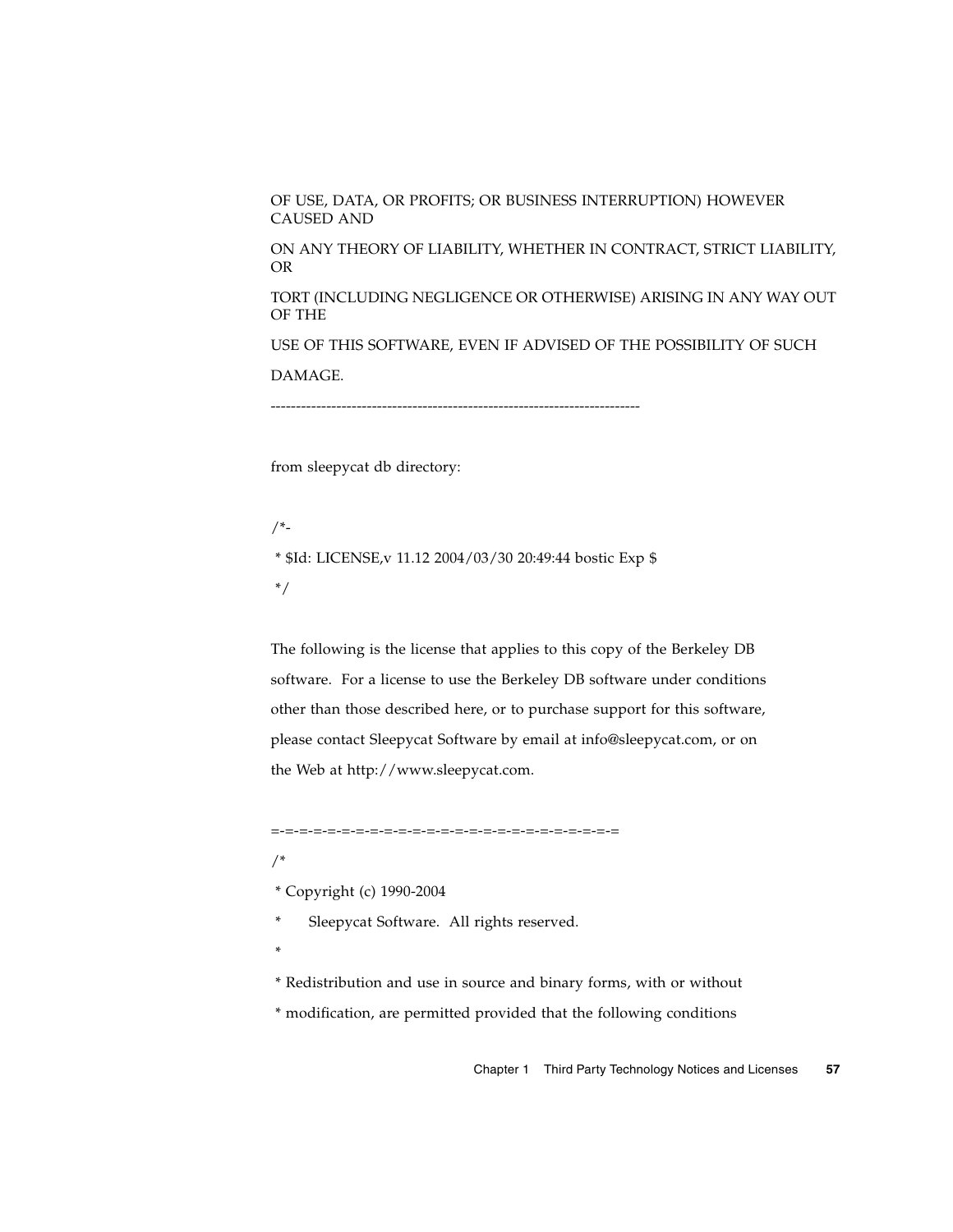\* are met:

\* 1. Redistributions of source code must retain the above copyright

\* notice, this list of conditions and the following disclaimer.

\* 2. Redistributions in binary form must reproduce the above copyright

notice, this list of conditions and the following disclaimer in the

documentation and/or other materials provided with the distribution.

\* 3. Redistributions in any form must be accompanied by information on

- \* how to obtain complete source code for the DB software and any
- \* accompanying software that uses the DB software. The source code
- must either be included in the distribution or be available for no
- \* more than the cost of distribution plus a nominal fee, and must be
- \* freely redistributable under reasonable conditions. For an
- \* executable file, complete source code means the source code for all
- modules it contains. It does not include source code for modules or
- \* files that typically accompany the major components of the operating
- \* system on which the executable file runs.
- \*

\* THIS SOFTWARE IS PROVIDED BY SLEEPYCAT SOFTWARE ''AS IS'' AND ANY **EXPRESS** 

\* OR IMPLIED WARRANTIES, INCLUDING, BUT NOT LIMITED TO, THE IMPLIED

\* WARRANTIES OF MERCHANTABILITY, FITNESS FOR A PARTICULAR PURPOSE, OR

\* NON-INFRINGEMENT, ARE DISCLAIMED. IN NO EVENT SHALL SLEEPYCAT SOFTWARE

\* BE LIABLE FOR ANY DIRECT, INDIRECT, INCIDENTAL, SPECIAL, EXEMPLARY, OR

\* CONSEQUENTIAL DAMAGES (INCLUDING, BUT NOT LIMITED TO, PROCUREMENT OF

\* SUBSTITUTE GOODS OR SERVICES; LOSS OF USE, DATA, OR PROFITS; OR BUSINESS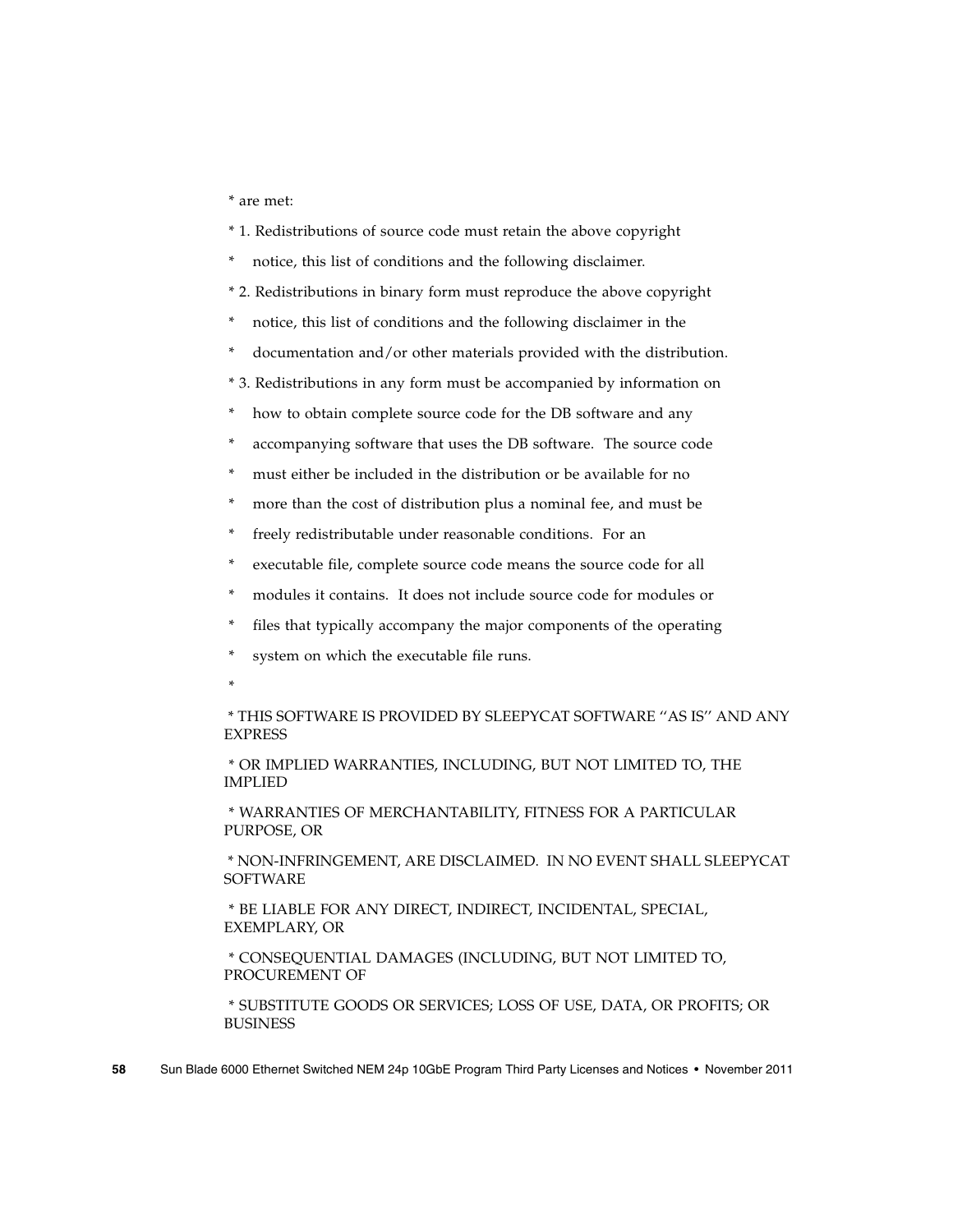\* INTERRUPTION) HOWEVER CAUSED AND ON ANY THEORY OF LIABILITY, WHETHER IN

\* CONTRACT, STRICT LIABILITY, OR TORT (INCLUDING NEGLIGENCE OR OTHERWISE)

\* ARISING IN ANY WAY OUT OF THE USE OF THIS SOFTWARE, EVEN IF ADVISED OF

\* THE POSSIBILITY OF SUCH DAMAGE.

\*/

/\*

\* Copyright (c) 1990, 1993, 1994, 1995

The Regents of the University of California. All rights reserved.

\*

\* Redistribution and use in source and binary forms, with or without

- \* modification, are permitted provided that the following conditions
- \* are met:

\* 1. Redistributions of source code must retain the above copyright

- notice, this list of conditions and the following disclaimer.
- \* 2. Redistributions in binary form must reproduce the above copyright
- \* notice, this list of conditions and the following disclaimer in the
- \* documentation and/or other materials provided with the distribution.
- \* 3. Neither the name of the University nor the names of its contributors
- \* may be used to endorse or promote products derived from this software
- \* without specific prior written permission.
- \*

\* THIS SOFTWARE IS PROVIDED BY THE REGENTS AND CONTRIBUTORS ''AS IS'' AND

\* ANY EXPRESS OR IMPLIED WARRANTIES, INCLUDING, BUT NOT LIMITED TO, THE

\* IMPLIED WARRANTIES OF MERCHANTABILITY AND FITNESS FOR A PARTICULAR PURPOSE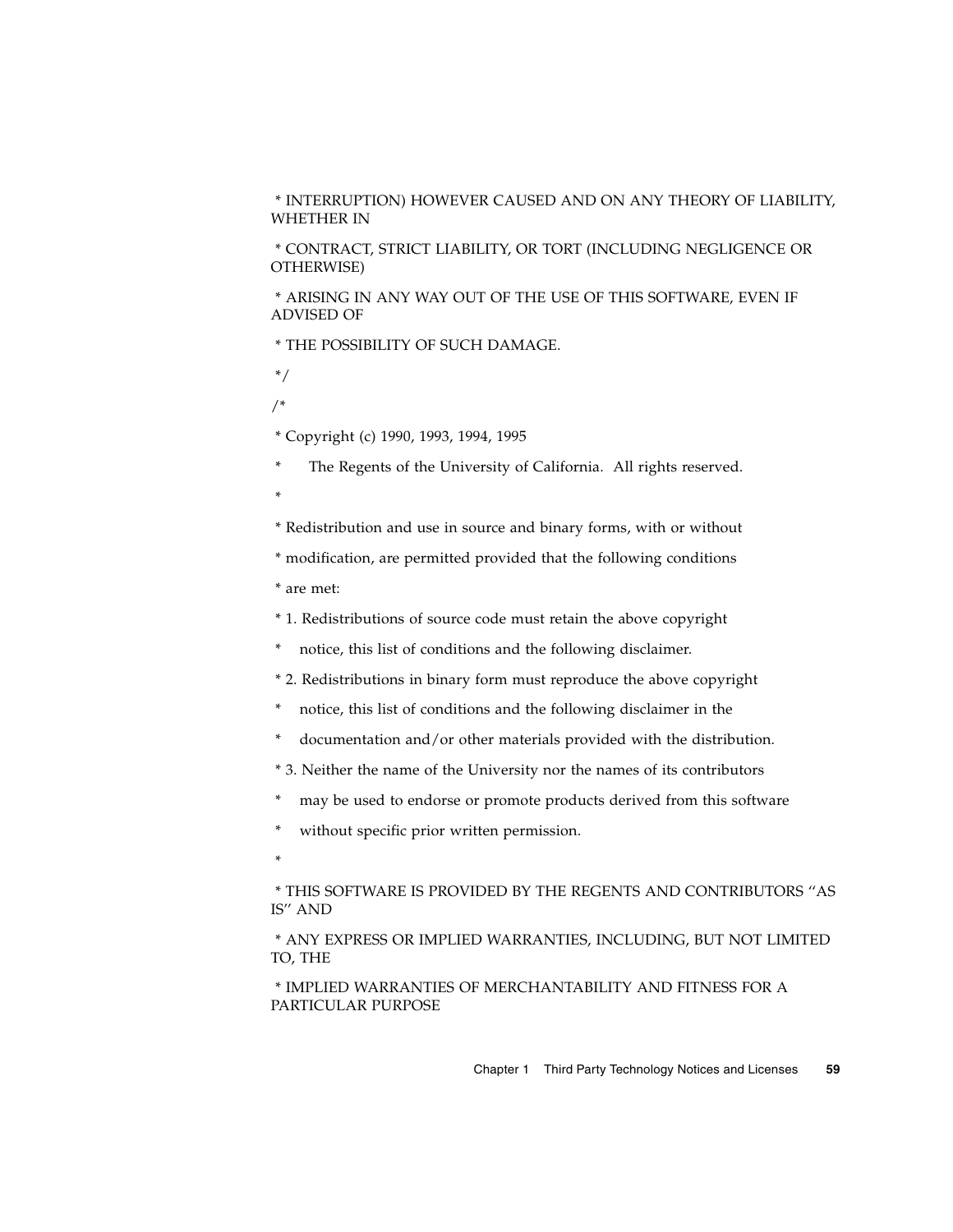\* ARE DISCLAIMED. IN NO EVENT SHALL THE REGENTS OR CONTRIBUTORS BE LIABLE

\* FOR ANY DIRECT, INDIRECT, INCIDENTAL, SPECIAL, EXEMPLARY, OR CONSEQUENTIAL

\* DAMAGES (INCLUDING, BUT NOT LIMITED TO, PROCUREMENT OF SUBSTITUTE GOODS

\* OR SERVICES; LOSS OF USE, DATA, OR PROFITS; OR BUSINESS INTERRUPTION)

\* HOWEVER CAUSED AND ON ANY THEORY OF LIABILITY, WHETHER IN CONTRACT, STRICT

\* LIABILITY, OR TORT (INCLUDING NEGLIGENCE OR OTHERWISE) ARISING IN ANY WAY

\* OUT OF THE USE OF THIS SOFTWARE, EVEN IF ADVISED OF THE POSSIBILITY OF

\* SUCH DAMAGE.

\*/

/\*

\* Copyright (c) 1995, 1996

\* The President and Fellows of Harvard University. All rights reserved.

\*

\* Redistribution and use in source and binary forms, with or without

\* modification, are permitted provided that the following conditions

\* are met:

\* 1. Redistributions of source code must retain the above copyright

\* notice, this list of conditions and the following disclaimer.

\* 2. Redistributions in binary form must reproduce the above copyright

\* notice, this list of conditions and the following disclaimer in the

\* documentation and/or other materials provided with the distribution.

\* 3. Neither the name of the University nor the names of its contributors

may be used to endorse or promote products derived from this software

without specific prior written permission.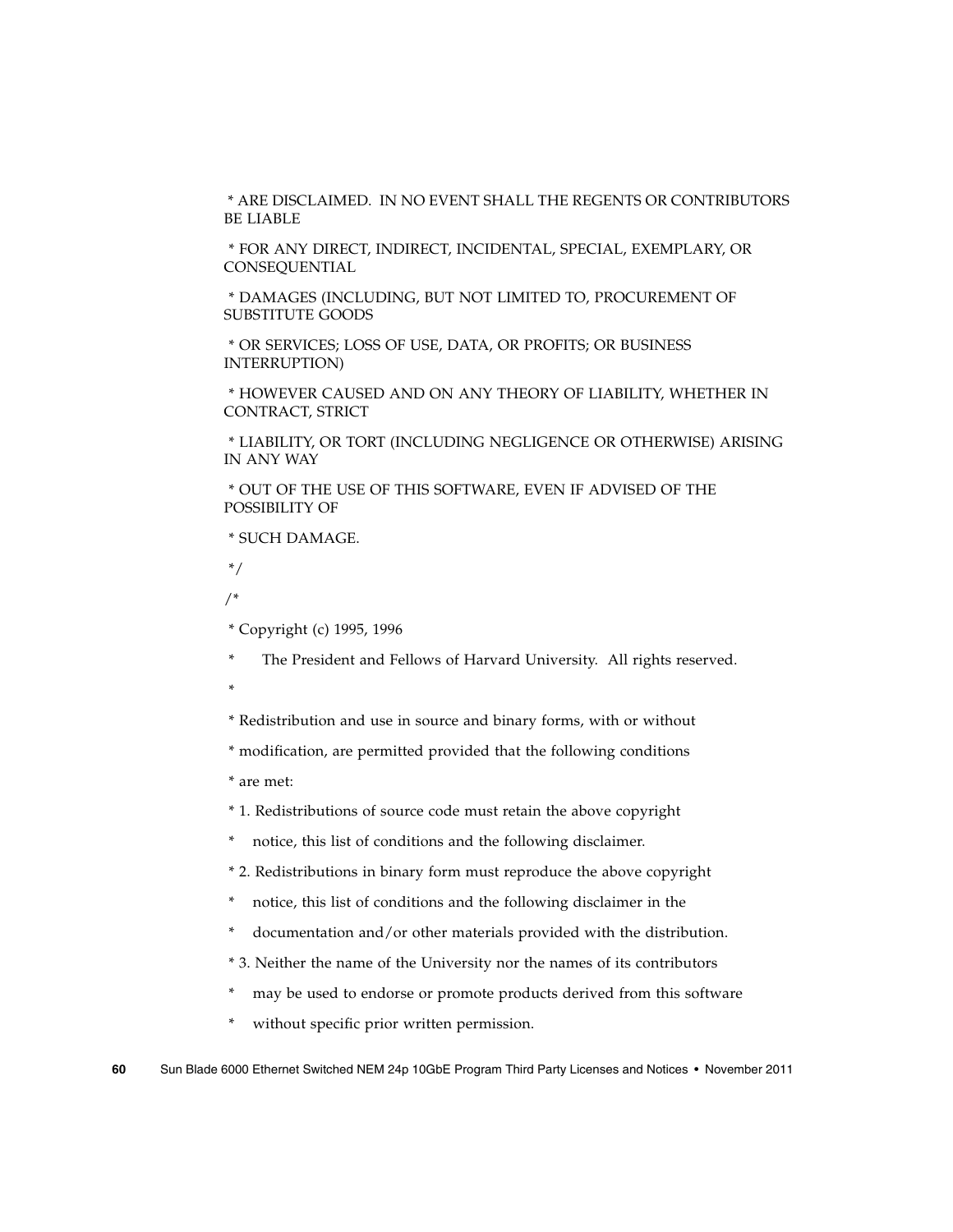\* THIS SOFTWARE IS PROVIDED BY HARVARD AND ITS CONTRIBUTORS ''AS IS'' AND

\* ANY EXPRESS OR IMPLIED WARRANTIES, INCLUDING, BUT NOT LIMITED TO, THE

\* IMPLIED WARRANTIES OF MERCHANTABILITY AND FITNESS FOR A PARTICULAR PURPOSE

\* ARE DISCLAIMED. IN NO EVENT SHALL HARVARD OR ITS CONTRIBUTORS BE LIABLE

\* FOR ANY DIRECT, INDIRECT, INCIDENTAL, SPECIAL, EXEMPLARY, OR CONSEQUENTIAL

\* DAMAGES (INCLUDING, BUT NOT LIMITED TO, PROCUREMENT OF SUBSTITUTE GOODS

\* OR SERVICES; LOSS OF USE, DATA, OR PROFITS; OR BUSINESS INTERRUPTION)

\* HOWEVER CAUSED AND ON ANY THEORY OF LIABILITY, WHETHER IN CONTRACT, STRICT

\* LIABILITY, OR TORT (INCLUDING NEGLIGENCE OR OTHERWISE) ARISING IN ANY WAY

\* OUT OF THE USE OF THIS SOFTWARE, EVEN IF ADVISED OF THE POSSIBILITY OF

\* SUCH DAMAGE.

\*/

\*

------------------------------------------

from pam-redhat directory:

GNU GENERAL PUBLIC LICENSE

Version 2, June 1991

\*\*\*\*\*\*\*\*\*\*\*\*\*\*\*\*\*\*\*\*\*\*\*\*\*\*\*\*\*\*\*\*\*\*\*\*\*\*\*\*\*\*\*\*\*\*\*\*\*\*\*\*\*\*\*\*\*\*\*\*\*\*\*\*\*\*\*\*\*\*\*\*\*\*\*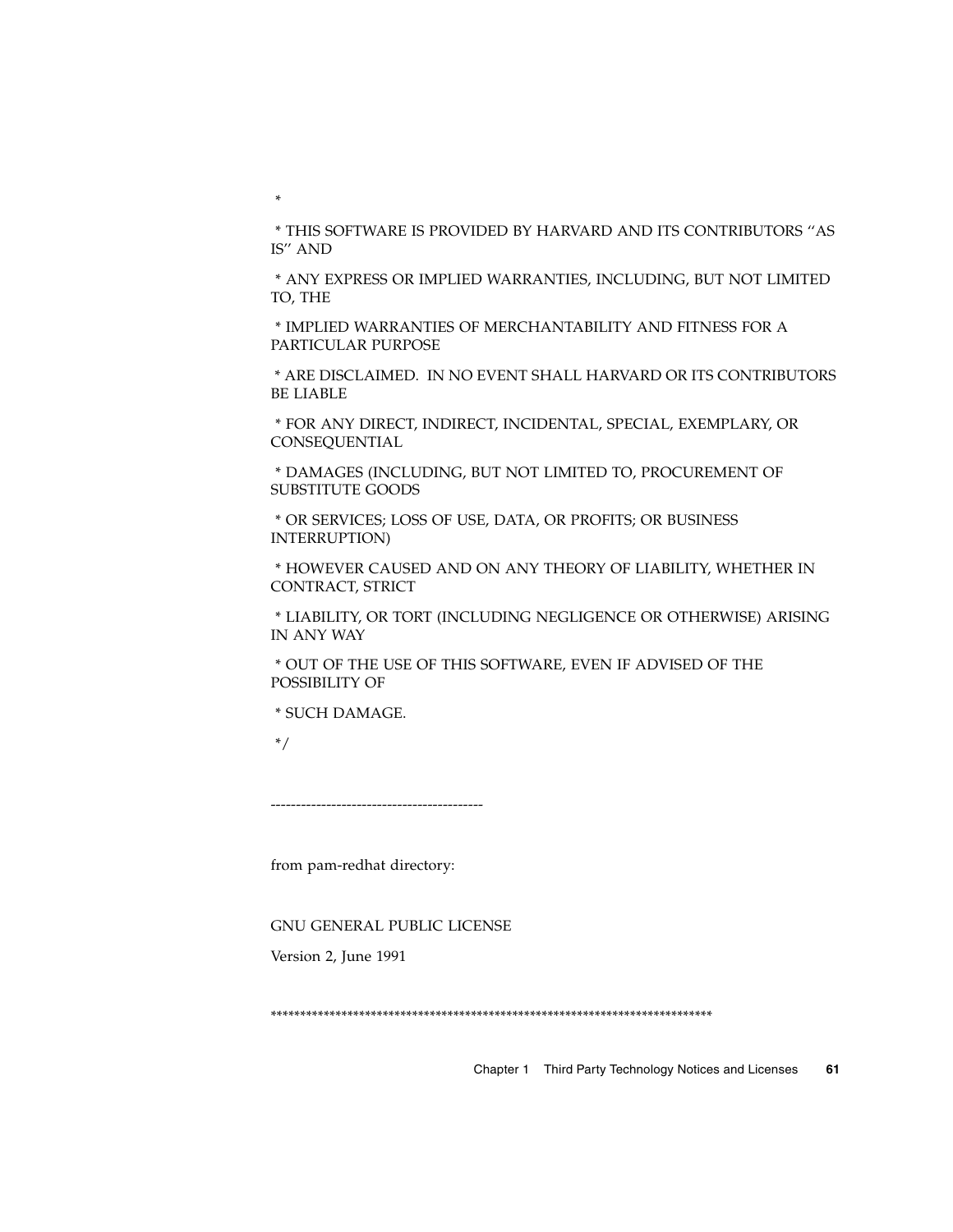%%The following software may be included in this product: setup-ppc-2.5.44-1.1\_1

The setup package contains a set of important system configuration and setup files, such as passwd, group, and profile.

public domain

\*\*\*\*\*\*\*\*\*\*\*\*\*\*\*\*\*\*\*\*\*\*\*\*\*\*\*\*\*\*\*\*\*\*\*\*\*\*\*\*\*\*\*\*\*\*\*\*\*\*\*\*\*\*\*\*\*\*\*\*\*\*\*\*\*\*\*\*\*\*\*\*\*\*\* %%The following software may be included in this product: SysVinit-ppc-2.85-39\_1

Sysvinit is Copyright (C) 1991-2003 Miquel van Smoorenburg

This program is free software; you can redistribute it and/or modify it under the terms of the GNU General Public License as published by the Free Software Foundation; either version 2 of the License, or (at your option) any later version.

This program is distributed in the hope that it will be useful, but WITHOUT ANY WARRANTY; without even the implied warranty of MERCHANTABILITY or FITNESS FOR A PARTICULAR PURPOSE. See the GNU General Public License for more details.

You should have received a copy of the GNU General Public License along with this program; if not, write to the Free Software Foundation, Inc., 59 Temple Place, Suite 330, Boston, MA 02111-1307 USA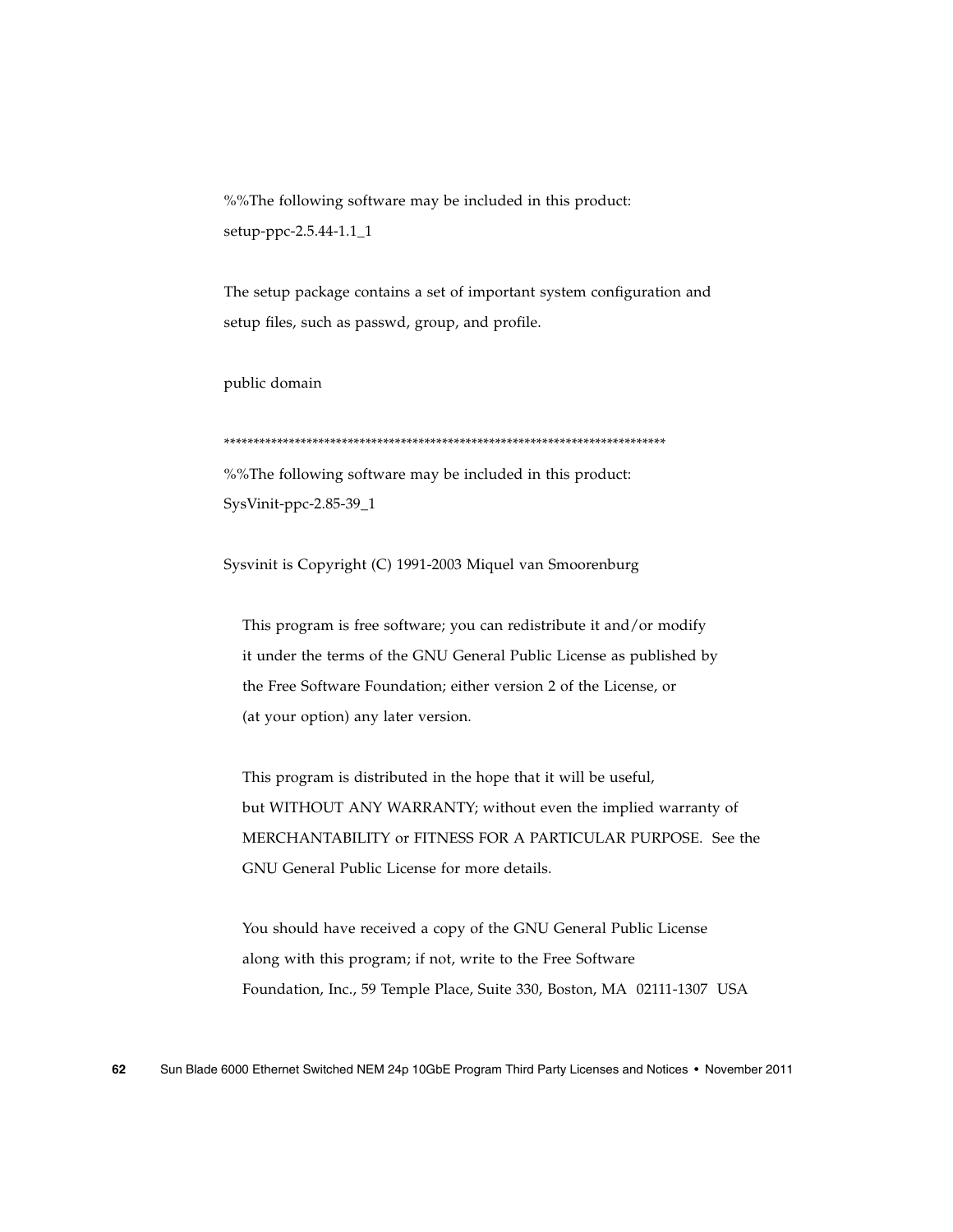On Debian GNU/Linux systems, the complete text of the GNU General Public License can be found in '/usr/share/common-licenses/GPL'.

\*\*\*\*\*\*\*\*\*\*\*\*\*\*\*\*\*\*\*\*\*\*\*\*\*\*\*\*\*\*\*\*\*\*\*\*\*\*\*\*\*\*\*\*\*\*\*\*\*\*\*\*\*\*\*\*\*\*\*\*\*\*\*\*\*\*\*\*\*\*\*\*\*\*\* %%The following software may be included in this product: zlib-ppc-1.2.2.2-3\_1

from readme file:

Copyright notice:

(C) 1995-2004 Jean-loup Gailly and Mark Adler

This software is provided 'as-is', without any express or implied warranty. In no event will the authors be held liable for any damages arising from the use of this software.

Permission is granted to anyone to use this software for any purpose, including commercial applications, and to alter it and redistribute it freely, subject to the following restrictions:

- 1. The origin of this software must not be misrepresented; you must not claim that you wrote the original software. If you use this software in a product, an acknowledgment in the product documentation would be appreciated but is not required.
- 2. Altered source versions must be plainly marked as such, and must not be misrepresented as being the original software.
- 3. This notice may not be removed or altered from any source distribution.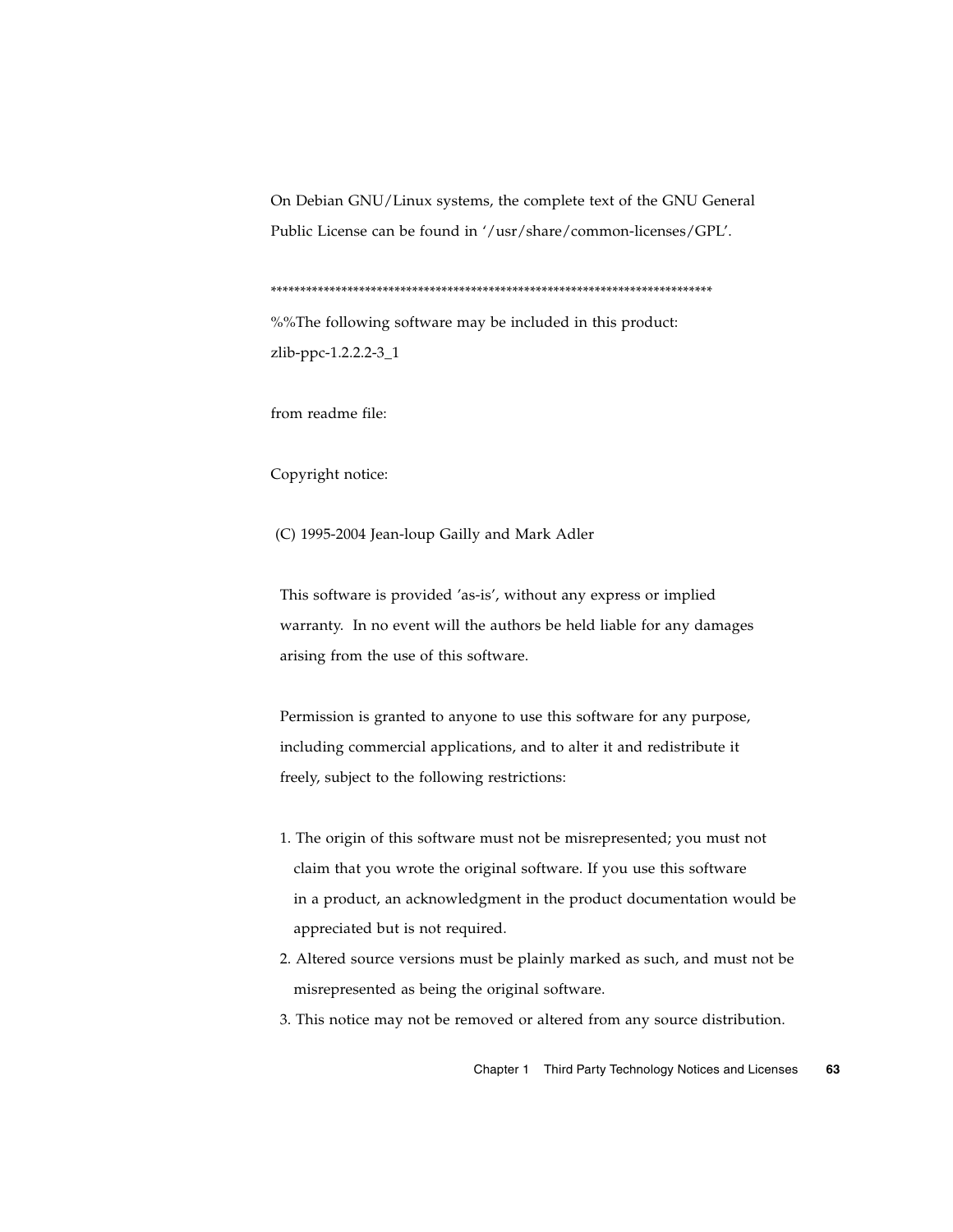Jean-loup Gailly Mark Adler jloup@gzip.org madler@alumni.caltech.edu

If you use the zlib library in a product, we would appreciate \*not\* receiving lengthy legal documents to sign. The sources are provided for free but without warranty of any kind. The library has been entirely written by Jean-loup Gailly and Mark Adler; it does not include third-party code.

If you redistribute modified sources, we would appreciate that you include in the file ChangeLog history information documenting your changes. Please read the FAQ for more information on the distribution of modified source versions.

----------------------------------------

from zlib.h file:

 $/*$  zlib.h -- interface of the 'zlib' general purpose compression library version 1.2.2.2, December 30th, 2004

Copyright (C) 1995-2004 Jean-loup Gailly and Mark Adler

This software is provided 'as-is', without any express or implied warranty. In no event will the authors be held liable for any damages arising from the use of this software.

Permission is granted to anyone to use this software for any purpose,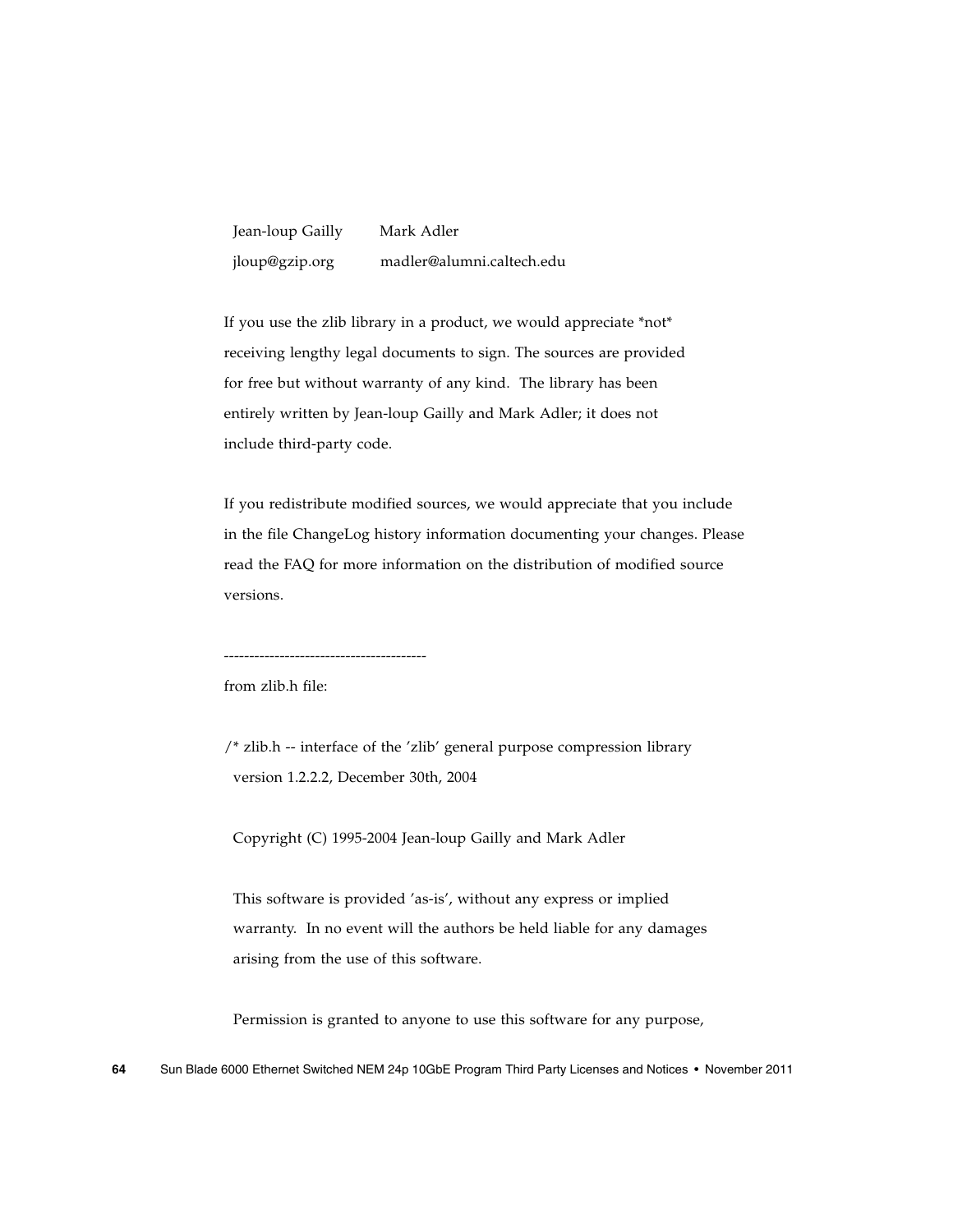including commercial applications, and to alter it and redistribute it freely, subject to the following restrictions:

- 1. The origin of this software must not be misrepresented; you must not claim that you wrote the original software. If you use this software in a product, an acknowledgment in the product documentation would be appreciated but is not required.
- 2. Altered source versions must be plainly marked as such, and must not be misrepresented as being the original software.
- 3. This notice may not be removed or altered from any source distribution.

Jean-loup Gailly Mark Adler jloup@gzip.org madler@alumni.caltech.edu

The data format used by the zlib library is described by RFCs (Request for Comments) 1950 to 1952 in the files http://www.ietf.org/rfc/rfc1950.txt (zlib format), rfc1951.txt (deflate format) and rfc1952.txt (gzip format).  $*$  /

%%The following software may be included in this product: xinetd-ppc-2.3.13-6\_2

**ORIGINAL LICENSE:** 

This software is

(c) Copyright 1992 by Panagiotis Tsirigotis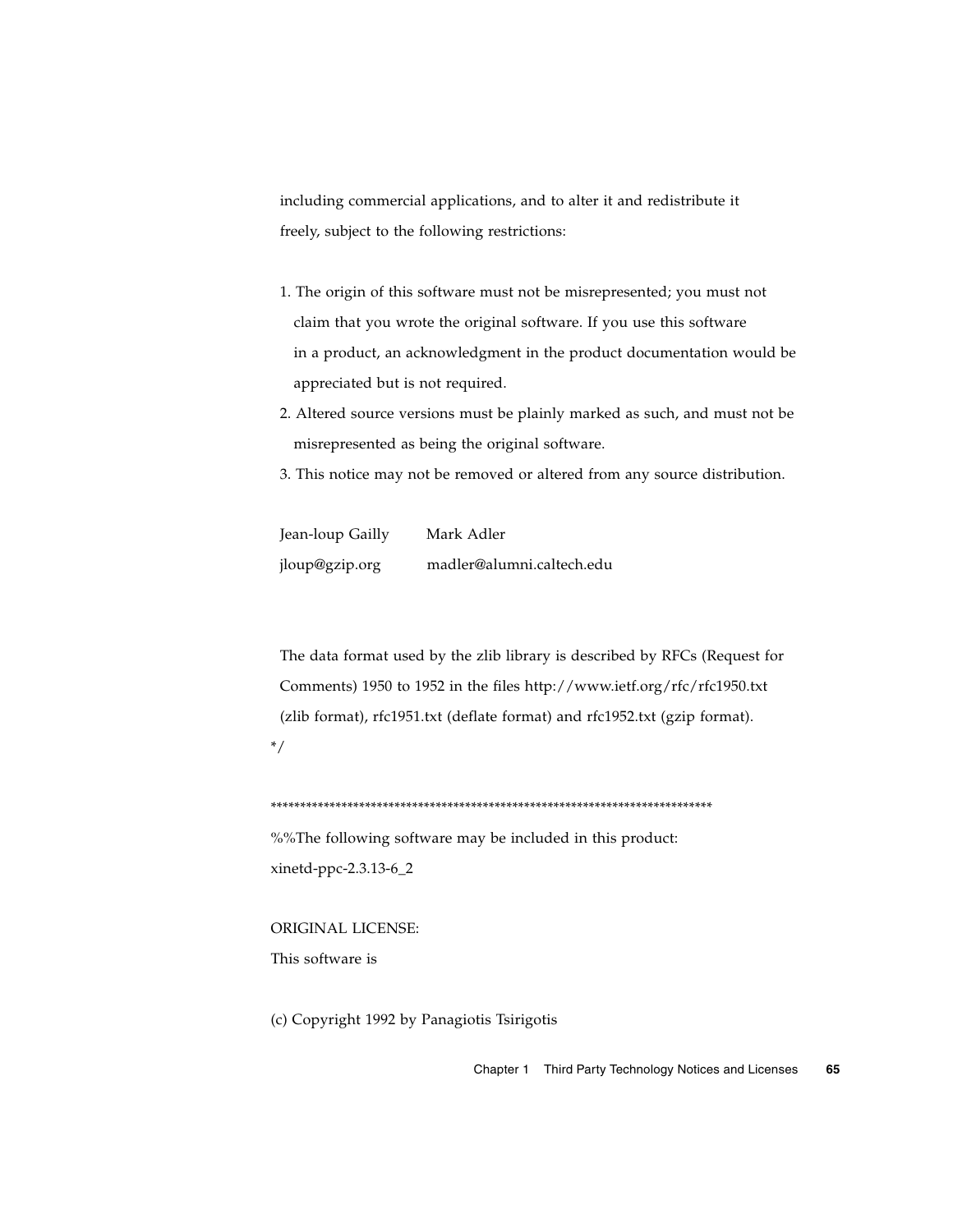The author (Panagiotis Tsirigotis) grants permission to use, copy, and distribute this software and its documentation for any purpose and without fee, provided that the above copyright notice extant in files in this distribution is not removed from files included in any redistribution and that this copyright notice is also included in any redistribution.

Modifications to this software may be distributed, either by distributing the modified software or by distributing patches to the original software, under the following additional terms:

- 1. The version number will be modified as follows:
	- a. The first 3 components of the version number (i.e <number>.<number>.<number>) will remain unchanged.
	- b. A new component will be appended to the version number to indicate the modification level. The form of this component is up to the author of the modifications.
- 2. The author of the modifications will include his/her name by appending it along with the new version number to this file and will be responsible for any wrong behavior of the modified software.

The author makes no representations about the suitability of this software for any purpose. It is provided "as is" without any express or implied warranty.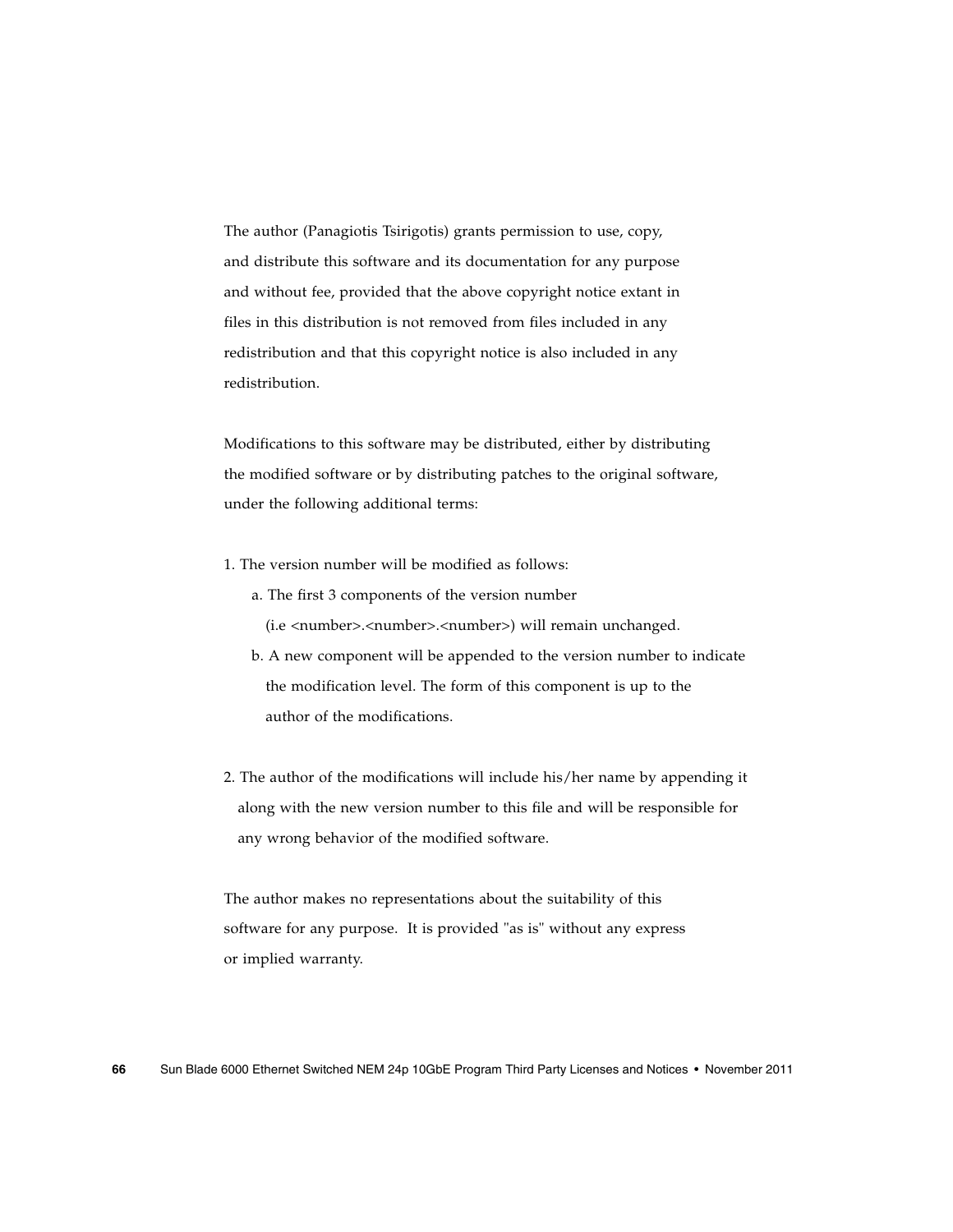Modifications: Version: 2.1.8.7-current Copyright 1998-2001 by Rob Braun

Sensor Addition Version: 2.1.8.9pre14a Copyright 2001 by Steve Grubb

This is an exerpt from an email I recieved from the original author, allowing xinetd as maintained by me, to use the higher version numbers:

I appreciate your maintaining the version string guidelines as specified in the copyright. But I did not mean them to last as long as they did.

So, if you want, you may use any  $2.N.*(N \ge 3)$  version string for future xinetd versions that you release. Note that I am excluding the 2.2.\* line; using that would only create confusion. Naming the next release 2.3.0 would put to rest the confusion about 2.2.1 and 2.1.8.\*.

%%The following software may be included in this product: busybox-ppc-1.3.0-1

--- A note on GPL versions

BusyBox is distributed under version 2 of the General Public License (included in its entirety, below). Version 2 is the only version of this license which this version of BusyBox (or modified versions derived from this one) may be distributed under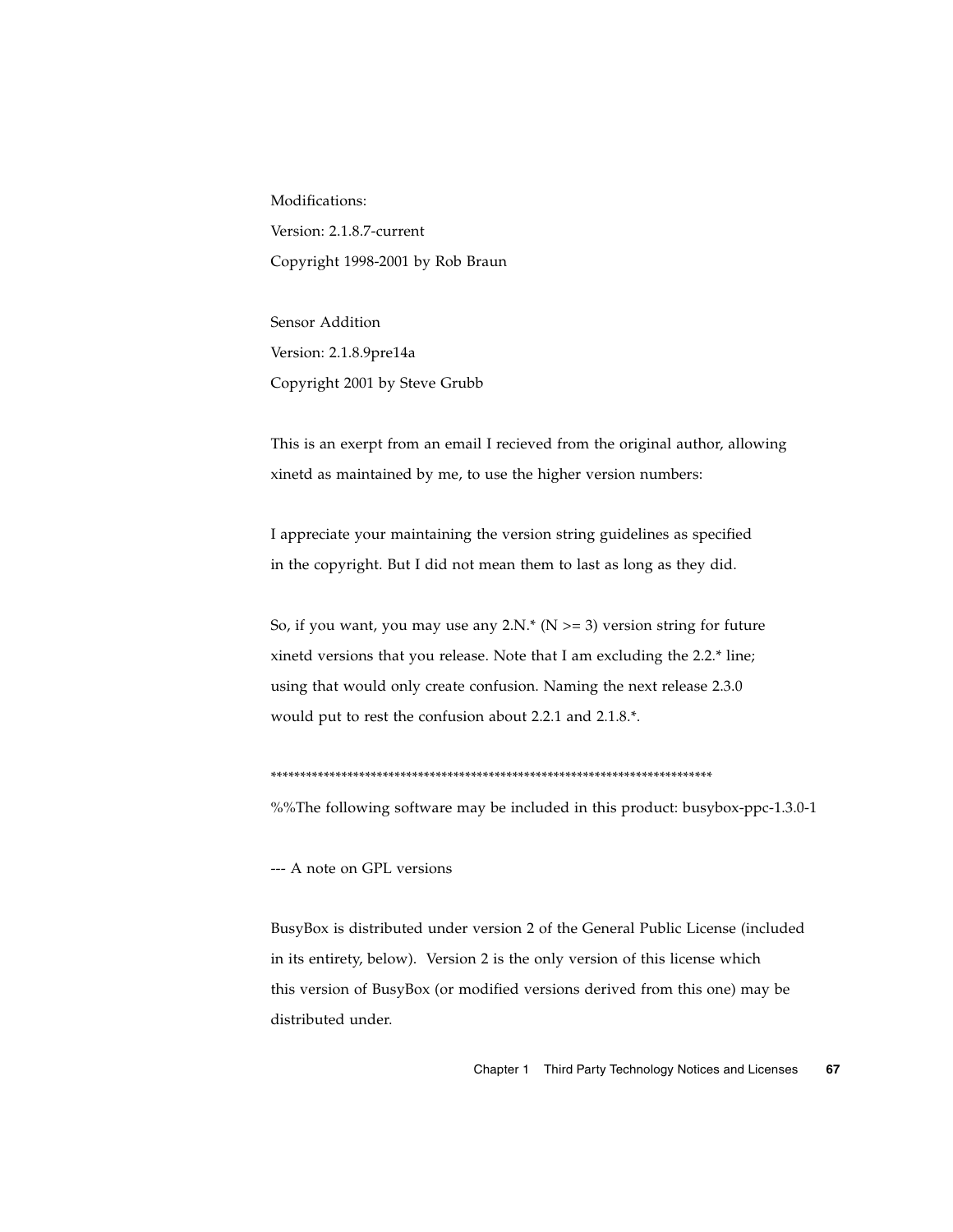%%The following software may be included in this product: pciutils-ppc-2.1.99.test8- $10<sub>1</sub>$ 

Copyright (c) 1997--2004 Martin Mares <mj@ucw.cz>

All files in this package can be freely distributed and used according to the terms of the GNU General Public License, either version 2 or (at your opinion) any newer version. See http://www.gnu.org/ for details.

We choose GPLv2.

#### 

%%The following software may be included in this product: libcap-ppc-1.10-22\_1

Unless otherwise \*explicitly\* stated, the following text describes the licensed conditions under which the contents of this libcap release may be used and distributed:

Redistribution and use in source and binary forms of libcap, with or without modification, are permitted provided that the following conditions are met:

1. Redistributions of source code must retain any existing copyright notice, and this entire permission notice in its entirety,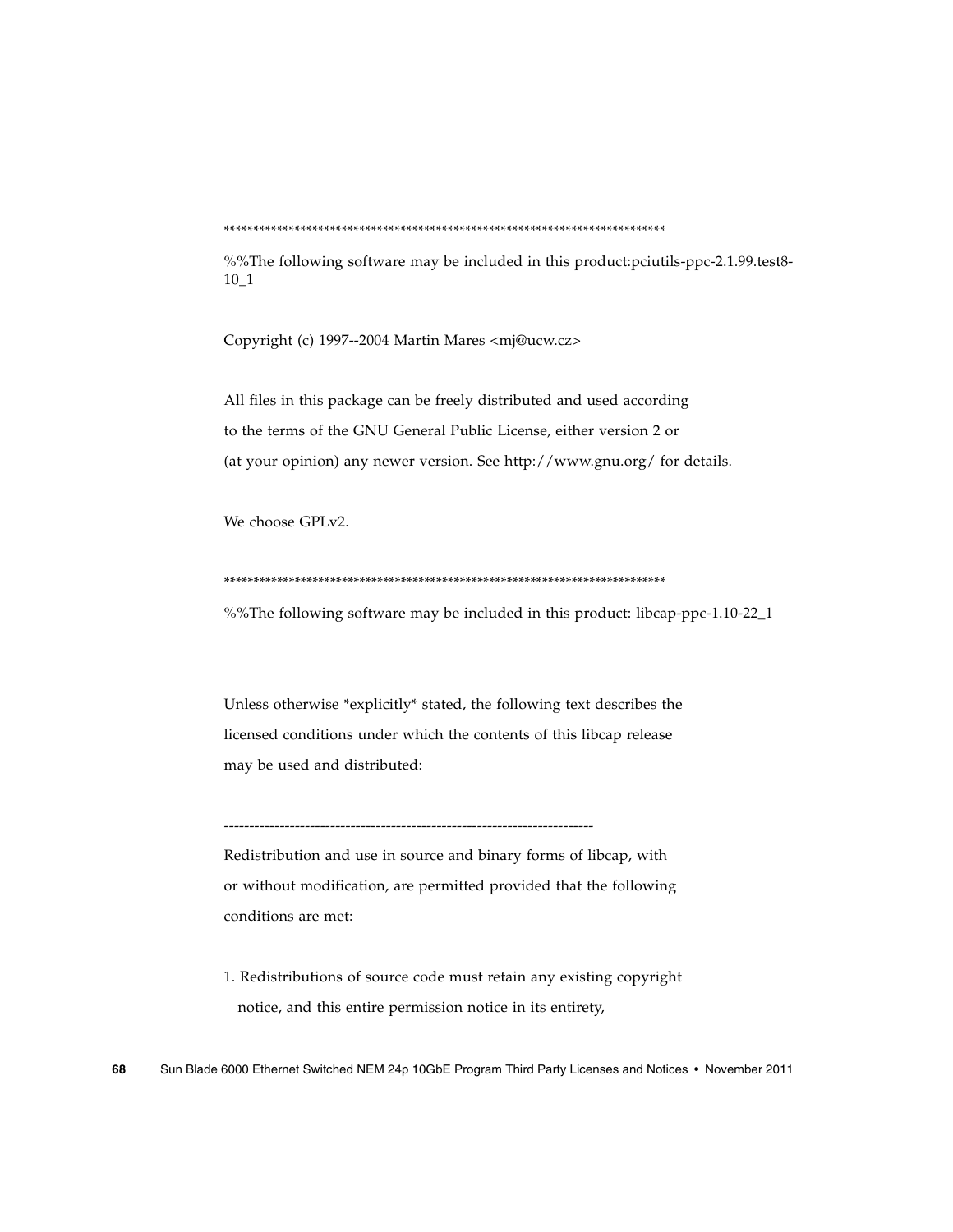including the disclaimer of warranties.

- 2. Redistributions in binary form must reproduce all prior and current copyright notices, this list of conditions, and the following disclaimer in the documentation and/or other materials provided with the distribution.
- 3. The name of any author may not be used to endorse or promote products derived from this software without their specific prior written permission.

ALTERNATIVELY, this product may be distributed under the terms of the GNU General Public License, in which case the provisions of the GNU GPL are required INSTEAD OF the above restrictions. (This clause is necessary due to a potential conflict between the GNU GPL and the restrictions contained in a BSD-style copyright.)

THIS SOFTWARE IS PROVIDED ''AS IS'' AND ANY EXPRESS OR IMPLIED

WARRANTIES, INCLUDING, BUT NOT LIMITED TO, THE IMPLIED WARRANTIES OF

MERCHANTABILITY AND FITNESS FOR A PARTICULAR PURPOSE ARE DISCLAIMED.

IN NO EVENT SHALL THE AUTHOR(S) BE LIABLE FOR ANY DIRECT, INDIRECT,

INCIDENTAL, SPECIAL, EXEMPLARY, OR CONSEQUENTIAL DAMAGES (INCLUDING,

BUT NOT LIMITED TO, PROCUREMENT OF SUBSTITUTE GOODS OR SERVICES; LOSS

OF USE, DATA, OR PROFITS; OR BUSINESS INTERRUPTION) HOWEVER CAUSED AND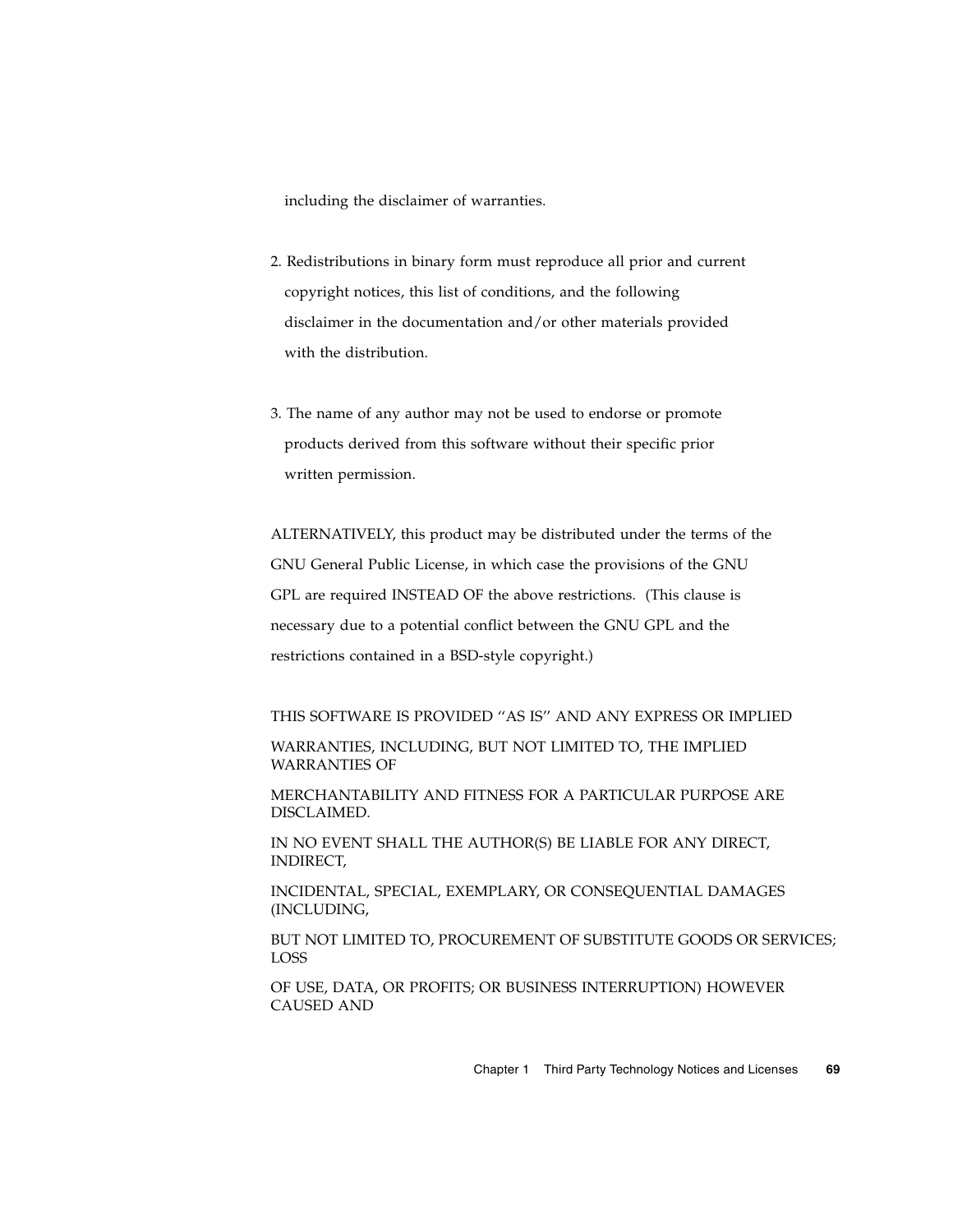ON ANY THEORY OF LIABILITY, WHETHER IN CONTRACT, STRICT LIABILITY, OR

TORT (INCLUDING NEGLIGENCE OR OTHERWISE) ARISING IN ANY WAY OUT OF THE

USE OF THIS SOFTWARE, EVEN IF ADVISED OF THE POSSIBILITY OF SUCH DAMAGE.

\*\*\*\*\*\*\*\*\*\*\*\*\*\*\*\*\*\*\*\*\*\*\*\*\*\*\*\*\*\*\*\*\*\*\*\*\*\*\*\*\*\*\*\*\*\*\*\*\*\*\*\*\*\*\*\*\*\*\*\*\*\*\*\*\*\*\*\*\*\*\*\*\*\*\*

%%The following software may be included in this product: dhcp-ppc-3.0.2-12\_2

# Copyright (c) 2004-2005 by Internet Systems Consortium, Inc. ("ISC")

# Copyright (c) 1995-2003 by Internet Software Consortium

#

# Permission to use, copy, modify, and distribute this software for any

# purpose with or without fee is hereby granted, provided that the above

# copyright notice and this permission notice appear in all copies.

#

# THE SOFTWARE IS PROVIDED "AS IS" AND ISC DISCLAIMS ALL WARRANTIES

# WITH REGARD TO THIS SOFTWARE INCLUDING ALL IMPLIED WARRANTIES OF

# MERCHANTABILITY AND FITNESS. IN NO EVENT SHALL ISC BE LIABLE FOR

# ANY SPECIAL, DIRECT, INDIRECT, OR CONSEQUENTIAL DAMAGES OR ANY DAMAGES

# WHATSOEVER RESULTING FROM LOSS OF USE, DATA OR PROFITS, WHETHER IN AN

# ACTION OF CONTRACT, NEGLIGENCE OR OTHER TORTIOUS ACTION, ARISING OUT

# OF OR IN CONNECTION WITH THE USE OR PERFORMANCE OF THIS **SOFTWARE**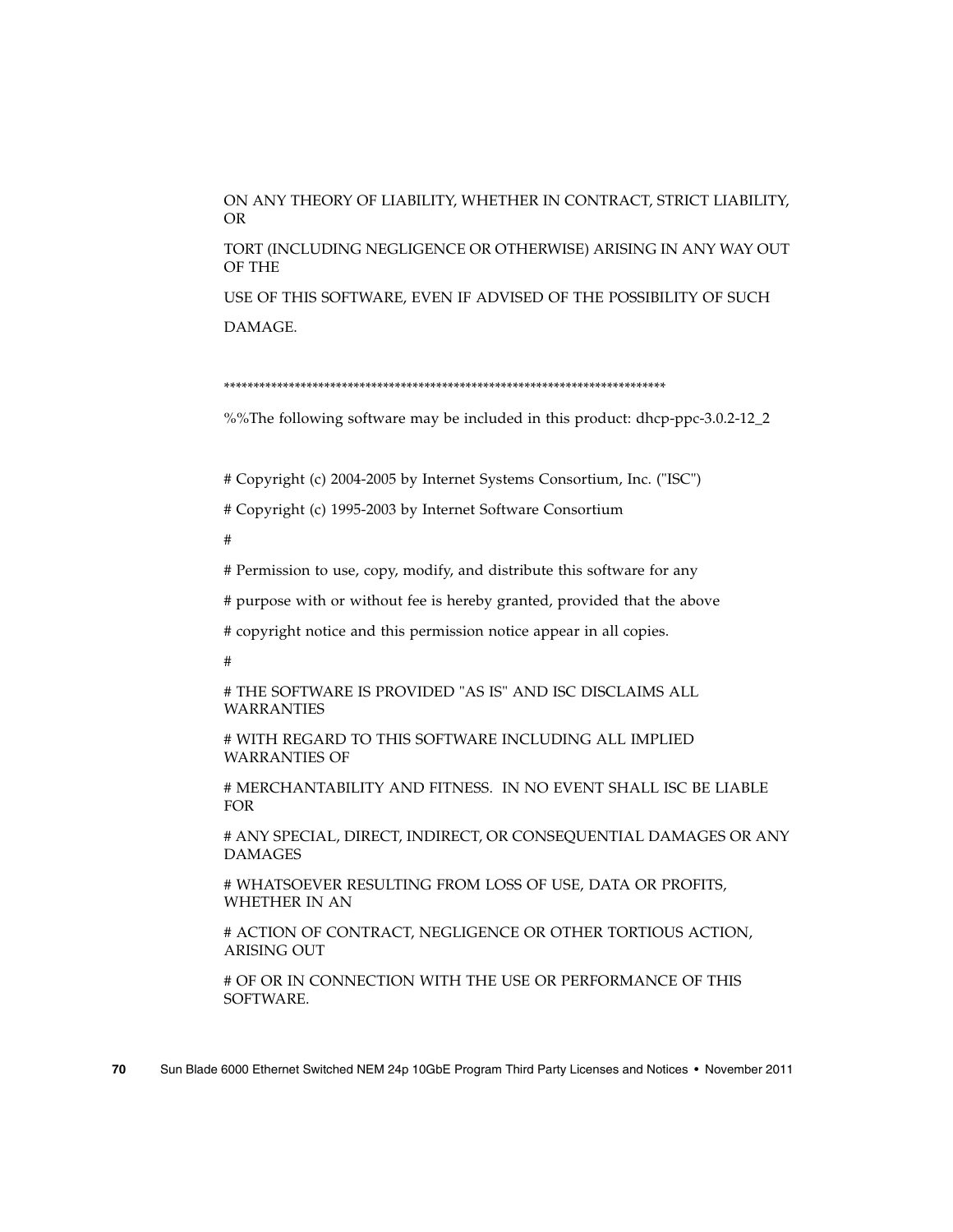- #
- # Internet Systems Consortium, Inc.
- # 950 Charter Street
- # Redwood City, CA 94063
- # <info@isc.org>
- # http://www.isc.org/

\*\*\*\*\*\*\*\*\*\*\*\*\*\*\*\*\*\*\*\*\*\*\*\*\*\*\*\*\*\*\*\*\*\*\*\*\*\*\*\*\*\*\*\*\*\*\*\*\*\*\*\*\*\*\*\*\*\*\*\*\*\*\*\*\*\*\*\*\*\*\*\*\*\*\*

%%The following software may be included in this product: ftp-ppc-0.17-26\_1

### /\*

\* Copyright (c) 1985, 1989 Regents of the University of California.

\* All rights reserved.

\*

\* Redistribution and use in source and binary forms, with or without

\* modification, are permitted provided that the following conditions

\* are met:

\* 1. Redistributions of source code must retain the above copyright

\* notice, this list of conditions and the following disclaimer.

\* 2. Redistributions in binary form must reproduce the above copyright

\* notice, this list of conditions and the following disclaimer in the

documentation and/or other materials provided with the distribution.

\* 3. All advertising materials mentioning features or use of this software

- \* must display the following acknowledgement:
- \* This product includes software developed by the University of
- California, Berkeley and its contributors.

\* 4. Neither the name of the University nor the names of its contributors

may be used to endorse or promote products derived from this software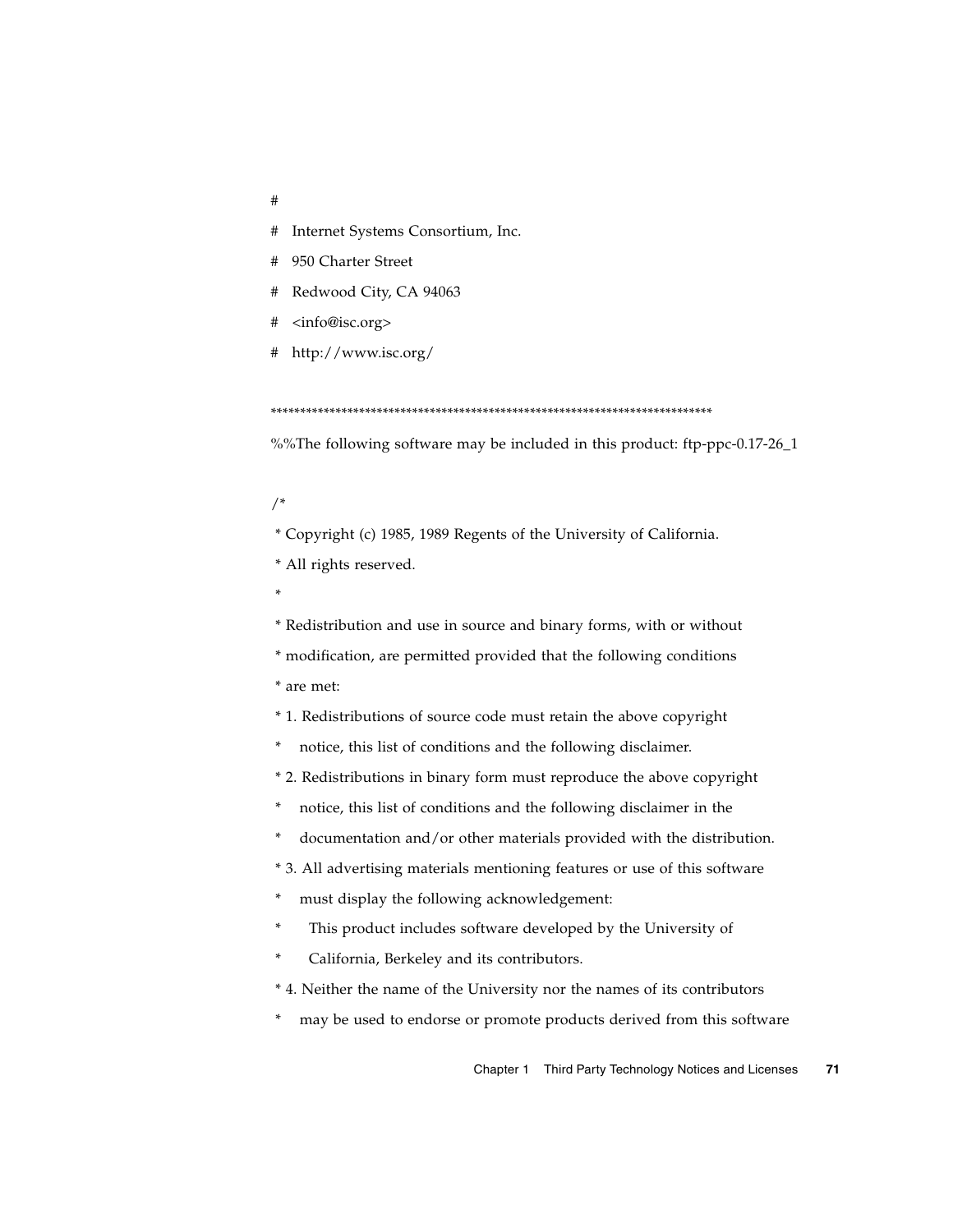\* without specific prior written permission.

\*

\* THIS SOFTWARE IS PROVIDED BY THE REGENTS AND CONTRIBUTORS ''AS IS'' AND

\* ANY EXPRESS OR IMPLIED WARRANTIES, INCLUDING, BUT NOT LIMITED TO, THE

\* IMPLIED WARRANTIES OF MERCHANTABILITY AND FITNESS FOR A PARTICULAR PURPOSE

\* ARE DISCLAIMED. IN NO EVENT SHALL THE REGENTS OR CONTRIBUTORS BE LIABLE

\* FOR ANY DIRECT, INDIRECT, INCIDENTAL, SPECIAL, EXEMPLARY, OR CONSEQUENTIAL

\* DAMAGES (INCLUDING, BUT NOT LIMITED TO, PROCUREMENT OF SUBSTITUTE GOODS

\* OR SERVICES; LOSS OF USE, DATA, OR PROFITS; OR BUSINESS INTERRUPTION)

\* HOWEVER CAUSED AND ON ANY THEORY OF LIABILITY, WHETHER IN CONTRACT, STRICT

\* LIABILITY, OR TORT (INCLUDING NEGLIGENCE OR OTHERWISE) ARISING IN ANY WAY

\* OUT OF THE USE OF THIS SOFTWARE, EVEN IF ADVISED OF THE POSSIBILITY OF

\* SUCH DAMAGE.

\*/

\*\*\*\*\*\*\*\*\*\*\*\*\*\*\*\*\*\*\*\*\*\*\*\*\*\*\*\*\*\*\*\*\*\*\*\*\*\*\*\*\*\*\*\*\*\*\*\*\*\*\*\*\*\*\*\*\*\*\*\*\*\*\*\*\*\*\*\*\*\*\*\*\*\*\*

%%The following software may be included in this product:

The Berkeley DB 11g Release 2, library version 11.2.5.1.19

=-=-=-=-=-=-=-=-=-=-=-=-=-=-=-=-=-=-=-=-=-=-=-=-=

/\*

\* Copyright (c) 1990-2009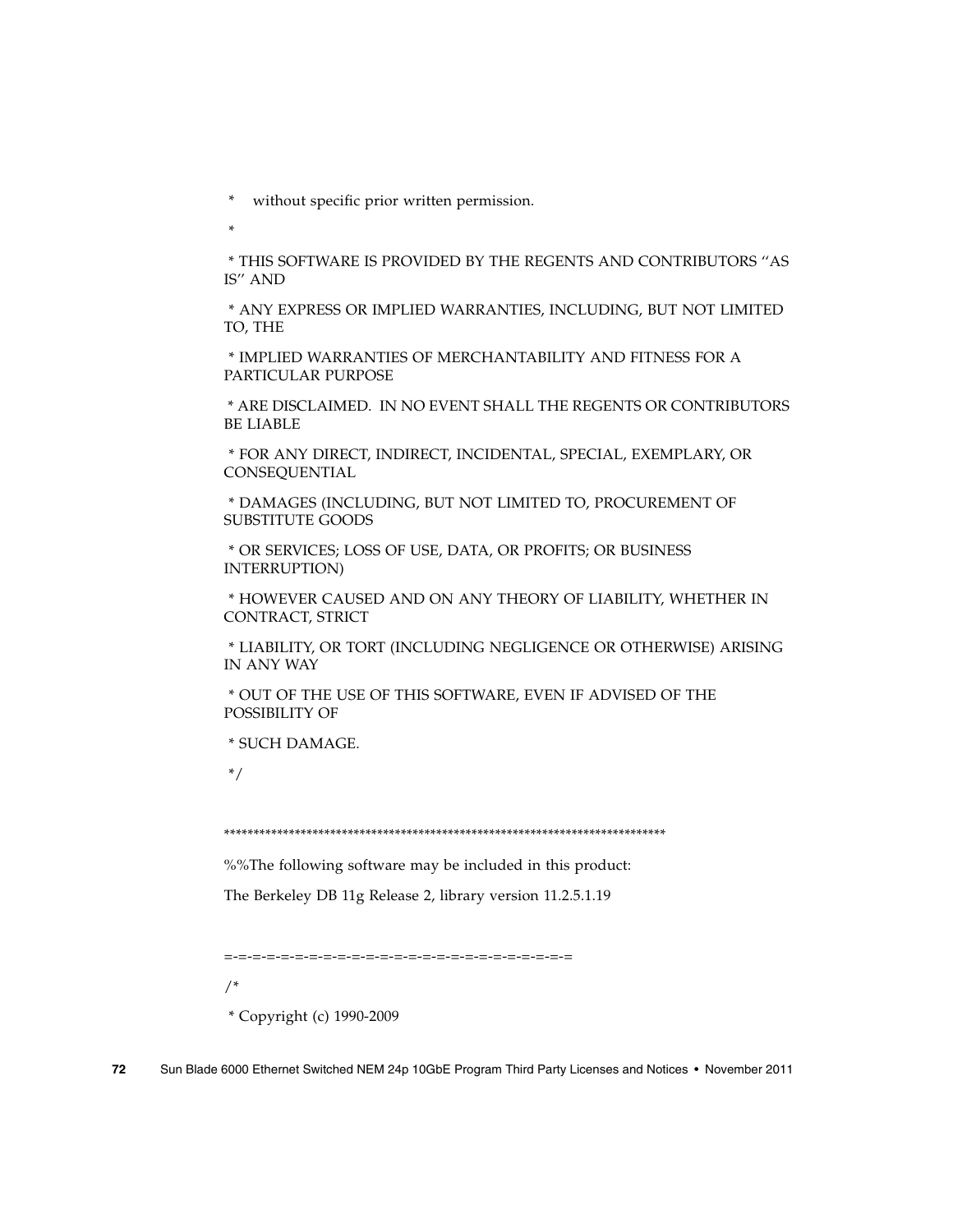\* Oracle Corporation. All rights reserved.

\*

\* Redistribution and use in source and binary forms, with or without \* modification, are permitted provided that the following conditions \* are met:

\* 1. Redistributions of source code must retain the above copyright

\* notice, this list of conditions and the following disclaimer.

\* 2. Redistributions in binary form must reproduce the above copyright

\* notice, this list of conditions and the following disclaimer in the

documentation and/or other materials provided with the distribution.

\* 3. Redistributions in any form must be accompanied by information on

- \* how to obtain complete source code for the DB software and any
- \* accompanying software that uses the DB software. The source code
- must either be included in the distribution or be available for no
- \* more than the cost of distribution plus a nominal fee, and must be
- \* freely redistributable under reasonable conditions. For an
- \* executable file, complete source code means the source code for all
- \* modules it contains. It does not include source code for modules or
- \* files that typically accompany the major components of the operating
- \* system on which the executable file runs.
- \*

# \* THIS SOFTWARE IS PROVIDED BY ORACLE CORPORATION ''AS IS'' AND ANY EXPRESS

\* OR IMPLIED WARRANTIES, INCLUDING, BUT NOT LIMITED TO, THE IMPLIED

\* WARRANTIES OF MERCHANTABILITY, FITNESS FOR A PARTICULAR PURPOSE, OR

\* NON-INFRINGEMENT, ARE DISCLAIMED. IN NO EVENT SHALL ORACLE CORPORATION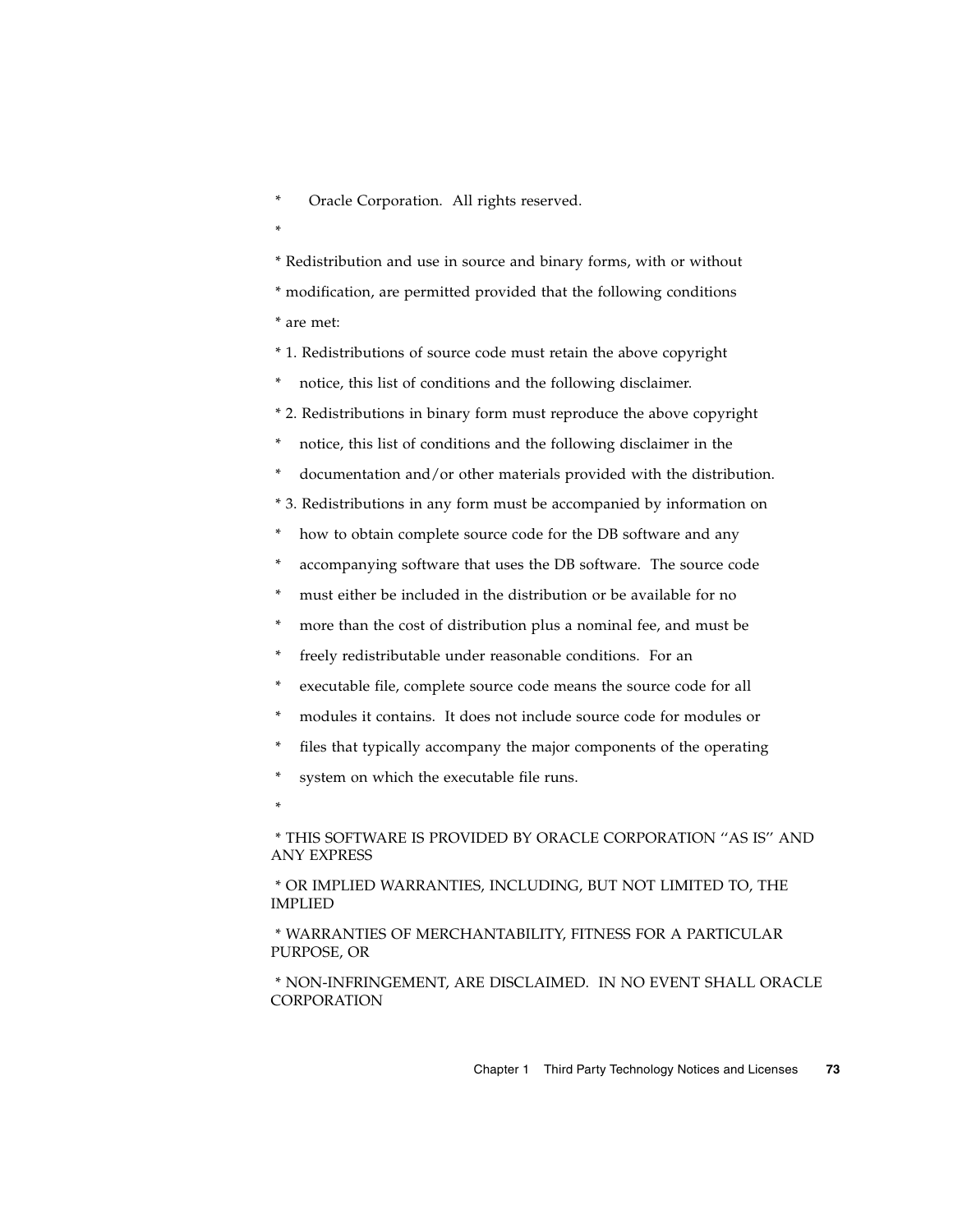\* BE LIABLE FOR ANY DIRECT, INDIRECT, INCIDENTAL, SPECIAL, EXEMPLARY, OR

\* CONSEQUENTIAL DAMAGES (INCLUDING, BUT NOT LIMITED TO, PROCUREMENT OF

\* SUBSTITUTE GOODS OR SERVICES; LOSS OF USE, DATA, OR PROFITS; OR **BUSINESS** 

\* INTERRUPTION) HOWEVER CAUSED AND ON ANY THEORY OF LIABILITY, WHETHER IN

\* CONTRACT, STRICT LIABILITY, OR TORT (INCLUDING NEGLIGENCE OR OTHERWISE)

\* ARISING IN ANY WAY OUT OF THE USE OF THIS SOFTWARE, EVEN IF ADVISED OF

\* THE POSSIBILITY OF SUCH DAMAGE.

\*/

/\*

\* Copyright (c) 1990, 1993, 1994, 1995

The Regents of the University of California. All rights reserved.

\*

\* Redistribution and use in source and binary forms, with or without

\* modification, are permitted provided that the following conditions

\* are met:

\* 1. Redistributions of source code must retain the above copyright

\* notice, this list of conditions and the following disclaimer.

\* 2. Redistributions in binary form must reproduce the above copyright

- \* notice, this list of conditions and the following disclaimer in the
- \* documentation and/or other materials provided with the distribution.
- \* 3. Neither the name of the University nor the names of its contributors
- \* may be used to endorse or promote products derived from this software

\* without specific prior written permission.

\*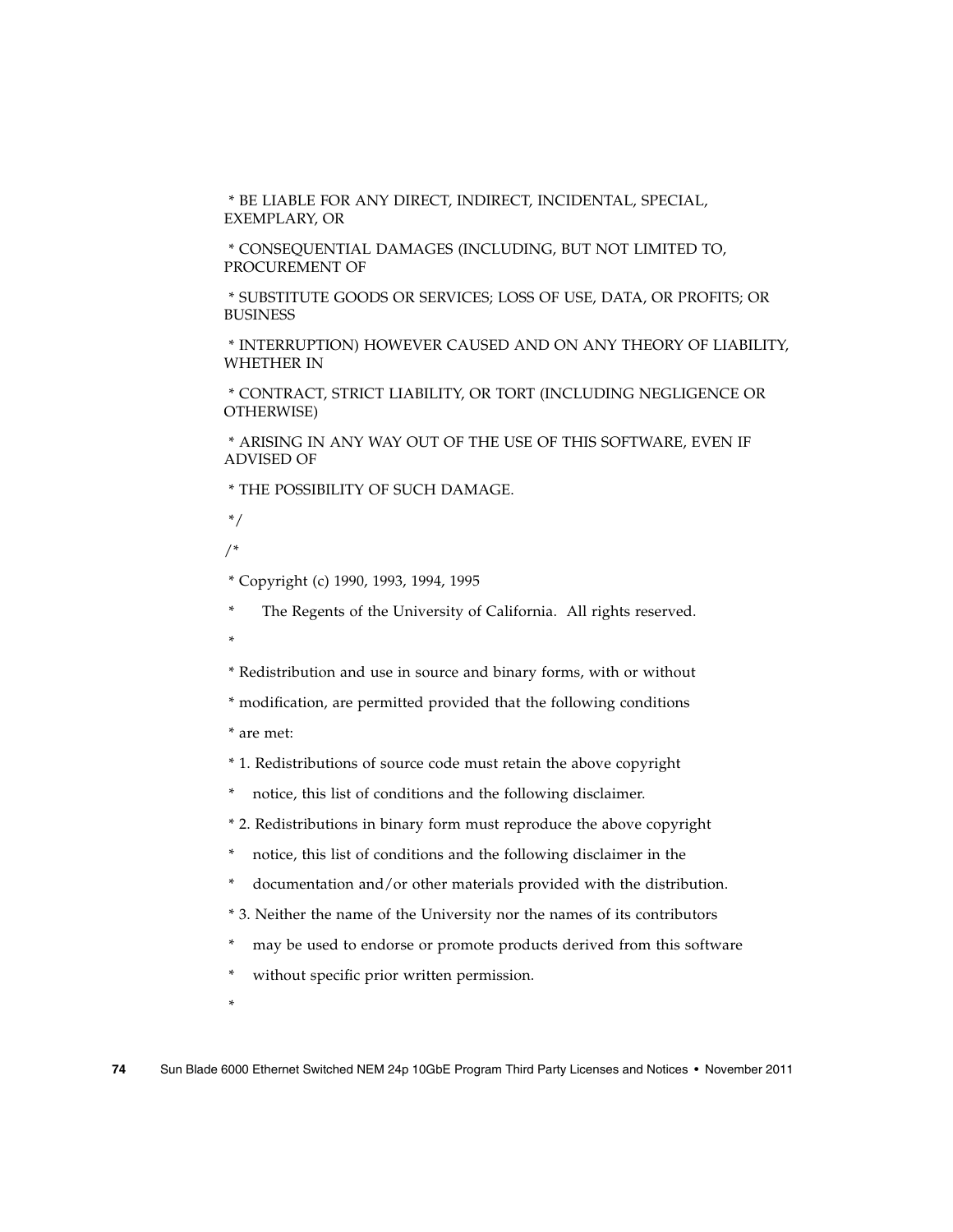\* THIS SOFTWARE IS PROVIDED BY THE REGENTS AND CONTRIBUTORS ''AS IS'' AND

\* ANY EXPRESS OR IMPLIED WARRANTIES, INCLUDING, BUT NOT LIMITED TO, THE

\* IMPLIED WARRANTIES OF MERCHANTABILITY AND FITNESS FOR A PARTICULAR PURPOSE

\* ARE DISCLAIMED. IN NO EVENT SHALL THE REGENTS OR CONTRIBUTORS BE LIABLE

\* FOR ANY DIRECT, INDIRECT, INCIDENTAL, SPECIAL, EXEMPLARY, OR CONSEQUENTIAL

\* DAMAGES (INCLUDING, BUT NOT LIMITED TO, PROCUREMENT OF SUBSTITUTE GOODS

\* OR SERVICES; LOSS OF USE, DATA, OR PROFITS; OR BUSINESS INTERRUPTION)

\* HOWEVER CAUSED AND ON ANY THEORY OF LIABILITY, WHETHER IN CONTRACT, STRICT

\* LIABILITY, OR TORT (INCLUDING NEGLIGENCE OR OTHERWISE) ARISING IN ANY WAY

\* OUT OF THE USE OF THIS SOFTWARE, EVEN IF ADVISED OF THE POSSIBILITY OF

\* SUCH DAMAGE.

\*/

/\*

\* Copyright (c) 1995, 1996

\* The President and Fellows of Harvard University. All rights reserved.

\*

\* Redistribution and use in source and binary forms, with or without

\* modification, are permitted provided that the following conditions

\* are met:

\* 1. Redistributions of source code must retain the above copyright

\* notice, this list of conditions and the following disclaimer.

\* 2. Redistributions in binary form must reproduce the above copyright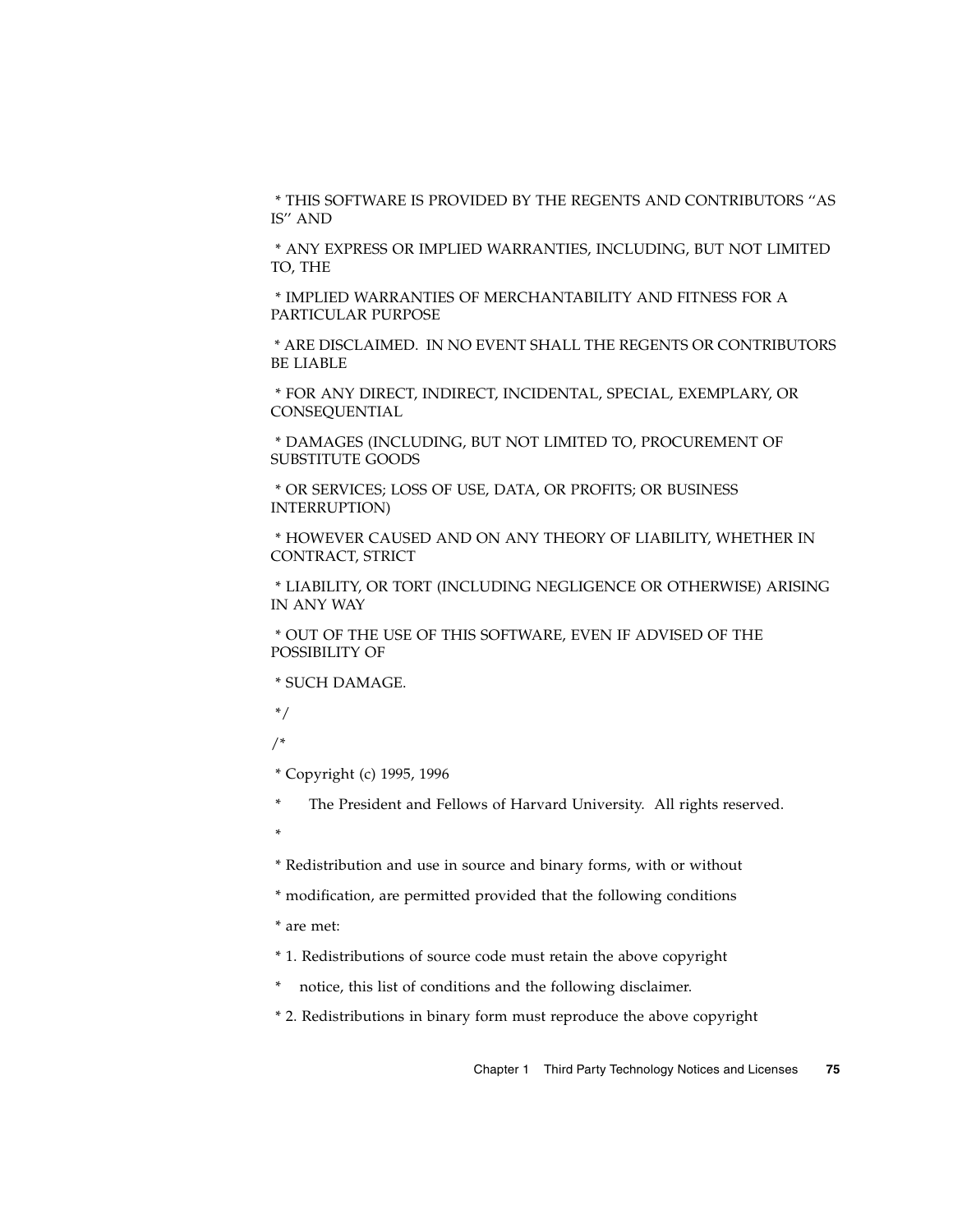\* notice, this list of conditions and the following disclaimer in the

\* documentation and/or other materials provided with the distribution.

\* 3. Neither the name of the University nor the names of its contributors

\* may be used to endorse or promote products derived from this software

\* without specific prior written permission.

\*

\* THIS SOFTWARE IS PROVIDED BY HARVARD AND ITS CONTRIBUTORS ''AS IS'' AND

\* ANY EXPRESS OR IMPLIED WARRANTIES, INCLUDING, BUT NOT LIMITED TO, THE

\* IMPLIED WARRANTIES OF MERCHANTABILITY AND FITNESS FOR A PARTICULAR PURPOSE

\* ARE DISCLAIMED. IN NO EVENT SHALL HARVARD OR ITS CONTRIBUTORS BE LIABLE

\* FOR ANY DIRECT, INDIRECT, INCIDENTAL, SPECIAL, EXEMPLARY, OR CONSEQUENTIAL

\* DAMAGES (INCLUDING, BUT NOT LIMITED TO, PROCUREMENT OF SUBSTITUTE GOODS

\* OR SERVICES; LOSS OF USE, DATA, OR PROFITS; OR BUSINESS INTERRUPTION)

\* HOWEVER CAUSED AND ON ANY THEORY OF LIABILITY, WHETHER IN CONTRACT, STRICT

\* LIABILITY, OR TORT (INCLUDING NEGLIGENCE OR OTHERWISE) ARISING IN ANY WAY

\* OUT OF THE USE OF THIS SOFTWARE, EVEN IF ADVISED OF THE POSSIBILITY OF

\* SUCH DAMAGE.

\*/

\*\*\*\*\*\*\*\*\*\*\*\*\*\*\*\*\*\*\*\*\*\*\*\*\*\*\*\*\*\*\*\*\*\*\*\*\*\*\*\*\*\*\*\*\*\*\*\*\*\*\*\*\*\*\*\*\*\*\*\*\*\*\*\*\*\*\*\*\*\*\*\*\*\*\*

%%The following software may be included in this product: libESMTP, version 1.0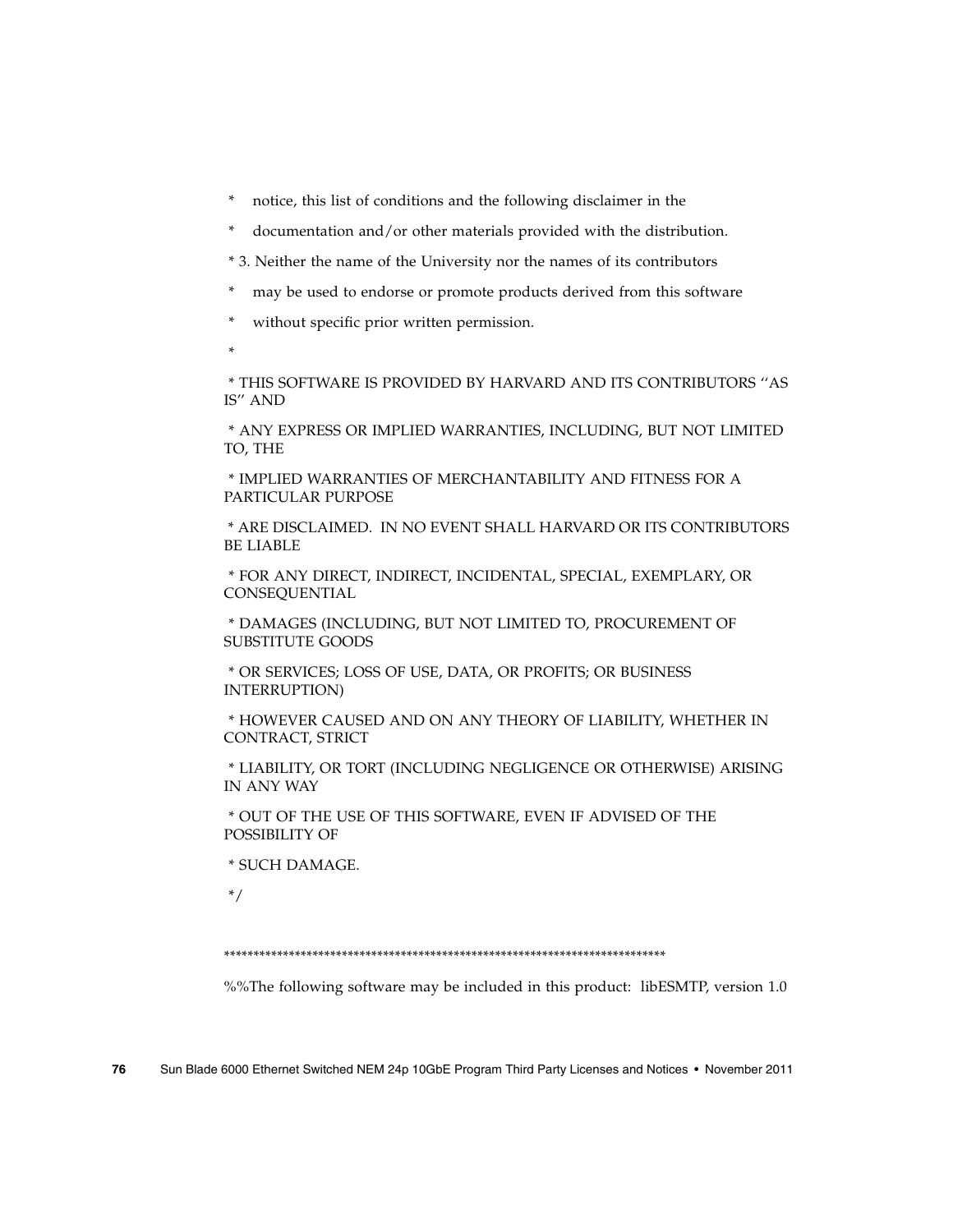/\*

\* Copyright (C) 2001,2002 Brian Stafford <brian@stafford.uklinux.net>

\*

\* This library is free software; you can redistribute it and/or

\* modify it under the terms of the GNU Lesser General Public

\* License as published by the Free Software Foundation; either

\* version 2.1 of the License, or (at your option) any later version.

\*

\* This library is distributed in the hope that it will be useful,

\* but WITHOUT ANY WARRANTY; without even the implied warranty of

\* MERCHANTABILITY or FITNESS FOR A PARTICULAR PURPOSE. See the GNU

\* Lesser General Public License for more details.

\*

\* You should have received a copy of the GNU Lesser General Public

\* License along with this library; if not, write to the Free Software

\* Foundation, Inc., 59 Temple Place, Suite 330, Boston, MA 02111-1307 USA

\*/

= II. APPENDIX ============================================================== =

==============================================================

---------------------------------------------------------

Written Offer for Source Code

---------------------------------------------------------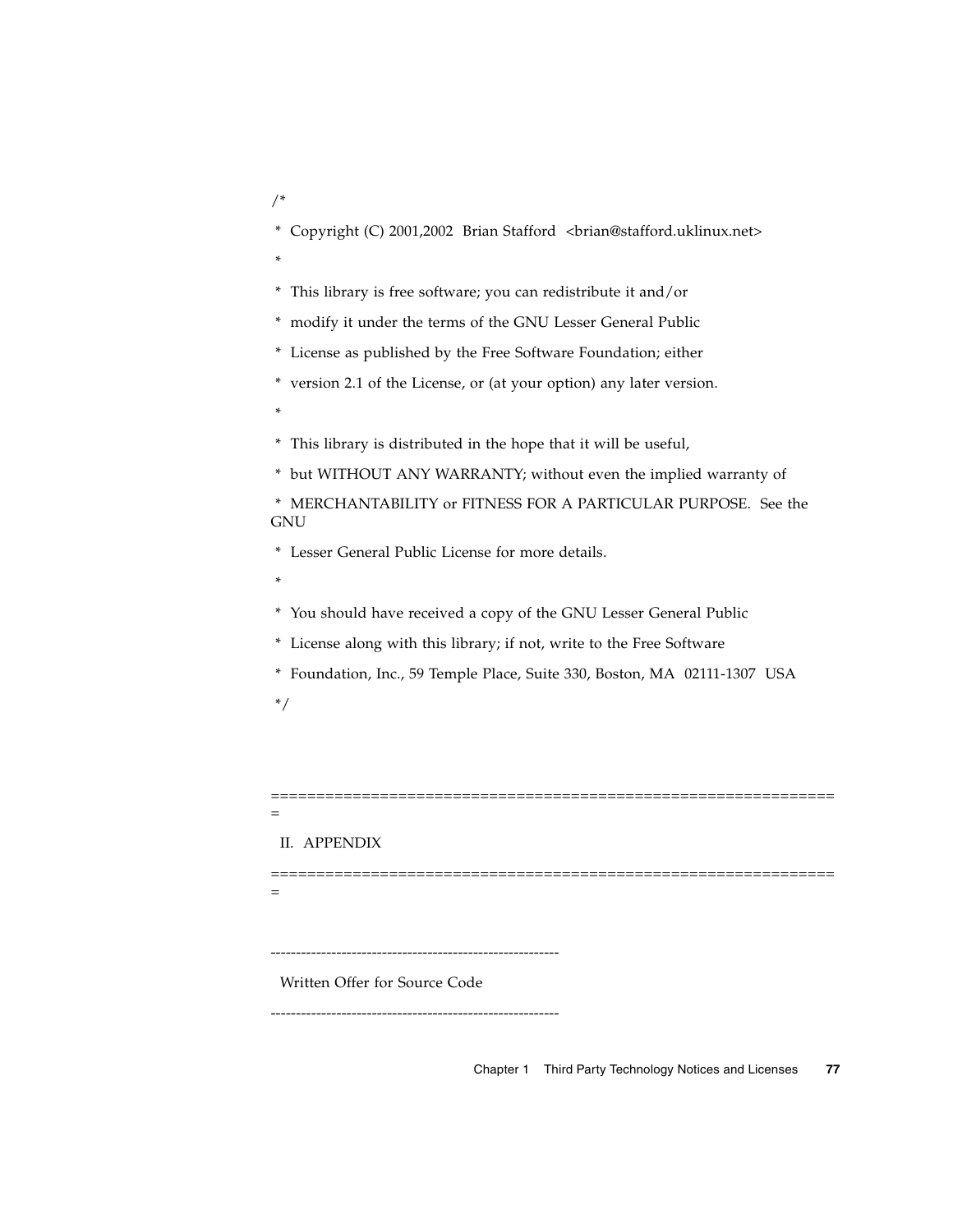For binaries that you receive from Oracle that are licensed under any version of the GNU General Public License (GPL) or the GNU LGPL, you can receive a complete machine-readable copy of the source code by sending a written request to:

Oracle America, Inc.

Attn: Associate General Counsel, Development and Engineering Legal 500 Oracle Parkway, 7th Floor Redwood Shores, CA 94065

Your request should include (i) the name of the covered binary, (ii) the version number of the Oracle product containing the covered binary, (iii) your name, (iv) your company name (if applicable) and (v) your return mailing and email

address (if available).

We may charge you a nominal fee to cover the cost of the media and distribution.

Your request must be sent within three (3) years of the date you received the GPL or LGPL covered code.

For your convenience, some or all of the source code may also be found at:

http://www.sun.com/opensourcecode

---------------------------------------------------------

Election to use GPL v2 or LGPL v 2.1 where applicable

---------------------------------------------------------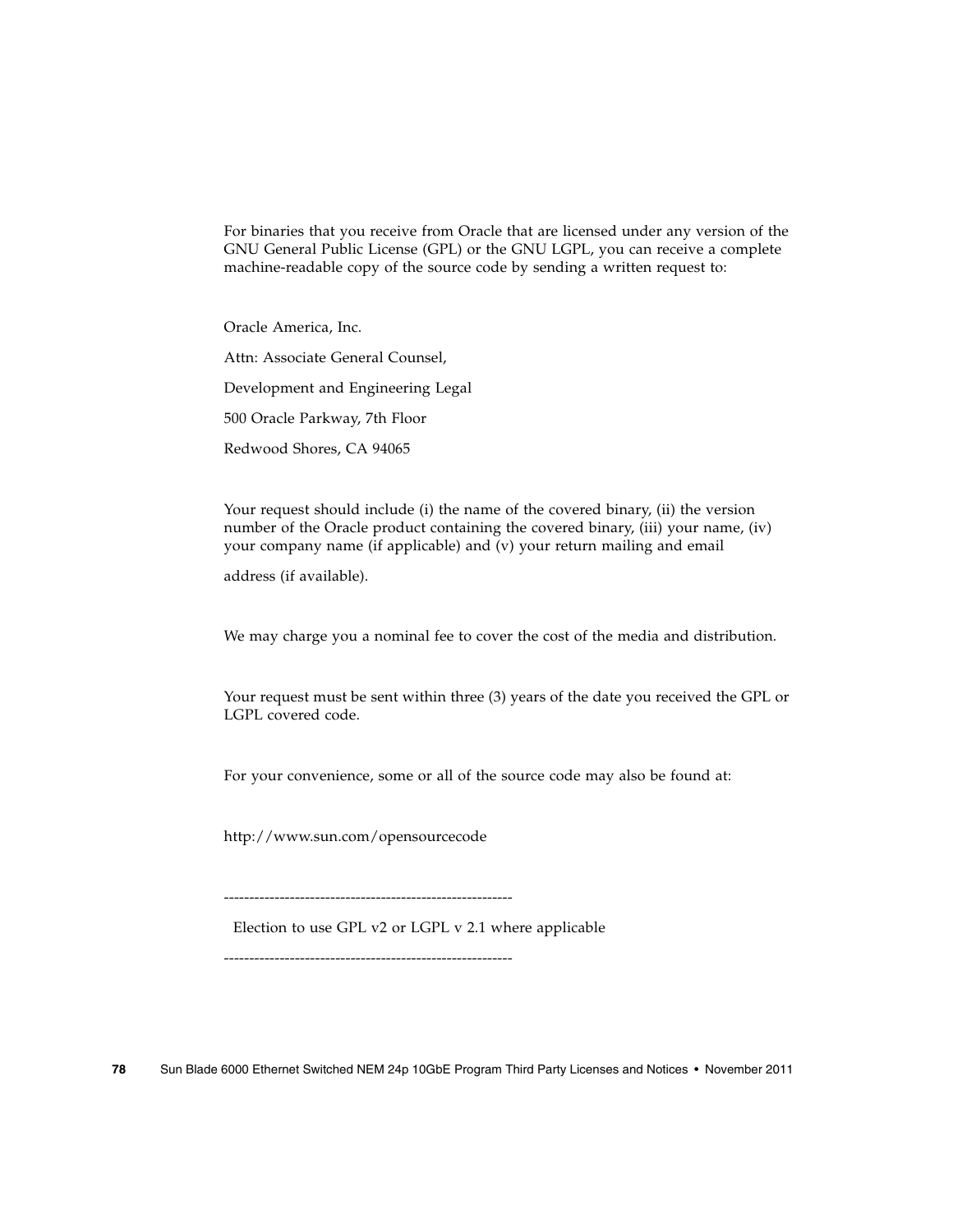Oracle elects to use only the GNU Lesser General Public License version 2.1 (LGPL)/GNU General Public License version 2 (GPL) for any software where a choice of LGPL/GPL license versions are made available with the language indicating that LGPLv2.1/GPLv2 or any later version may be used, or where a choice of which version of the LGPL/GPL is applied is unspecified.

---------------------------------------------------------

GNU General Public License (GPL) v2

---------------------------------------------------------

GNU GENERAL PUBLIC LICENSE

Version 2, June 1991

Copyright (C) 1989, 1991 Free Software Foundation, Inc., 51 Franklin Street, Fifth Floor, Boston, MA 02110-1301 USA

Everyone is permitted to copy and distribute verbatim copies of this license document, but changing it is not allowed.

Preamble

The licenses for most software are designed to take away your freedom to share and change it. By contrast, the GNU General Public License is intended to guarantee your freedom to share and change free software--to make sure the software is free for all its users. This General Public License applies to most of the Free Software Foundation's software and to any other program whose authors commit to using it. (Some other Free Software Foundation software is covered by the GNU Lesser General Public License instead.) You can apply it to your programs, too.

When we speak of free software, we are referring to freedom, not price. Our General Public Licenses are designed to make sure that you have the freedom to distribute copies of free software (and charge for this service if you wish), that you receive source code or can get it if you want it, that you can change the software or use pieces of it in new free programs; and that you know you can do these things.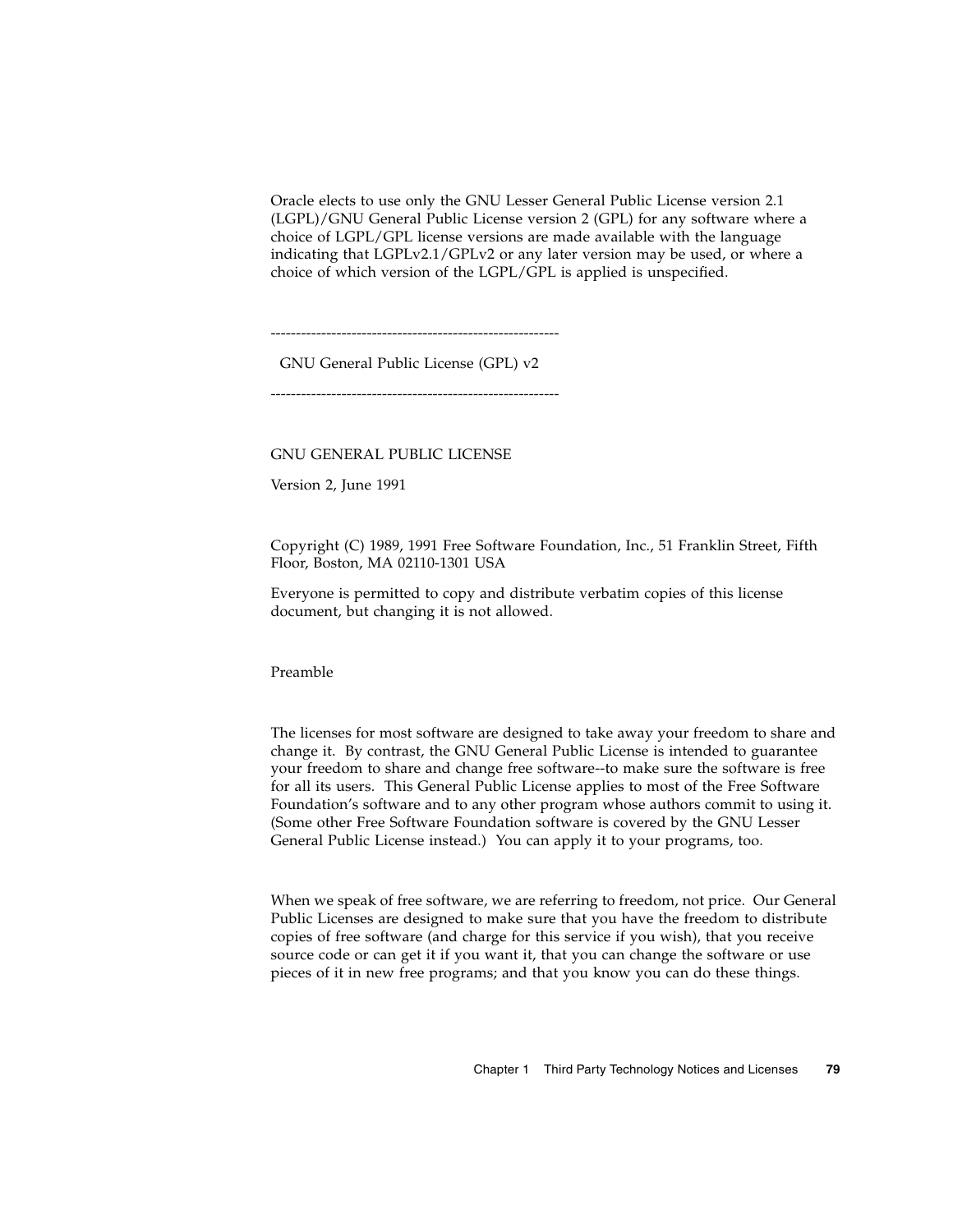To protect your rights, we need to make restrictions that forbid anyone to deny you these rights or to ask you to surrender the rights. These restrictions translate to certain responsibilities for you if you distribute copies of the software, or if you modify it.

For example, if you distribute copies of such a program, whether gratis or for a fee, you must give the recipients all the rights that you have. You must make sure that they, too, receive or can get the source code. And you must show them these terms so they know their rights.

We protect your rights with two steps: (1) copyright the software, and (2) offer you this license which gives you legal permission to copy, distribute and/or modify the software.

Also, for each author's protection and ours, we want to make certain that everyone understands that there is no warranty for this free software. If the software is modified by someone else and passed on, we want its recipients to know that what they have is not the original, so that any problems introduced by others will not reflect on the original authors' reputations.

Finally, any free program is threatened constantly by software patents. We wish to avoid the danger that redistributors of a free program will individually obtain patent licenses, in effect making the program proprietary. To prevent this, we have made it clear that any patent must be licensed for everyone's free use or not licensed at all.

The precise terms and conditions for copying, distribution and modification follow.

## GNU GENERAL PUBLIC LICENSE

# TERMS AND CONDITIONS FOR COPYING, DISTRIBUTION AND MODIFICATION

0. This License applies to any program or other work which contains a notice placed by the copyright holder saying it may be distributed under the terms of this General Public License. The "Program", below, refers to any such program or work, and a "work based on the Program" means either the Program or any derivative work under copyright law: that is to say, a work containing the Program or a portion of it,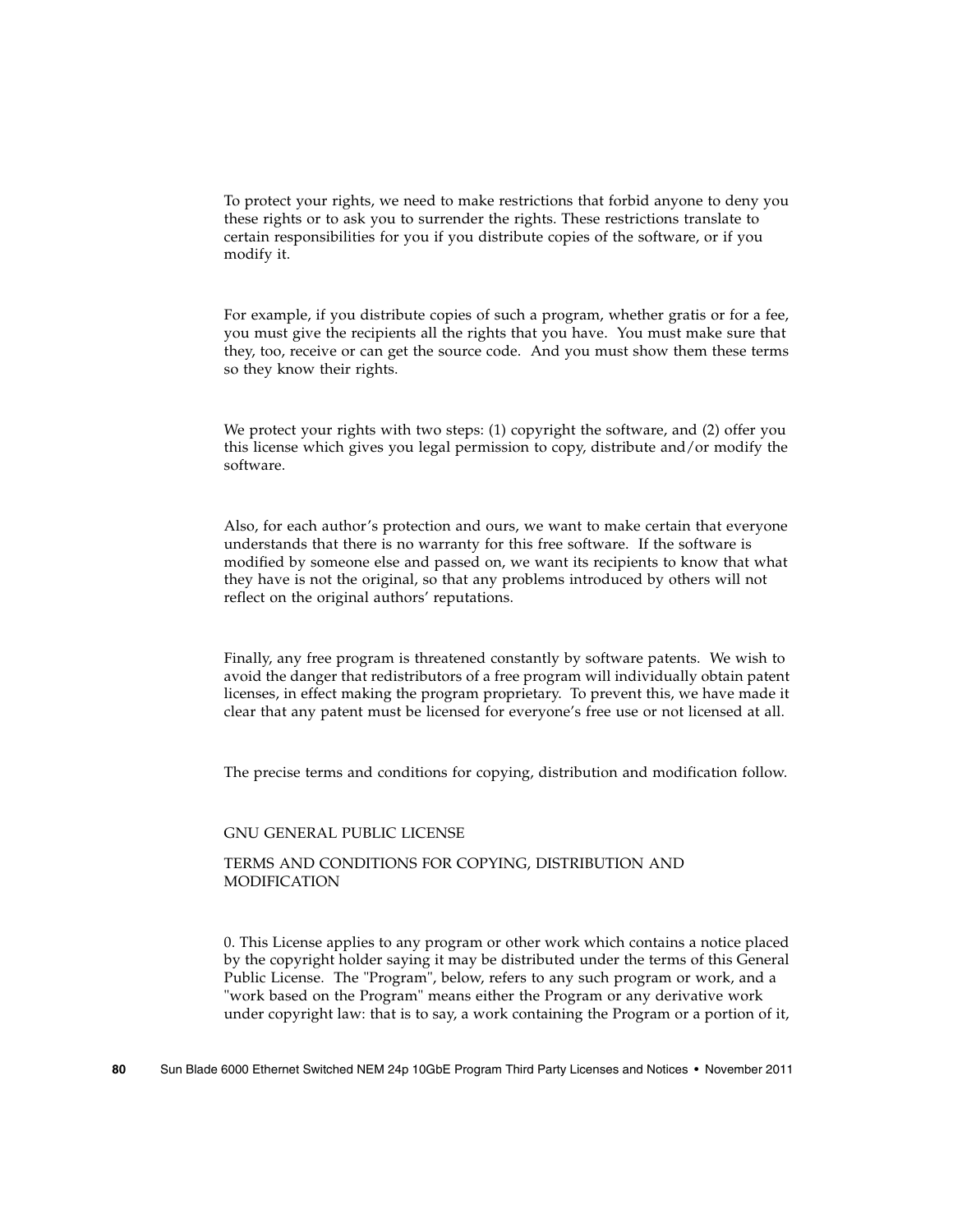either verbatim or with modifications and/or translated into another language. (Hereinafter, translation is included without limitation in the term "modification".) Each licensee is addressed as "you".

Activities other than copying, distribution and modification are not covered by this License; they are outside its scope. The act of running the Program is not restricted, and the output from the Program is covered only if its contents constitute a work based on the Program (independent of having been made by running the Program). Whether that is true depends on what the Program does.

1. You may copy and distribute verbatim copies of the Program's source code as you receive it, in any medium, provided that you conspicuously and appropriately publish on each copy an appropriate copyright notice and disclaimer of warranty; keep intact all the notices that refer to this License and to the absence of any warranty; and give any other recipients of the Program a copy of this License along with the Program.

You may charge a fee for the physical act of transferring a copy, and you may at your option offer warranty protection in exchange for a fee.

2. You may modify your copy or copies of the Program or any portion of it, thus forming a work based on the Program, and copy and distribute such modifications or work under the terms of Section 1 above, provided that you also meet all of these conditions:

a) You must cause the modified files to carry prominent notices stating that you changed the files and the date of any change.

b) You must cause any work that you distribute or publish, that in whole or in part contains or is derived from the Program or any part thereof, to be licensed as a whole at no charge to all third parties under the terms of this License.

c) If the modified program normally reads commands interactively when run, you must cause it, when started running for such interactive use in the most ordinary way, to print or display an announcement including an appropriate copyright notice and a notice that there is no warranty (or else, saying that you provide a warranty) and that users may redistribute the program under these conditions, and telling the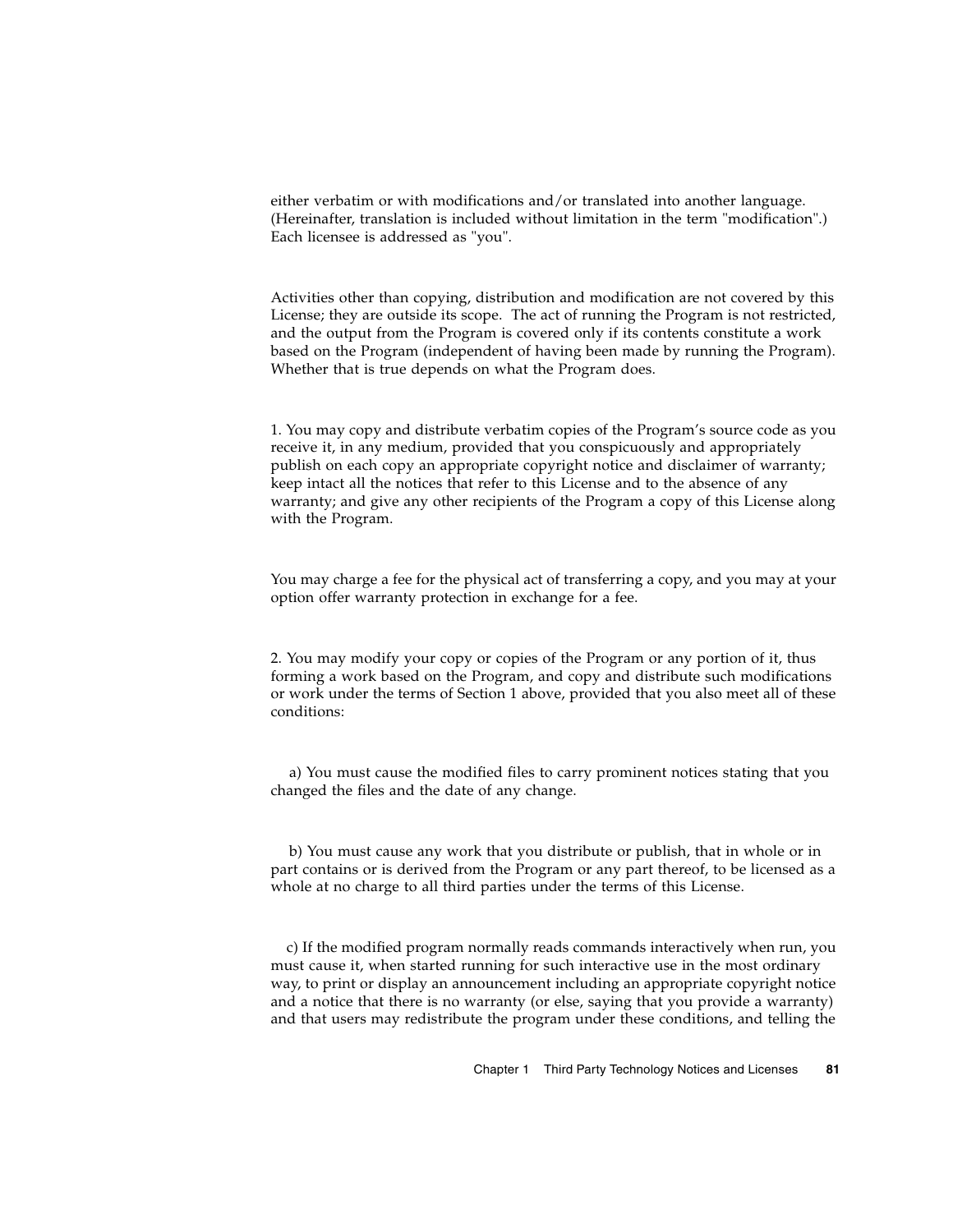user how to view a copy of this License. (Exception: if the Program itself is interactive but does not normally print such an announcement, your work based on the Program is not required to print an announcement.)

These requirements apply to the modified work as a whole. If identifiable sections of that work are not derived from the Program, and can be reasonably considered independent and separate works in themselves, then this License, and its terms, do not apply to those sections when you distribute them as separate works. But when you distribute the same sections as part of a whole which is a work based on the Program, the distribution of the whole must be on the terms of

this License, whose permissions for other licensees extend to the entire whole, and thus to each and every part regardless of who wrote it.

Thus, it is not the intent of this section to claim rights or contest your rights to work written entirely by you; rather, the intent is to exercise the right to control the distribution of derivative or collective works based on the Program.

In addition, mere aggregation of another work not based on the Program with the Program (or with a work based on the Program) on a volume of

a storage or distribution medium does not bring the other work under the scope of this License.

3. You may copy and distribute the Program (or a work based on it, under Section 2) in object code or executable form under the terms of Sections 1 and 2 above provided that you also do one of the following:

a) Accompany it with the complete corresponding machine-readable source code, which must be distributed under the terms of Sections 1 and 2 above on a medium customarily used for software interchange; or,

b) Accompany it with a written offer, valid for at least three years, to give any third party, for a charge no more than your cost of physically performing source distribution, a complete machine-readable copy of the corresponding source code, to be distributed under the terms of Sections 1 and 2 above on a medium customarily used for software interchange; or,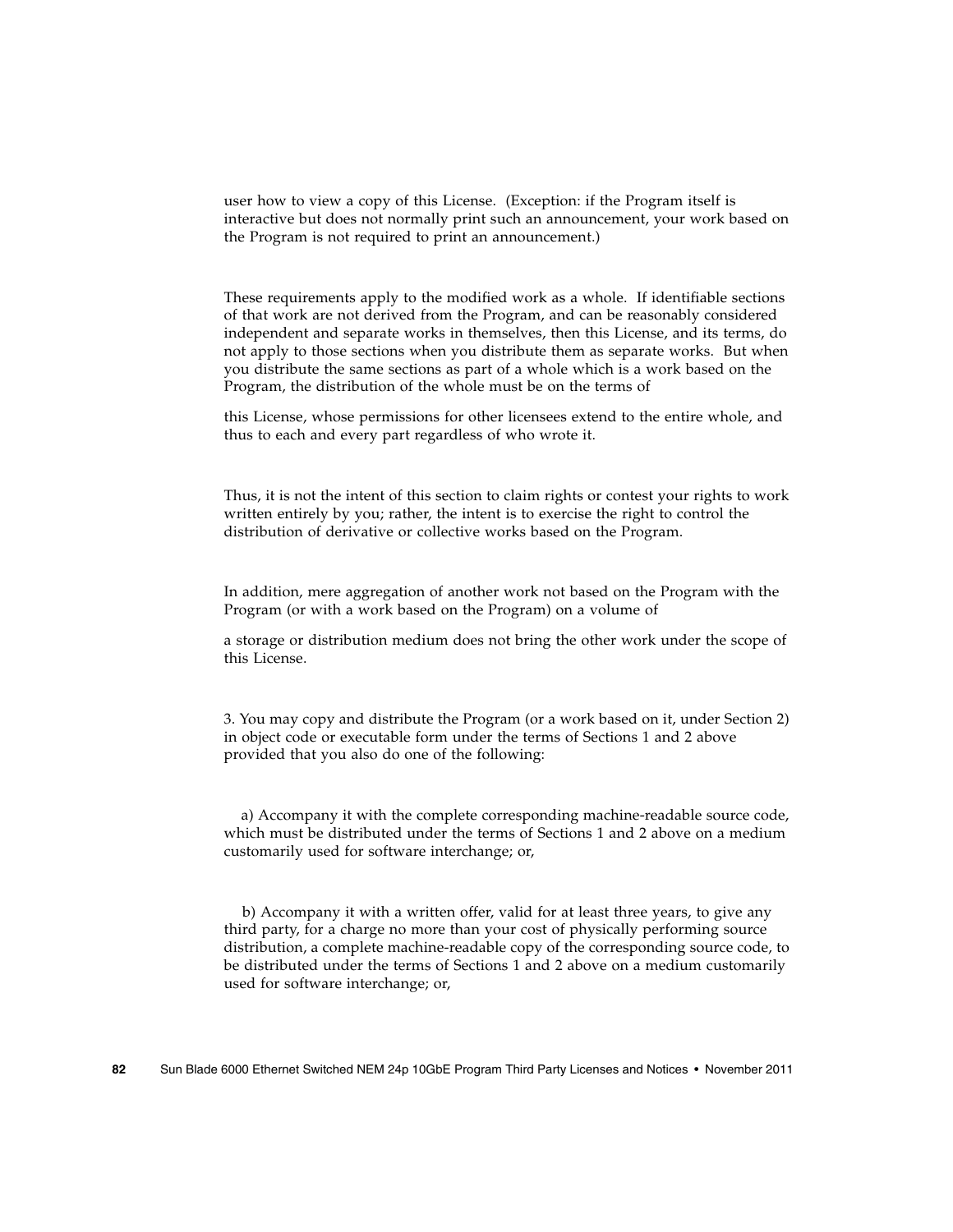c) Accompany it with the information you received as to the offer to distribute corresponding source code. (This alternative is allowed only for noncommercial distribution and only if you received the program in object code or executable form with such an offer, in accord with Subsection b above.)

The source code for a work means the preferred form of the work for making modifications to it. For an executable work, complete source code means all the source code for all modules it contains, plus any associated interface definition files, plus the scripts used to control compilation and installation of the executable. However, as a special exception, the source code distributed need not include anything that is normally distributed (in either source or binary form) with the major components (compiler, kernel, and so on) of the operating system on which the executable runs, unless that component itself accompanies the executable.

If distribution of executable or object code is made by offering access to copy from a designated place, then offering equivalent access to copy the source code from the same place counts as distribution of the source code, even though third parties are not compelled to copy the source along with the object code.

4. You may not copy, modify, sublicense, or distribute the Program except as expressly provided under this License. Any attempt otherwise to copy, modify, sublicense or distribute the Program is void, and will automatically terminate your rights under this License. However, parties who have received copies, or rights, from you under this License will not have their licenses terminated so long as such parties remain in full compliance.

5. You are not required to accept this License, since you have not signed it. However, nothing else grants you permission to modify or distribute the Program or its derivative works. These actions are prohibited by law if you do not accept this License. Therefore, by modifying or distributing the Program (or any work based on the Program), you indicate your acceptance of this License to do so, and all its terms and conditions for copying, distributing or modifying the Program or works based on it.

6. Each time you redistribute the Program (or any work based on the Program), the recipient automatically receives a license from the original licensor to copy, distribute or modify the Program subject to these terms and conditions. You may not impose any further restrictions on the recipients' exercise of the rights granted herein. You are not responsible for enforcing compliance by third parties to this License.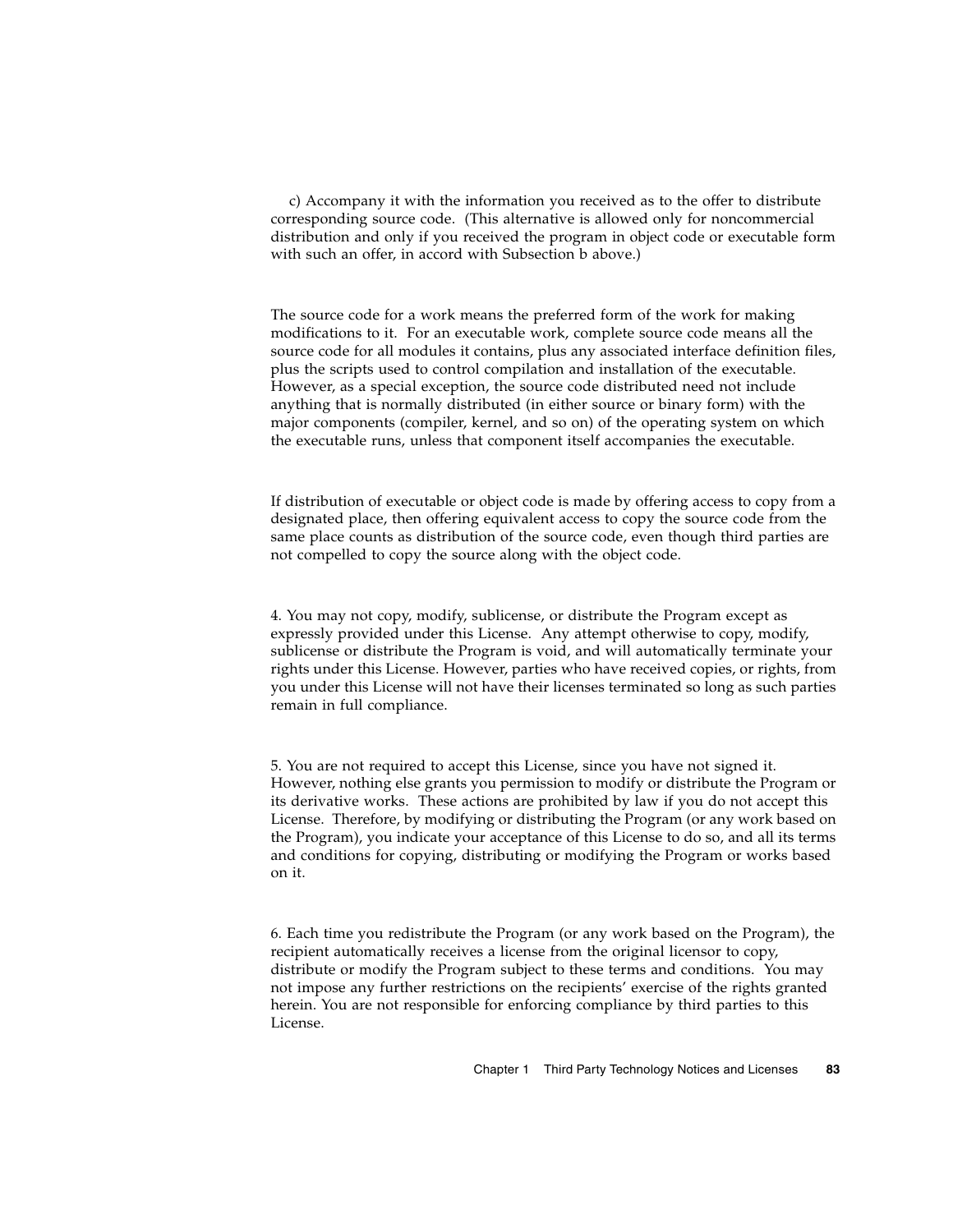7. If, as a consequence of a court judgment or allegation of patent infringement or for any other reason (not limited to patent issues), conditions are imposed on you (whether by court order, agreement or otherwise) that contradict the conditions of this License, they do not excuse you from the conditions of this License. If you cannot distribute so as to satisfy simultaneously your obligations under this License and any other pertinent obligations, then as a consequence you may not distribute the Program at all. For example, if a patent license would not permit royalty-free redistribution of the Program by all those who receive copies directly or indirectly through you, then the only way you could satisfy both it and this License would be to refrain entirely from distribution of the Program.

If any portion of this section is held invalid or unenforceable under any particular circumstance, the balance of the section is intended to apply and the section as a whole is intended to apply in other circumstances.

It is not the purpose of this section to induce you to infringe any patents or other property right claims or to contest validity of any such claims; this section has the sole purpose of protecting the integrity of the free software distribution system, which is implemented by public license practices. Many people have made generous contributions to the wide range of software distributed through that system in reliance on consistent application of that system; it is up to the author/donor to decide if he or she is willing to distribute software through any other system and a licensee cannot impose that choice.

This section is intended to make thoroughly clear what is believed to be a consequence of the rest of this License.

8. If the distribution and/or use of the Program is restricted in certain countries either by patents or by copyrighted interfaces, the original copyright holder who places the Program under this License may add an explicit geographical distribution limitation excluding those countries, so that distribution is permitted only in or among countries not thus excluded. In such case, this License incorporates the limitation as if written in the body of this License.

9. The Free Software Foundation may publish revised and/or new versions of the General Public License from time to time. Such new versions will be similar in spirit to the present version, but may differ in detail to address new problems or concerns.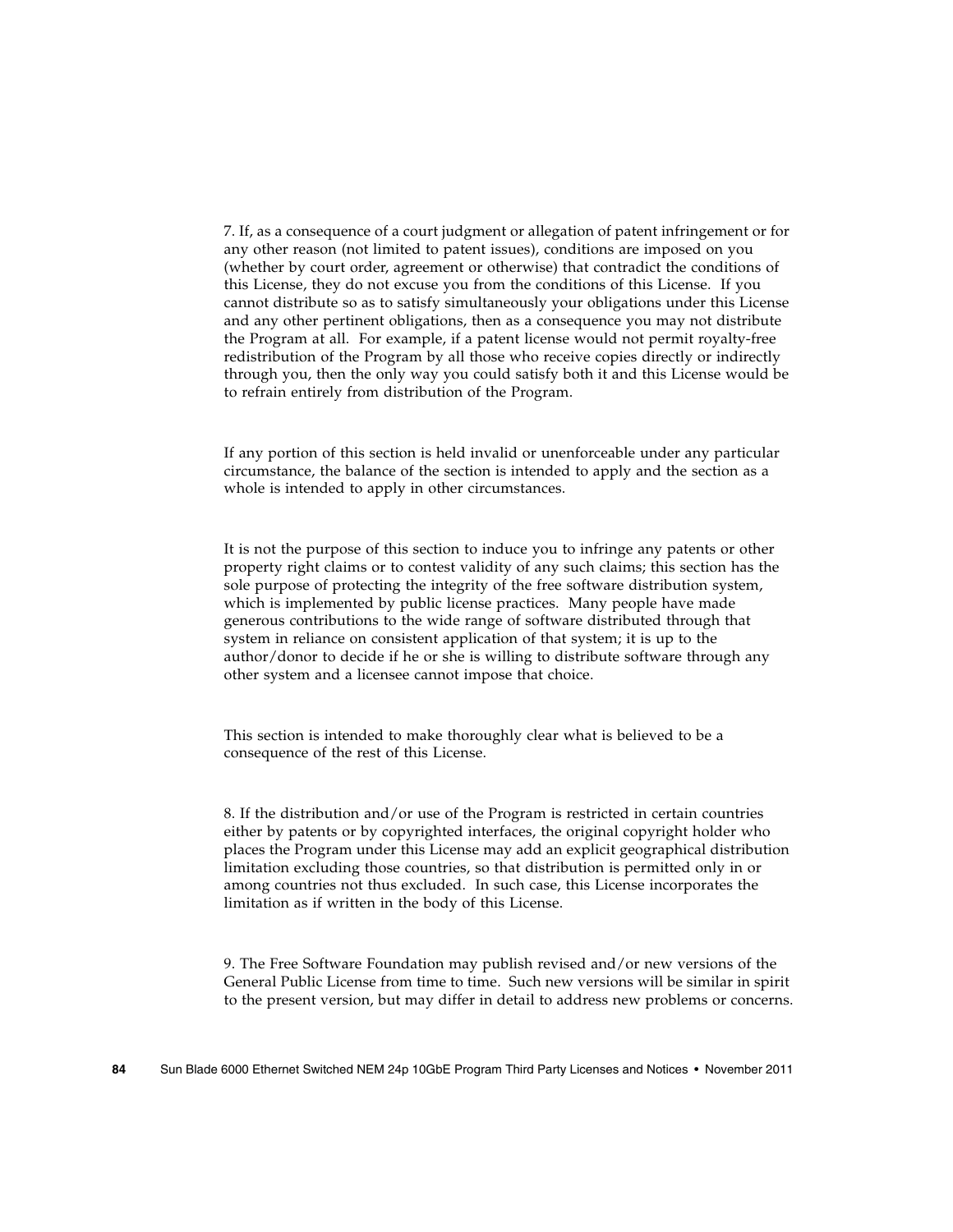Each version is given a distinguishing version number. If the Program specifies a version number of this License which applies to it and "any later version", you have the option of following the terms and conditions either of that version or of any later version published by the Free Software Foundation. If the Program does not specify a version number of this License, you may choose any version ever published by the Free Software Foundation.

10. If you wish to incorporate parts of the Program into other free programs whose distribution conditions are different, write to the author to ask for permission. For software which is copyrighted by the Free Software Foundation, write to the Free Software Foundation; we sometimes make exceptions for this. Our decision will be guided by the two goals of preserving the free status of all derivatives of our free software and of promoting the sharing and reuse of software generally.

#### NO WARRANTY

11. BECAUSE THE PROGRAM IS LICENSED FREE OF CHARGE, THERE IS NO WARRANTYFOR THE PROGRAM, TO THE EXTENT PERMITTED BY APPLICABLE LAW. EXCEPT WHEN OTHERWISE STATED IN WRITING THE COPYRIGHT HOLDERS AND/OR OTHER PARTIES PROVIDE THE PROGRAM "AS IS" WITHOUT WARRANTY OF ANY KIND, EITHER EXPRESSED OR IMPLIED, INCLUDING, BUT NOT LIMITED TO, THE IMPLIED WARRANTIES OF MERCHANTABILITY AND FITNESS FOR A PARTICULAR PURPOSE. THE ENTIRE RISK AS TO THE QUALITY AND PERFORMANCE OF THE PROGRAM IS WITH YOU. SHOULD THE PROGRAM PROVE DEFECTIVE, YOU ASSUME THE COST OF ALL NECESSARY SERVICING, REPAIR OR CORRECTION.

12. IN NO EVENT UNLESS REQUIRED BY APPLICABLE LAW OR AGREED TO IN WRITING WILL ANY COPYRIGHT HOLDER, OR ANY OTHER PARTY WHO MAY MODIFY AND/OR REDISTRIBUTE THE PROGRAM AS PERMITTED ABOVE, BE LIABLE TO YOU FOR DAMAGES, INCLUDING ANY GENERAL, SPECIAL, INCIDENTAL OR CONSEQUENTIAL DAMAGES ARISING OUT OF THE USE OR INABILITY TO USE THE PROGRAM (INCLUDING BUT NOT LIMITED TO LOSS OF DATA OR DATA BEING RENDERED INACCURATE OR LOSSES SUSTAINED BY YOU OR THIRD PARTIES OR A FAILURE OF THE PROGRAM TO OPERATE WITH ANY OTHER PROGRAMS), EVEN IF SUCH HOLDER OR OTHER PARTY HAS BEEN ADVISED OF THE POSSIBILITY OF SUCH DAMAGES.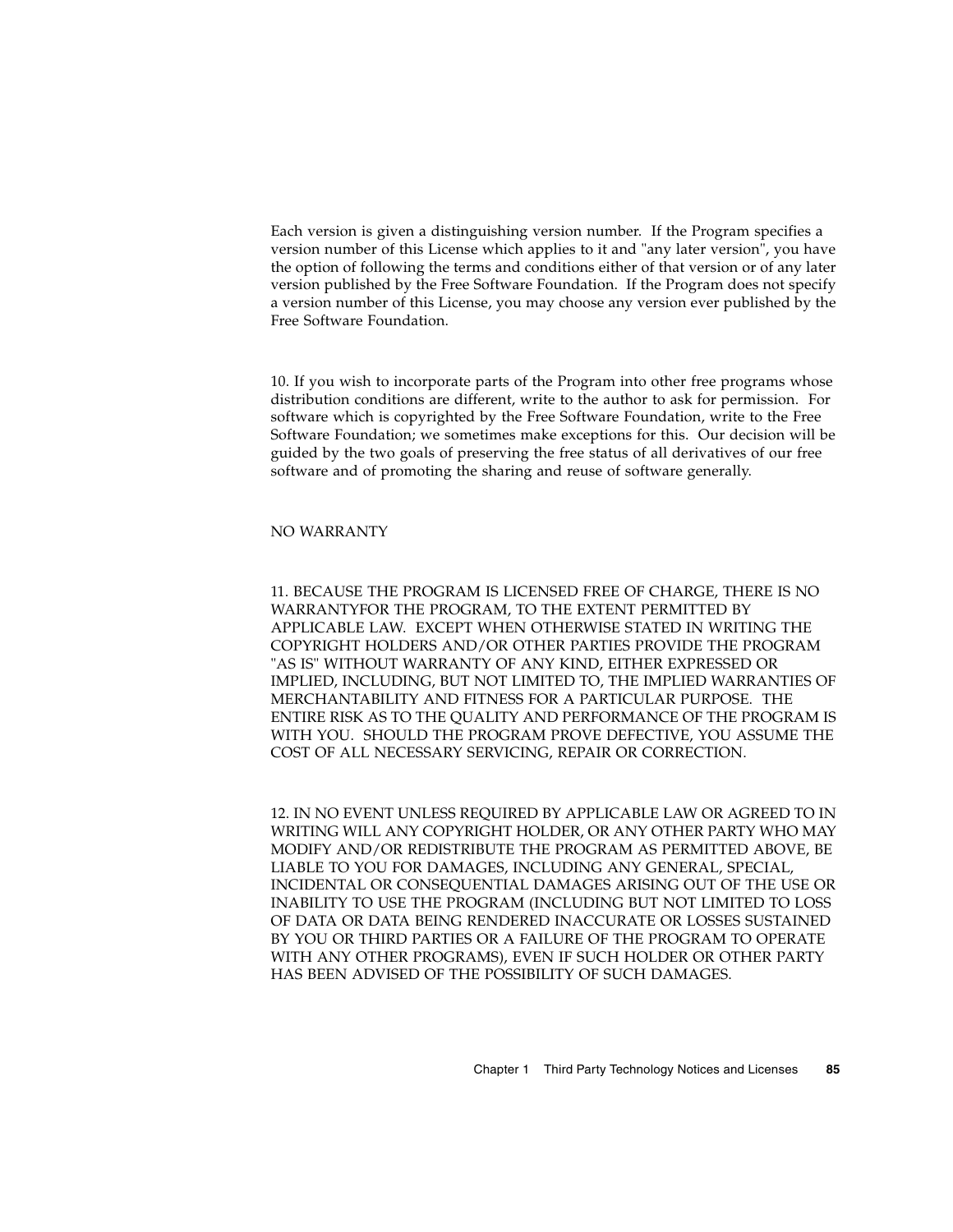#### END OF TERMS AND CONDITIONS

How to Apply These Terms to Your New Programs

If you develop a new program, and you want it to be of the greatest possible use to the public, the best way to achieve this is to make it free software which everyone can redistribute and change under these terms.

To do so, attach the following notices to the program. It is safest to attach them to the start of each source file to most effectively convey the exclusion of warranty; and each file should have at least the "copyright" line and a pointer to where the full notice is found.

<one line to give the program's name and a brief idea of what it does.> Copyright  $(C)$  <year> <name of author>

This program is free software; you can redistribute it and/or modify it under the terms of the GNU General Public License as published by the Free Software Foundation; either version 2 of the License, or (at your option) any later version.

This program is distributed in the hope that it will be useful, but WITHOUT ANY WARRANTY; without even the implied warranty of MERCHANTABILITY or FITNESS FOR A PARTICULAR PURPOSE. See the GNU General Public License for more details.

You should have received a copy of the GNU General Public License along with this program; if not, write to the Free Software Foundation, Inc., 51 Franklin Street, Fifth Floor, Boston, MA 02110-1301 USA.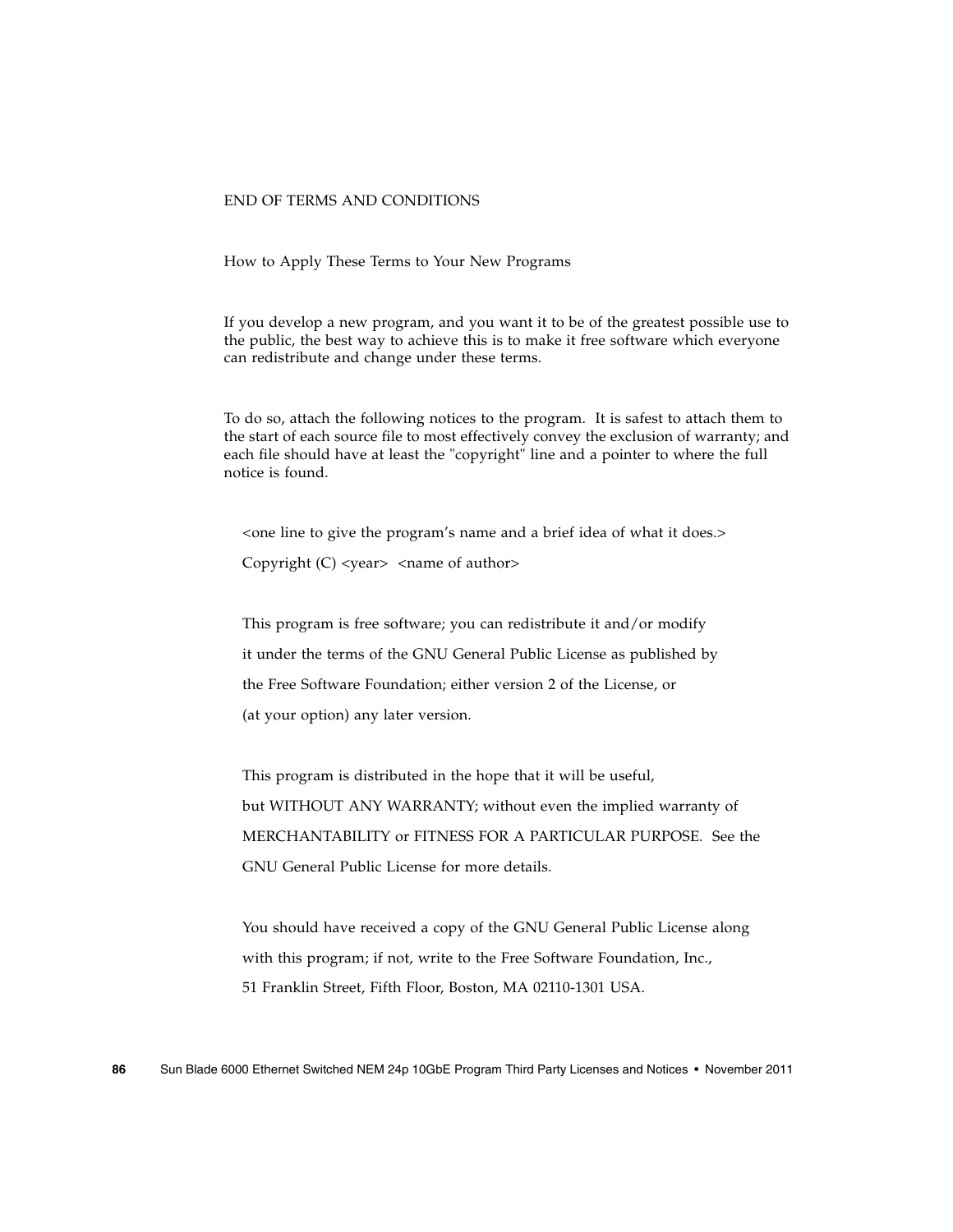Also add information on how to contact you by electronic and paper mail.

If the program is interactive, make it output a short notice like this when it starts in an interactive mode:

Gnomovision version 69, Copyright (C) year name of author

Gnomovision comes with ABSOLUTELY NO WARRANTY; for details type 'show  $w'$ .

This is free software, and you are welcome to redistribute it

under certain conditions; type 'show c' for details.

The hypothetical commands 'show w' and 'show c' should show the appropriate parts of the General Public License. Of course, the commands you use may be called something other than 'show w' and 'show c'; they could even be mouse-clicks or menu items--whatever suits your program.

You should also get your employer (if you work as a programmer) or your school, if any, to sign a "copyright disclaimer" for the program, if necessary. Here is a sample; alter the names:

Yoyodyne, Inc., hereby disclaims all copyright interest in the program

'Gnomovision' (which makes passes at compilers) written by James Hacker.

<signature of Ty Coon>, 1 April 1989

Ty Coon, President of Vice

This General Public License does not permit incorporating your program into proprietary programs. If your program is a subroutine library, you may consider it more useful to permit linking proprietary applications with the library. If this is what you want to do, use the GNU Lesser General Public License instead of this License.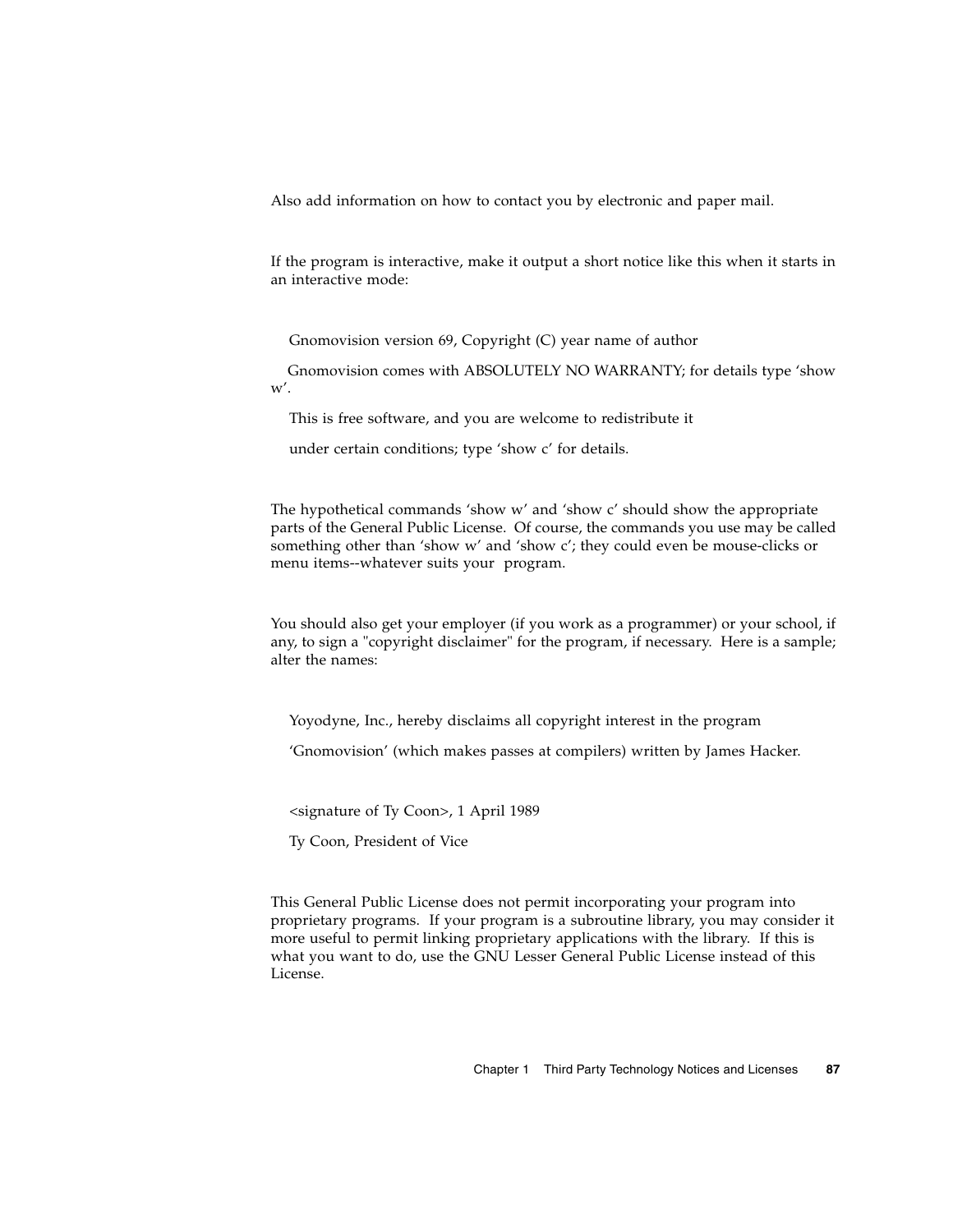---------------------------------------------------------

GNU Lesser General Public License (LGPL) v2.1

---------------------------------------------------------

GNU LESSER GENERAL PUBLIC LICENSE

Version 2.1, February 1999

Copyright (C) 1991, 1999 Free Software Foundation, Inc. 59 Temple Place, Suite 330, Boston, MA 02111-1307 USA Everyone is permitted to copy and distribute verbatim copies of this license document, but changing it is not allowed.

[This is the first released version of the Lesser GPL. It also counts as the successor of the GNU Library Public License, version 2, hence the version number 2.1.]

Preamble

The licenses for most software are designed to take away your freedom to share and change it. By contrast, the GNU General Public Licenses are intended to guarantee your freedom to share and change free software--to make sure the software is free for all its users.

This license, the Lesser General Public License, applies to some specially designated software packages--typically libraries--of the Free Software Foundation and other authors who decide to use it. You can use it too, but we suggest you first think carefully about whether this license or the ordinary General Public License is the better strategy to use in any particular case, based on the explanations below.

When we speak of free software, we are referring to freedom of use, not price. Our General Public Licenses are designed to make sure that you have the freedom to distribute copies of free software (and charge for this service if you wish); that you receive source code or can get it if you want it; that you can change the software and use pieces of it in new free programs; and that you are informed that you can do these things.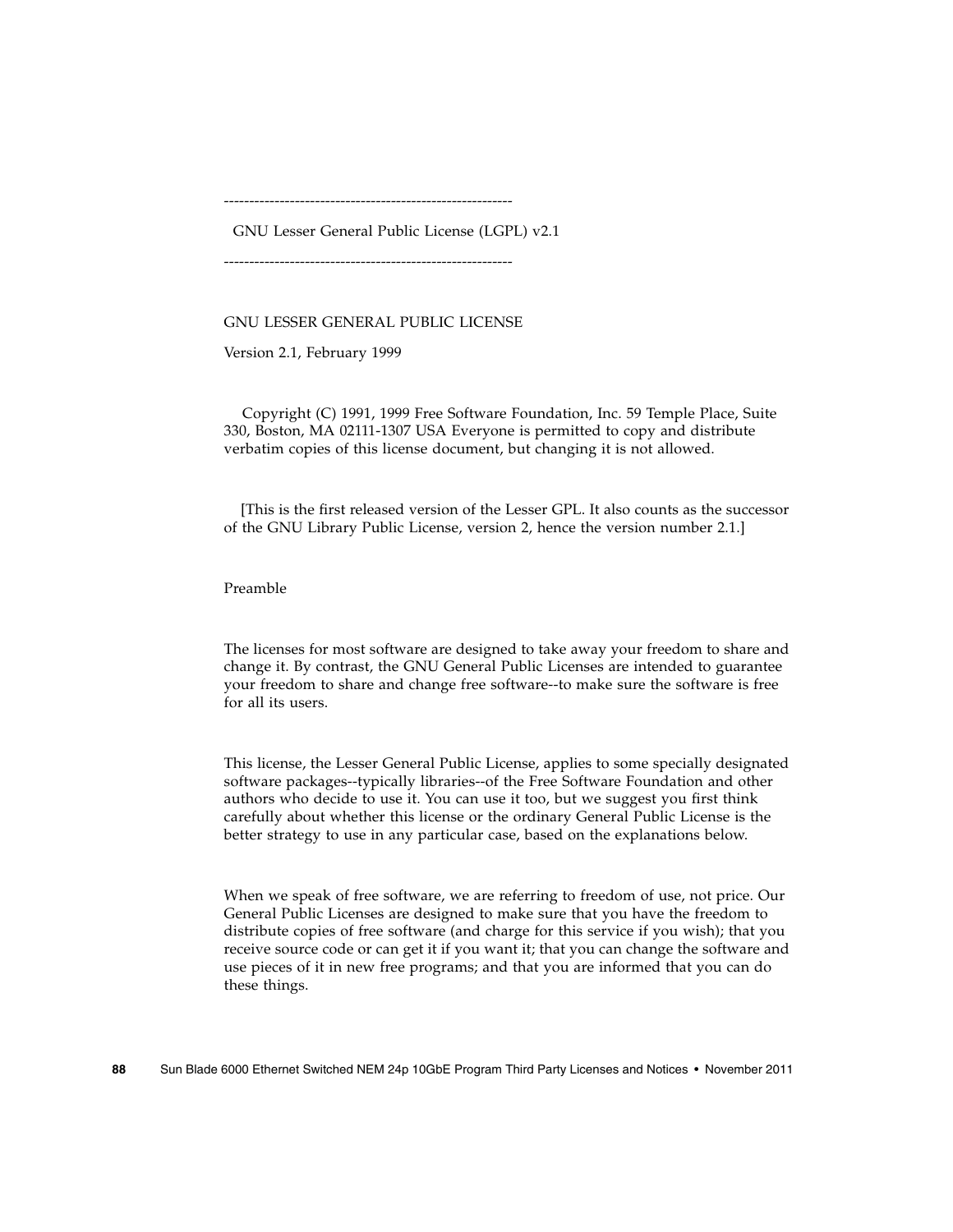To protect your rights, we need to make restrictions that forbid distributors to deny you these rights or to ask you to surrender these rights. These restrictions translate to certain responsibilities for you if you distribute copies of the library or if you modify it.

For example, if you distribute copies of the library, whether gratis or for a fee, you must give the recipients all the rights that we gave you. You must make sure that they, too, receive or can get the source code. If you link other code with the library, you must provide complete object files to the recipients, so that they can relink them with the library after making changes to the library and recompiling it. And you must show them these terms so they know their rights.

We protect your rights with a two-step method: (1) we copyright the library, and (2) we offer you this license, which gives you legal permission to copy, distribute and/or modify the library.

To protect each distributor, we want to make it very clear that there is no warranty for the free library. Also, if the library is modified by someone else and passed on, the recipients should know that what they have is not the original version, so that the original author's reputation will not be affected by problems that might be introduced by others.

Finally, software patents pose a constant threat to the existence of any free program. We wish to make sure that a company cannot effectively restrict the users of a free program by obtaining a restrictive license from a patent holder. Therefore, we insist that any patent license obtained for a version of the library must be consistent with the full freedom of use specified in this license.

Most GNU software, including some libraries, is covered by the ordinary GNU General Public License. This license, the GNU Lesser General Public License, applies to certain designated libraries, and is quite different from the ordinary General Public License. We use this license for certain libraries in order to permit linking those libraries into non-free programs.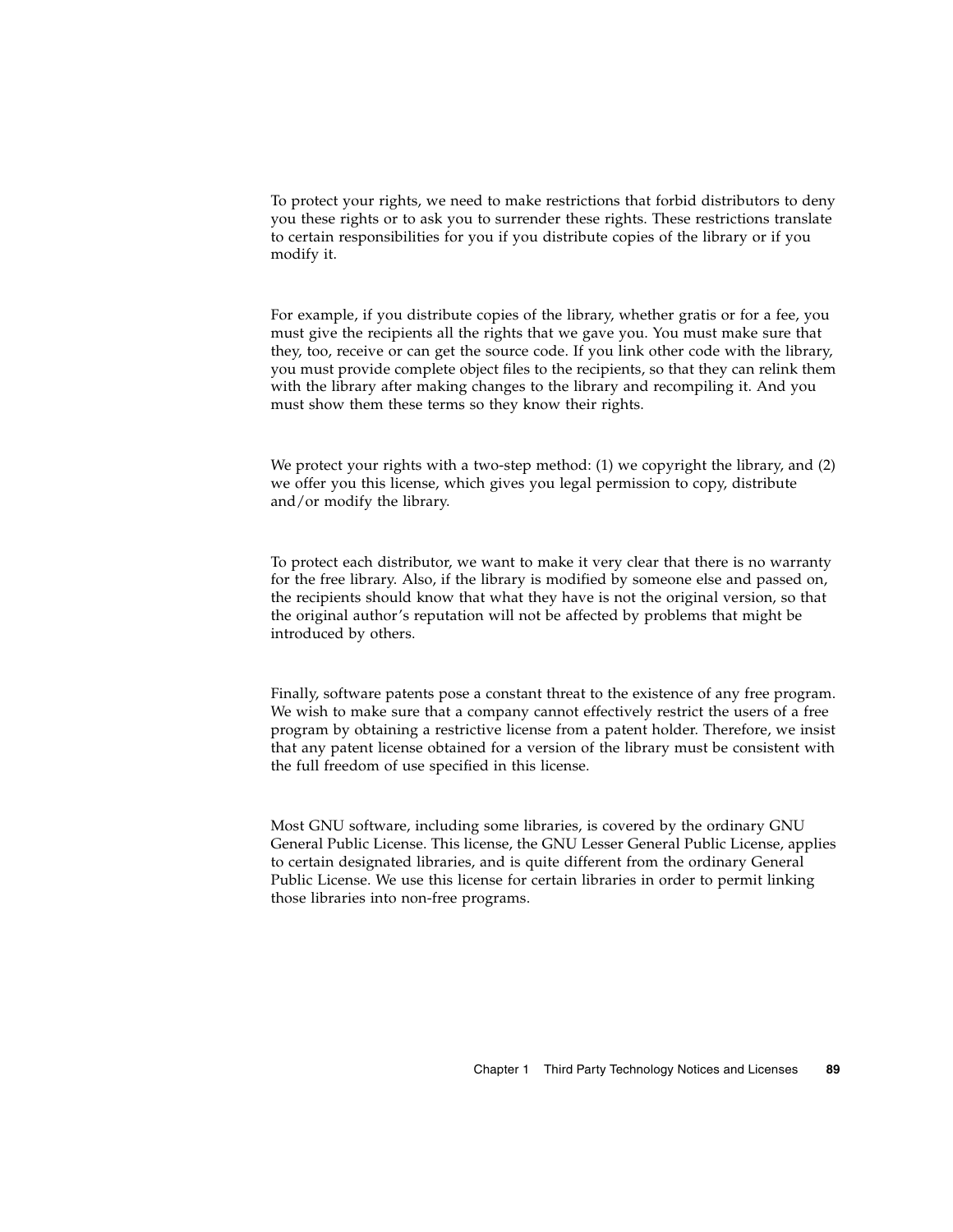When a program is linked with a library, whether statically or using a shared library, the combination of the two is legally speaking a combined work, a derivative of the original library. The ordinary General Public License therefore permits such linking only if the entire combination fits its criteria of freedom. The Lesser General Public License permits more lax criteria for linking other code with the library.

We call this license the "Lesser" General Public License because it does Less to protect the user's freedom than the ordinary General Public License. It also provides other free software developers Less of an advantage over competing non-free programs. These disadvantages are the reason we use the ordinary General Public License for many libraries. However, the Lesser license provides advantages in certain special circumstances.

For example, on rare occasions, there may be a special need to encourage the widest possible use of a certain library, so that it becomes a de-facto standard. To achieve this, non-free programs must be allowed to use the library. A more frequent case is that a free library does the same job as widely used non-free libraries. In this case, there is little to gain by limiting the free library to free software only, so we use the Lesser General Public License.

In other cases, permission to use a particular library in non-free programs enables a greater number of people to use a large body of free software. For example, permission to use the GNU C Library in non-free programs enables many more people to use the whole GNU operating system, as well as its variant, the GNU/Linux operating system.

Although the Lesser General Public License is Less protective of the users' freedom, it does ensure that the user of a program that is linked with the Library has the freedom and the wherewithal to run that program using a modified version of the Library.

The precise terms and conditions for copying, distribution and modification follow. Pay close attention to the difference between a "work based on the library" and a "work that uses the library". The former contains code derived from the library, whereas the latter must be combined with the library in order to run.

# TERMS AND CONDITIONS FOR COPYING, DISTRIBUTION AND MODIFICATION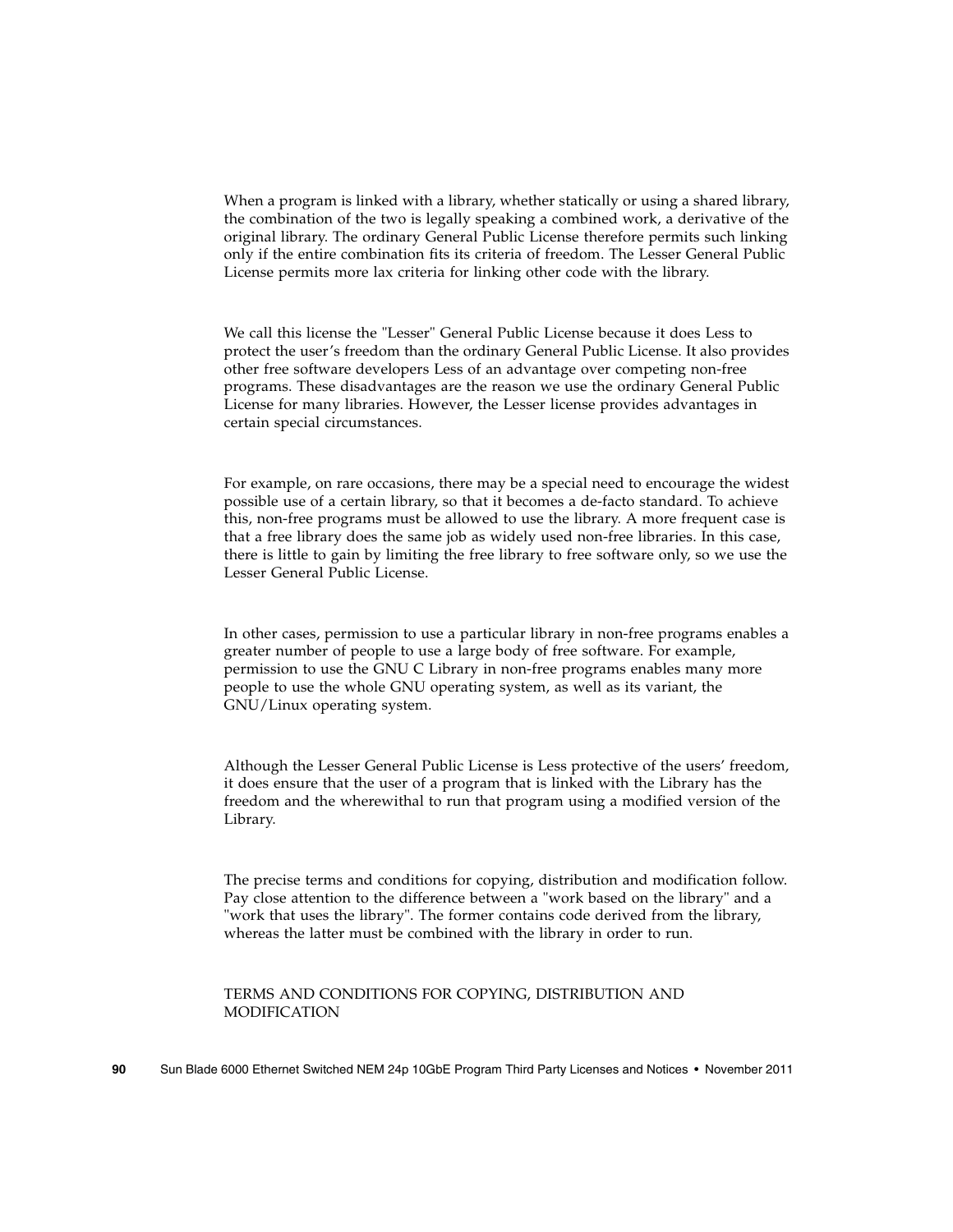0. This License Agreement applies to any software library or other program which contains a notice placed by the copyright holder or other authorized party saying it may be distributed under the terms of this Lesser General Public License (also called "this License"). Each licensee is addressed as "you".

A "library" means a collection of software functions and/or data prepared so as to be conveniently linked with application programs (which use some of those functions and data) to form executables.

The "Library", below, refers to any such software library or work which has been distributed under these terms. A "work based on the Library" means either the Library or any derivative work under copyright law: that is to say, a work containing the Library or a portion of it, either verbatim or with modifications and/or translated straightforwardly into another language. (Hereinafter, translation is included without limitation in the term "modification".)

"Source code" for a work means the preferred form of the work for making modifications to it. For a library, complete source code means all the source code for all modules it contains, plus any associated interface definition files, plus the scripts used to control compilation and installation of the library.

Activities other than copying, distribution and modification are not covered by this License; they are outside its scope. The act of running a program using the Library is not restricted, and output from such a program is covered only if its contents constitute a work based on the Library (independent of the use of the Library in a tool for writing it). Whether that is true depends on what the Library does and what the program that uses the Library does.

1. You may copy and distribute verbatim copies of the Library's complete source code as you receive it, in any medium, provided that you conspicuously and appropriately publish on each copy an appropriate copyright notice and disclaimer of warranty; keep intact all the notices that refer to this License and to the absence of any warranty; and distribute a copy of this License along with the Library.

You may charge a fee for the physical act of transferring a copy, and you may at your option offer warranty protection in exchange for a fee.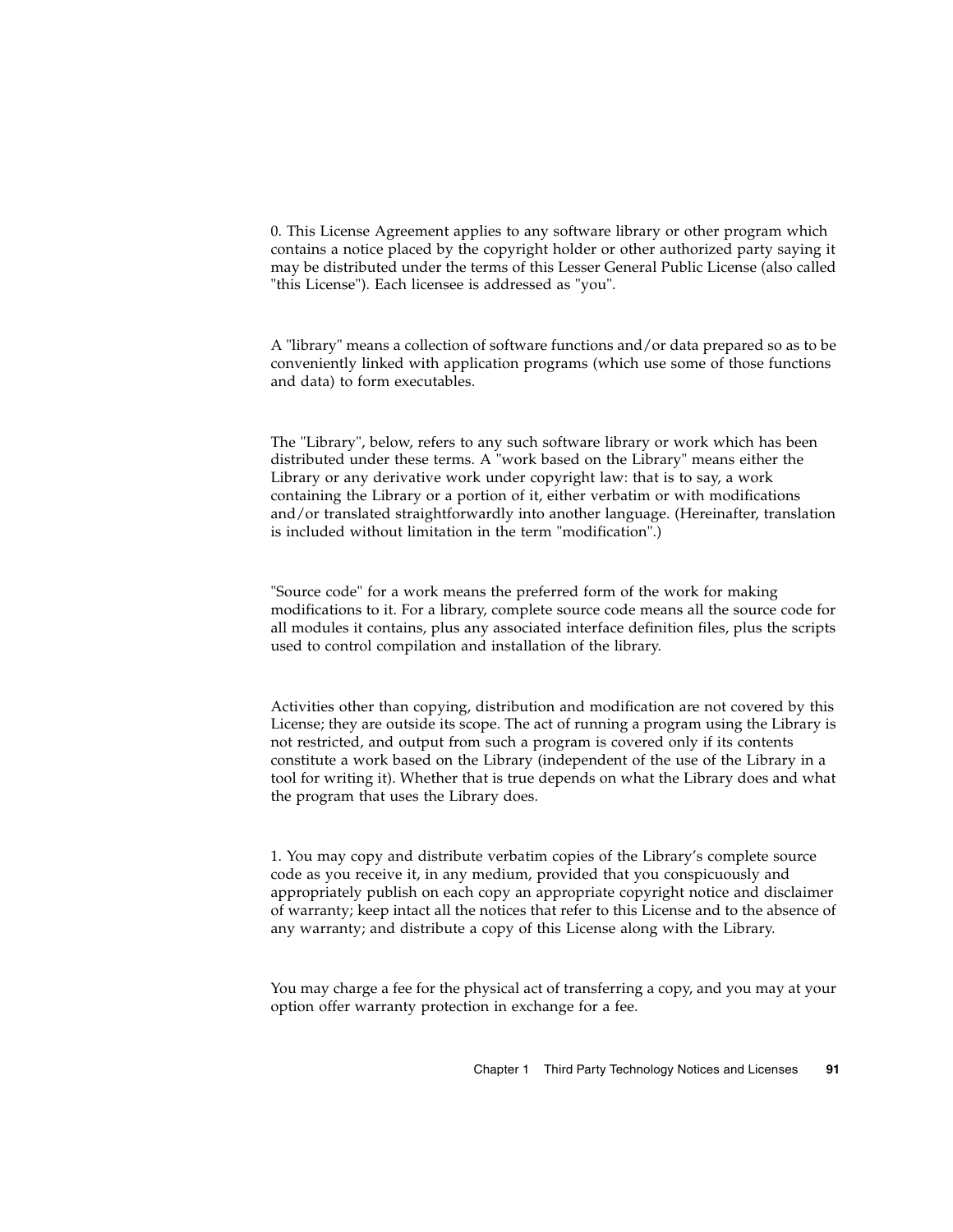2. You may modify your copy or copies of the Library or any portion of it, thus forming a work based on the Library, and copy and distribute such modifications or work under the terms of Section 1 above, provided that you also meet all of these conditions:

a) The modified work must itself be a software library.

b) You must cause the files modified to carry prominent notices stating that you changed the files and the date of any change.

c) You must cause the whole of the work to be licensed at no charge to all third parties under the terms of this License.

d) If a facility in the modified Library refers to a function or a table of data to be supplied by an application program that uses the facility, other than as an argument passed when the facility is invoked, then you must make a good faith effort to ensure that, in the event an application does not supply such function or table, the facility still operates, and performs whatever part of its purpose remains meaningful.

(For example, a function in a library to compute square roots has a purpose that is entirely well-defined independent of the application. Therefore, Subsection 2d requires that any application-supplied function or table used by this function must be optional: if the application does not supply it, the square root function must still compute square roots.)

These requirements apply to the modified work as a whole. If identifiable sections of that work are not derived from the Library, and can be reasonably considered independent and separate works in themselves, then this License, and its terms, do not apply to those sections when you distribute them as separate works. But when you distribute the same sections as part of a whole which is a work based on the Library, the distribution of the whole must be on the terms of this License, whose permissions for other licensees extend to the entire whole, and thus to each and every part regardless of who wrote it.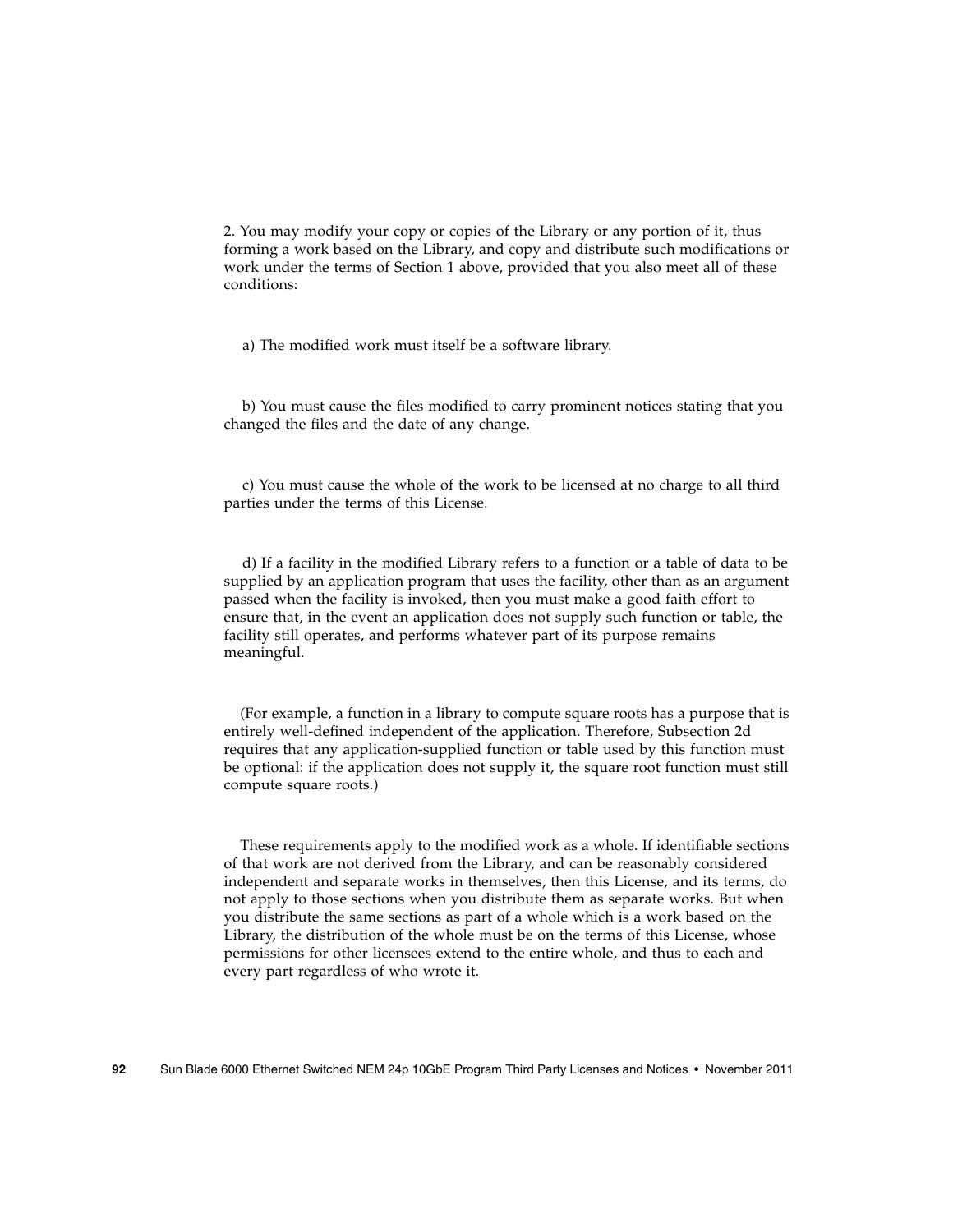Thus, it is not the intent of this section to claim rights or contest your rights to work written entirely by you; rather, the intent is to exercise the right to control the distribution of derivative or collective works based on the Library.

In addition, mere aggregation of another work not based on the Library with the Library (or with a work based on the Library) on a volume of a storage or distribution medium does not bring the other work under the scope of this License.

3. You may opt to apply the terms of the ordinary GNU General Public License instead of this License to a given copy of the Library. To do this, you must alter all the notices that refer to this License, so that they refer to the ordinary GNU General Public License, version 2, instead of to this License. (If a newer version than version 2 of the ordinary GNU General Public License has appeared, then you can specify that version instead if you wish.) Do not make any other change in these notices.

Once this change is made in a given copy, it is irreversible for that copy, so the ordinary GNU General Public License applies to all subsequent copies and derivative works made from that copy.

This option is useful when you wish to copy part of the code of the Library into a program that is not a library.

4. You may copy and distribute the Library (or a portion or derivative of it, under Section 2) in object code or executable form under the terms of Sections 1 and 2 above provided that you accompany it with the complete corresponding machinereadable source code, which must be distributed under the terms of Sections 1 and 2 above on a medium customarily used for software interchange.

If distribution of object code is made by offering access to copy from a designated place, then offering equivalent access to copy the source code from the same place satisfies the requirement to distribute the source code, even though third parties are not compelled to copy the source along with the object code.

5. A program that contains no derivative of any portion of the Library, but is designed to work with the Library by being compiled or linked with it, is called a "work that uses the Library". Such a work, in isolation, is not a derivative work of the Library, and therefore falls outside the scope of this License.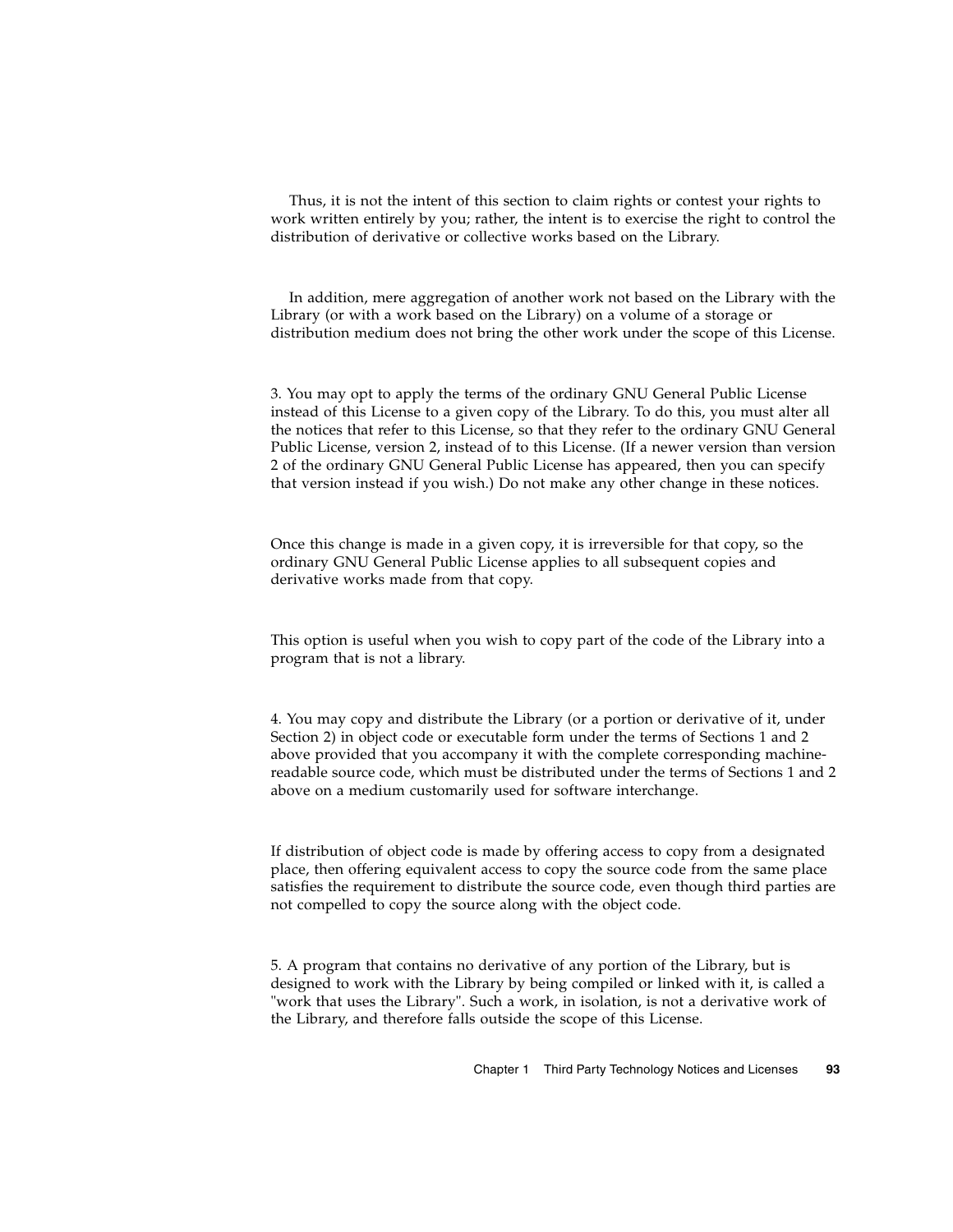However, linking a "work that uses the Library" with the Library creates an executable that is a derivative of the Library (because it contains portions of the Library), rather than a "work that uses the library". The executable is therefore covered by this License. Section 6 states terms for distribution of such executables.

When a "work that uses the Library" uses material from a header file that is part of the Library, the object code for the work may be a derivative work of the Library even though the source code is not. Whether this is true is especially significant if the work can be linked without the Library, or if the work is itself a library. The threshold for this to be true is not precisely defined by law.

If such an object file uses only numerical parameters, data structure layouts and accessors, and small macros and small inline functions (ten lines or less in length), then the use of the object file is unrestricted, regardless of whether it is legally a derivative work. (Executables containing this object code plus portions of the Library will still fall under Section 6.)

Otherwise, if the work is a derivative of the Library, you may distribute the object code for the work under the terms of Section 6. Any executables containing that work also fall under Section 6, whether or not they are linked directly with the Library itself.

6. As an exception to the Sections above, you may also combine or link a "work that uses the Library" with the Library to produce a work containing portions of the Library, and distribute that work under terms of your choice, provided that the terms permit modification of the work for the customer's own use and reverse engineering for debugging such modifications.

You must give prominent notice with each copy of the work that the Library is used in it and that the Library and its use are covered by this License. You must supply a copy of this License. If the work during execution displays copyright notices, you must include the copyright notice for the Library among them, as well as a reference directing the user to the copy of this License. Also, you must do one of these things:

a) Accompany the work with the complete corresponding machine-readable source code for the Library including whatever changes were used in the work (which must be distributed under Sections 1 and 2 above); and, if the work is an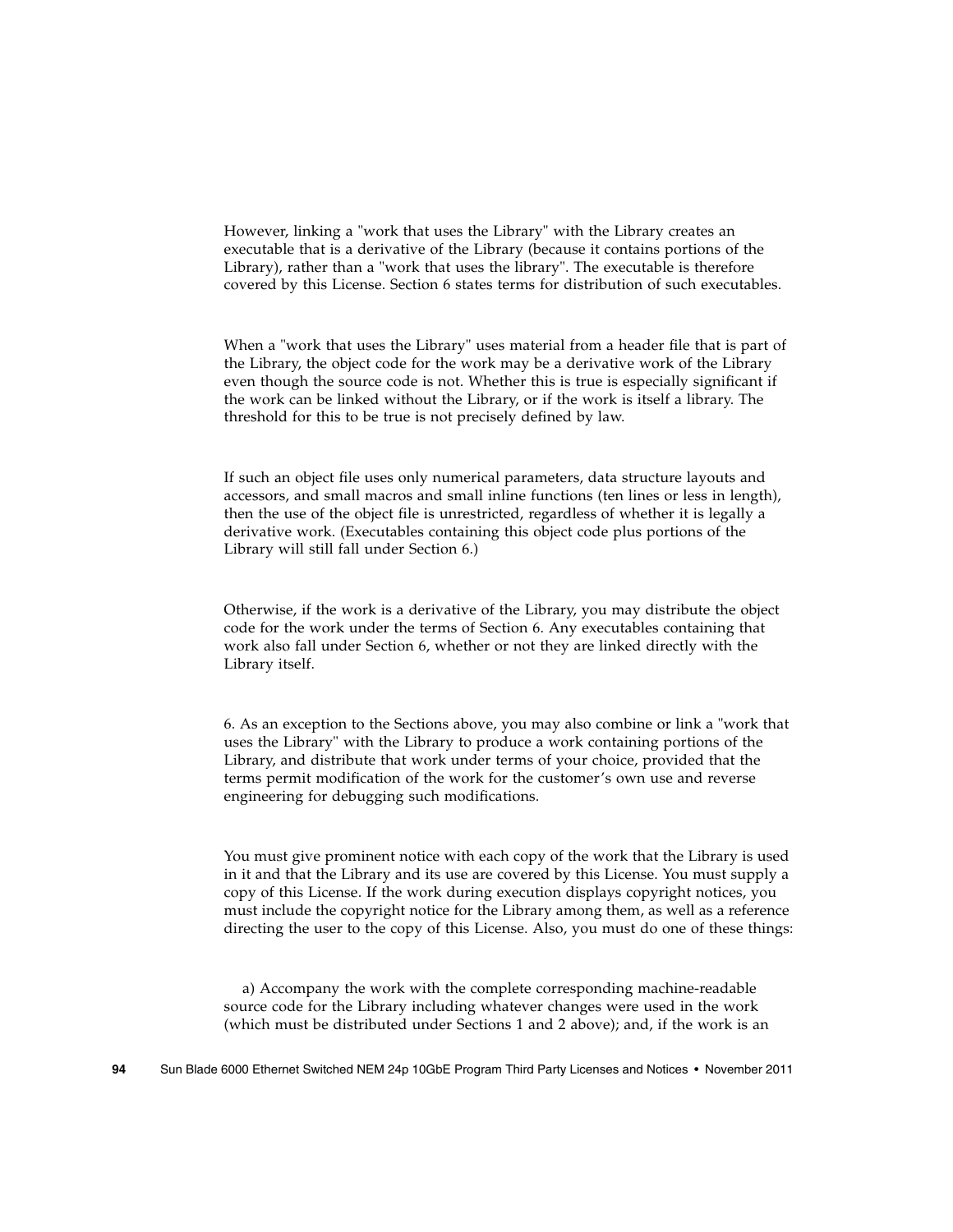executable linked with the Library, with the complete machine-readable "work that uses the Library", as object code and/or source code, so that the user can modify the Library and then relink to produce a modified executable containing the modified Library. (It is understood that the user who changes the contents of definitions files in the Library will not necessarily be able to recompile the application to use the modified definitions.)

b) Use a suitable shared library mechanism for linking with the Library. A suitable mechanism is one that (1) uses at run time a copy of the library already present on the user's computer system, rather than copying library functions into the executable, and (2) will operate properly with a modified version of the library, if the user installs one, as long as the modified version is interface-compatible with the version that the work was made with.

c) Accompany the work with a written offer, valid for at least three years, to give the same user the materials specified in Subsection 6a, above, for a charge no more than the cost of performing this distribution.

d) If distribution of the work is made by offering access to copy from a designated place, offer equivalent access to copy the above specified materials from the same place.

e) Verify that the user has already received a copy of these materials or that you have already sent this user a copy.

For an executable, the required form of the "work that uses the Library" must include any data and utility programs needed for reproducing the executable from it. However, as a special exception, the materials to be distributed need not include anything that is normally distributed (in either source or binary form) with the major components (compiler, kernel, and so on) of the operating system on which the executable runs, unless that component itself accompanies the executable.

It may happen that this requirement contradicts the license restrictions of other proprietary libraries that do not normally accompany the operating system. Such a contradiction means you cannot use both them and the Library together in an executable that you distribute.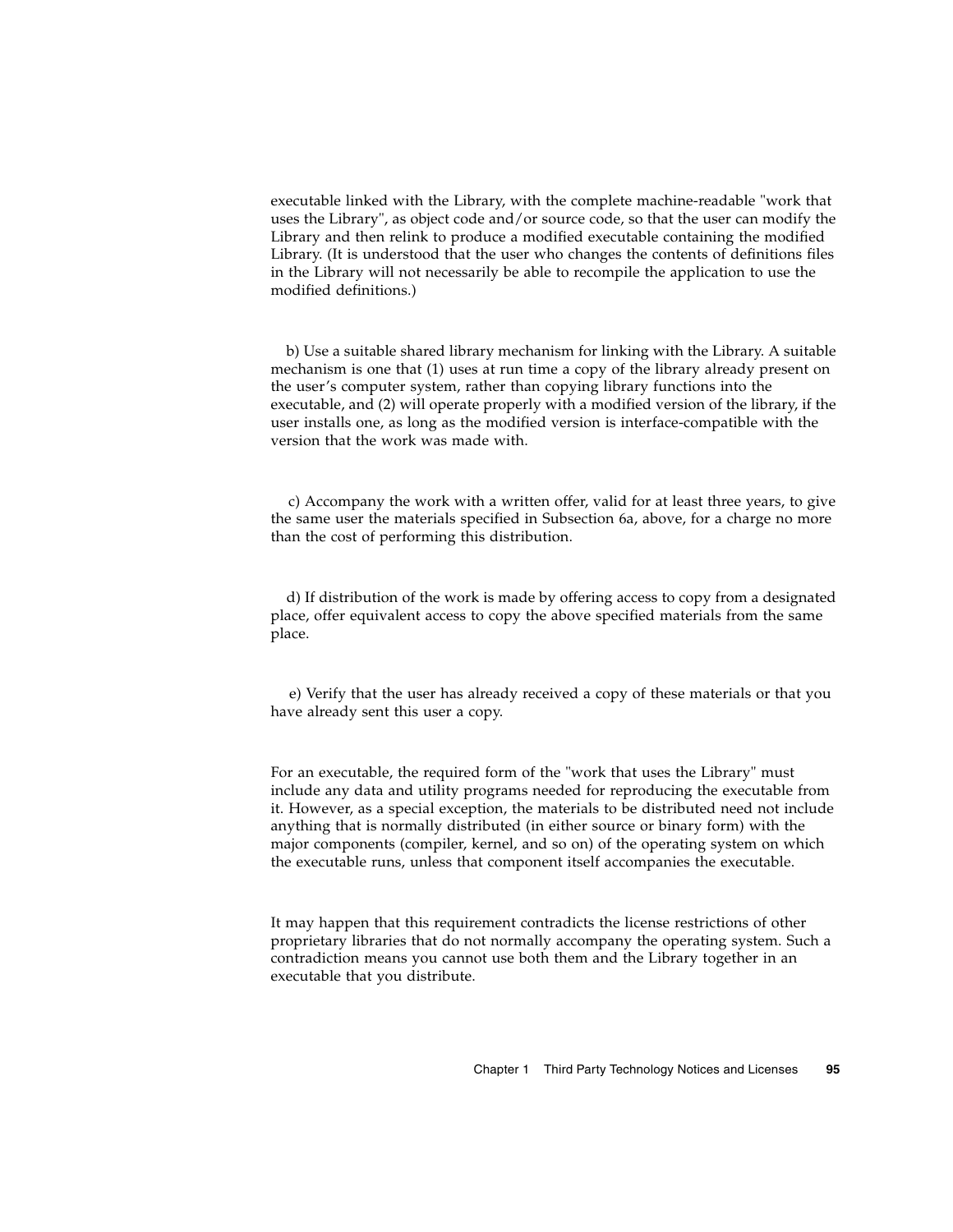7. You may place library facilities that are a work based on the Library side-by-side in a single library together with other library facilities not covered by this License, and distribute such a combined library, provided that the separate distribution of the work based on the Library and of the other library facilities is otherwise permitted, and provided that you do these two things:

a) Accompany the combined library with a copy of the same work based on the Library, uncombined with any other library facilities. This must be distributed under the terms of the Sections above.

b) Give prominent notice with the combined library of the fact that part of it is a work based on the Library, and explaining where to find the accompanying uncombined form of the same work.

8. You may not copy, modify, sublicense, link with, or distribute the Library except as expressly provided under this License. Any attempt otherwise to copy, modify, sublicense, link with, or distribute the Library is void, and will automatically terminate your rights under this License. However, parties who have received copies, or rights, from you under this License will not have their licenses terminated so long as such parties remain in full compliance.

9. You are not required to accept this License, since you have not signed it. However, nothing else grants you permission to modify or distribute the Library or its derivative works. These actions are prohibited by law if you do not accept this License. Therefore, by modifying or distributing the Library (or any work based on the Library), you indicate your acceptance of this License to do so, and all its terms and conditions for copying, distributing or modifying the Library or works based on it.

10. Each time you redistribute the Library (or any work based on the Library), the recipient automatically receives a license from the original licensor to copy, distribute, link with or modify the Library subject to these terms and conditions. You may not impose any further restrictions on the recipients' exercise of the rights granted herein. You are not responsible for enforcing compliance by third parties with this License.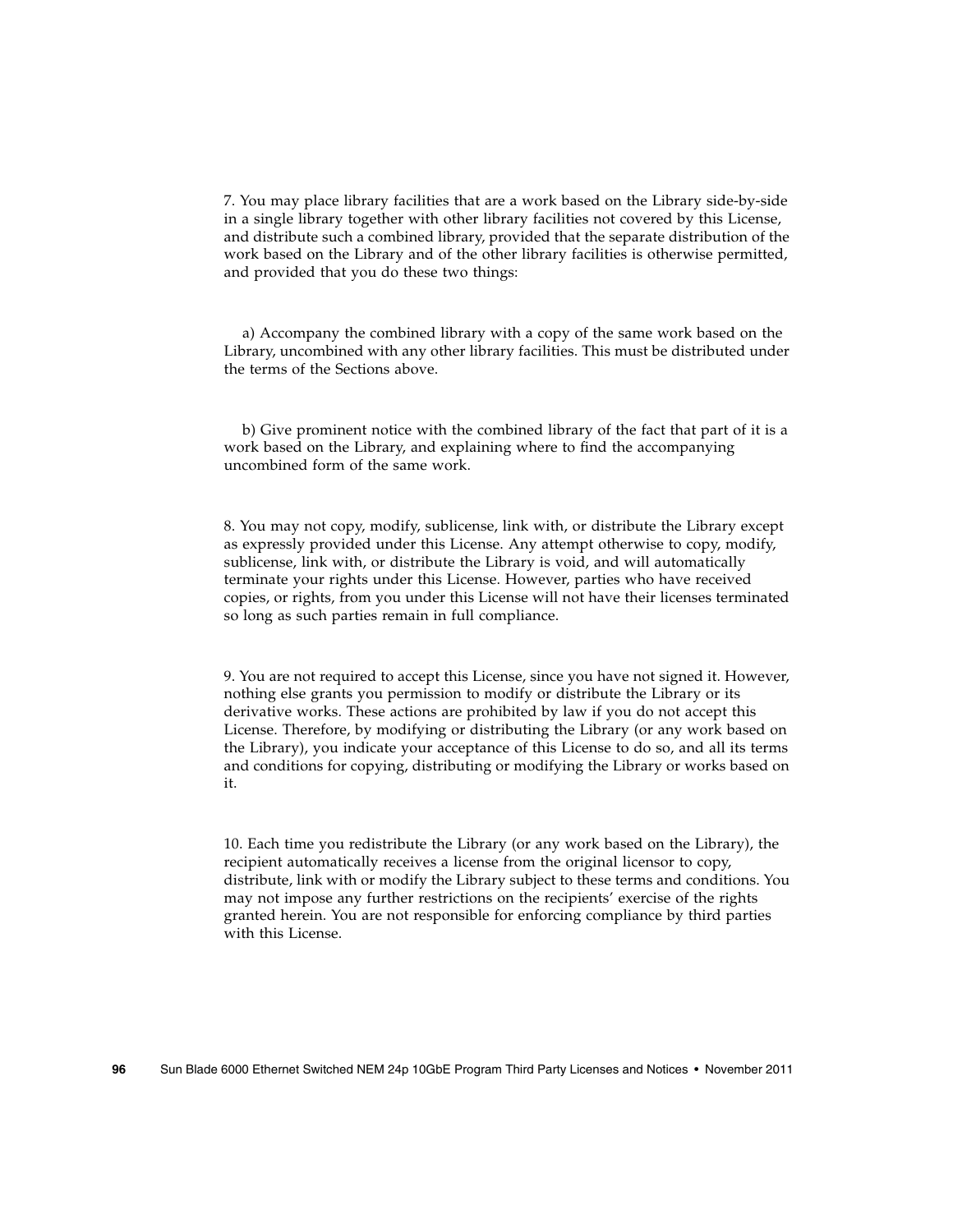11. If, as a consequence of a court judgment or allegation of patent infringement or for any other reason (not limited to patent issues), conditions are imposed on you (whether by court order, agreement or otherwise) that contradict the conditions of this License, they do not excuse you from the conditions of this License. If you cannot distribute so as to satisfy simultaneously your obligations under this License and any other pertinent obligations, then as a consequence you may not distribute the Library at all. For example, if a patent license would not permit royalty-free redistribution of the Library by all those who receive copies directly or indirectly through you, then the only way you could satisfy both it and this License would be to refrain entirely from distribution of the Library.

If any portion of this section is held invalid or unenforceable under any particular circumstance, the balance of the section is intended to apply, and the section as a whole is intended to apply in other circumstances.

It is not the purpose of this section to induce you to infringe any patents or other property right claims or to contest validity of any such claims; this section has the sole purpose of protecting the integrity of the free software distribution system which is implemented by public license practices. Many people have made generous contributions to the wide range of software distributed through that system in reliance on consistent application of that system; it is up to the author/donor to decide if he or she is willing to distribute software through any other system and a licensee cannot impose that choice.

This section is intended to make thoroughly clear what is believed to be a consequence of the rest of this License.

12. If the distribution and/or use of the Library is restricted in certain countries either by patents or by copyrighted interfaces, the original copyright holder who places the Library under this License may add an explicit geographical distribution limitation excluding those countries, so that distribution is permitted only in or among countries not thus excluded. In such case, this License incorporates the limitation as if written in the body of this License.

13. The Free Software Foundation may publish revised and/or new versions of the Lesser General Public License from time to time. Such new versions will be similar in spirit to the present version, but may differ in detail to address new problems or concerns.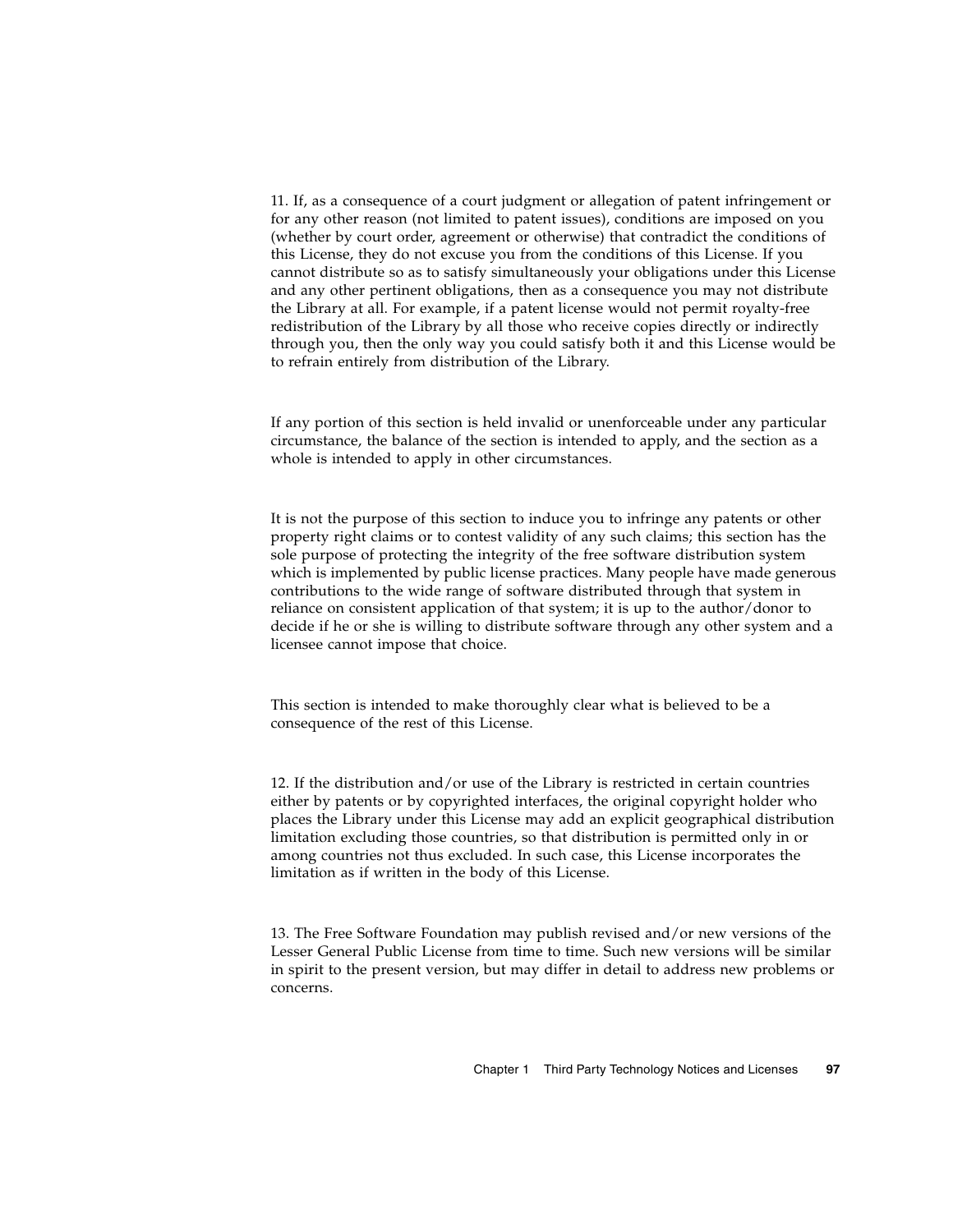Each version is given a distinguishing version number. If the Library specifies a version number of this License which applies to it and "any later version", you have the option of following the terms and conditions either of that version or of any later version published by the Free Software Foundation. If the Library does not specify a license version number, you may choose any version ever published by the Free Software Foundation.

14. If you wish to incorporate parts of the Library into other free programs whose distribution conditions are incompatible with these, write to the author to ask for permission. For software which is copyrighted by the Free Software Foundation, write to the Free Software Foundation; we sometimes make exceptions for this. Our decision will be guided by the two goals of preserving the free status of all derivatives of our free software and of promoting the sharing and reuse of software generally.

## NO WARRANTY

15. BECAUSE THE LIBRARY IS LICENSED FREE OF CHARGE, THERE IS NO WARRANTY FOR THE LIBRARY, TO THE EXTENT PERMITTED BY APPLICABLE LAW. EXCEPT WHEN OTHERWISE STATED IN WRITING THE COPYRIGHT HOLDERS AND/OR OTHER PARTIES PROVIDE THE LIBRARY "AS IS" WITHOUT WARRANTY OF ANY KIND, EITHER EXPRESSED OR IMPLIED, INCLUDING, BUT NOT LIMITED TO, THE IMPLIED WARRANTIES OF MERCHANTABILITY AND FITNESS FOR A PARTICULAR PURPOSE. THE ENTIRE RISK AS TO THE QUALITY AND PERFORMANCE OF THE LIBRARY IS WITH YOU. SHOULD THE LIBRARY PROVE DEFECTIVE, YOU ASSUME THE COST OF ALL NECESSARY SERVICING, REPAIR OR CORRECTION.

16. IN NO EVENT UNLESS REQUIRED BY APPLICABLE LAW OR AGREED TO IN WRITING WILL ANY COPYRIGHT HOLDER, OR ANY OTHER PARTY WHO MAY MODIFY AND/OR REDISTRIBUTE THE LIBRARY AS PERMITTED ABOVE, BE LIABLE TO YOU FOR DAMAGES, INCLUDING ANY GENERAL, SPECIAL, INCIDENTAL OR CONSEQUENTIAL DAMAGES ARISING OUT OF THE USE OR INABILITY TO USE THE LIBRARY (INCLUDING BUT NOT LIMITED TO LOSS OF DATA OR DATA BEING RENDERED INACCURATE OR LOSSES SUSTAINED BY YOU OR THIRD PARTIES OR A FAILURE OF THE LIBRARY TO OPERATE WITH ANY OTHER SOFTWARE), EVEN IF SUCH HOLDER OR OTHER PARTY HAS BEEN ADVISED OF THE POSSIBILITY OF SUCH DAMAGES.

END OF TERMS AND CONDITIONS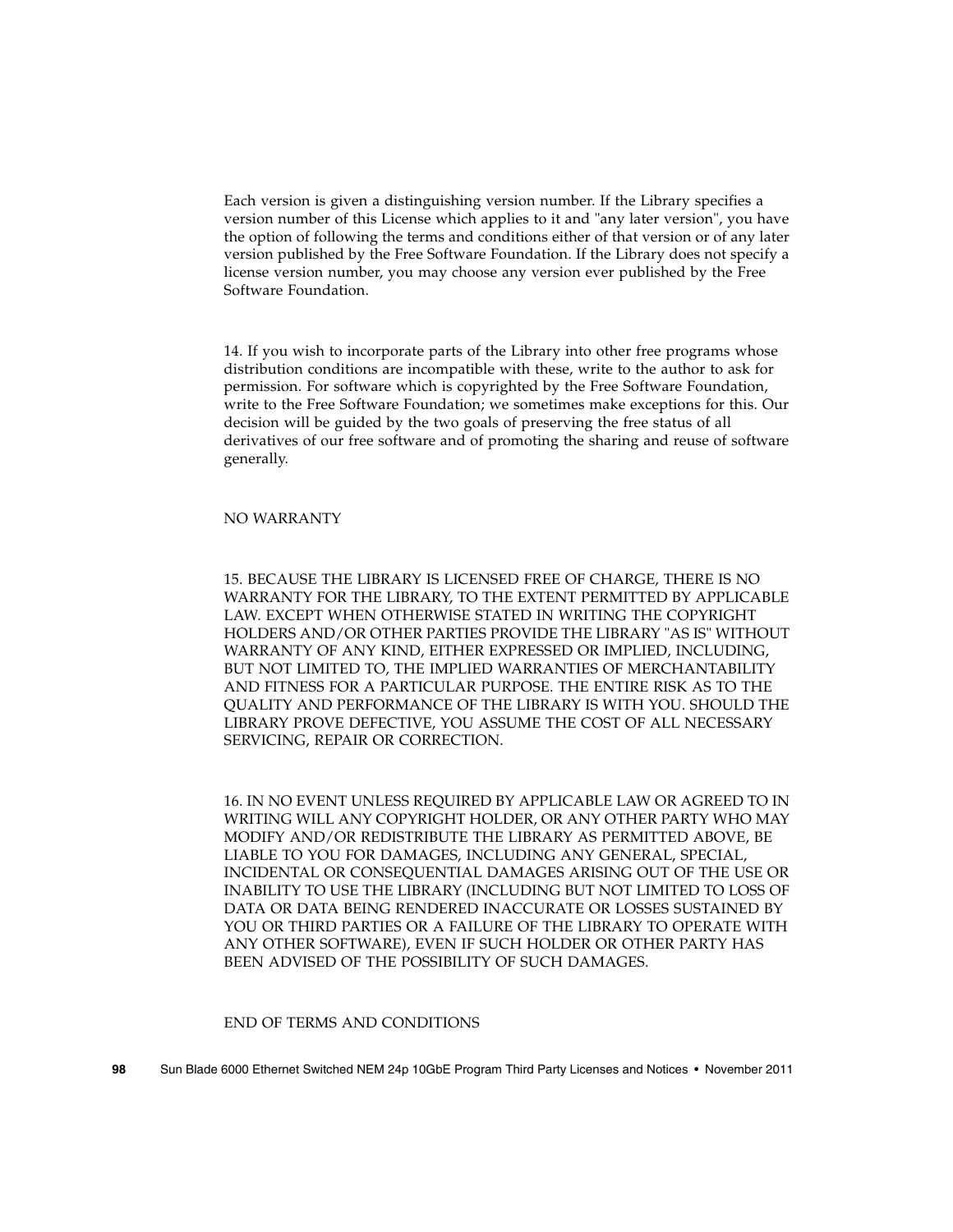How to Apply These Terms to Your New Libraries

If you develop a new library, and you want it to be of the greatest possible use to the public, we recommend making it free software that everyone can redistribute and change. You can do so by permitting redistribution under these terms (or, alternatively, under the terms of the ordinary General Public License).

To apply these terms, attach the following notices to the library. It is safest to attach them to the start of each source file to most effectively convey the exclusion of warranty; and each file should have at least the "copyright" line and a pointer to where the full notice is found.

 $\leq$  cone line to give the library's name and an idea of what it does.  $\geq$  Copyright (C) <year> <name of author>

This library is free software; you can redistribute it and/or modify it under the terms of the GNU Lesser General Public License as published by the Free Software Foundation; either version 2.1 of the License, or (at your option) any later version.

This library is distributed in the hope that it will be useful, but WITHOUT ANY WARRANTY; without even the implied warranty of MERCHANTABILITY or FITNESS FOR A PARTICULAR PURPOSE. See the GNU Lesser General Public License for more details.

You should have received a copy of the GNU Lesser General Public License along with this library; if not, write to the Free Software Foundation, Inc., 59 Temple Place, Suite 330, Boston, MA 02111-1307 USA

Also add information on how to contact you by electronic and paper mail.

You should also get your employer (if you work as a programmer) or your school, if any, to sign a "copyright disclaimer" for the library, if necessary. Here is a sample; alter the names: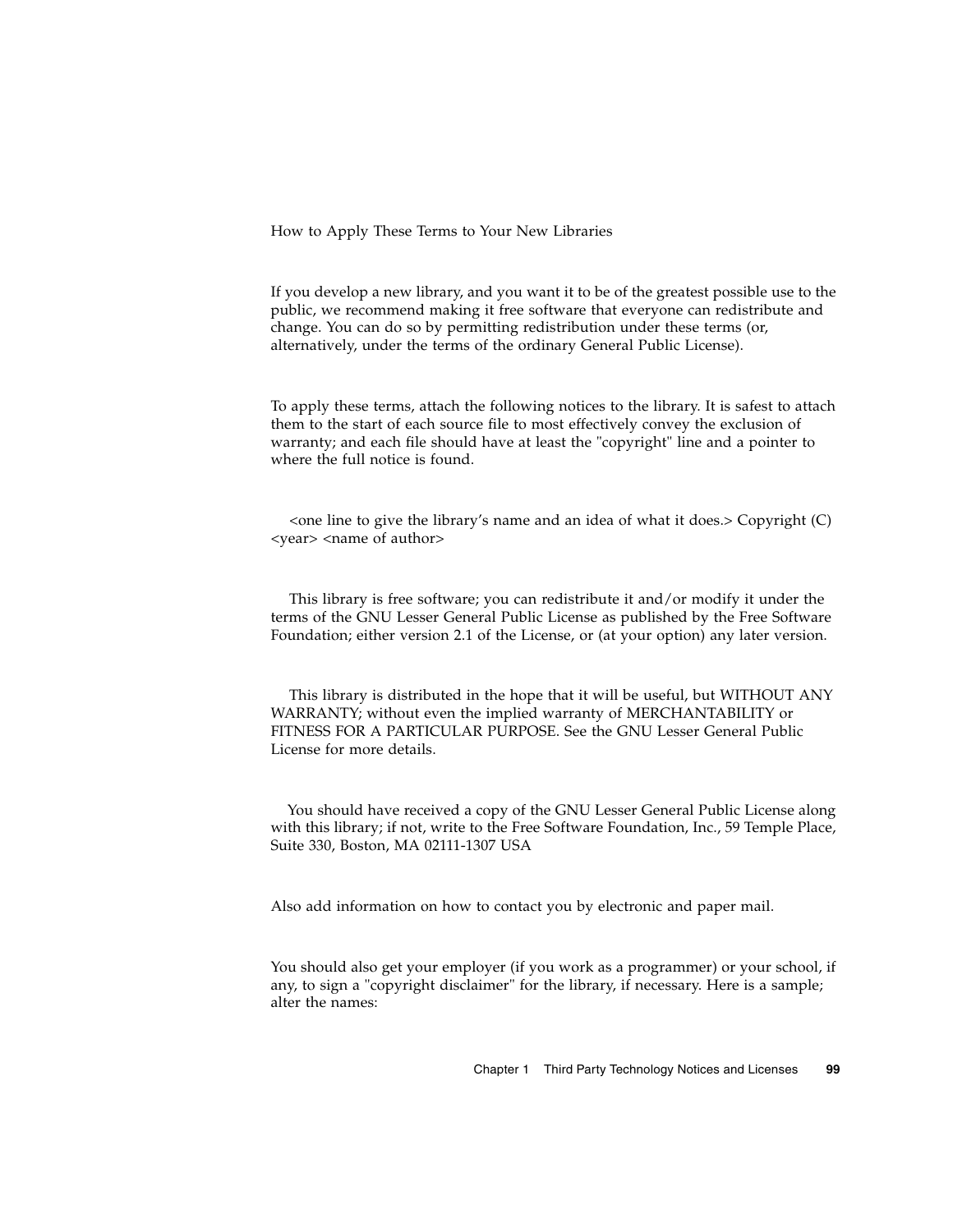Yoyodyne, Inc., hereby disclaims all copyright interest in the library 'Frob' (a library for tweaking knobs) written by James Random Hacker.

signature of Ty Coon, 1 April 1990

Ty Coon, President of Vice

That's all there is to it!

---------------------------------------------------------

Artistic License v2.0

---------------------------------------------------------

ARTISTIC LICENSE 2.0

Copyright (c) 2000-2006, The Perl Foundation.

Everyone is permitted to copy and distribute verbatim copies of this license document, but changing it is not allowed.

Preamble

This license establishes the terms under which a given free software Package may be copied, modified, distributed, and/or redistributed. The intent is that the Copyright Holder maintains some artistic control over the development of that Package while still keeping the Package available as open source and free software.

You are always permitted to make arrangements wholly outside of this license directly with the Copyright Holder of a given Package. If the terms of this license do not permit the full use that you propose to make of the Package, you should contact the Copyright Holder and seek a different licensing arrangement.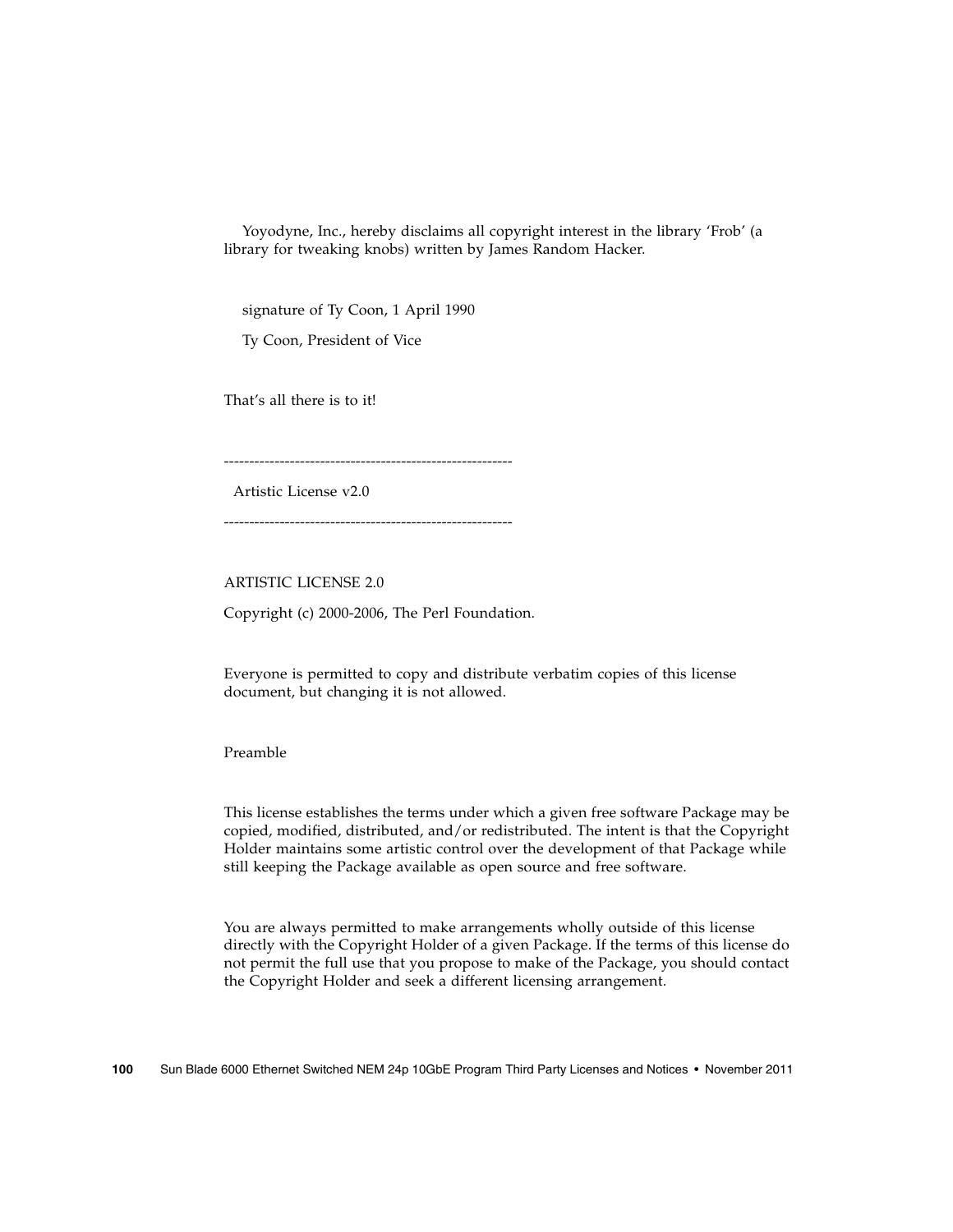Definitions

"Copyright Holder" means the individual(s) or organization(s) named in the copyright notice for the entire Package.

"Contributor" means any party that has contributed code or other material to the Package, in accordance with the Copyright Holder's procedures.

"You" and "your" means any person who would like to copy, distribute, or modify the Package.

"Package" means the collection of files distributed by the Copyright Holder, and derivatives of that collection and/or of those files. A given Package may consist of either the Standard Version, or a Modified Version.

"Distribute" means providing a copy of the Package or making it accessible to anyone else, or in the case of a company or organization, to others outside of your company or organization.

"Distributor Fee" means any fee that you charge for Distributing this Package or providing support for this Package to another party. It does not mean licensing fees.

"Standard Version" refers to the Package if it has not been modified, or has been modified only in ways explicitly requested by the Copyright Holder.

"Modified Version" means the Package, if it has been changed, and such changes were not explicitly requested by the Copyright Holder.

"Original License" means this Artistic License as Distributed with the Standard Version of the Package, in its current version or as it may be modified by The Perl Foundation in the future.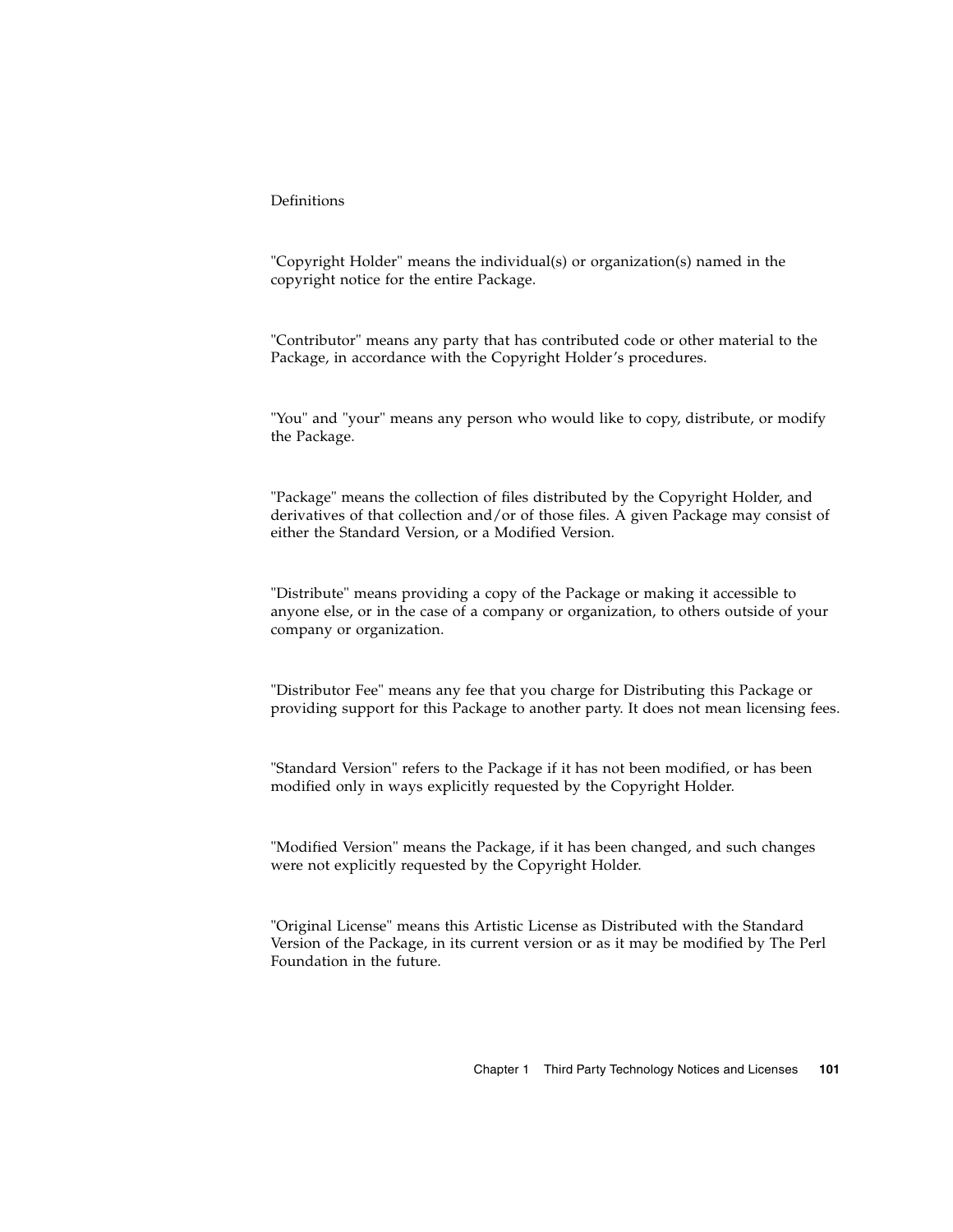"Source" form means the source code, documentation source, and configuration files for the Package.

"Compiled" form means the compiled bytecode, object code, binary, or any other form resulting from mechanical transformation or translation of the Source form.

Permission for Use and Modification Without Distribution

(1) You are permitted to use the Standard Version and create and use Modified Versions for any purpose without restriction, provided that you do not Distribute the Modified Version.

Permissions for Redistribution of the Standard Version

(2) You may Distribute verbatim copies of the Source form of the Standard Version of this Package in any medium without restriction, either gratis or for a Distributor Fee, provided that you duplicate all of the original copyright notices and associated disclaimers. At your discretion, such verbatim copies may or may not include a Compiled form of the Package.

(3) You may apply any bug fixes, portability changes, and other modifications made available from the Copyright Holder. The resulting Package will still be considered the Standard Version, and as such will be subject to the Original License.

Distribution of Modified Versions of the Package as Source

(4) You may Distribute your Modified Version as Source (either gratis or for a Distributor Fee, and with or without a Compiled form of the Modified Version) provided that you clearly document how it differs from the Standard Version, including, but not limited to, documenting any non-standard features, executables, or modules, and provided that you do at least ONE of the following:

(a) make the Modified Version available to the Copyright Holder of the Standard Version, under the Original License, so that the Copyright Holder may include your modifications in the Standard Version.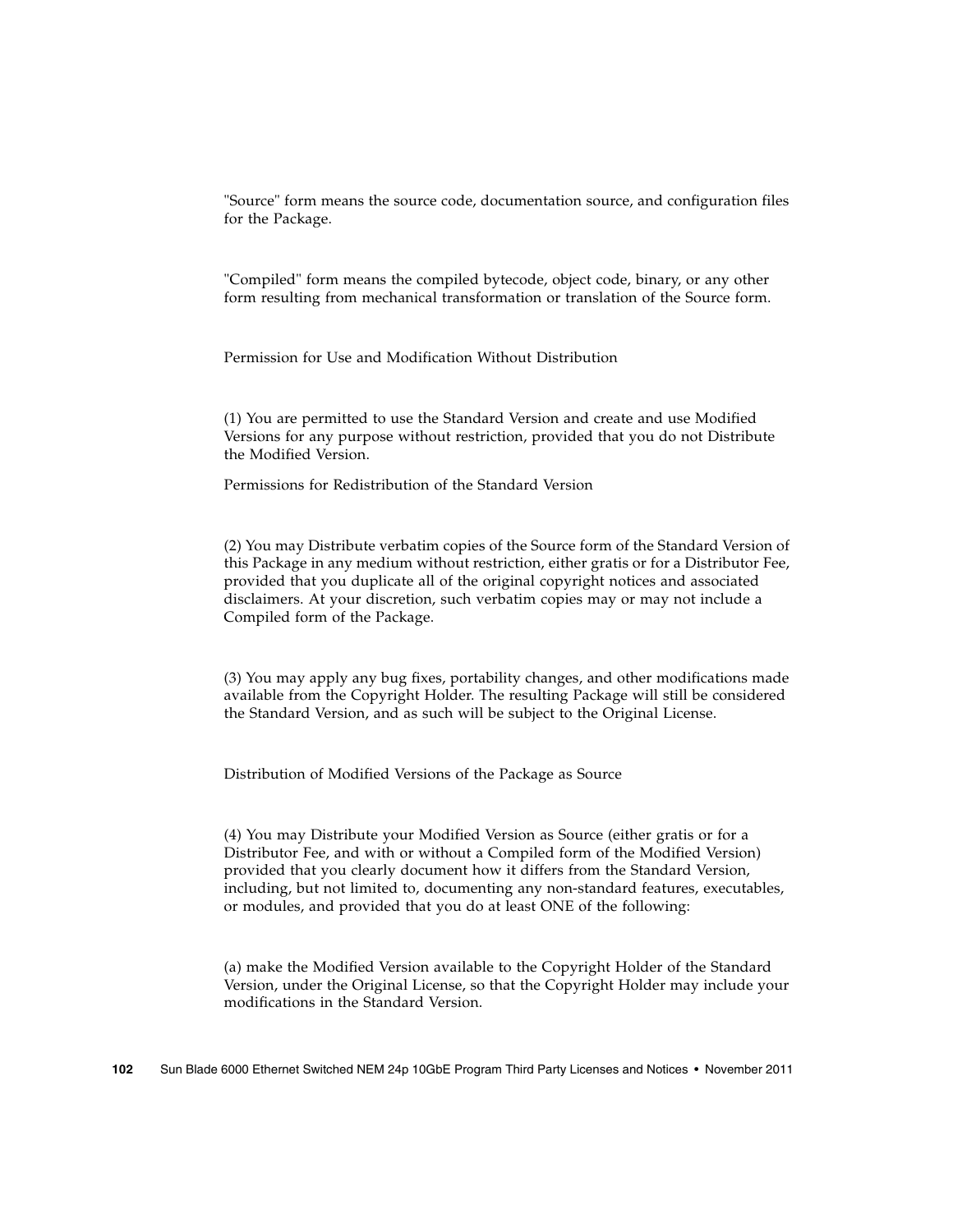(b) ensure that installation of your Modified Version does not prevent the user installing or running the Standard Version. In addition, the Modified Version must bear a name that is different from the name of the Standard Version.

(c) allow anyone who receives a copy of the Modified Version to make the Source form of the Modified Version available to others under

(i) the Original License or

(ii) a license that permits the licensee to freely copy, modify and redistribute the Modified Version using the same licensing terms that apply to the copy that the licensee received, and requires that the Source form of the Modified Version, and of any works derived from it, be made freely available in that license fees are prohibited but Distributor Fees are allowed.

Distribution of Compiled Forms of the Standard Version or Modified Versions without the Source

(5) You may Distribute Compiled forms of the Standard Version without the Source, provided that you include complete instructions on how to get the Source of the Standard Version. Such instructions must be valid at the time of your distribution. If these instructions, at any time while you are carrying out such distribution, become invalid, you must provide new instructions on demand or cease further distribution. If you provide valid instructions or cease distribution within thirty days after you become aware that the instructions are invalid, then you do not forfeit any of your rights under this license.

(6) You may Distribute a Modified Version in Compiled form without the Source, provided that you comply with Section 4 with respect to the Source of the Modified Version.

Aggregating or Linking the Package

(7) You may aggregate the Package (either the Standard Version or Modified Version) with other packages and Distribute the resulting aggregation provided that you do not charge a licensing fee for the Package. Distributor Fees are permitted, and licensing fees for other components in the aggregation are permitted. The terms of this license apply to the use and Distribution of the Standard or Modified Versions as included in the aggregation.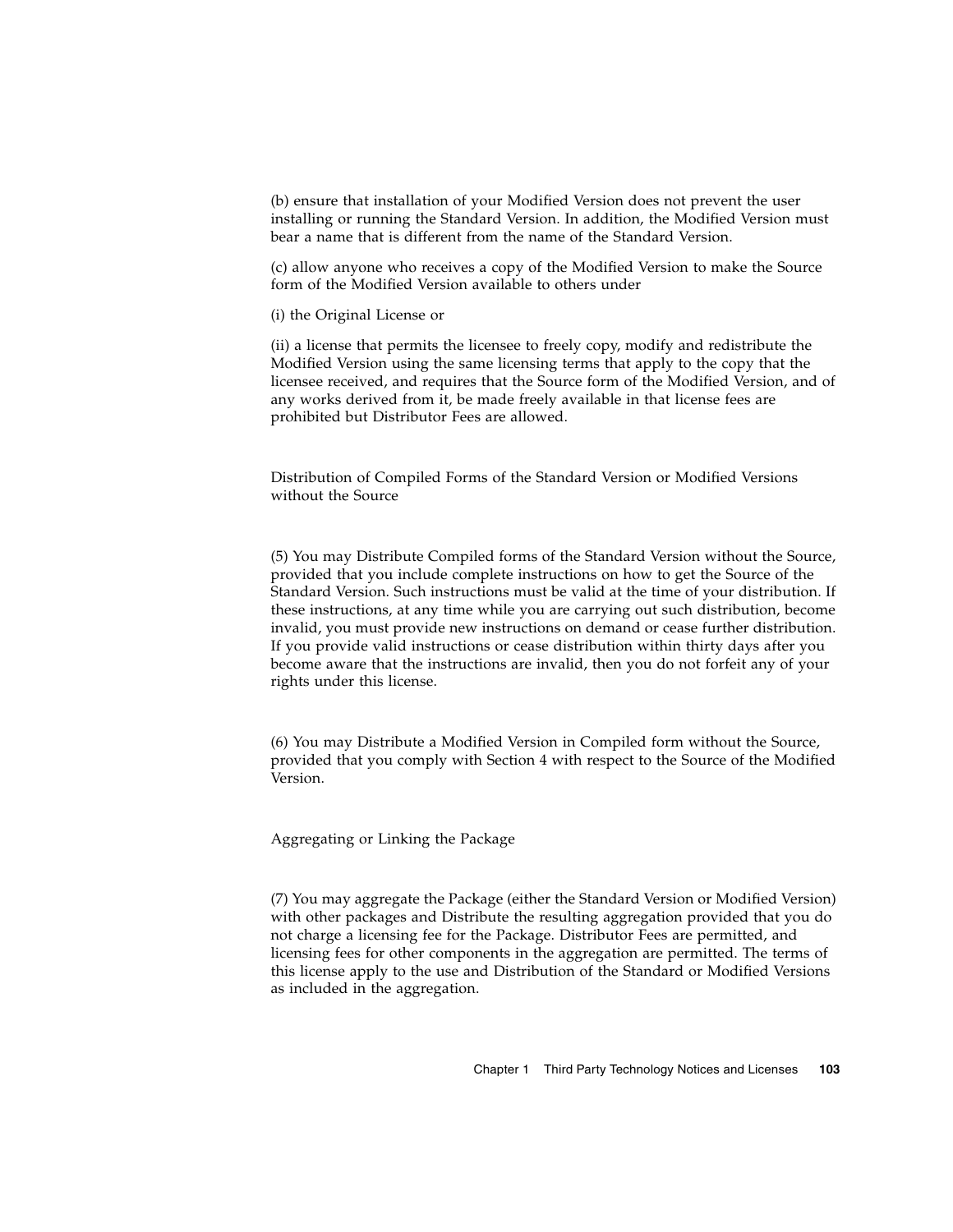(8) You are permitted to link Modified and Standard Versions with other works, to embed the Package in a larger work of your own, or to build stand-alone binary or bytecode versions of applications that include the Package, and Distribute the result without restriction, provided the result does not expose a direct interface to the Package.

Items That are Not Considered Part of a Modified Version

(9) Works (including, but not limited to, modules and scripts) that merely extend or make use of the Package, do not, by themselves, cause the Package to be a Modified Version. In addition, such works are not considered parts of the Package itself, and are not subject to the terms of this license.

General Provisions

(10) Any use, modification, and distribution of the Standard or Modified Versions is governed by this Artistic License. By using, modifying or distributing the Package, you accept this license. Do not use, modify, or distribute the Package, if you do not accept this license.

(11) If your Modified Version has been derived from a Modified Version made by someone other than you, you are nevertheless required to ensure that your Modified Version complies with the requirements of this license.

(12) This license does not grant you the right to use any trademark, service mark, tradename, or logo of the Copyright Holder.

(13) This license includes the non-exclusive, worldwide, free-of-charge patent license to make, have made, use, offer to sell, sell, import and otherwise transfer the Package with respect to any patent claims licensable by the Copyright Holder that are necessarily infringed by the Package. If you institute patent litigation (including a cross-claim or counterclaim) against any party alleging that the Package constitutes direct or contributory patent infringement, then this Artistic License to you shall terminate on the date that such litigation is filed.